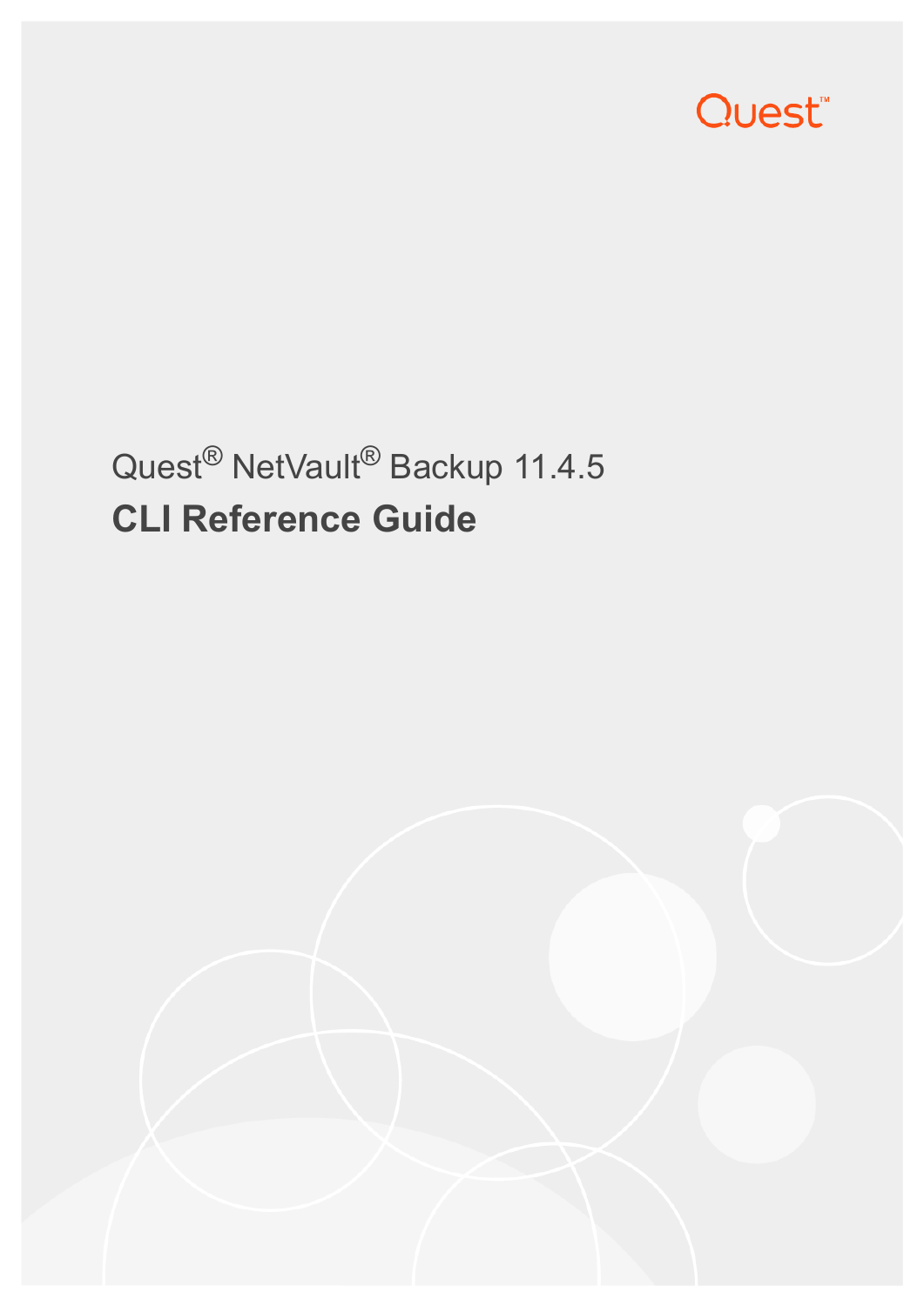#### **© 2017 Quest Software Inc.**

#### **ALL RIGHTS RESERVED.**

This guide contains proprietary information protected by copyright. The software described in this guide is furnished under a software license or nondisclosure agreement. This software may be used or copied only in accordance with the terms of the applicable agreement. No part of this guide may be reproduced or transmitted in any form or by any means, electronic or mechanical, including photocopying and recording for any purpose other than the purchaser's personal use without the written permission of Quest Software Inc.

The information in this document is provided in connection with Quest Software products. No license, express or implied, by estoppel or otherwise, to any intellectual property right is granted by this document or in connection with the sale of Quest<br>Software products. EXCEPT AS SET FORTH IN THE TERMS AND CONDITIONS AS SPECIFIED IN THE LICENSE<br>A EXPRESS, IMPLIED OR STATUTORY WARRANTY RELATING TO ITS PRODUCTS INCLUDING, BUT NOT LIMITED TO, THE IMPLIED WARRANTY OF MERCHANTABILITY, FITNESS FOR A PARTICULAR PURPOSE, OR NON-INFRINGEMENT. IN NO EVENT SHALL QUEST SOFTWARE BE LIABLE FOR ANY DIRECT, INDIRECT, CONSEQUENTIAL, PUNITIVE, SPECIAL OR INCIDENTAL DAMAGES (INCLUDING, WITHOUT LIMITATION, DAMAGES FOR LOSS OF PROFITS, BUSINESS<br>INTERRUPTION OR LOSS OF INFORMATION) ARISING OUT OF THE USE OR INABILITY TO USE THIS DOCUMENT, EVEN IF QUEST SOFTWARE HAS BEEN ADVISED OF THE POSSIBILITY OF SUCH DAMAGES. Quest Software makes no representations or warranties with respect to the accuracy or completeness of the contents of this document and reserves the right to make changes to specifications and product descriptions at any time without notice. Quest Software does not make any commitment to update the information contained in this document.

If you have any questions regarding your potential use of this material, contact:

Quest Software Inc. Attn: LEGAL Dept. 4 Polaris Way Aliso Viejo, CA 92656

Refer to our website [\(https://www.quest.com](https://www.quest.com)) for regional and international office information.

#### **Patents**

Quest Software is proud of our advanced technology. Patents and pending patents may apply to this product. For the most current information about applicable patents for this product, please visit our website at [https://www.quest.com/legal.](https://www.quest.com/legal)

#### **Trademarks**

Quest, the Quest logo, Join the Innovation, and NetVault are trademarks and registered trademarks of Quest Software Inc. For a complete list of Quest marks, visit [https://www.quest.com/legal/trademark-information.aspx.](https://www.quest.com/legal/trademark-information.aspx) All other trademarks and registered trademarks are property of their respective owners.

#### **Legend**

- **WARNING: A WARNING icon indicates a potential for property damage, personal injury, or death.**
- **CAUTION: A CAUTION icon indicates potential damage to hardware or loss of data if instructions are not followed.** Ţ

**IMPORTANT NOTE**, **NOTE**, **TIP**, **MOBILE**, or **VIDEO:** An information icon indicates supporting information.f.

NetVault Backup CLI Reference Guide Updated - October 2017 Software Version - 11.4.5 NVG-102-11.4.5-EN-01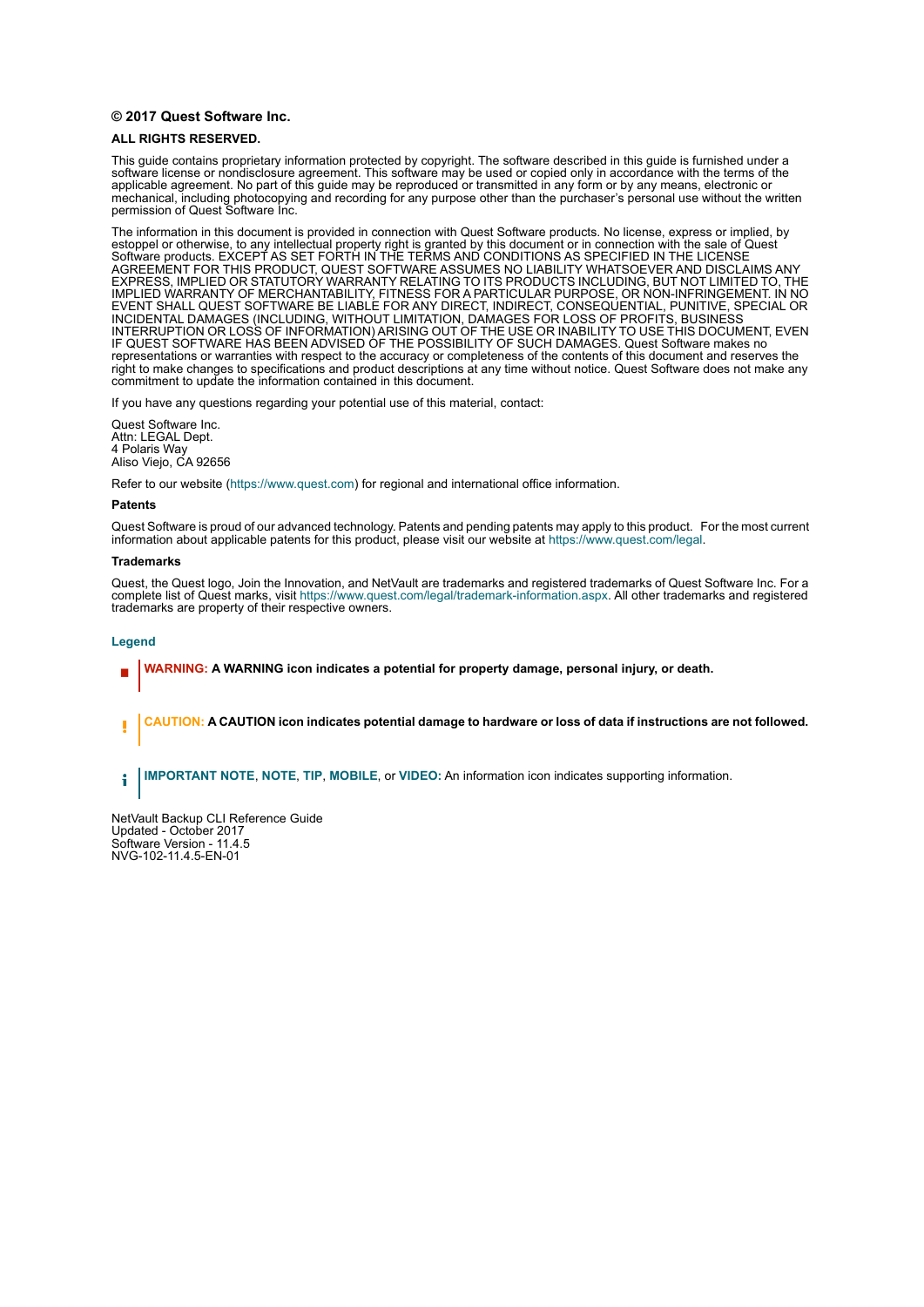## **Contents**

Quest NetVault Backup 11.4.5 CLI Reference Guide<br>Contents  $\overline{3}$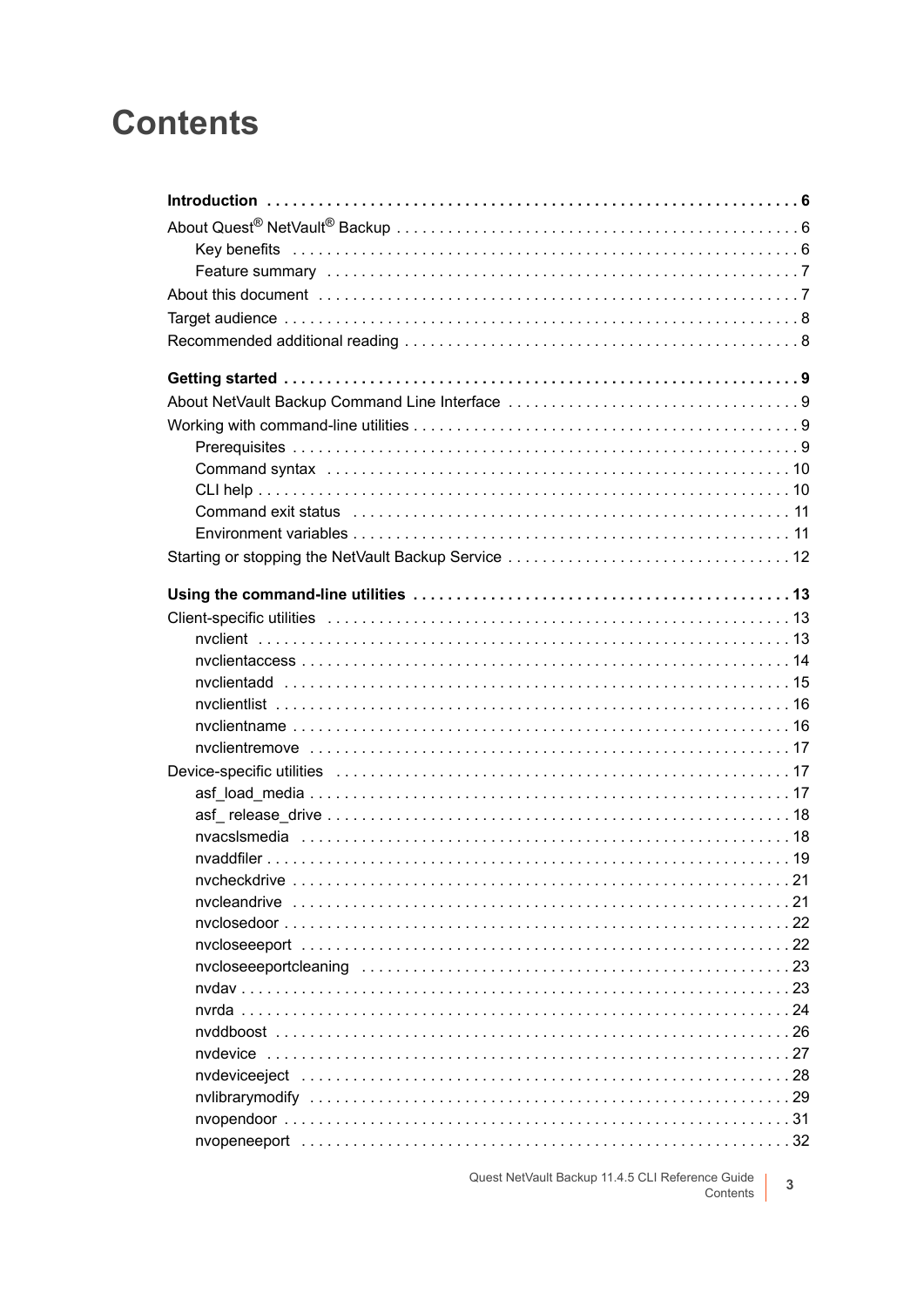Quest NetVault Backup 11.4.5 CLI Reference Guide<br>Contents  $\overline{4}$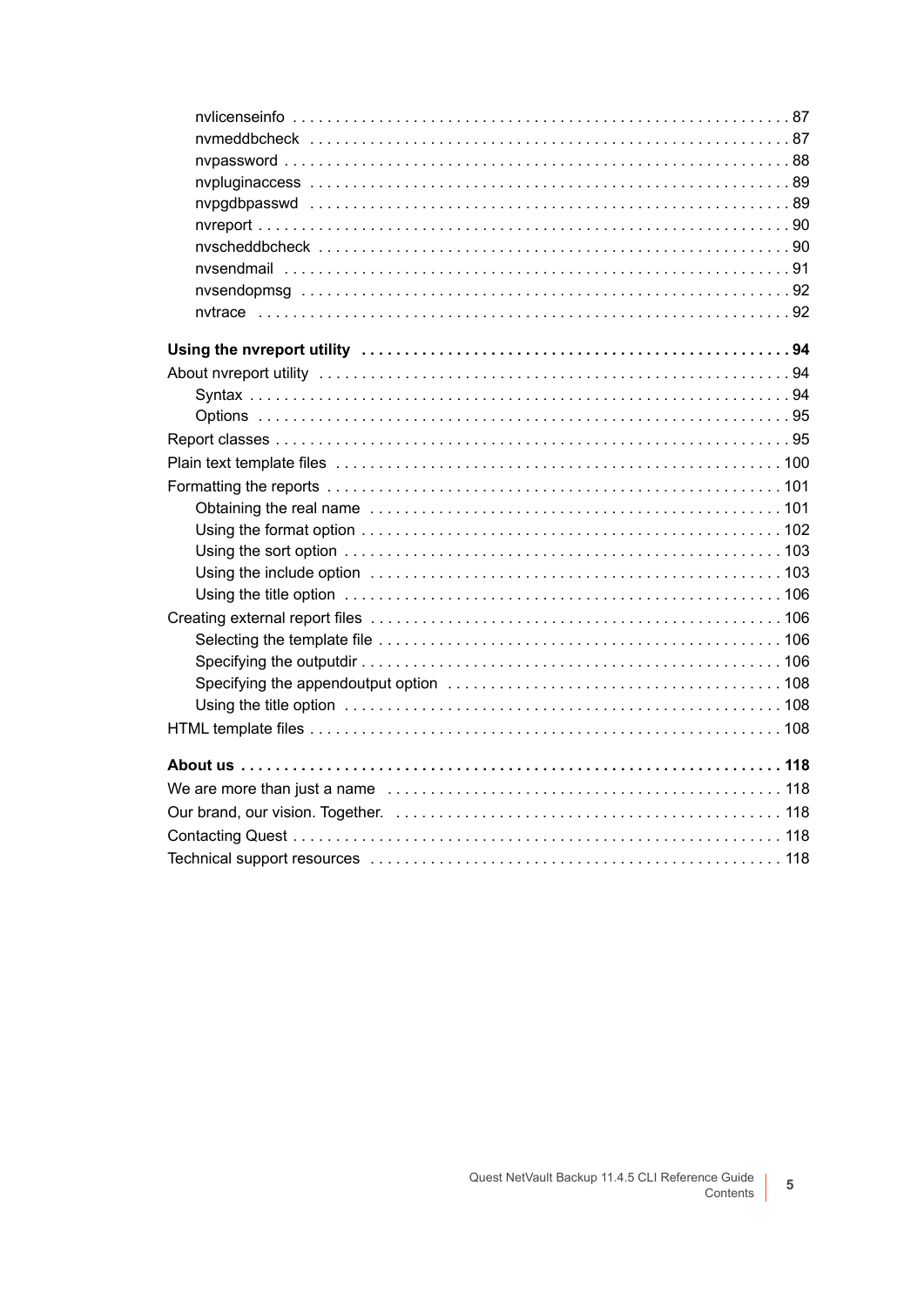# **Introduction**

**1**

- <span id="page-5-0"></span>**•** About Quest[® NetVault® Backup](#page-5-1)
- **•** [About this document](#page-6-1)
- **•** [Target audience](#page-7-0)
- **•** [Recommended additional reading](#page-7-1)

# <span id="page-5-1"></span>**About Quest® NetVault® Backup**

Quest NetVault Backup (NetVault Backup) offers the most advanced, cross-platform data protection capabilities on the market as well as unsurpassed ease of use, out-of-the-box deployment, and pain-free scalability.

NetVault Backup allows you to safeguard your data and applications in both physical and virtual environments from one intuitive user interface and to protect a massive number of servers that contain many petabytes of data. NetVault Backup also features heterogeneous support, so you can safeguard data on a wide range of operating systems, applications, databases, processor architectures, and networked storage devices. Such cross-platform versatility makes it easy for you to tailor NetVault Backup to match the ever-changing and growing landscape of your IT infrastructure.

### <span id="page-5-2"></span>**Key benefits**

- **•** Simple, out-of-the-box deployment for fast time to value
- **•** Fully automated installation manager that simplifies deployment of Windows clients
- **•** Protection for both physical and virtual environments for cost savings
- **•** Heterogeneous server support for unparalleled coverage in diverse IT environments
- **•** Broad application support
- **•** Disk-based backup and deduplication to significantly improve storage efficiency
- **•** Seamless integration with the Quest DR Series Systems for source-side deduplication and WAN-optimized replication
- **•** Comprehensive Network Attached Storage (NAS) protection to safeguard critical data
- **•** Feature rich protection of virtual environments
- **•** Bare metal recovery to drastically reduce the time it takes to recover a failed server
- **•** Extensive storage attachment options to allow for distributed backup targets and workload
- **•** Dynamic device sharing to optimize backup data transfers and reduce points of failure
- **•** Fast file-system backups with high performance multi-streaming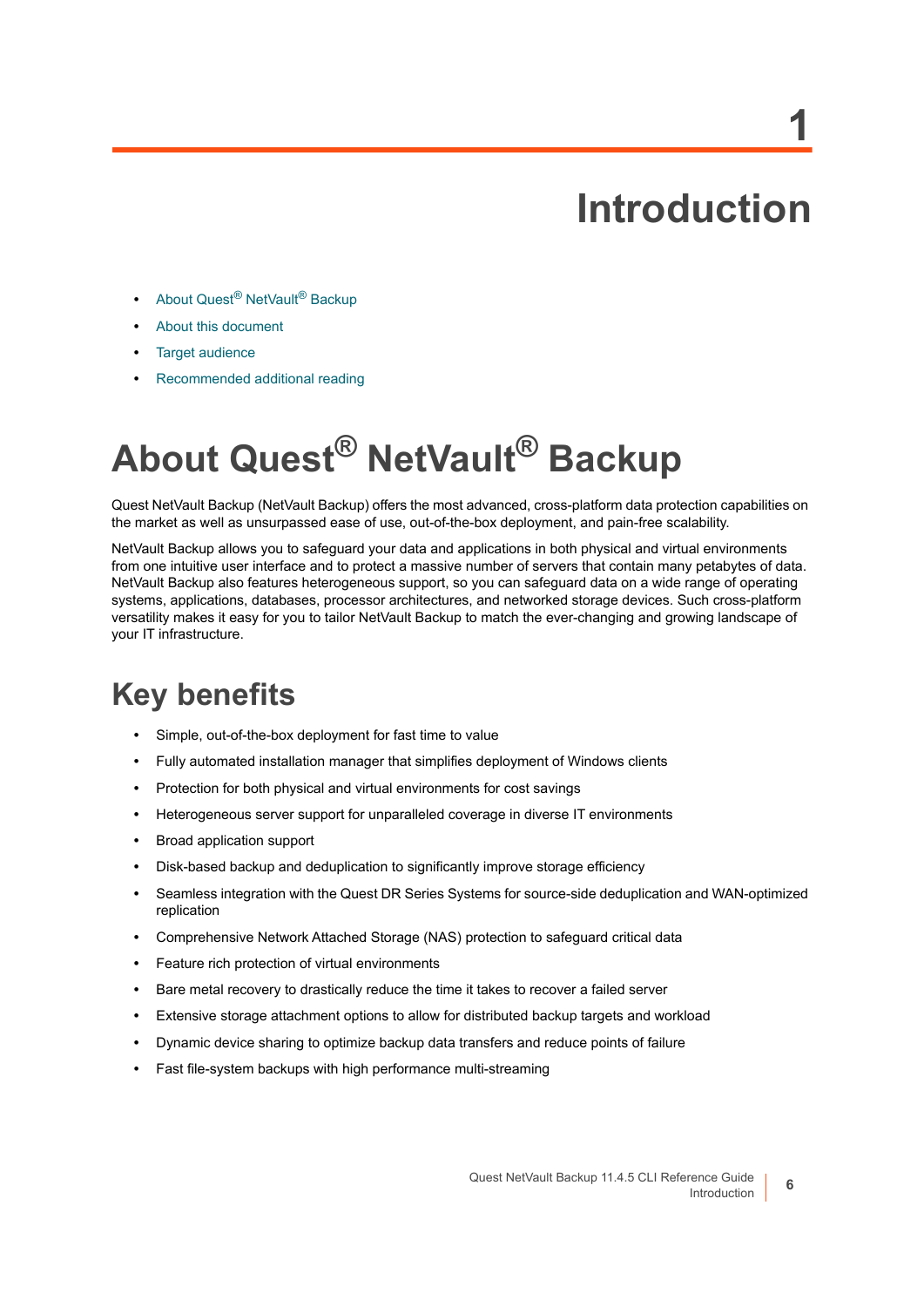### <span id="page-6-0"></span>**Feature summary**

- **Application protection:** Ensure the availability of business-critical applications such as Oracle, SQL Server, Exchange, SharePoint, MySQL, PostgreSQL, Domino, DB2, Informix, SAP, and Sybase with application plug-ins. These plug-ins complement native solutions to save you time on integration. No scripting is required to run backup and recovery jobs.
- **NAS protection:** Get advanced data protection for information stored on NAS appliances, including the devices made by Dell, EMC, Hitachi, IBM, NetApp, and Sun. You can reduce traffic over the LAN and maximize performance by backing up data using Network Data Management Protocol (NDMP). NetVault Backup supports many different storage topologies and configurations, allowing you to perform backups directly to a locally attached SCSI device, a SAN-attached device, or a storage device elsewhere on the network.
- **Enterprise-wide control:** Use the web-based interface to configure, manage, and monitor your backup and recovery operations. Convenient wizards guide you through the common tasks, such as creating backup jobs, assigning policies, configuring storage devices, and generating reports.
- **Back up to disk and tape:** Leverage disk- and tape-based backups to a wide range of storage targets, including NAS devices and third-party deduplication appliances. NetVault Backup also allows you to move data from one storage target to another for off-site storage and disaster recovery purposes.
- **Data deduplication:** Reduce your data storage footprint with powerful deduplication technologies. NetVault Backup integrates seamlessly with the Quest DR Series system of deduplication appliances and the Rapid Data Access (RDA) client-side deduplication technology, enabling you to take full advantage of the appliance's powerful deduplication, compression and replication capabilities. NetVault Backup also supports EMC Data Domain backup and recovery platform, as well as its DD Boost technology for deduplication.
- **Virtualization support:** Extend advanced data protection to VMware and Hyper-V environments. NetVault Backup gives you consistent, reliable, point-and-click backup and restore for virtual environments without requiring you to be an expert.
- **High-performance multi-streaming:** Save time and ease management by backing up multiple workloads simultaneously.
- **Strong security:** Meet regulatory requirements without sacrificing backup windows or deduplication performance with encryption plug-ins for CAST-128, CAST-256, and AES-256 algorithm support. Flexible job-level encryption lets you easily select which data to encrypt.
- **Simple, straight-forward licensing:** License NetVault Backup by capacity or by component. This option gives you incredible flexibility to choose the model that best meets the organization's needs. With component-based licensing, you can choose which modules you need. You can also license NetVault by capacity and deploy an unlimited number of clients or application plug-ins. Quest offers two capacity-based licensing editions for NetVault Backup. One offers great value for growing businesses; the other offers comprehensive protection for large enterprises.

# <span id="page-6-1"></span>**About this document**

This guide provides information about using the NetVault Backup command-line utilities. For information about using the NetVault WebUI, see the *Quest NetVault Backup Administrator's Guide*.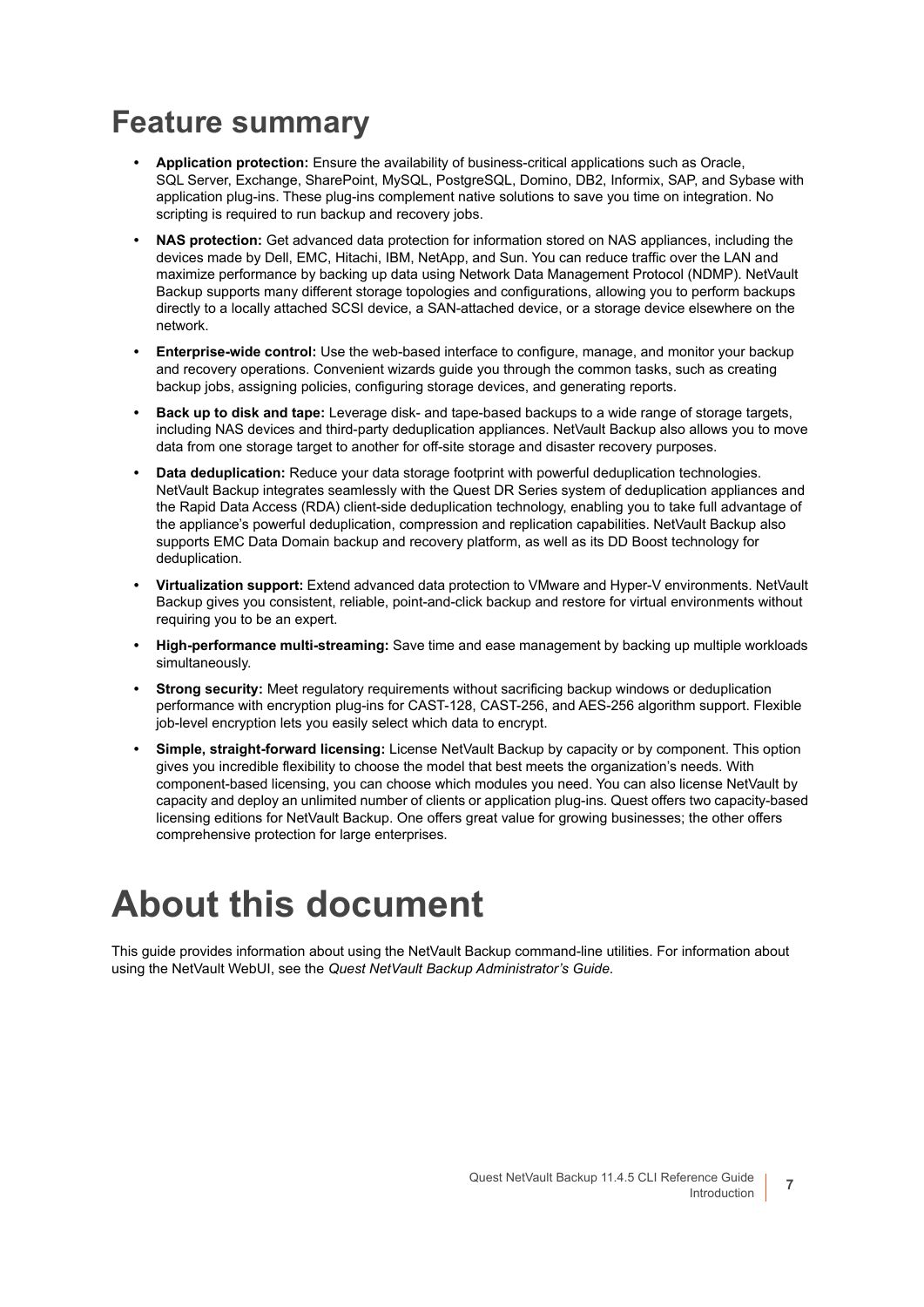#### **IMPORTANT:**  ÷

- **•** NetVault Backup stores the system data in a PostgreSQL database, which resides on the NetVault Backup Server. You should not attempt to modify the NetVault Database directly using any PostgreSQL tools unless directed by Quest Technical Support personnel. Improper changes to the database can cause irrecoverable data corruption. Before modifying the NetVault Database, make sure that you create a backup copy of the database. For more information about backing up the NetVault Database, see the *Quest NetVault Backup Built-in Plug-ins User's Guide*.
- **•** NetVault Backup stores the system configuration settings in **".cfg"** files, which reside in the **config** directory under the NetVault Backup installation directory. The settings in these files should only be modified under the guidance of Quest Technical Support personnel. Improper changes to these files can cause errors and other unexpected behavior. Before modifying a configuration file, make sure that you create a backup copy of the file.

## <span id="page-7-0"></span>**Target audience**

This guide is intended for backup administrators and other technical personnel who are responsible for designing and implementing a backup strategy for the organization. A good understanding of the operating systems on which the NetVault Backup Server and Clients are running is assumed.

# <span id="page-7-1"></span>**Recommended additional reading**

- **•** *Quest NetVault Backup Installation Guide:* This guide provides information about installing the NetVault Backup Server and Client software.
- **•** *Quest NetVault Backup Administrator's Guide*: This guide describes how to configure and use NetVault Backup to protect your data. It provides comprehensive information about all NetVault Backup features and functionality.
- **•** *Quest NetVault Backup Command Line Interface Reference Guide:* This guide provides information about using the NetVault Backup command-line utilities.
- **•** *Quest NetVault Backup Plug-in for FileSystem User's Guide:* This guide provides information about installing, configuring, and using the Plug-in *for FileSystem*.
- **•** *Quest NetVault Backup Built-in Plug-ins User's Guide:* This guide provides information about configuring and using the following plug-ins:
	- **▪** Quest NetVault Backup Plug-in *for Consolidation*
	- **▪** Quest NetVault Backup Plug-in *for Data Copy*
	- **▪** Quest NetVault Backup Plug-in *for Databases*
	- **▪** Quest NetVault BackupPlug-in *for Raw Devices*

You can download these guides from [https://support.quest.com/.](https://support.quest.com/)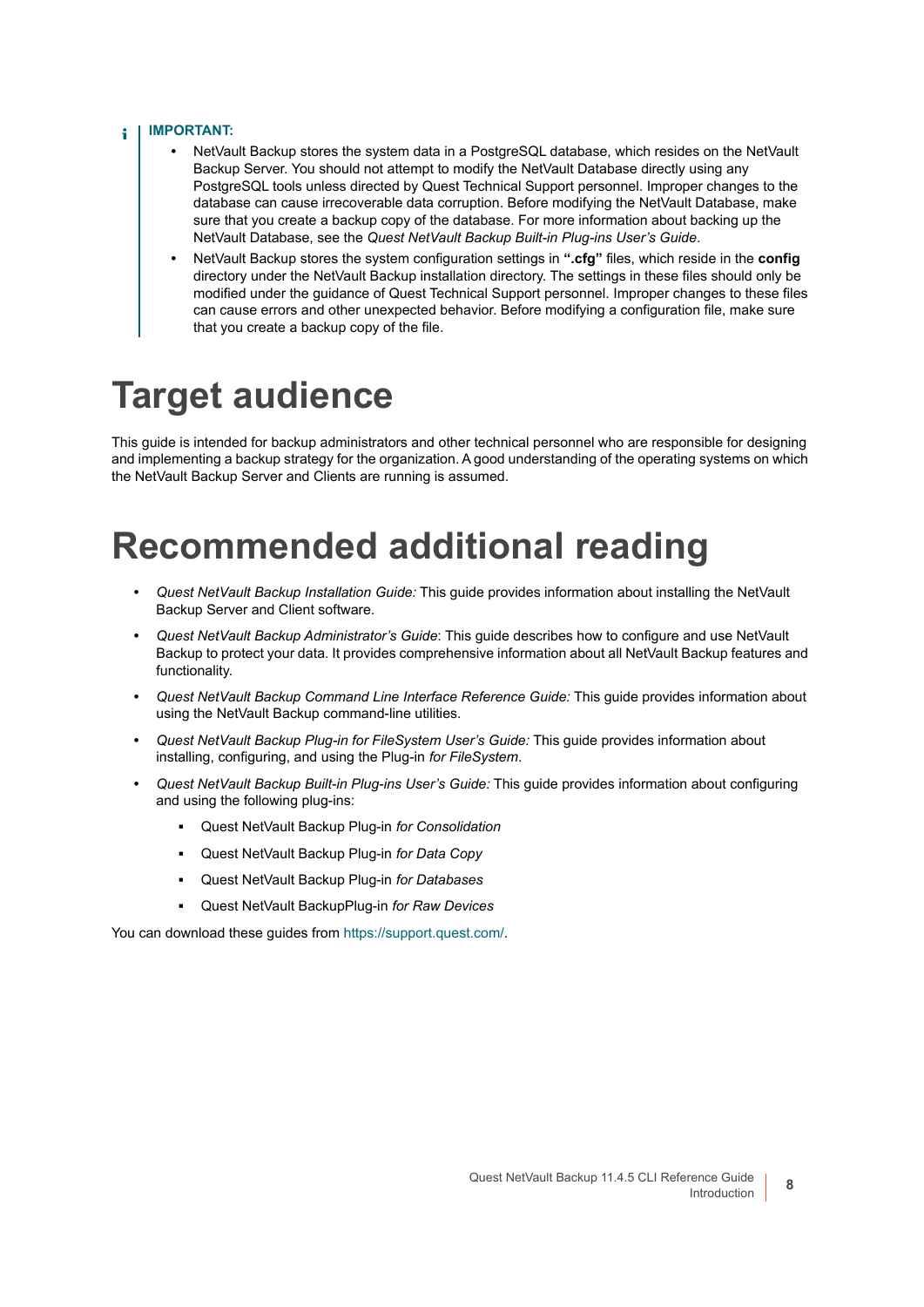# **Getting started**

- <span id="page-8-0"></span>**•** [About NetVault Backup Command Line Interface](#page-8-1)
- **•** [Working with command-line utilities](#page-8-2)
- **•** [Starting or stopping the NetVault Backup Service](#page-11-0)

# <span id="page-8-1"></span>**About NetVault Backup Command Line Interface**

NetVault Backup offers a Command Line Interface that can be used to configure and manage your NetVault Backup system from command prompt or terminal session. You can use the NetVault Backup CLI to perform various tasks such as the following:

- **•** Start and stop the NetVault Backup Service
- **•** Configure performance, security, and other options
- **•** Manage clients, storage devices, and storage media
- **•** Perform backups and restores
- **•** Generate and view reports

The NetVault Backup CLI can be accessed from the NetVault Server and Client machines.

## <span id="page-8-2"></span>**Working with command-line utilities**

The command-line utilities are located in the **util** directory (<NetVault Backup home>\util on Windows and <NetVault Backup Home>/util on Linux). A few specialized utilities are also located in the **bin** directory <NetVault Backup home>\bin on Windows and <NetVault Backup Home>/bin on Linux). The CLI commands are nonblocking. The term "non-blocking" means that a response to the command is returned before the action has completed; this allows for continuous running of various commands.

## <span id="page-8-3"></span>**Prerequisites**

Before you start a CLI session, verify that the following requirements are met:

- **•** To use the CLI utilities, you must be logged-in with Administrator privileges on Windows and root user privileges on Linux and UNIX.
- **•** A NetVault Backup user must have necessary privileges to access and use the CLI utilities. These privileges are assigned from the NetVault WebUI. For more information, see the *Quest NetVault Backup Administrator's Guide*.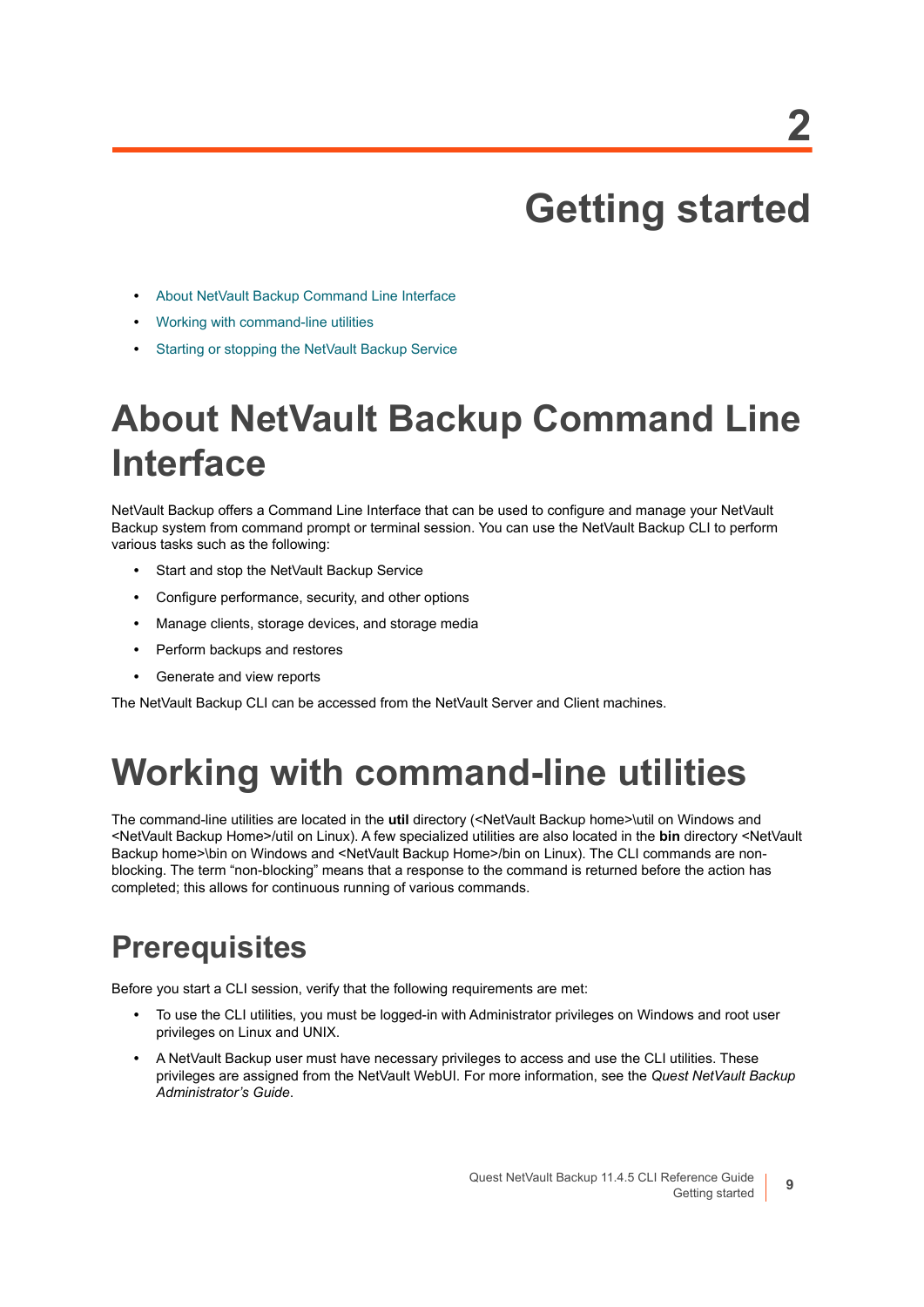### <span id="page-9-0"></span>**Command syntax**

The syntax of a command takes the following form:

```
Command -option 1 <Value> -option 2 <Value> [-option 3 <Value> | -option 4 <Value>] 
[-option 5], ...
```
where

- **•** <Value> is a user input variable for an option.
- **•** Options enclosed within square brackets ("[ ]") are optional.
- **•** A pipe ("|") character between two options indicates that only one of the multiple options listed in the syntax can be used in a command.

#### **Important notes**

- **•** The command syntax format must be entered as one line, unless otherwise noted. The order of the options is not important in the syntax.
- **•** Switches can be specified using only the initial letter in their name, provided this letter is unique and no other option for the selected command begins with the same letter.

For example, the following is the command syntax for the nvbulkblankmedia utility:

```
nvbulkblankmedia -libraryname <library name> -medialabel <media label> 
-allmedia -password <NetVault Backup password> -wait
```
All the options for this command begin with different letters. So, this command can also be specified as follows:

```
nvbulkblankmedia -l MyLibrary1 -m MyBackupMedia* -p Mypassword -wait
```
where

- **▪** "-l" represents the "-libraryname" option
- **▪** "-m" represents the "-medialabel" option
- **▪** "-p" represents the "-password" option
- **•** The CLI cannot recognize spaces in variable names. Variables that contain spaces must be enclosed within quotation marks (""); otherwise, the command fails.
- The CLI sees the use of an underscore in its syntax as a replacement for a space. Conflicts arise when a NetVault Backup Server, Client, or backup device name contains an underscore character ("\_") and it is referenced in a CLI command.

For example, if you include the name "Test Server" in a CLI command, NetVault Backup searches for a machine named "Test Server", and the command fails as it is unable to locate the machine.

Variables that contain underscores must be enclosed within quotation marks (" ").

## <span id="page-9-1"></span>**CLI help**

To access help about a command, type the command followed by "-help" or "--help", or type the command and press **Enter**. For example, to access help for **nvblankmedia**, you can use the following methods:

```
nvblankmedia -help
nvblankmedia --help
nvblankmedia
```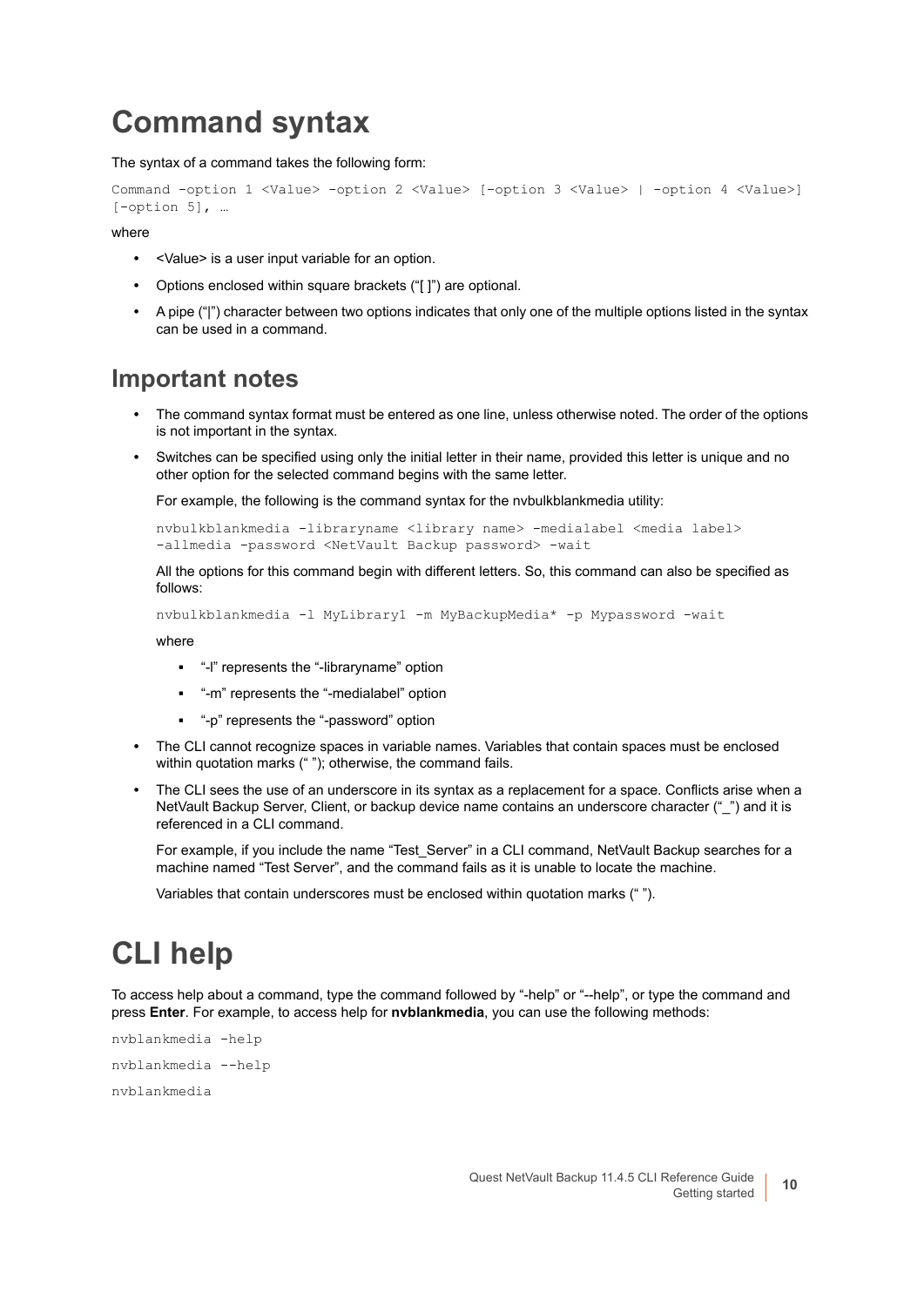### <span id="page-10-0"></span>**Command exit status**

Various CLI commands return a numeric value when you run them. The return value represents the actual exit status of the command as described in the following table:

**Table 1. Command exit status**

| <b>Exit status</b> | Description                                                                                                |
|--------------------|------------------------------------------------------------------------------------------------------------|
| 0                  | Command completed successfully.                                                                            |
|                    | Command failed.                                                                                            |
| 2                  | Arguments given in the command are invalid. For example, a variable named in the command is<br>inaccurate. |

### <span id="page-10-1"></span>**Environment variables**

While using the CLI utilities in a script, you can use the following environment variables.

**Table 2. Environment variables**

| <b>Variable</b>           | <b>Description</b>                                                                                                                   |
|---------------------------|--------------------------------------------------------------------------------------------------------------------------------------|
| NETVAULTCLIACCOUNT        | Specifies the NetVault Backup user name. The specified account must have<br>privileges to use the CLI utility.                       |
|                           | NETVAULTCLIACCOUNT= <user account="" name=""></user>                                                                                 |
|                           | This variable must be included in the script to access the CLI utility.                                                              |
| <b>NETVAULTCLIPASSWOR</b> | Specifies the password for the NetVault Backup user account.                                                                         |
| D                         | NETVAULTCLIPASSWORD= <password></password>                                                                                           |
|                           | This variable must be included in the script to specify the password for the user<br>account.                                        |
| NV HOME                   | Returns the NetVault Backup installation directory.                                                                                  |
| NV_JOBCLIENT              | Specifies the target client for a job.                                                                                               |
|                           | NV JOBCLIENT= <name backup="" client="" netvault="" of="" the=""></name>                                                             |
| NV_JOBID                  | Specifies the Job ID number.                                                                                                         |
|                           | NV JOBID= <job id=""></job>                                                                                                          |
| NV_JOBTITLE               | Specifies the name of the job.                                                                                                       |
|                           | NV JOBTITLE= <job title=""></job>                                                                                                    |
| NV_JOB_WARNINGS           | Returns TRUE if a job completes with warnings, else returns FALSE.                                                                   |
|                           | If a backup completes with warnings:                                                                                                 |
|                           | NV JOB WARNINGS=TRUE                                                                                                                 |
|                           | If a backup completes successfully:                                                                                                  |
|                           | NV JOB WARNINGS=FALSE                                                                                                                |
|                           | This variable can only be used in a post -script. The mail scripts use this variable,<br>but the variable has general applicability. |
|                           | If a backup completes with warnings, the NV STATUS variable returns SUCCEEDED,<br>while the NV_JOB_WARNINGS variable returns TRUE.   |
|                           | The return value is not localized; it is TRUE or FALSE in English.                                                                   |
| NV_OUTPUT_FILE            | Returns the user-defined output file for reports.                                                                                    |
| NV_SERVERNAME             | Specifies the NetVault Backup Server Name.                                                                                           |
|                           | NV SERVERNAME= <name backup="" netvault="" of="" server="" the=""></name>                                                            |
| NV_SESSIONID              | Specifies the Session ID of a job.                                                                                                   |
|                           | NV SESSIONID= <session id=""></session>                                                                                              |
|                           |                                                                                                                                      |

Quest NetVault Backup 11.4.5 CLI Reference Guide | eference Guide<br>
Getting started **11**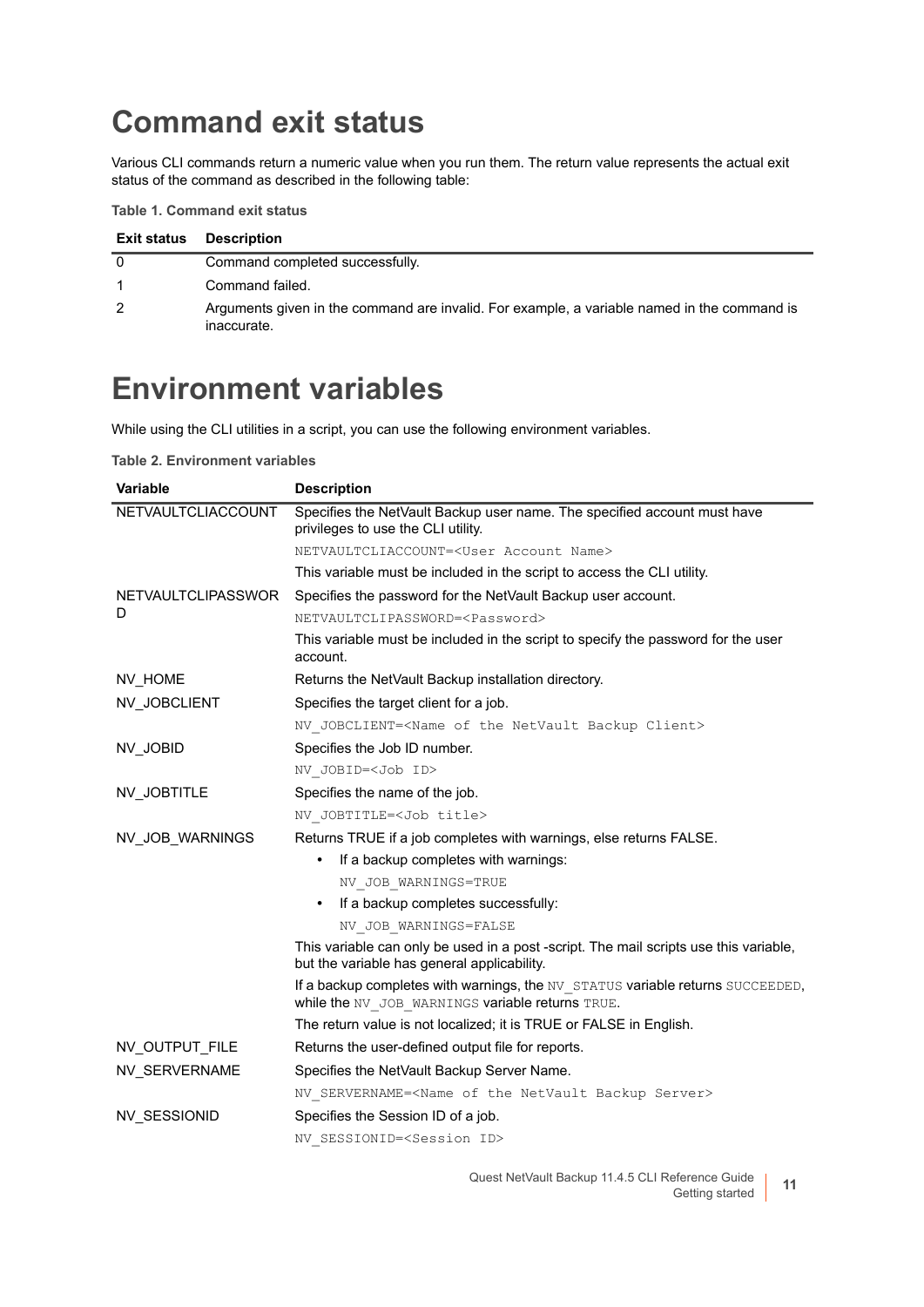| Variable    | <b>Description</b>                                                                                                           |
|-------------|------------------------------------------------------------------------------------------------------------------------------|
| NV STATUS   | Returns the exit status of a job. It returns either SUCCEEDED or FAILED.                                                     |
|             | If a backup job completes successfully or completes with warnings:<br>٠                                                      |
|             | NV STATUS=SUCCEEDED                                                                                                          |
|             | If a backup job fails:<br>$\bullet$                                                                                          |
|             | NV STATUS=FAILED                                                                                                             |
|             | This variable can only be used in a post-script. The return value is not localized; it is<br>SUCCEEDED or FAILED in English. |
| NV USER ARG | Specifies the user-defined arguments passed with the pre- or post-scripts.                                                   |

# <span id="page-11-0"></span>**Starting or stopping the NetVault Backup Service**

The NetVault Backup Service is configured to start automatically on the server and client machines. To manually stop or start the service from CLI, you can use the following commands:

**• Linux-based systems:**

**Table 2. Environment variables**

\$NV\_HOME/etc/startup.sh start

\$NV\_HOME/etc/startup.sh stop

- **Windows-based systems:**
	- C:\ net start "NetVault Process Manager"
	- C:\ net stop "NetVault Process Manager"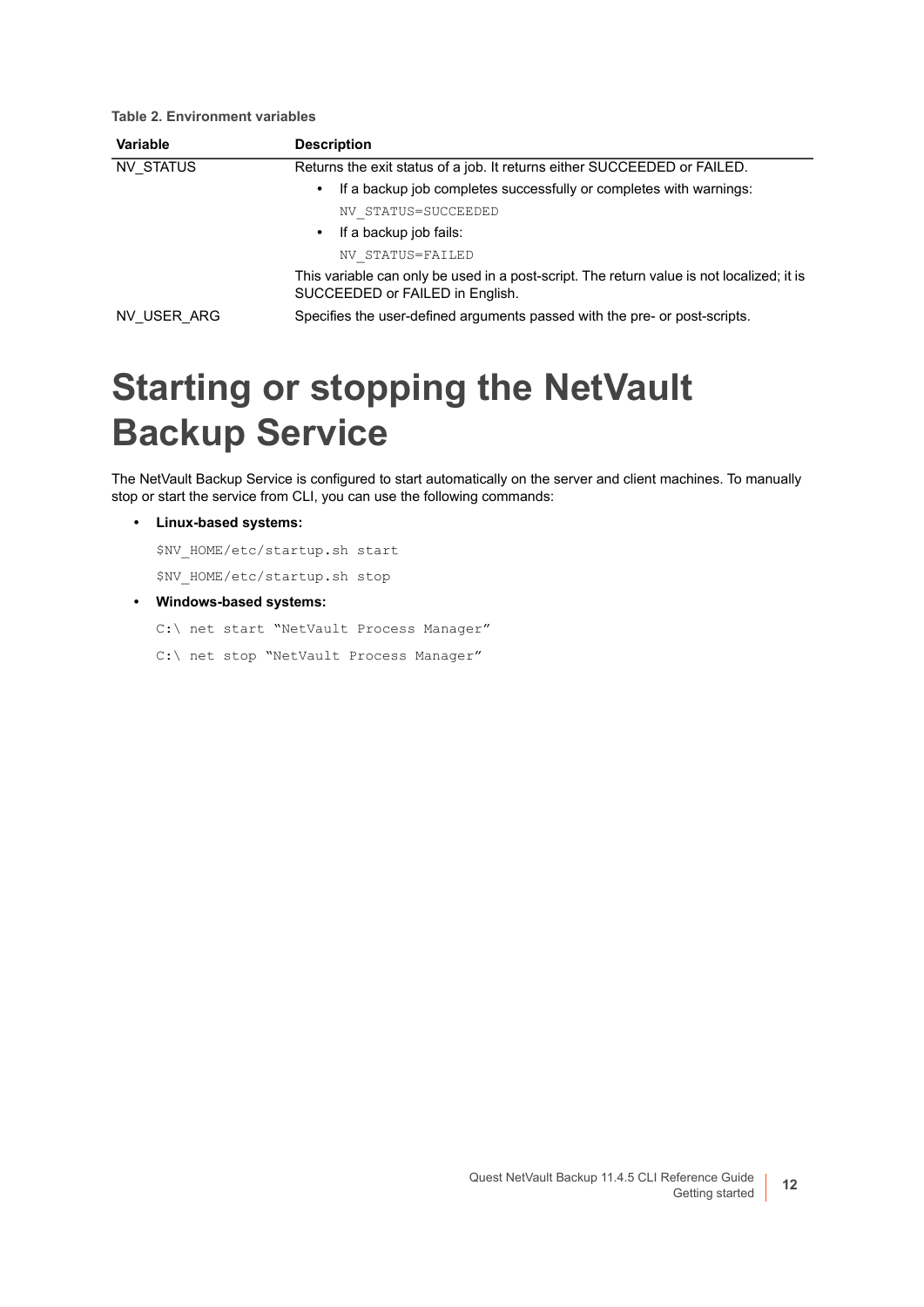# <span id="page-12-0"></span>**Using the command-line utilities**

- **•** [Client-specific utilities](#page-12-1)
- **•** [Device-specific utilities](#page-16-1)
- **•** [Media-specific utilities](#page-37-0)
- **•** [Job-specific utilities](#page-49-0)
- **•** [Log-specific utilities](#page-82-0)
- **•** [Other utilities](#page-85-0)

# <span id="page-12-1"></span>**Client-specific utilities**

- 
- **•** [nvclient](#page-12-2) **•** [nvclientadd](#page-14-0) **•** [nvclientname](#page-15-1)
- **•** [nvclientaccess](#page-13-0) **•** [nvclientlist](#page-15-0) **•** [nvclientremove](#page-16-0)
- **NOTE:** Virtual Clients can only be created from the WebUI. You cannot use the command-line utilities to f. create Virtual Clients.

### <span id="page-12-2"></span>**nvclient**

#### **Description**

Adds one or more NetVault Backup Clients to the NetVault Backup Server, and assigns the clients to the specified client groups. You can also use this utility to add Workstation Clients.

#### **Syntax**

```
nvclient [-add] [-list] [-password <NetVault Backup Password>] 
[-file <Client List File>] [-workstation | -client <Client Name> ...] 
[-group <Client Group Name> ...] 
[-log <Log File>] [-failure <Filename to Log Failed Clients List>] 
[-quiet] [-verbose] [-abort] [-args] [-timeout <timeout period>]
```
#### **Options**

**Table 3. nvclient**

| <b>Option</b> | <b>Description</b>                                                 |
|---------------|--------------------------------------------------------------------|
| -add          | Adds one or more clients to the NetVault Backup Server.            |
| -list         | Lists clients (including Workstation Clients) added to the server. |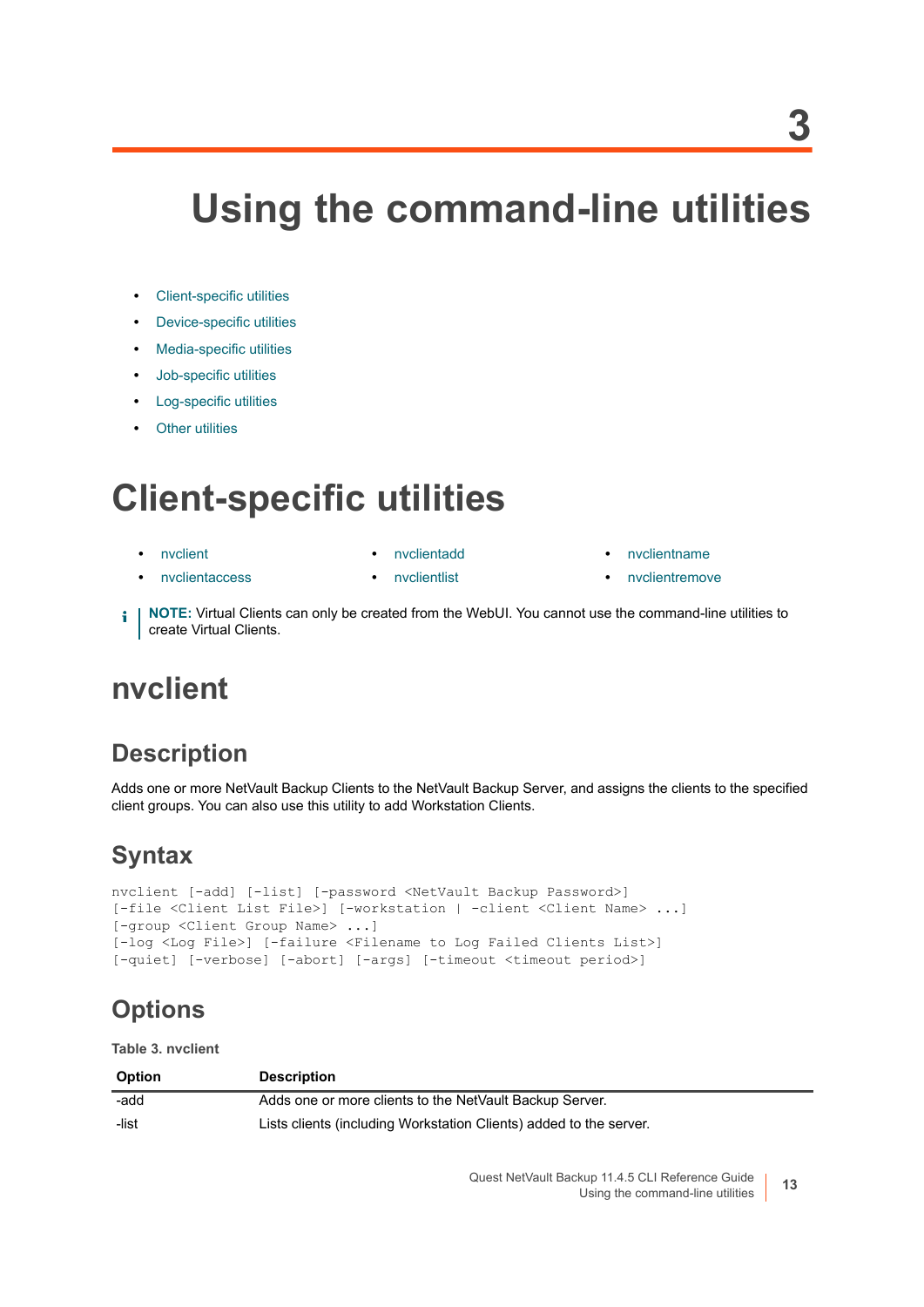**Table 3. nvclient**

| <b>Option</b> | <b>Description</b>                                                                                                                                                                                                                                                                         |
|---------------|--------------------------------------------------------------------------------------------------------------------------------------------------------------------------------------------------------------------------------------------------------------------------------------------|
| -password     | Specifies NetVault Backup password of the client. This option is required if security is<br>enabled on the client.                                                                                                                                                                         |
| -file         | Specifies the name of the input file for batch submission. You can specify client name,<br>password, and group names in the file. Specify one client per line.                                                                                                                             |
|               | <b>Example: MyClientList</b>                                                                                                                                                                                                                                                               |
|               | Client-A -password mypwd2 -group Group1                                                                                                                                                                                                                                                    |
|               | Client-B                                                                                                                                                                                                                                                                                   |
|               | Client-C -password mypwd2                                                                                                                                                                                                                                                                  |
| -workstation  | Specifies NetVault Backup names of Workstation Clients that you want to add to the<br>server.                                                                                                                                                                                              |
| -client       | Specifies NetVault Backup names of clients that you want to add to the server.                                                                                                                                                                                                             |
| -group        | Specifies names of client groups to which you want to add the clients. Verify that the client<br>groups are created before you add the client.                                                                                                                                             |
| -log          | Specifies the name of the log file.                                                                                                                                                                                                                                                        |
| -failure      | Specifies the name of the failed clients list.                                                                                                                                                                                                                                             |
| -quiet        | Suppresses display of output messages on the screen.                                                                                                                                                                                                                                       |
| -verbose      | Displays status and error messages on the screen.                                                                                                                                                                                                                                          |
| -abort        | Aborts the command if licensing does not permit addition of all clients.                                                                                                                                                                                                                   |
| -args         | Prints program parameters and exits without doing anything.                                                                                                                                                                                                                                |
| -timeout      | Specifies the amount of time NetVault Backup waits for a client to approve the "add"<br>request. The timeout value is specified in seconds. The default value for this option is 30<br>seconds. If a client cannot be added within the specified period, an error message is<br>displayed. |

#### **Notes**

- **•** Client names are case-sensitive.
- **•** A client must be available and running a valid installation of NetVault Backup before it can be added to a server.
- To locate a client that is unavailable, use the nvclientlist -find <ipaddress> command. For more information, see [nvclientlist.](#page-15-0)
- **•** Client groups can only be created from the NetVault WebUI. The CLI does not provide any utility to create client groups.

#### <span id="page-13-0"></span>**nvclientaccess**

#### **Description**

Grants access to specified NetVault Backup Clients.

#### **Syntax**

```
nvclientaccess [-client <Client Name>] | [-clients <Client Names>] | 
[-tdclients <Teradata DBS name>] [-password <password>]
```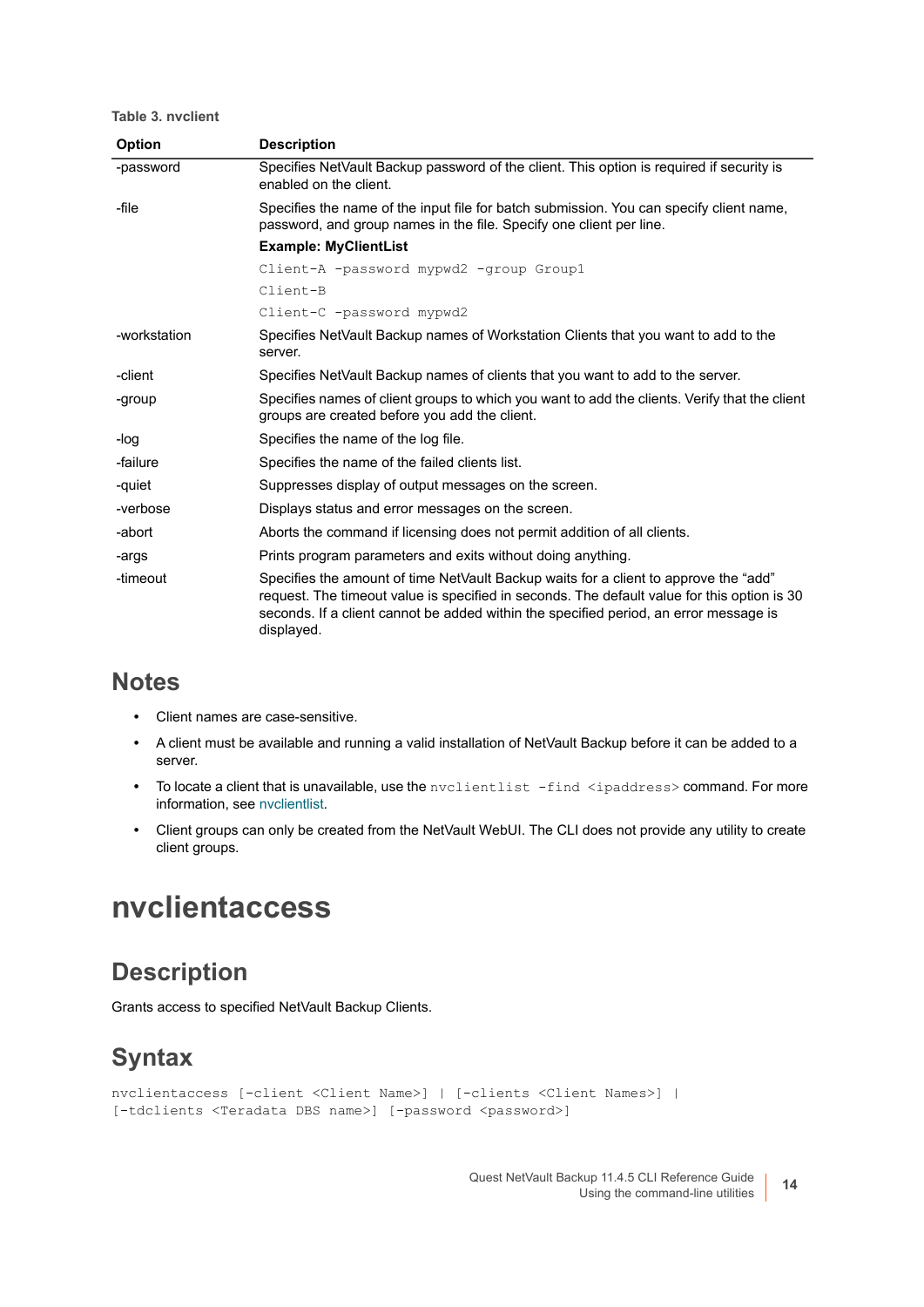**Table 4. nvclientaccess**

| <b>Option</b>       | <b>Description</b>                                                                                                 |
|---------------------|--------------------------------------------------------------------------------------------------------------------|
| -client or -clients | Specifies the names of NetVault Backup Clients to which access is granted.                                         |
| -tdclients          | Specifies the name of the Teradata DBS. You can use this option to grant access to all<br>added clients.           |
| -password           | Specifies NetVault Backup password of the client. This option is required if security is<br>enabled on the client. |

### <span id="page-14-0"></span>**nvclientadd**

#### **Description**

Adds a single NetVault Backup Client to the server. You must run this utility on the NetVault Backup Server. This utility does not support Workstation Clients.

### **Syntax**

```
nvclientadd [-client <Client Name> | -clientip <Client IP address>] 
[-clientgroup <Client Group Name>] [-password <password>]
[-timeout <timeout period>] [-version]
```
### **Options**

**Table 5. nvclientadd options**

| <b>Option</b> | <b>Description</b>                                                                                                                                                                                                                      |
|---------------|-----------------------------------------------------------------------------------------------------------------------------------------------------------------------------------------------------------------------------------------|
| -client       | Specifies NetVault Backup name of the client that you want to add.                                                                                                                                                                      |
| -clientip     | Specifies IP Address of the NetVault Backup Client that you want to add.                                                                                                                                                                |
| -clientgroup  | Specifies the name of the client group to which you want to add the client. Verify that the<br>client group is created before you add the client.                                                                                       |
| -password     | Specifies NetVault Backup password of the client. This option is required if security is<br>enabled on the client.                                                                                                                      |
| -timeout      | Specifies the amount of time NetVault Backup waits for the client to approve the "add"<br>request. The timeout value is specified in minutes. If a client cannot be added within the<br>specified period, an error message is displayed |
| -version      | Displays build date of the NetVault Backup distribution installed on the machine.                                                                                                                                                       |

#### **Notes**

- **•** Client names are case-sensitive.
- **•** A client must be available and running a valid installation of NetVault Backup before it can be added to a server.
- To locate a client that is unavailable, use the nvclientlist -find <ipaddress> command. For more information, see [nvclientlist.](#page-15-0)
- **•** Client groups can only be created from the NetVault WebUI. The CLI does not provide any utility to create client groups.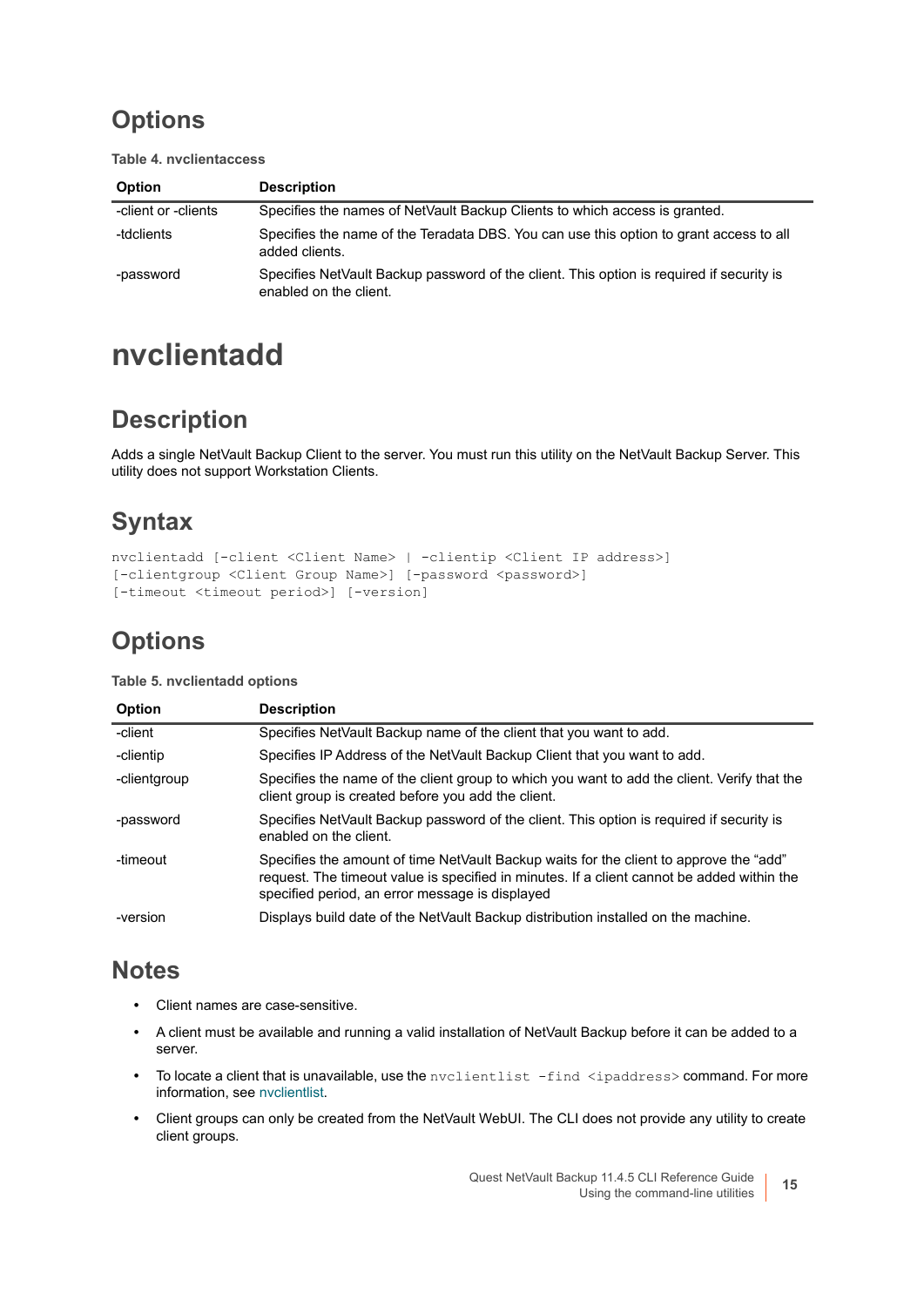### <span id="page-15-0"></span>**nvclientlist**

#### **Description**

Performs the following functions:

- **•** Lists clients added to the NetVault Backup Server.
- **•** Lists available NetVault Backup machines that can be added as clients.
- **•** Locates a NetVault Backup machine using its resolvable name or IP address.

#### **Syntax**

```
nvclientlist [-current [-name <Client Name>]] [-available [-name <Client Name>]] 
[-find <Resolvable Name or IP address>] [-version]
```
### **Options**

**Table 6. nvclientlist**

| <b>Option</b> | <b>Description</b>                                                                  |
|---------------|-------------------------------------------------------------------------------------|
| -current      | Lists clients that are currently added to the NetVault Backup Server.               |
| -available    | Lists available NetVault Backup machines that can be added as clients.              |
| -name         | Specifies Net Vault Backup name of the client that you want to locate.              |
| -find         | Specifies the resolvable name or IP address of the machine that you want to locate. |
| -version      | Displays build date of the NetVault Backup distribution installed on the machine.   |

## <span id="page-15-1"></span>**nvclientname**

#### **Description**

Allows you to rename a NetVault Backup Client. You cannot use this utility to change the name of a NetVault Backup Server.

### **Syntax**

nvclientname -clientname <New NetVault Backup name>

### **Options**

**Table 7. nvclientname**

| <b>Option</b> | <b>Description</b>                                     |
|---------------|--------------------------------------------------------|
| -clientname   | Specifies the new NetVault Backup name for the client. |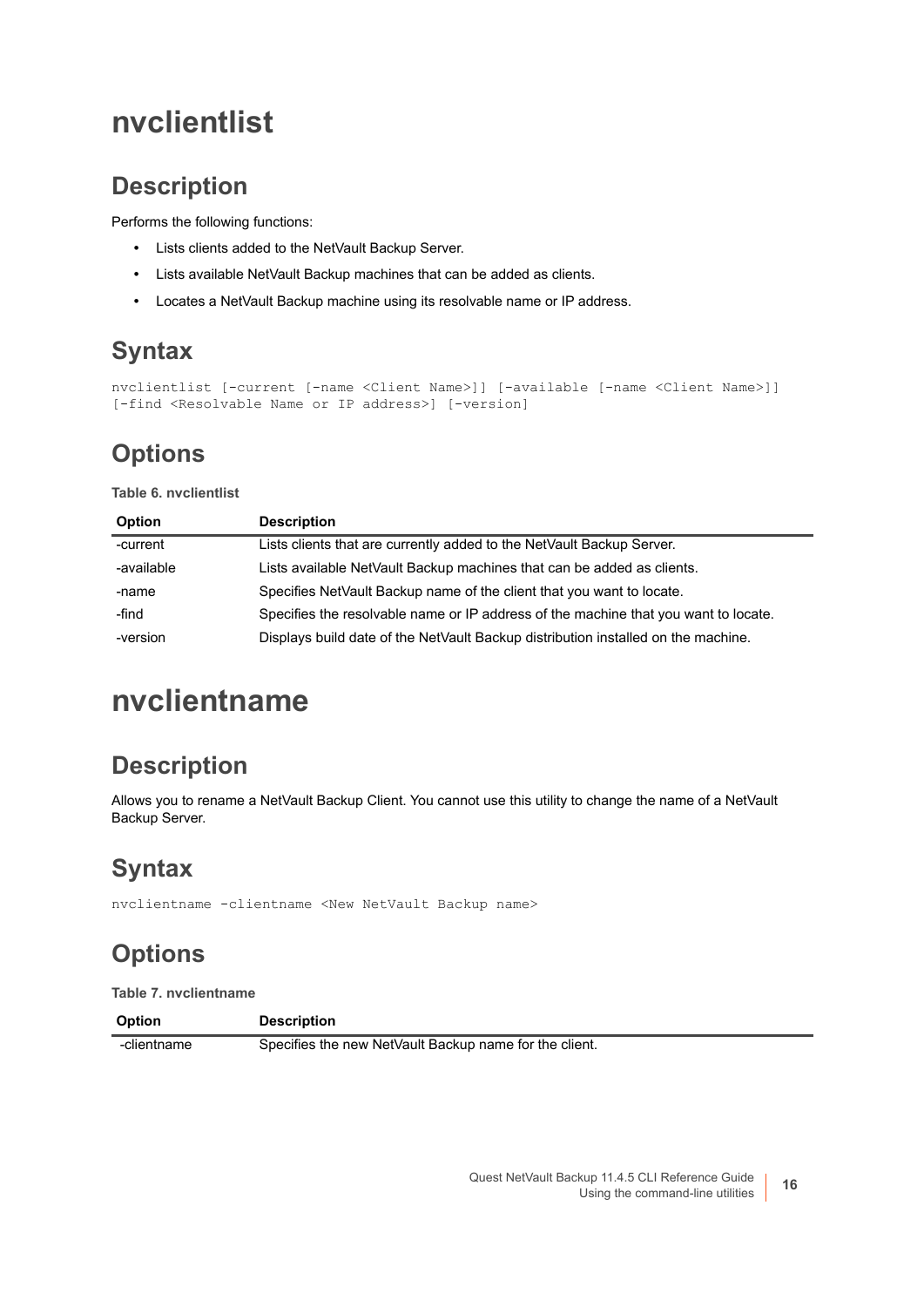### <span id="page-16-0"></span>**nvclientremove**

#### **Description**

Removes a client from the NetVault Backup Server. You must run this utility on the NetVault Backup Server.

### **Syntax**

nvclientremove [-client <NetVault Backup name of the client>] [-version]

#### **Options**

**Table 8. nvclientremove**

| <b>Option</b> | <b>Description</b>                                                                                                                   |
|---------------|--------------------------------------------------------------------------------------------------------------------------------------|
| -client       | Specifies NetVault Backup name of the client that you want to remove. You can only<br>specify a single client name with this option. |
| -version      | Displays build date of the NetVault Backup distribution installed on the machine.                                                    |

## <span id="page-16-1"></span>**Device-specific utilities**

- 
- asf release drive **•** [nvdav](#page-22-1) **•** [nvremovefiler](#page-31-1)
- 
- 
- 
- 
- 
- 
- asf load media **•** [nvcloseeeportcleaning](#page-22-0) [nvopeneeport](#page-31-0)
	-
	-
	-
	-
	-
- **•** [nvclosedoor](#page-21-0) **•** [nvlibrarymodify](#page-28-0) **•** [nvsmartdisk](#page-36-0)
- **•** [nvcloseeeport](#page-21-1) **•** [nvopendoor](#page-30-0)
- 
- 
- **•** [nvacslsmedia](#page-17-1) **•** [nvrda](#page-23-0) **•** [nvresetdrivestats](#page-32-0)
- [nvaddfiler](#page-18-0) **•** [nvddboost](#page-25-0) [nvscandrives](#page-33-0)
- [nvcheckdrive](#page-20-0) **•** [nvdevice](#page-26-0) **•** *•* nvdevice **•** *•* [nvsetcleaninglives](#page-34-0)
- **•** [nvcleandrive](#page-20-1) **•** [nvdeviceeject](#page-27-0) **•** [nvsetdrivecleaning](#page-34-1)
	-

### <span id="page-16-2"></span>**asf\_load\_media**

#### **Description**

Loads the specified media into the drive and locks it in the drive as Windows Advanced System Format (ASF) media.

#### **Syntax**

```
asf load media -m <Media Label> | -b <Barcode> -d <Device Name>
[-s <Server Name>] [-c <Client Name>] [-wait]
```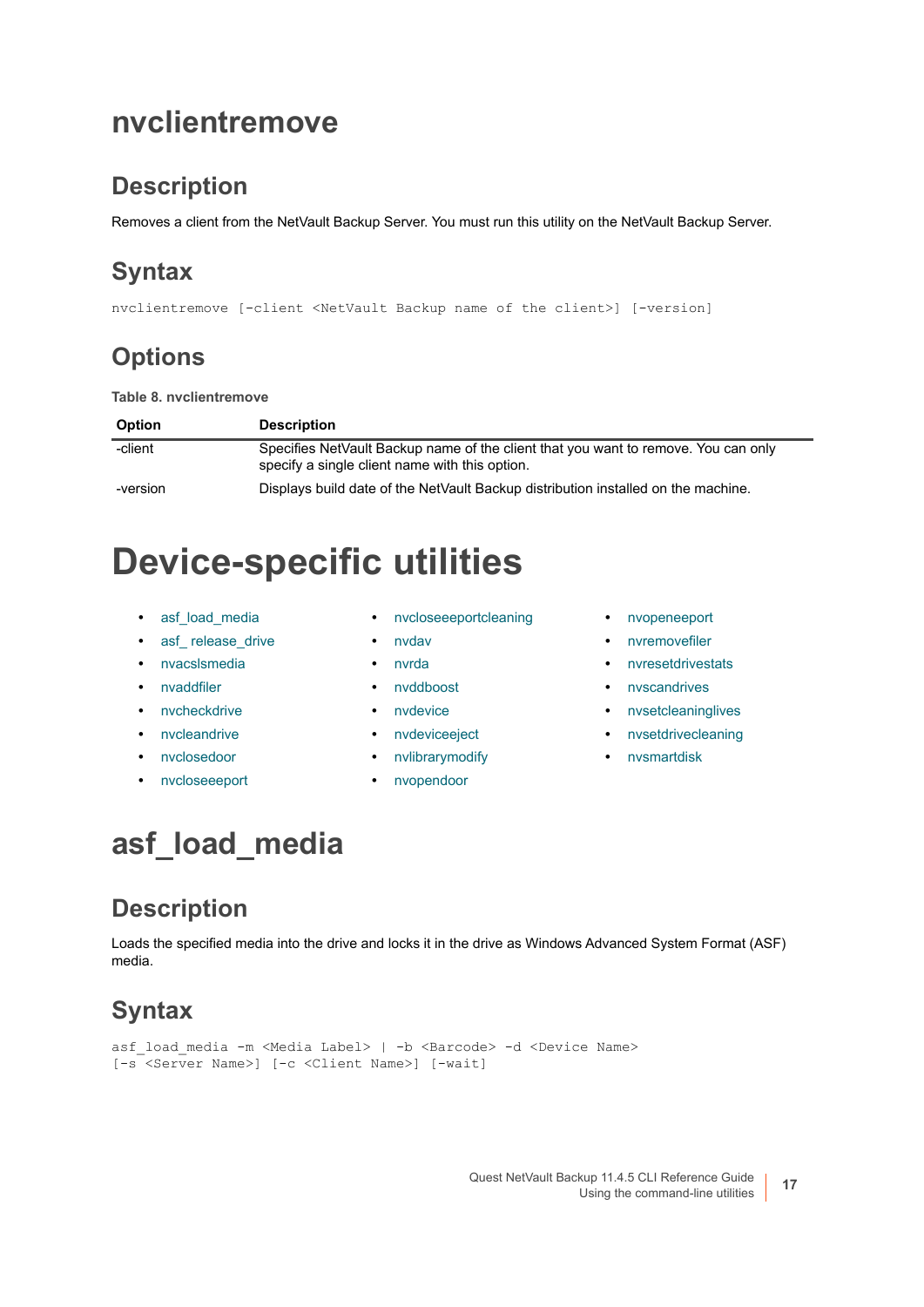**Table 9. asf\_load\_media**

| <b>Option</b> | <b>Description</b>                                                                                                                                                                                               |
|---------------|------------------------------------------------------------------------------------------------------------------------------------------------------------------------------------------------------------------|
| -m            | Specifies the label of the target media item.                                                                                                                                                                    |
| $-b$          | Specifies the barcode of the target media item                                                                                                                                                                   |
| -d            | Specifies the name of the target drive.                                                                                                                                                                          |
| $-S$          | Specifies the name of the NetVault Backup machine to which the target device is locally<br>attached. If the device is locally attached to a client (SmartClient), use this option to<br>specify the client name. |
| $-C$          | Specifies the name of the NetVault Backup Client to which the target device is locally<br>attached.                                                                                                              |
| -wait         | Waits until the task has completed.                                                                                                                                                                              |

## <span id="page-17-0"></span>**asf\_ release\_drive**

#### **Description**

Releases lock placed by the **"asf\_load\_media"** command and allows NetVault Backup to use the drive and the media.

#### **Syntax**

asf\_release\_drive -d <Device Name> [-s <Server Name>] [-c <Client Name>]

### **Options**

**Table 10. asf\_ release\_drive**

| <b>Option</b> | <b>Description</b>                                                                      |
|---------------|-----------------------------------------------------------------------------------------|
| -d            | Specifies the name of the target drive.                                                 |
| -S            | Specifies the name of the NetVault Backup Server.                                       |
|               | Use this option if the device is locally attached to the server.                        |
| -C            | Specifies the name of the NetVault Backup Client.                                       |
|               | Use this option if the device is attached to a client or remote NetVault Backup Server. |

### <span id="page-17-1"></span>**nvacslsmedia**

#### **Description**

Performs the following functions:

- **•** Allocates media to an ACSLS Library.
- **•** De-allocates specified media.
- **•** Ejects a piece of media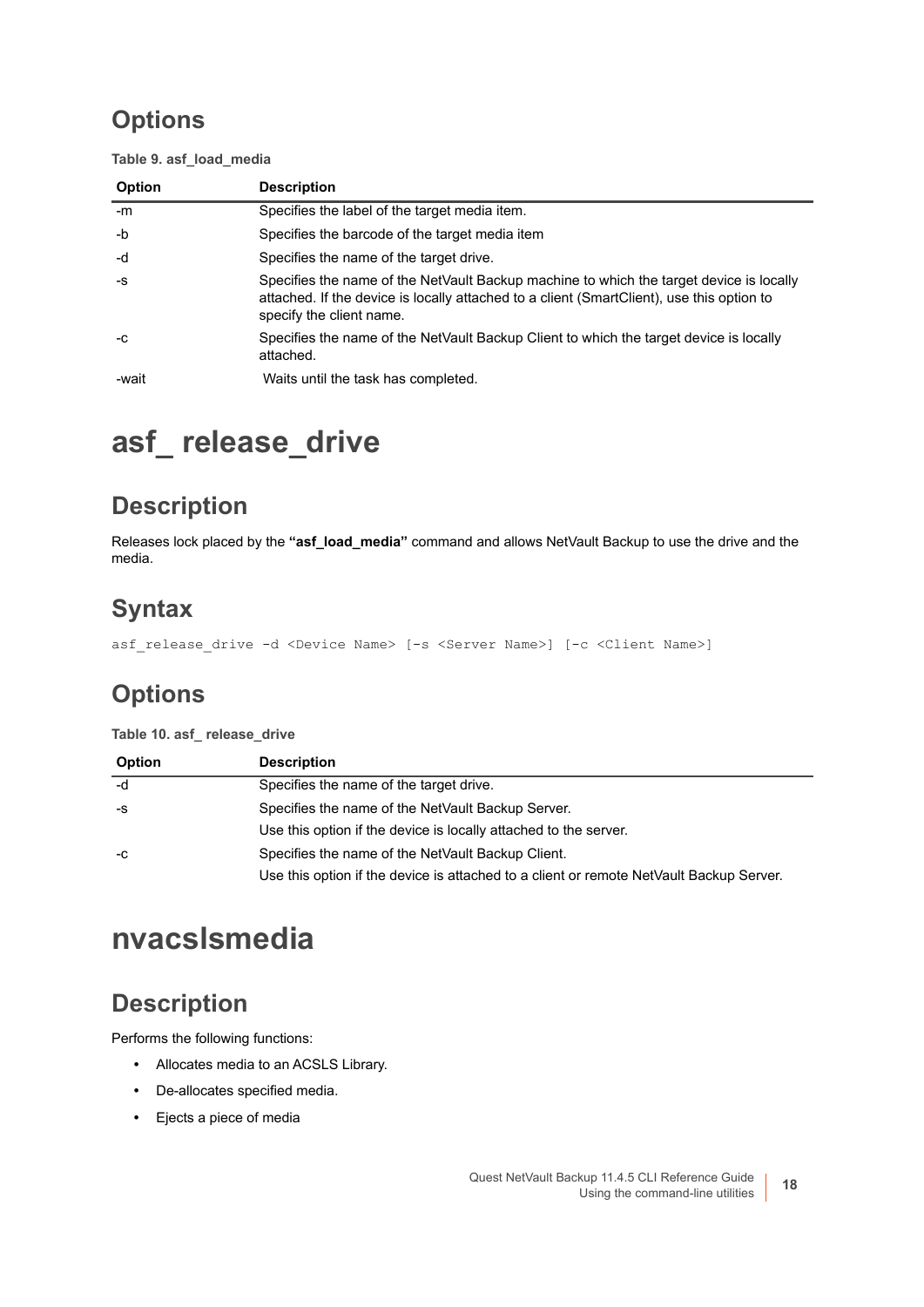#### **Syntax**

```
nvacslsmedia [-allocate | -deallocate | -eject] [-medialabel <Media Label>] 
[-cap <acs>,<lsm>,<cap>] -libraryname <Library Name> [-servername <Server Name>] 
[-range <range-media >] [-file <Filename >] [-version]
```
### **Options**

**Table 11. nvacslsmedia**

| <b>Option</b> | <b>Description</b>                                                                                                                                                                                                     |
|---------------|------------------------------------------------------------------------------------------------------------------------------------------------------------------------------------------------------------------------|
| -allocate     | Allocates specified media items.                                                                                                                                                                                       |
| -deallocate   | De-allocates specified media items.                                                                                                                                                                                    |
| -eject        | Ejects the specified media items through the specified Cartridge Access Port (CAP).                                                                                                                                    |
| -cap          | Specifies the Cartridge Access Port (CAP) through which to eject the media items.                                                                                                                                      |
|               | Provide the ACS number of the library, LSM number of the robotic unit that controls the<br>library, and physical number of the CAP. Use comma to separate the numeric values.                                          |
|               | <b>Example:</b> $-cap 0, 0, 0$                                                                                                                                                                                         |
| -medialabel   | Specifies the label or barcode of the media items that you want to allocate, de-allocate, or<br>eject from the library. For multiple labels or barcodes, provide a comma-separated list.                               |
| -libraryname  | Specifies the name of the target library.                                                                                                                                                                              |
| -servername   | Specifies the name of the NetVault Backup Server that administers the job.                                                                                                                                             |
|               | This option is required when a remote server administers the job. It can be omitted when<br>a local server administers the job. The server name is case-sensitive.                                                     |
| -range        | Specifies a range of media labels or barcode values that correspond to the pieces of<br>media that you want to de-allocate. Use a hyphen (without any spaces) between the<br>values.                                   |
| -file         | Specifies the name of the file that contains a list of media labels or barcodes<br>corresponding to the set of media items that you want to de-allocate. Only one media<br>label or barcode can be specified per line. |
| -version      | Displays build date of the NetVault Backup distribution installed on the machine.                                                                                                                                      |
|               |                                                                                                                                                                                                                        |

### <span id="page-18-0"></span>**nvaddfiler**

#### **Description**

Adds an NDMP filer to the NetVault Backup Server.

#### **Syntax**

```
nvaddfiler [-servername <Server Name>] [-clientname <Client Name>] 
[-pluginname <Plug-in Name>] -filername <Filer Name> -address <IP address or FQDN> 
[-port <Port number>] -account <User Name> -password <Password> 
[-description <Description>] [-utf8 <Boolean>]
```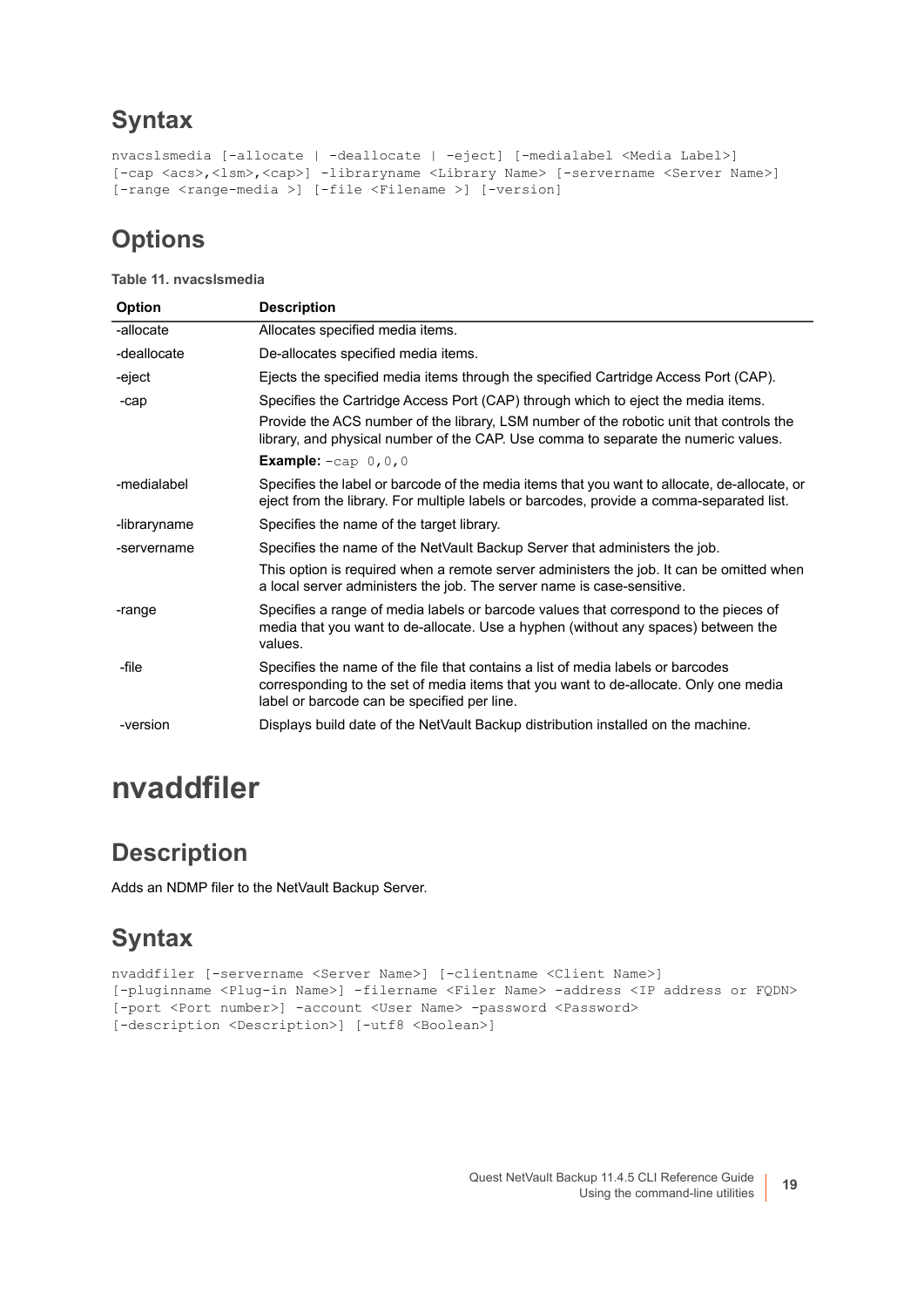**Table 12. nvaddfiler**

| Option       | <b>Description</b>                                                                                                                                                                                                                                                           |
|--------------|------------------------------------------------------------------------------------------------------------------------------------------------------------------------------------------------------------------------------------------------------------------------------|
| -servername  | Specifies the name of the NetVault Backup Server that administers the job.                                                                                                                                                                                                   |
|              | This option is required when a remote server administers the job. It can be omitted when<br>a local server administers the job. The server name is case-sensitive.                                                                                                           |
| -clientname  | Specifies the name of the NetVault Backup Client to which the filer is added.                                                                                                                                                                                                |
|              | This option can be omitted if you want to add the filer to the local machine. If you specify -<br>servername, you must also specify -clientname even if they are the same machine.                                                                                           |
| -pluginname  | Specifies the plug-in name. It can be <b>NDMP Client</b> or <b>NDMP SnapMirror to Tape</b> . The<br>default value is <b>NDMP Client</b> .                                                                                                                                    |
| -filername   | Specifies the filer name.                                                                                                                                                                                                                                                    |
|              | The filer name must be unique. You can assign the actual name of the filer to easily<br>identify it in the NetVault Backup environment. The filer name cannot be changed once it<br>is configured.                                                                           |
| -address     | Specifies the IP4 address or FQDN of the filer.                                                                                                                                                                                                                              |
| -port        | Specifies the listen port for the filer. The default value is 10000.                                                                                                                                                                                                         |
|              | Unless otherwise required, do not change listener port for the filer.                                                                                                                                                                                                        |
| -account     | Specifies the name of the user account that can be used to log on to the filer. The user<br>account must have necessary permissions to perform NDMP backups and restores.                                                                                                    |
| -password    | Specifies the password for the user account.                                                                                                                                                                                                                                 |
| -description | Provides NDMP filer description when filer type needs to be selected. The description<br>must match the corresponding entry in the <b>ndmpversions.cfg</b> file.                                                                                                             |
| -utf8        | Specifies whether UTF-8 conversions are required or not.                                                                                                                                                                                                                     |
|              | The default value for this option is FASLSE. Set it to TRUE if you want to correctly display<br>the directory and filenames in the set locale on NetVault WebUI. You can use this option<br>only if the file supports UTF-8 encoding. To use this feature, do the following: |
|              | Enable UTF-8 conversion on the filer.<br>$\bullet$                                                                                                                                                                                                                           |
|              | Set the appropriate language-type on each target volume.<br>٠                                                                                                                                                                                                                |
|              | Set the configuration option Codepage for UTF-8 Conversions for the Plug-in for<br>٠<br>NDMP. For more information about this option, see the Quest NetVault Backup<br>Plug-in for NDMP User's Guide.                                                                        |

#### **Examples**

**•** Add filer "f740" to the local NetVault Backup machine:

```
nvaddfiler -filername f740 -address 10.11.22.53 -account root 
-password mypassword
```
**•** Add filer "f740" to "Client-A" that is controlled by the local NetVault Backup Server:

```
nvaddfiler -clientname Client-A-filername f740 -address 10.11.22.53 -account 
root -password mypassword
```
**•** Add filter "f740" to the remote server named "Win-Server":

```
nvaddfiler -servername Win-Server -clientname Win-Server -filername f740 
-address 10.11.22.53 -account root -password mypassword
```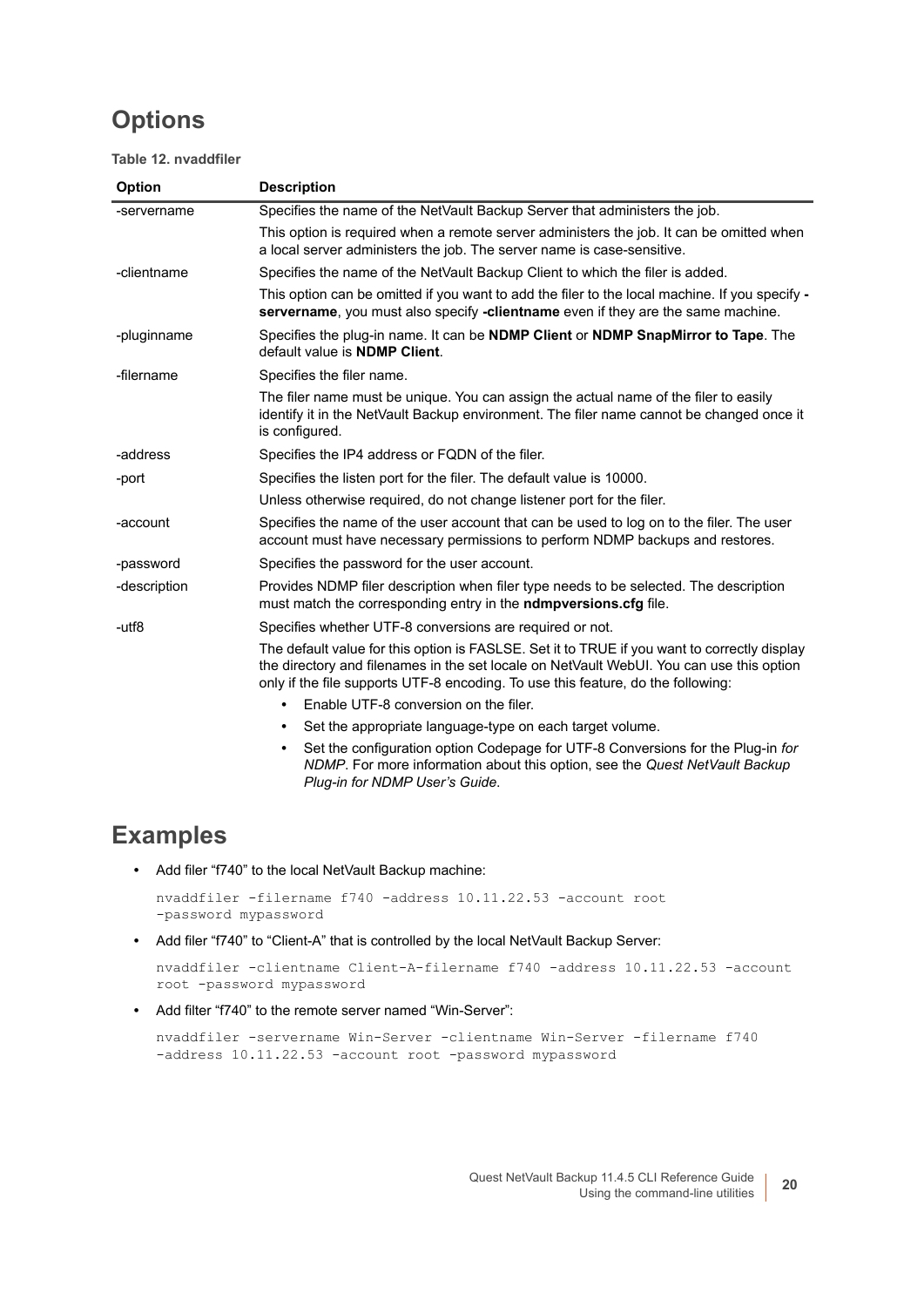### <span id="page-20-0"></span>**nvcheckdrive**

#### **Description**

Checks the status of a drive. For example, it can be used to check the status of a drive that was taken offline for some reason. If successful, the specified drive is brought back online so that it is available to NetVault Backup for future jobs.

### **Syntax**

```
nvcheckdrive -servername <Server Name> [-drivename <Drive Name>] 
[-libraryname <Library Name>] [-drivenumber <Drive Number>]
```
### **Options**

**Table 13. nvcheckdrive**

| <b>Option</b> | <b>Description</b>                                                                                                                                                 |
|---------------|--------------------------------------------------------------------------------------------------------------------------------------------------------------------|
| -servername   | Specifies the name of the NetVault Backup Server that administers the job.                                                                                         |
|               | This option is required when a remote server administers the job. It can be omitted when<br>a local server administers the job. The server name is case-sensitive. |
| -libraryname  | Specifies the name of the target library.                                                                                                                          |
| -drivename    | Specifies the name of the target drive that you want to check.                                                                                                     |
| -drivenumber  | Specifies the drive number of the target drive that you want to check.                                                                                             |

#### **Notes**

**•** The option **-drivename** or **-drivenumber** must be used with **-libraryname** to specify the target drive.

#### **Examples**

- **•** Check the status of standalone drive "D-1" that is locally attached to the server: nvcheckdrive -drivename D-1
- **•** Check the status of "Drive2" in library "NVLibrary" that is locally attached to the client "NVCLIENT1": nvcheckdrive -servername NVCLIENT1 -libraryname NVLibrary -drivename Drive2
- **•** Check the status of drive 2 in library "NVLib2" that is locally attached to the remote server "NVSERVER2": nvcheckdrive -servername NVSERVER2 -libraryname NVLib2 -drivenumber 2

## <span id="page-20-1"></span>**nvcleandrive**

#### **Description**

Cleans a library drive. If the number of cleaning lives has been set for the cleaning tape, it is reduced by one when used for this process.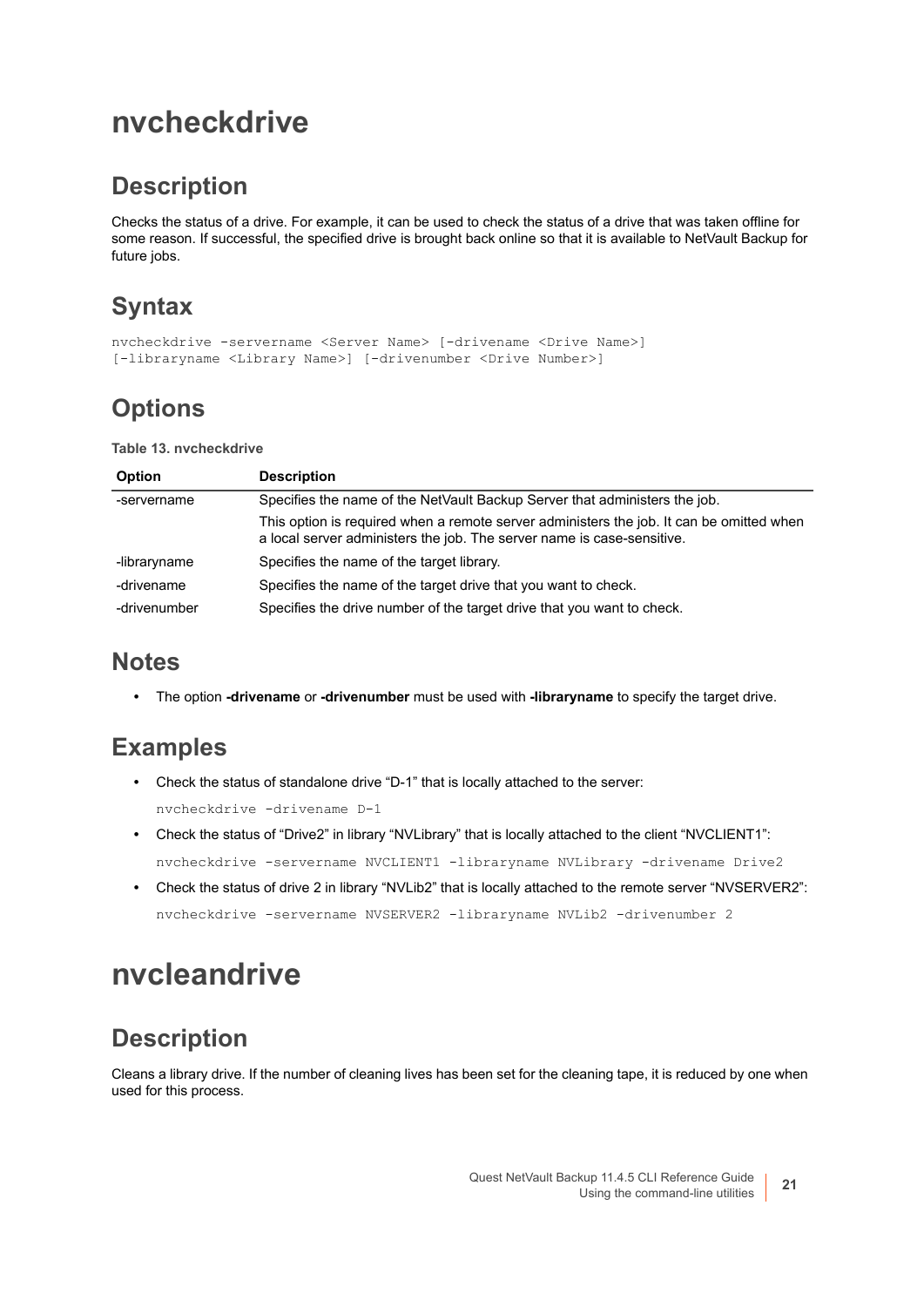#### **Syntax**

nvcleandrive -libraryname <Library Name> -librarydrivenumber <Drive Number>

#### **Options**

**Table 14. nvcleandrive**

| <b>Option</b> | <b>Description</b>                                                     |
|---------------|------------------------------------------------------------------------|
| -libraryname  | Specifies the name of the target library.                              |
| -drivenumber  | Specifies the drive number of the target drive that you want to clean. |

#### **Examples**

**•** Clean drive 1 of the library "SONY LIB-162" using predefined cleaning media:

nvcleandrive -libraryname "SONY LIB-162" librarydrivenumber 1

### <span id="page-21-0"></span>**nvclosedoor**

#### **Description**

Closes the door of the specified library.

#### **Syntax**

nvclosedoor [-servername <Server Name>] -libraryname <Library Name>

### **Options**

#### **Table 15. nvclosedoor**

| Option       | <b>Description</b>                                                                                                                                                 |
|--------------|--------------------------------------------------------------------------------------------------------------------------------------------------------------------|
| -servername  | Specifies the name of the NetVault Backup Server that administers the job.                                                                                         |
|              | This option is required when a remote server administers the job. It can be omitted when<br>a local server administers the job. The server name is case-sensitive. |
| -libraryname | Specifies the name of the target library.                                                                                                                          |

### <span id="page-21-1"></span>**nvcloseeeport**

#### **Description**

Closes the entry/exit port (EEPort) of the specified library.

#### **Syntax**

```
nvcloseeeport [-servername <Server Name>] -libraryname <Library Name> 
[-mediatype <Media Type>]
```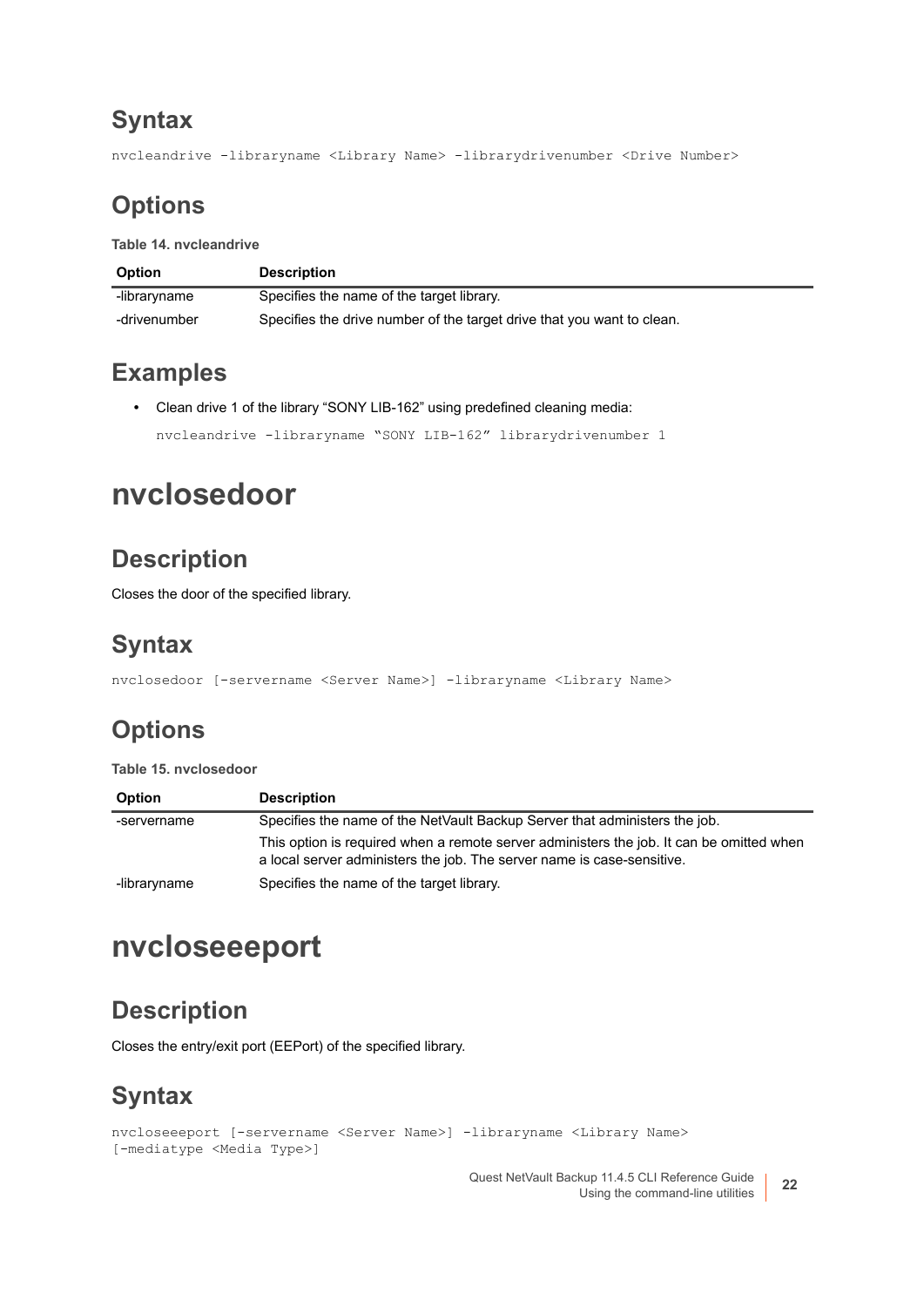**Table 16. nvcloseeeport**

| <b>Option</b> | <b>Description</b>                                                                                                                                                 |
|---------------|--------------------------------------------------------------------------------------------------------------------------------------------------------------------|
| -servername   | Specifies the name of the NetVault Backup Server that administers the job.                                                                                         |
|               | This option is required when a remote server administers the job. It can be omitted when<br>a local server administers the job. The server name is case-sensitive. |
| -libraryname  | Specifies the name of the target library.                                                                                                                          |
| -mediatype    | Specifies the type of media in the entry/exit slot.                                                                                                                |

### <span id="page-22-0"></span>**nvcloseeeportcleaning**

#### **Description**

Closes EE Port of the specified library for importing a cleaning tape.

#### **Syntax**

```
nvcloseeeportcleaning [-servername <Server Name>] -libraryname <Library Name> 
[-mediatype <Media Type>]
```
### **Options**

#### **Table 17. nvcloseeeportcleaning**

| <b>Option</b> | <b>Description</b>                                                                                                                                                 |
|---------------|--------------------------------------------------------------------------------------------------------------------------------------------------------------------|
| -servername   | Specifies the name of the NetVault Backup Server that administers the job.                                                                                         |
|               | This option is required when a remote server administers the job. It can be omitted when<br>a local server administers the job. The server name is case-sensitive. |
| -libraryname  | Specifies the name of the target library.                                                                                                                          |
| -mediatype    | Specifies the type of media in the entry/exit slot.                                                                                                                |

### <span id="page-22-1"></span>**nvdav**

#### **Description**

Performs the following WebDAV-related functions for a Quest NetVault SmartDisk instance:

- **•** Configures WebDAV authentication details.
- **•** Removes WebDAV authentication details.
- **•** Retrieves the user name configured for WebDAV authentication.

#### **Syntax**

```
nvdav --server <IP address|hostname> [--set|--remove|--user]
```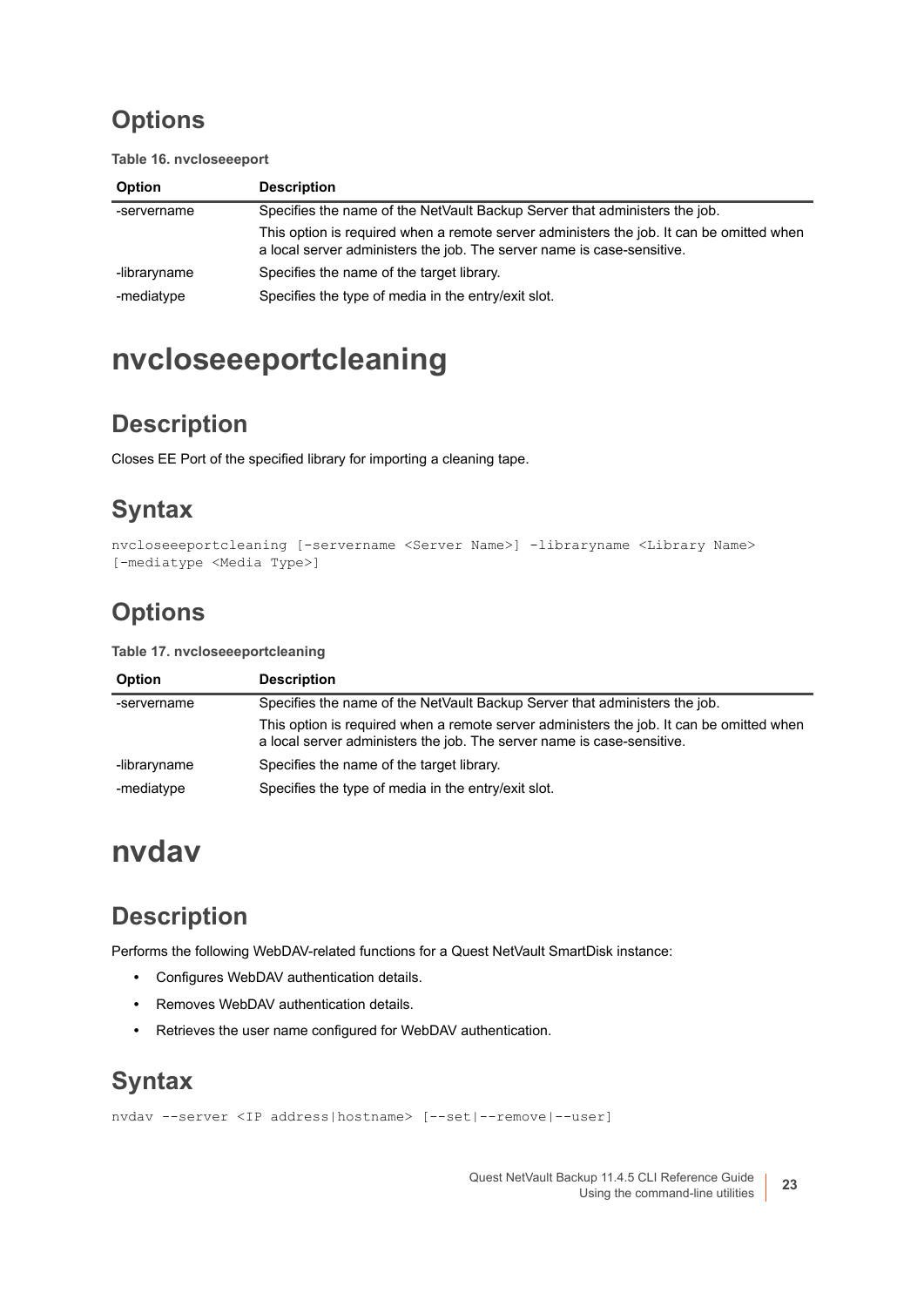**Table 18. nvdav**

| <b>Option</b> | <b>Description</b>                                                                                                                                                                                                                |
|---------------|-----------------------------------------------------------------------------------------------------------------------------------------------------------------------------------------------------------------------------------|
| --server      | Specifies the IP address or resolvable host name of a Quest NetVault SmartDisk<br>instance.                                                                                                                                       |
| --set         | Sets WebDAV credentials for the specified Quest NetVault SmartDisk instance. This<br>option replaces the existing values. The user name and password are requested<br>interactively.                                              |
| --remove      | Removes any existing WebDAV credentials for the specified Quest NetVault SmartDisk<br>instance.                                                                                                                                   |
| --user        | Retrieves the user name configured for WebDAV authentication for the specified Quest<br>NetVault SmartDisk instance. If there are no WebDAV credentials configured for the<br>specified instances, an error message is displayed. |

#### <span id="page-23-0"></span>**nvrda**

#### **Description**

Adds or removes a Quest DR Series system.

#### **Syntax**

```
nvrda --add --host <Host name or IP Address> [--force] 
[--server <NetVault Backup Server Name>] --user <username> --password <password> 
--lsu <Container name> [--blocksize <blocksize>] 
--storage-group <storage group name>
[--stream-limit <stream limit count>]
```

```
--update --device <name> --user <name> --password <password>
[--blocksize <blocksize>] [--server <name>] 
[--stream-limit <stream limit count>]
```
nvrda --remove --device <name> [--force] [--server <name>]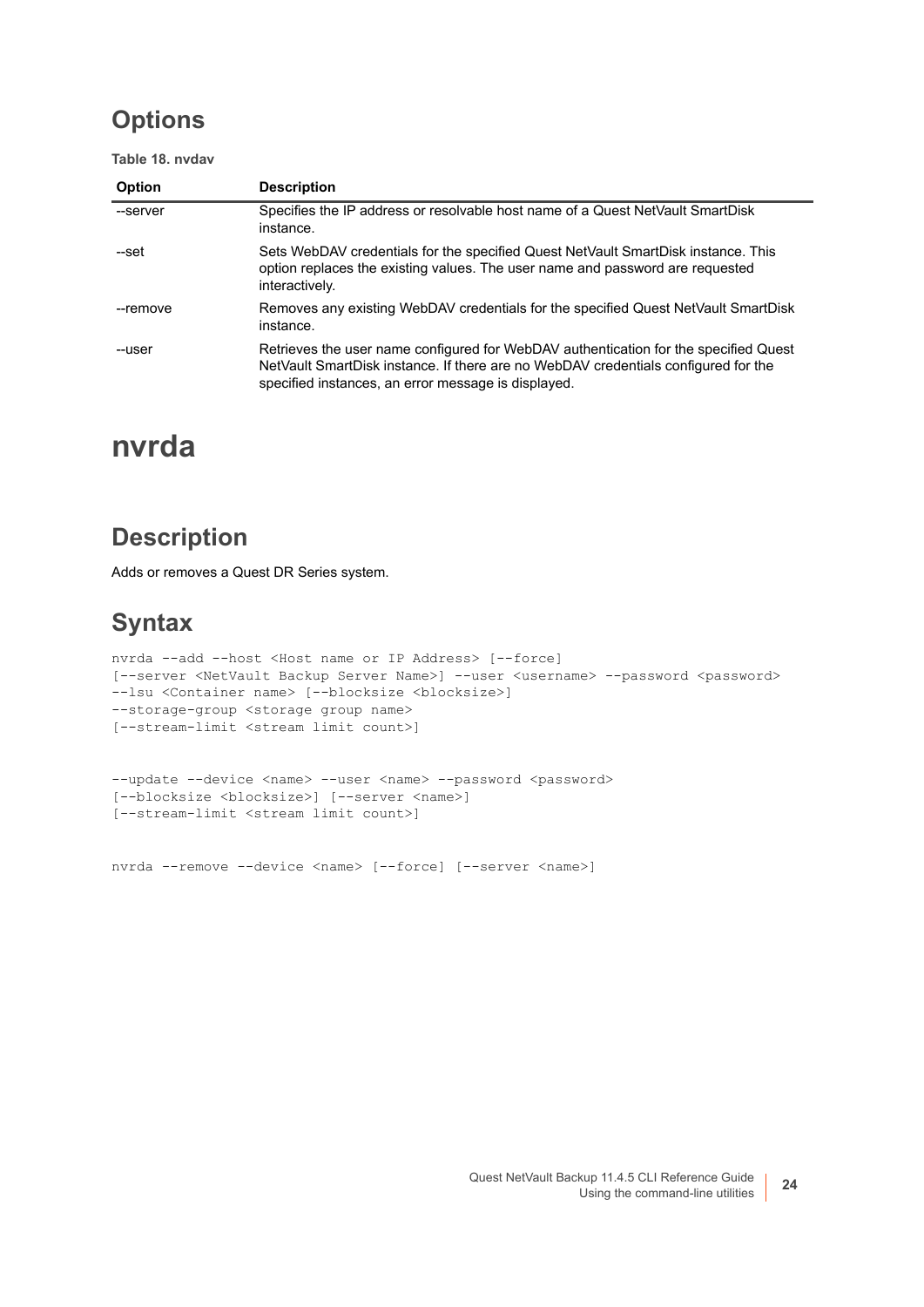**Table 19. nvrda**

| Option   | <b>Description</b>                                                                                                                                                                                                                                                                                              |
|----------|-----------------------------------------------------------------------------------------------------------------------------------------------------------------------------------------------------------------------------------------------------------------------------------------------------------------|
| --add    | Adds a Quest DR Series system. Use the following options with --add.                                                                                                                                                                                                                                            |
|          | -host: Specifies the DNS name or IP address of the Quest DR Series system.<br>$\bullet$                                                                                                                                                                                                                         |
|          | The device is not added if the NetVault Backup Server is unable to resolve the<br>host name.                                                                                                                                                                                                                    |
|          | <b>--force:</b> Adds a Quest DR Series system even if the device is already added to<br>another NetVault Backup Server with the same name.                                                                                                                                                                      |
|          | This option can be useful if you have performed a disaster recovery to rebuild the<br>NetVault Backup Server.                                                                                                                                                                                                   |
|          | --server: Specifies the name of the NetVault Backup Server to which you want to<br>$\bullet$<br>add the Quest DR Series system.                                                                                                                                                                                 |
|          | This option is not required if you are running the command on the server.                                                                                                                                                                                                                                       |
|          | --user: Specifies the user account that can be used to log on to the device.                                                                                                                                                                                                                                    |
|          | On the Quest DR Series system, only one user account exists, and the user ID for<br>that account is backup_user.                                                                                                                                                                                                |
|          | --password: Specifies the password for the user account.<br>$\bullet$                                                                                                                                                                                                                                           |
|          | -- Isu: Specifies the name of the storage container.                                                                                                                                                                                                                                                            |
|          | Ensure that the container is created before you add the device. The device is not<br>added if the specified container does not exist on the device.                                                                                                                                                             |
|          | Each Quest DR Series system added to NetVault Backup represents a storage<br>container.                                                                                                                                                                                                                         |
|          | --storage-group: Specifies storage group name where LSU is residing. This<br>$\bullet$<br>option is mandatory for add operation.                                                                                                                                                                                |
|          | When a new LSU is added and if it is the first LSU from DR, then that DR is also<br>attached to the NetVault Backup.                                                                                                                                                                                            |
|          | --blocksize: Specifies the block size for data transfers. The block size is specified<br>in number of bytes. The default value for this option is 512KiB.                                                                                                                                                       |
|          | -- stream-limit: The default value for this option is 256 streams. This setting<br>applies to all NetVault Backup Servers to which the container is added. If the<br>number of data streams exceeds the defined limit for the container, the Media<br>Manager reports an error ("Device has too many streams"). |
|          | You can set the soft stream limit to any value between 1 and 512.                                                                                                                                                                                                                                               |
|          | If the container is added to more than one NetVault Backup Server, set the same<br>soft stream limit on all servers.                                                                                                                                                                                            |
| --update | Modifies the settings for an existing Quest DR Series system. Use the following options<br>with --update.                                                                                                                                                                                                       |
|          | --device: Specifies the device name.                                                                                                                                                                                                                                                                            |
|          | <b>--user:</b> Specifies the user account that can be used to log on to the device.                                                                                                                                                                                                                             |
|          | On the Quest DR Series system, only one user account exists, and the user ID for<br>that account is <b>backup_user</b> . You can only change the password for this account;<br>you cannot create an account or delete the existing account.                                                                     |
|          | --password: Specifies the password for the user account.                                                                                                                                                                                                                                                        |
|          | --blocksize: Specifies the block size for data transfers. The block size in specified<br>in number of bytes. The default value for this option is 512KiB.                                                                                                                                                       |
|          | --server: Specifies the name of the NetVault Backup Server to which you want to<br>add the Quest DR Series system.                                                                                                                                                                                              |
|          | This option is not required if you are running the command on the server.                                                                                                                                                                                                                                       |
|          |                                                                                                                                                                                                                                                                                                                 |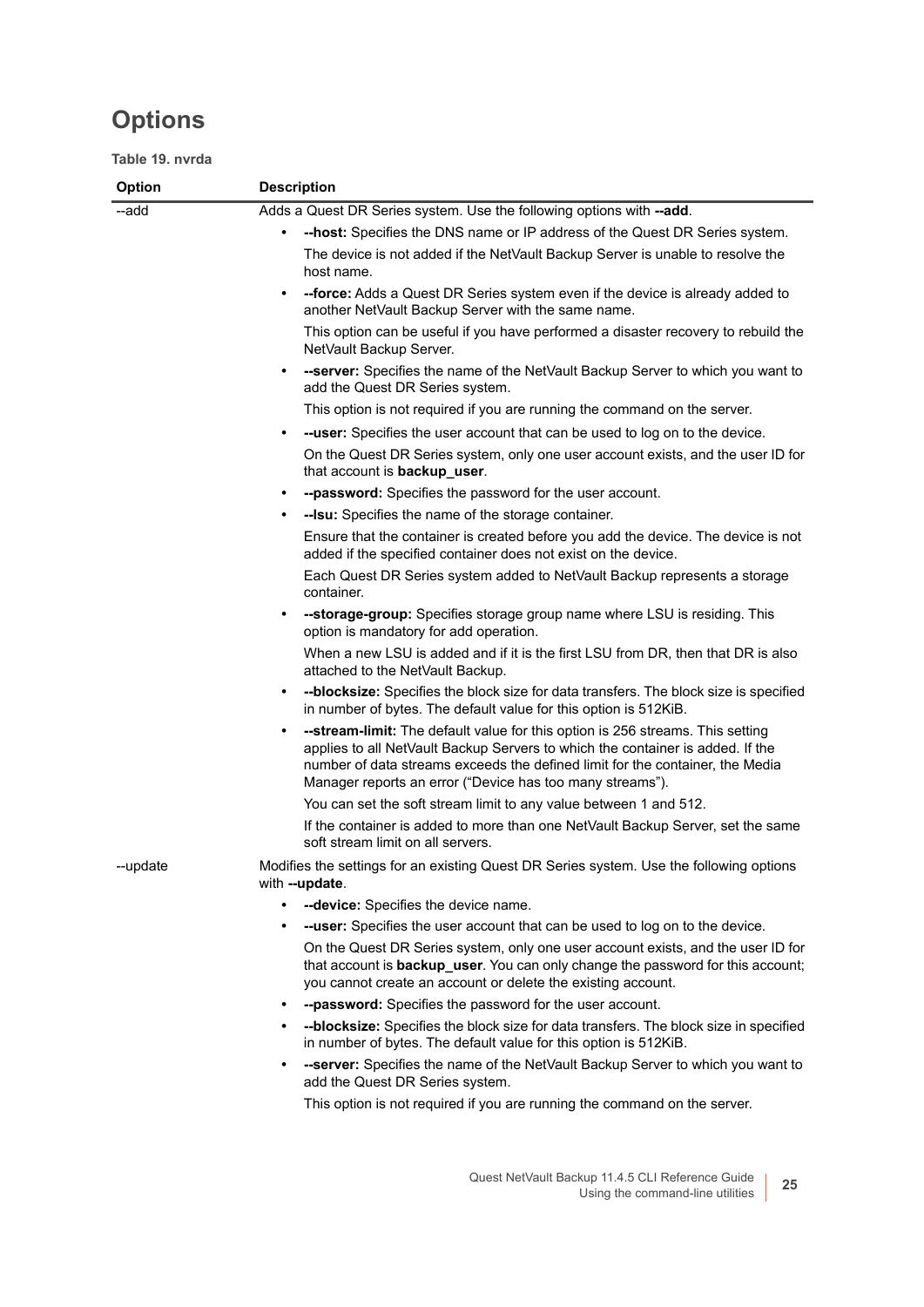**Table 19. nvrda**

| <b>Option</b> | <b>Description</b>                                                                                                                                                                                                                                                                                             |
|---------------|----------------------------------------------------------------------------------------------------------------------------------------------------------------------------------------------------------------------------------------------------------------------------------------------------------------|
|               | --stream-limit: The default value for this option is 256 streams. This setting<br>applies to all NetVault Backup Servers to which the container is added. If the<br>number of data streams exceeds the defined limit for the container, the Media<br>Manager reports an error ("Device has too many streams"). |
|               | You can set the soft stream limit to any value between 1 and 512.                                                                                                                                                                                                                                              |
|               | If the container is added to more than one NetVault Backup Server, set the same<br>soft stream limit on all servers.                                                                                                                                                                                           |
| --remove      | Removes a Quest DR Series system. Use the following options with --remove.                                                                                                                                                                                                                                     |
|               | --device: Specifies the name of the Quest DR Series system as it appears in the<br>NetVault WebUI, CLI, and reports.                                                                                                                                                                                           |
|               | --force: Removes a Quest DR Series system even if the device cannot be<br>$\bullet$<br>contacted or some other errors block the removal.                                                                                                                                                                       |
|               | --server: Specifies the name of the NetVault Backup Server which you want to<br>$\bullet$<br>remove from the Quest DR Series system.                                                                                                                                                                           |
|               |                                                                                                                                                                                                                                                                                                                |

### <span id="page-25-0"></span>**nvddboost**

#### **Description**

Adds or removes an EMC Data Domain System.

#### **Syntax**

```
nvddboost --add --host <Host name or IP Address> [--force] [--user <username>] 
[--password <password] [--lsu <LSU name>] [--blocksize <Block size>]
[--server <Server Name>]
```
nvddboost --remove --device <name> [--force] [--server <name>]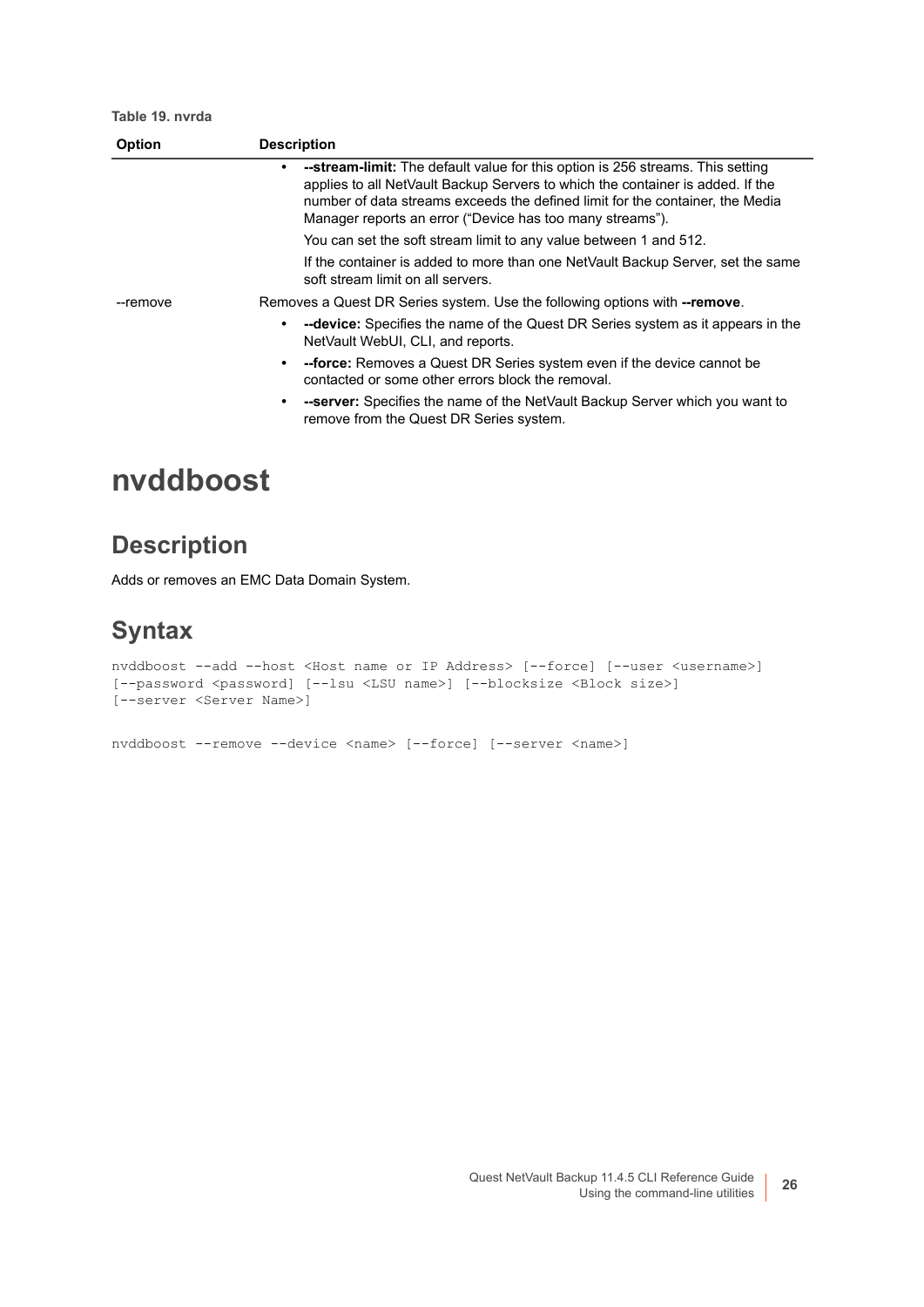**Table 20. nvddboost**

| Option   | <b>Description</b>                                                                                                                                                                                                                                                                                                            |
|----------|-------------------------------------------------------------------------------------------------------------------------------------------------------------------------------------------------------------------------------------------------------------------------------------------------------------------------------|
| --add    | Adds a Data Domain system. Use the following options with -add.                                                                                                                                                                                                                                                               |
|          | -host: Specifies the DNS name or IP address of the Data Domain system.<br>$\bullet$                                                                                                                                                                                                                                           |
|          | The device is not added if the NetVault Server is unable to resolve the host name.                                                                                                                                                                                                                                            |
|          | -force: Adds a Data Domain system even if the device is already added to<br>$\bullet$<br>another NetVault Backup Server with the same name.                                                                                                                                                                                   |
|          | This option can be useful if you have performed a disaster recovery to rebuild the<br>NetVault Backup Server.                                                                                                                                                                                                                 |
|          | --user: Specifies the DD Boost user account that can be used to log on to the<br>$\bullet$<br>device for backups and restores.                                                                                                                                                                                                |
|          | Ensure that the user account is created on the Data Domain system before the<br>device is added to the server.                                                                                                                                                                                                                |
|          | --password: Specifies the password for the user account.<br>٠                                                                                                                                                                                                                                                                 |
|          | -- Isu: Specifies the name of the Logical Storage Unit (LSU) for the Data Domain<br>$\bullet$<br>system. If the specified LSU does not exist on the Data Domain system, NetVault<br>Backup automatically creates it when you add the device to the server. You can<br>configure multiple LSUs on a single Data Domain system. |
|          | Each Data Domains system added to NetVault Backup represents an LSU.                                                                                                                                                                                                                                                          |
|          | The default value for this option is "NVBU."                                                                                                                                                                                                                                                                                  |
|          | --blocksize: Specifies the block size for data transfers. The block size in specified<br>$\bullet$<br>in number of bytes. The default value for this option is 131,072 bytes.                                                                                                                                                 |
|          | --server: Specifies the name of the NetVault Backup Server to which you want to<br>$\bullet$<br>add the Data Domain system. This option is not required if you are running the<br>command on the server.                                                                                                                      |
| --remove | Removes a Data Domain system. Use the following options with -remove.                                                                                                                                                                                                                                                         |
|          | --device: Specifies the name of the Data Domain system as it appears in the<br>٠<br>NetVault WebUI, CLI, and reports.                                                                                                                                                                                                         |
|          | --force: Removes a Data Domain system even if the device cannot be contacted<br>$\bullet$                                                                                                                                                                                                                                     |

#### **Notes**

**•** When you add a Data Domain system, NetVault Backup creates several metadata files on the device. Each NetVault Backup Server (to which you add the Data Domain system) creates is its own set of metadata files. NetVault Backup also writes the data transfer statistics to the **stats.stnz** file. The **nvstatsmngr** process uses this file and requires that it is regularly updated. However, frequent updates can have a significant performance impact on the system. By default, NetVault Backup updates the file after every 5 seconds or 10 blocks of data transfer. To change the default setting, see the *Quest NetVault Backup Administrator's Guide*.

or some other errors block the removal.

### <span id="page-26-0"></span>**nvdevice**

#### **Description**

Performs the following tasks:

- **•** Checks drives
- **•** Cleans drives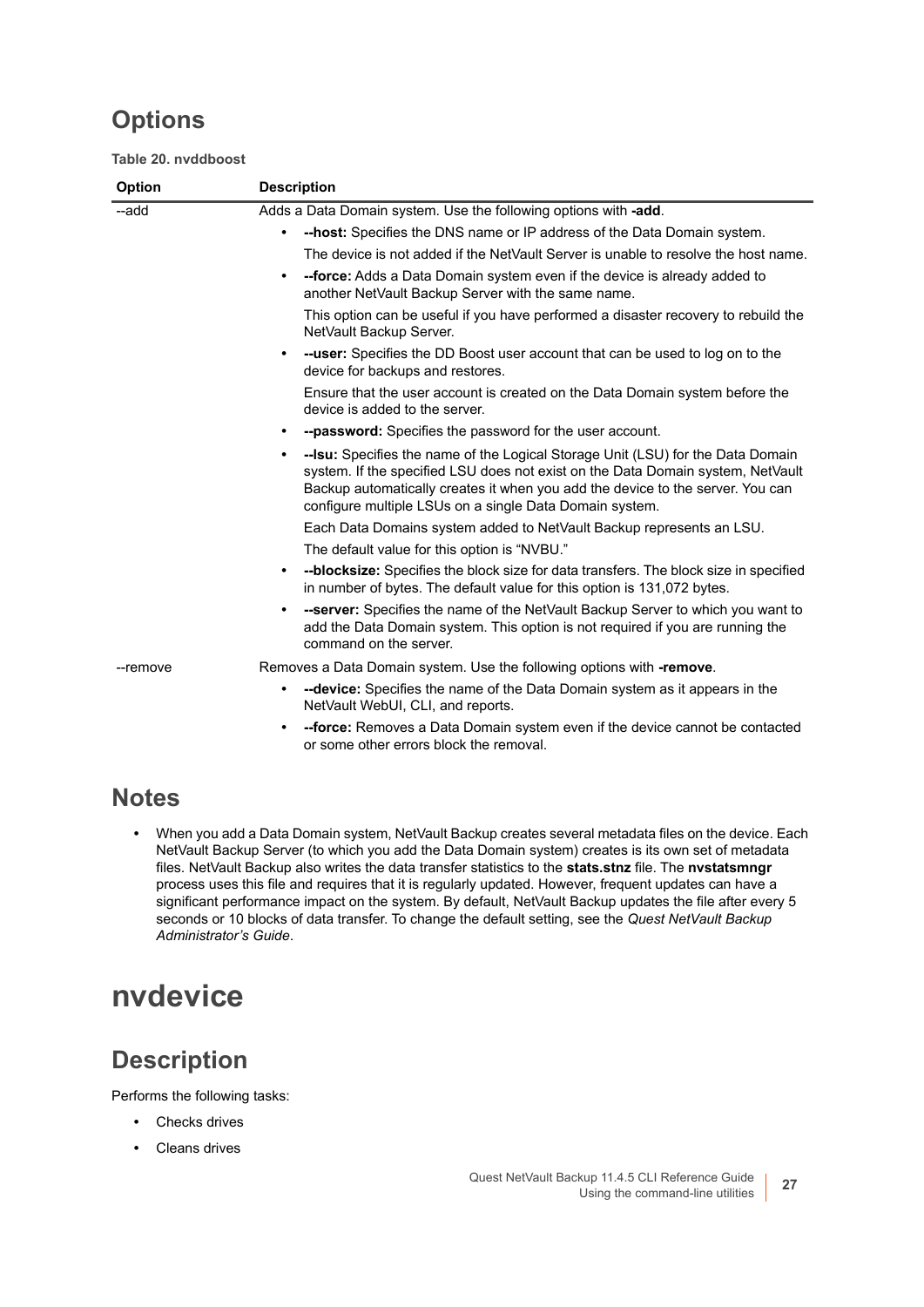- **•** Ejects media
- **•** Brings a drive online
- **•** Takes a drive offline

#### **Syntax**

```
nvdevice [-status] [-library <Library Name>] -drive <Drive Name>]
nvdevice [-status] [-check] [-clean] [-eject] [-online] [-offline] 
[-library <Library Name>] -drive <Drive Name>
```
nvdevice -version

### **Options**

**Table 21. nvdevice**

| Option   | <b>Description</b>                                                                                                                                                                                                                                                                                                                                     |
|----------|--------------------------------------------------------------------------------------------------------------------------------------------------------------------------------------------------------------------------------------------------------------------------------------------------------------------------------------------------------|
| -status  | Shows the status of the specified drive. Use the -library and -drive options to specify the<br>target drive.                                                                                                                                                                                                                                           |
|          | If you do not specify the library and drive, the command displays the status of all devices<br>attached to the machine.                                                                                                                                                                                                                                |
| -check   | Checks status of the specified drive. For example, it can be used to check the status of a<br>drive that was taken offline for some reason. If successful, the specified drive is brought<br>back online so that it is available to NetVault Backup for future jobs. Use the <b>-library</b> and<br><b>-drive</b> options to specify the target drive. |
| -clean   | Sends request for cleaning the specified drive. If the number of cleaning lives has been<br>set for the cleaning tape, it is reduced by one when used for this process. Use the -library<br>and <b>-drive</b> options to specify the target drive.                                                                                                     |
| -eject   | Ejects a piece of media from the specified drive. Use the <b>-library</b> and <b>-drive</b> options to<br>specify the target drive.                                                                                                                                                                                                                    |
| -online  | Brings a drive back online. Use the <b>-library</b> and <b>-drive</b> options to specify the target drive.                                                                                                                                                                                                                                             |
| -offline | Takes a drive offline. Use the <b>-library</b> and <b>-drive</b> options to specify the target drive.                                                                                                                                                                                                                                                  |
| -library | Specifies the name of the target library.                                                                                                                                                                                                                                                                                                              |
| -drive   | Specifies the drive name of the target drive.                                                                                                                                                                                                                                                                                                          |
| -version | Displays the version number of the CLI tools.                                                                                                                                                                                                                                                                                                          |

Use the **-library** and **-drive** options to specify the target drive while performing **-offline**, **-online**, and **-check** operations on a drive unless the drive is a standalone drive.

#### **Notes**

**•** For Tape library/VTLs, Library Name is mandatory for nvdevice **-online**, -**offline**, and **-check** parameters.

## <span id="page-27-0"></span>**nvdeviceeject**

#### **Description**

Ejects a piece of media from the specified drive.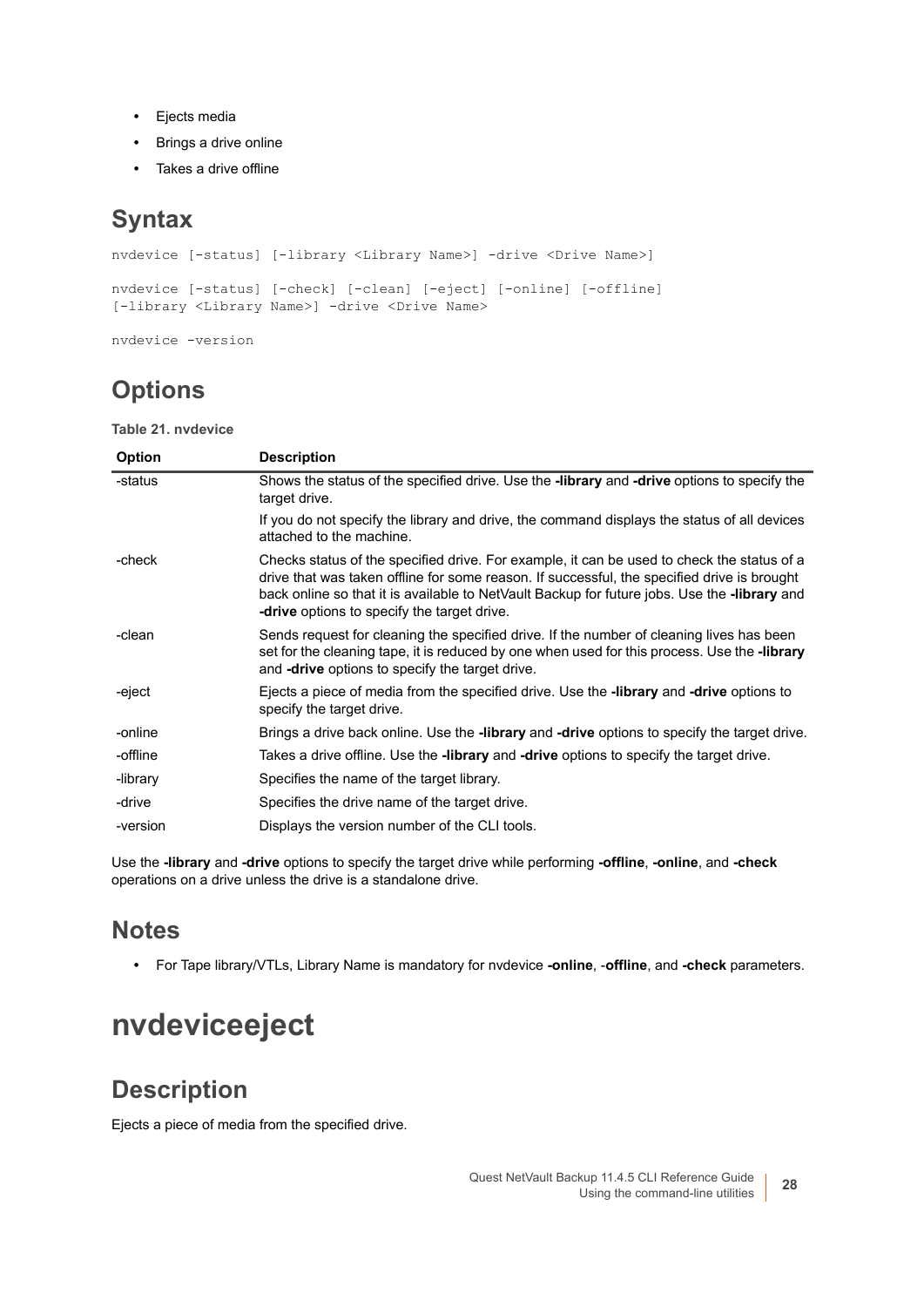#### **Syntax**

```
nvdeviceeject -devicename <Device Name> [-servername <Server Name>] 
[-librarydrivenumber <Drive Number>] [-wait]
```
#### **Options**

**Table 22. nvdeviceeject**

| Option              | <b>Description</b>                                                             |
|---------------------|--------------------------------------------------------------------------------|
| -devicename         | Specifies the name of the target device or library.                            |
| -servername         | Specifies the name of the NetVault Backup Server to which the device is added. |
|                     | When you run this command on the server, this option can be omitted.           |
|                     | The server name is case-sensitive.                                             |
| -librarydrivenumber | Drive number of the target drive in the library                                |
| -wait               | Waits until the task has completed.                                            |

#### **Notes**

- **•** The option **-librarydrivenumber** must be used with **-devicename** to specify the target drive.
- **•** The device names can be ascertained by inspecting the logs for the backup job.

## <span id="page-28-0"></span>**nvlibrarymodify**

#### **Description**

Use this utility to perform the following tasks:

- **•** Change the drive status to online or offline
- **•** Remove a library
- **•** Map or unmap drives
- **•** List all library drives
- **•** Add a drive or shared drive

#### **Syntax**

```
nvlibrarymodify [-servername <server name>] -libraryname <library name>
[-online "DRIVE <drive number>"] [-offline "DRIVE <drive number>"]
[-remove "DRIVE <drive number>" ]
[-map "DRIVE <drive number> <lsm>,<panel>,<drive>" [-name "<Drive Name>"] ]
[-unmap "DRIVE <drive number>" ] [-list]
```

```
nvlibrarymodify [-servername <server name>] -libraryname <library name>
[-librarymachine <library machine>] [-drivemachine <drive machine>]
-drivepath <drive_path> -add "DRIVE <drive_number>"
-addshared "DRIVE <drive_number>"
```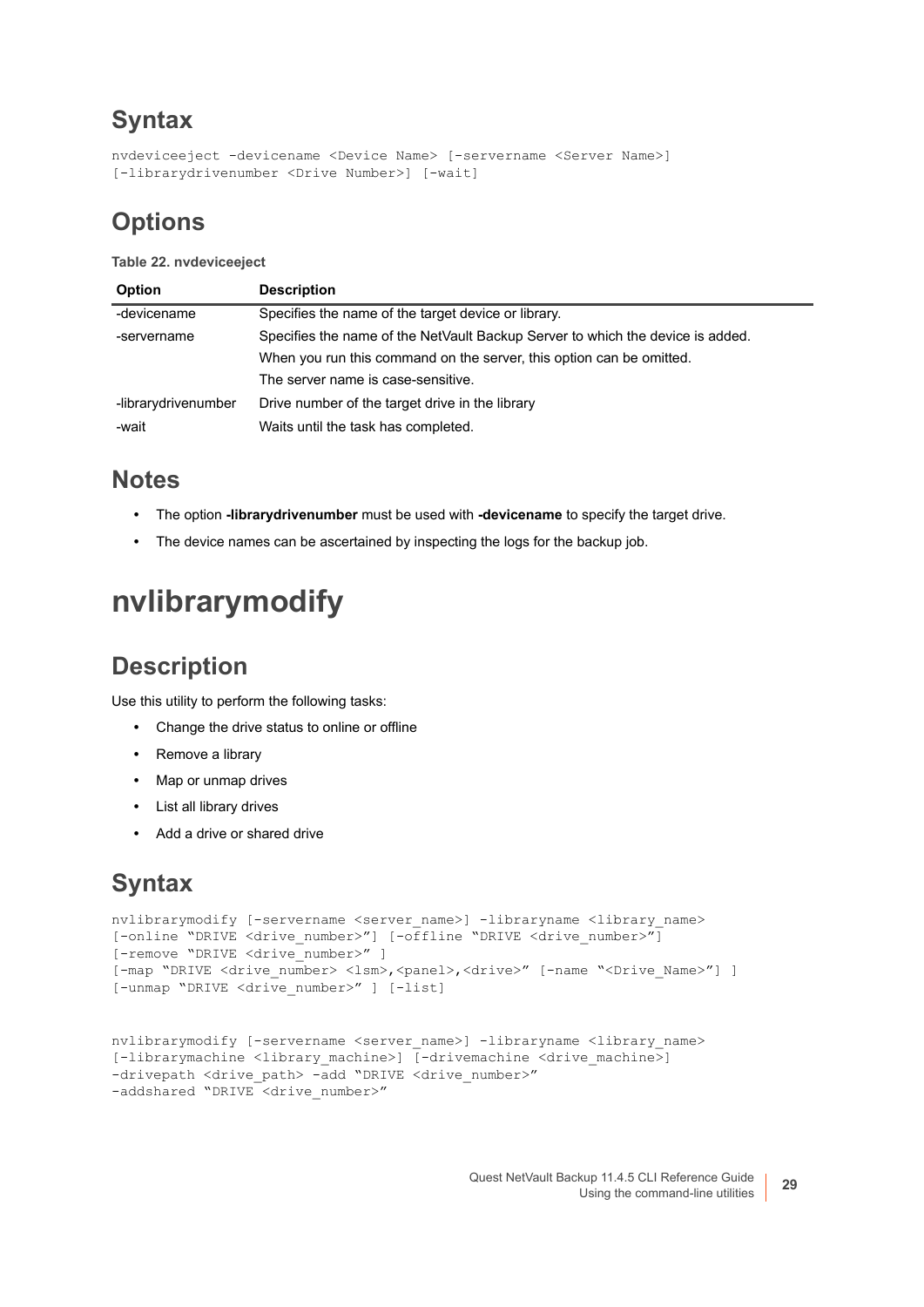To change the drive status, map or unmap drives, display library drives, and remove a library, use the following options.

|  |  |  | Table 23. nvlibrarymodify - 1 |  |
|--|--|--|-------------------------------|--|
|--|--|--|-------------------------------|--|

| Option       | <b>Description</b>                                                                                                                                                                                                                     |
|--------------|----------------------------------------------------------------------------------------------------------------------------------------------------------------------------------------------------------------------------------------|
| -servername  | Specifies the name of the NetVault Backup Server that administers the job.                                                                                                                                                             |
|              | This option is required when a remote server administers the job. It can be omitted when<br>a local server administers the job. The server name is case-sensitive.                                                                     |
| -libraryname | Specifies the name library that you want to modify. The library name is mandatory.                                                                                                                                                     |
| -online      | Brings a drive back online. Use the "DRIVE <drive_number>" option to specify the<br/>target drive.</drive_number>                                                                                                                      |
| -offline     | Takes a drive offline. Use the "DRIVE <drive_number>" option to specify the target<br/>drive.</drive_number>                                                                                                                           |
| -remove      | Removes a drive. Use the "DRIVE <drive number="">" option to specify the target drive.</drive>                                                                                                                                         |
| -map         | Maps a drive to the appropriate LSM, Panel and Drive. Use the "DRIVE"<br><b><drive_number></drive_number></b> " option to specify the target drive. You can also use the optional -name<br>option can be used to specify a drive name. |
|              | Example:                                                                                                                                                                                                                               |
|              | -name "ACSLS Drive-1"                                                                                                                                                                                                                  |
| -unmap       | Unmaps a drive. Use the "DRIVE <drive_number>" option to specify the target drive.</drive_number>                                                                                                                                      |
| -list        | Displays all drives in the specified library.                                                                                                                                                                                          |
|              |                                                                                                                                                                                                                                        |

To add a drive or shared drive to an existing library configuration, use the following options.

#### **Table 24. nvlibrarymodify — 2**

| <b>Option</b>   | <b>Description</b>                                                                                                                                                                                                                                           |
|-----------------|--------------------------------------------------------------------------------------------------------------------------------------------------------------------------------------------------------------------------------------------------------------|
| -servername     | Specifies the name of the target server.                                                                                                                                                                                                                     |
| -libraryname    | Specifies the name library that you want to modify.                                                                                                                                                                                                          |
| -librarymachine | Specifies the name of the NetVault Backup Server or Client on which the library resides. It<br>can be any NetVault Backup machine, not necessarily the server. It can also be a<br>NetVault Backup Client with ACSLS drives attached to a third machine.     |
| -drivemachine   | Specifies the name of the NetVault Backup Server or Client on which the drive resides. In<br>an ACSLS environment, the drives can reside on a client; the NetVault Backup Server or<br>Client does not control the ACSLS library.                            |
| -drivepath      | Specifies the name or path of the drive that you want to add. Depending on the drive type,<br>the drive path can be a VTL directory or SCSI target.                                                                                                          |
|                 | You can use the nvscandrives utility to obtain a list of available drives on a local or<br>remote NetVault Backup Client. The output of this command provides the drive path as it<br>appears in the NetVault WebUI. For more information, see nvscandrives. |
| -add            | Adds a drive. Use the "DRIVE <drive number="">" option to specify the target drive.</drive>                                                                                                                                                                  |
| -addshared      | Adds a shared drive. Use the "DRIVE <drive_number>" option to specify the target<br/>drive.</drive_number>                                                                                                                                                   |

#### **Notes**

- **•** When you add a drive using the **nvlibrarymodify** utility, the library configuration is changed as follows:
	- **▪** If one or more jobs are running, the drive is appended to the existing library configuration without affecting the running jobs.
	- **▪** If no jobs are running, the existing library configuration is removed and the library is re-added.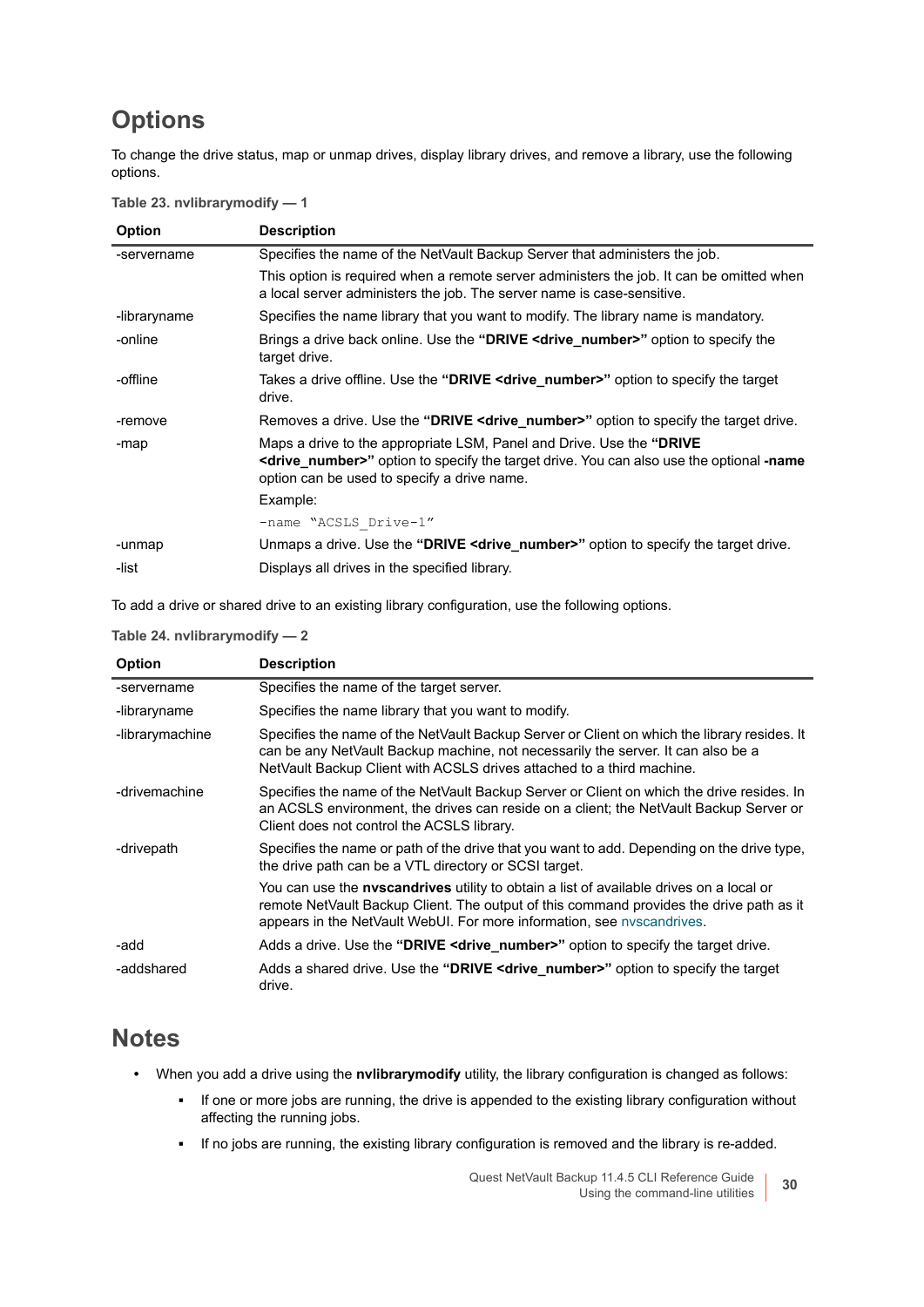- **•** This utility cannot be used to modify an existing drive in a library. It can only be used to modify an existing library configuration by adding a drive to it.
- **•** If you omit the options "-servername", "librarymachine" and "drivemachine" then, by default, the local machine is used as the default for the target server.

#### **Examples**

**•** Add a drive to a VTL named "NewLibrary" located in the directory "/home/qauser1/" on a Linux-based NetVault BackupServer "tstserver":

```
nvlibrarymodify -servername tstserver -libraryname "/home/qauser1/NewLibrary" 
-librarymachine tstserver -drivemachine tstserver 
-drivepath "/home/qauser1/NewLibrary/drives/2" -add "DRIVE 2"
```
**•** Add a drive to a SCSI library "winserver: 2-0.4.0 (SONY LIB-304)" that is connected to a Window-based NetVault Backup Server "winserver":

```
nvlibrarymodify -servername winserver -libraryname "2-0.4.0 (SONY LIB-304)" 
-librarymachine winserver -drivemachine winserver 
-drivepath "2-0.2.0 (SONY SDX-500C)" -add "DRIVE 2"
```
**•** Add a drive to an NDMP filer-attached device. The device name is "Device f880:mc9(OVERLAND LXB)" and the NetVault Backup Server name is "tstserver":

```
nvlibrarymodify -servername tstserver 
-libraryname "Device f880:mc9(OVERLAND LXB)" -librarymachine tstserver 
-drivemachine tstserver -drivepath "Tape f880:nrst17a(HP Ultrium 3-SCSI)" 
-add "DRIVE 2"
```
**•** Add a SCSI drive to a Windows-based NetVault Backup Client named "winclient." The ACSLS library is attached to a Linux-based NetVault Backup Server "tstserver":

```
nvlibrarymodify -servername tstserver 
-libraryname "ACS0(StorageTek ACSLS/LibStation)" 
-librarymachine tstserver -drivemachine winclient 
-drivepath "2-0.2.0 (SONY SDX-500C)" -add "DRIVE 2"
```
**•** Add a SCSI drive to a Windows-based NetVault Backup Client named "winclient." The ACSLS library is attached to a Windows-based NetVault Backup Client "client2" and controlled by NetVault Backup Server "tstserver":

```
nvlibrarymodify -servername tstserver 
-libraryname "ACS0(StorageTek ACSLS/LibStation)" 
-librarymachine client2 -drivemachine winclient 
-drivepath "2-0.2.0 (SONY SDX-500C)" -add "DRIVE 2"
```
#### <span id="page-30-0"></span>**nvopendoor**

#### **Description**

Opens the door of the specified library.

#### **Syntax**

nvopendoor [-servername <server name>] -libraryname <library name>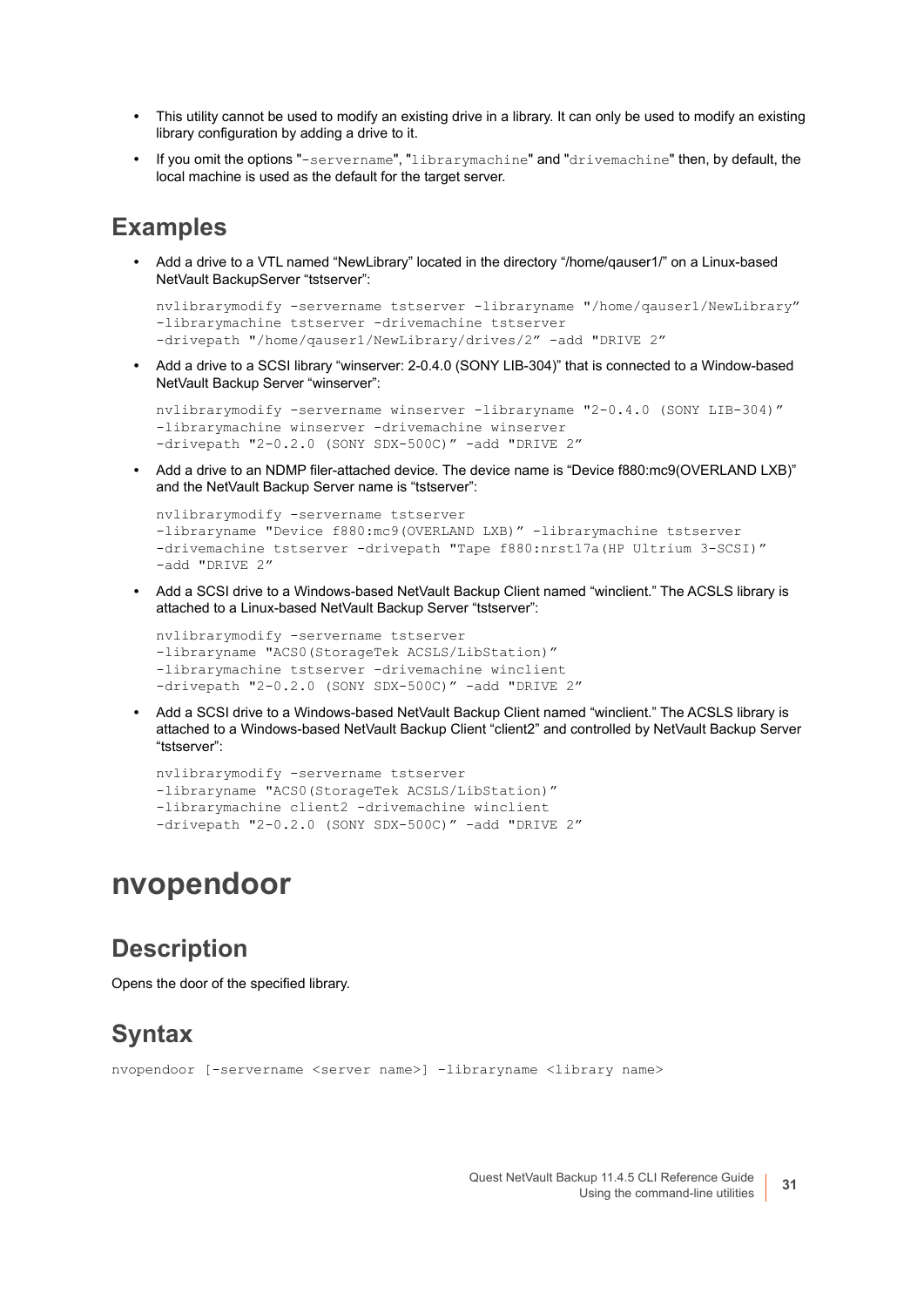**Table 25. nvopendoor**

| <b>Option</b> | <b>Description</b>                                                                                                                                                 |
|---------------|--------------------------------------------------------------------------------------------------------------------------------------------------------------------|
| -servername   | Specifies the name of the NetVault Backup Server that administers the job.                                                                                         |
|               | This option is required when a remote server administers the job. It can be omitted when<br>a local server administers the job. The server name is case-sensitive. |
| -libraryname  | Specifies the name of the target library.                                                                                                                          |

### <span id="page-31-0"></span>**nvopeneeport**

#### **Description**

Opens the entry/exit port (EEPort).

#### **Syntax**

nvopeneeport [-servername <server name>] -libraryname <library name>

### **Options**

**Table 26. nvopeneeport**

| <b>Option</b> | <b>Description</b>                                                                                                                                                 |
|---------------|--------------------------------------------------------------------------------------------------------------------------------------------------------------------|
| -servername   | Specifies the name of the NetVault Backup Server that administers the job.                                                                                         |
|               | This option is required when a remote server administers the job. It can be omitted when<br>a local server administers the job. The server name is case-sensitive. |
| -libraryname  | Specifies the name of the target library.                                                                                                                          |

### <span id="page-31-1"></span>**nvremovefiler**

#### **Description**

Removes filer-attached drives for the specified filer.

### **Syntax**

nvremovefiler [-servername <server name >] -filername <filer name> [-wait]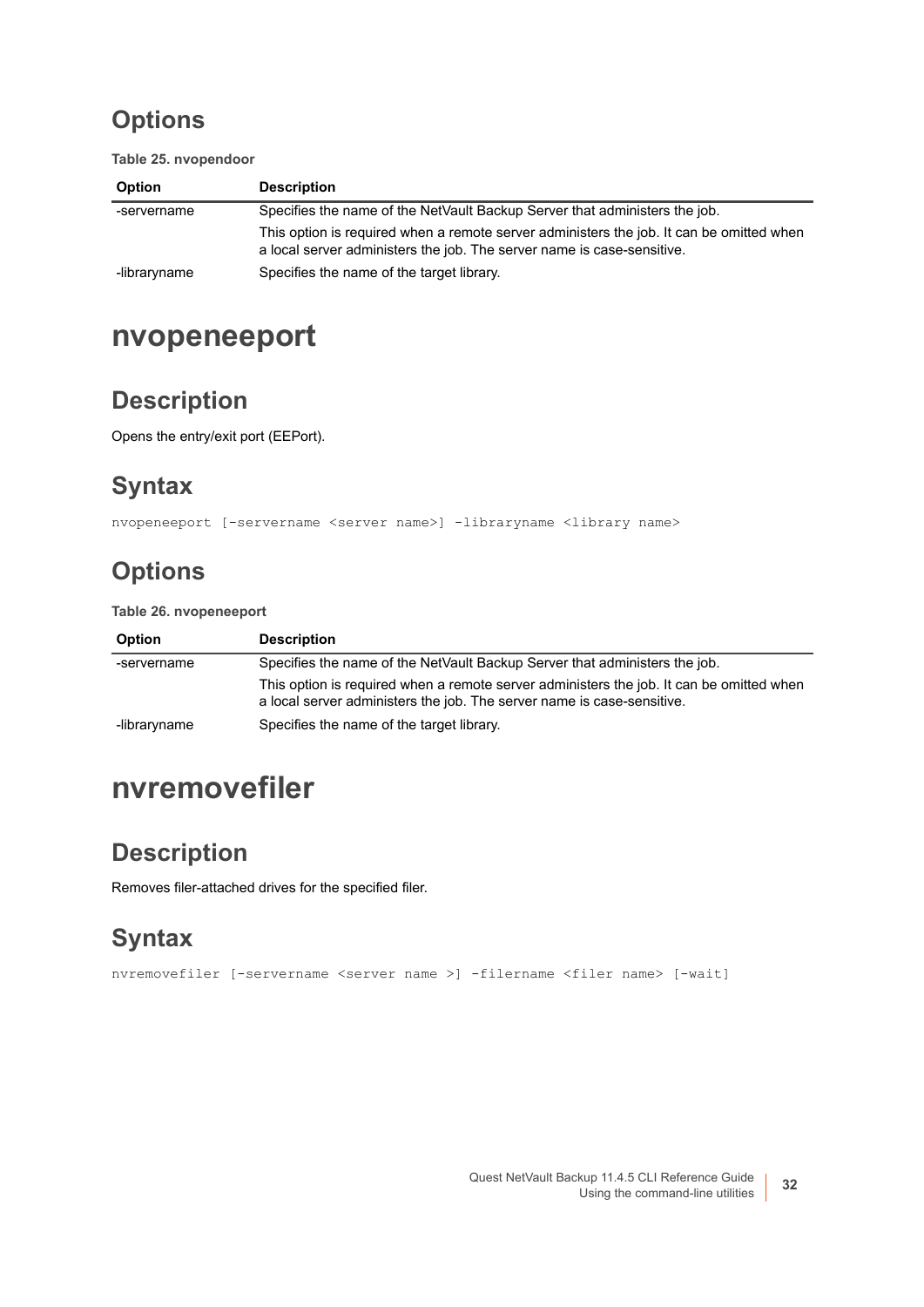**Table 27. nvremovefiler**

| <b>Option</b> | <b>Description</b>                                                                                                                                                 |
|---------------|--------------------------------------------------------------------------------------------------------------------------------------------------------------------|
| -servername   | Specifies the name of the NetVault Backup Server that administers the job.                                                                                         |
|               | This option is required when a remote server administers the job. It can be omitted when<br>a local server administers the job. The server name is case-sensitive. |
| -filername    | Specifies the name of the target filer.                                                                                                                            |
| -wait         | Waits until the task has completed.                                                                                                                                |

#### **Notes**

- **•** This command removes only those drives that are idle or offline. After removing a drive, the message "Device removed DRIVE <#>:<Drive Name>" displayed on the screen and the **View Logs** page on WebUI.
- **•** Only one attempt is made to remove a filer-attached drive. If the target drive is busy, the message "Failed to delete busy device DRIVE <#>:<Drive Name>" is displayed on the screen and the utility moves on to the next drive.
- **•** If all drives in a library are removed, the node representing the library arm is also removed.

### <span id="page-32-0"></span>**nvresetdrivestats**

#### **Description**

Resets the statistics for a drive.

#### **Syntax**

```
nvresetdrivestats -servername <server name> [-libraryname <library name>]
[-drivename <drivename>] [-drivenumber <drivenumber>] -action <action>
```
#### **Options**

**Table 28. nvresetdrivestats**

| <b>Option</b> | <b>Description</b>                                                                                                                                                 |
|---------------|--------------------------------------------------------------------------------------------------------------------------------------------------------------------|
| -servername   | Specifies the name of the NetVault Backup Server that administers the job.                                                                                         |
|               | This option is required when a remote server administers the job. It can be omitted when<br>a local server administers the job. The server name is case-sensitive. |
| -libraryname  | Specifies the name of the target library.                                                                                                                          |
| -drivename    | Specifies the name of the target drive.                                                                                                                            |
| -drivenumber  | Specifies the drive number of the target drive.                                                                                                                    |
| -action       | Specifies the action that you want to perform. It can be:                                                                                                          |
|               | drive: Resets only drive statistics.<br>٠                                                                                                                          |
|               | clean: Resets only drive cleaning statistics.<br>٠                                                                                                                 |
|               | <b>all:</b> Resets all statistics for the specified drive.<br>٠                                                                                                    |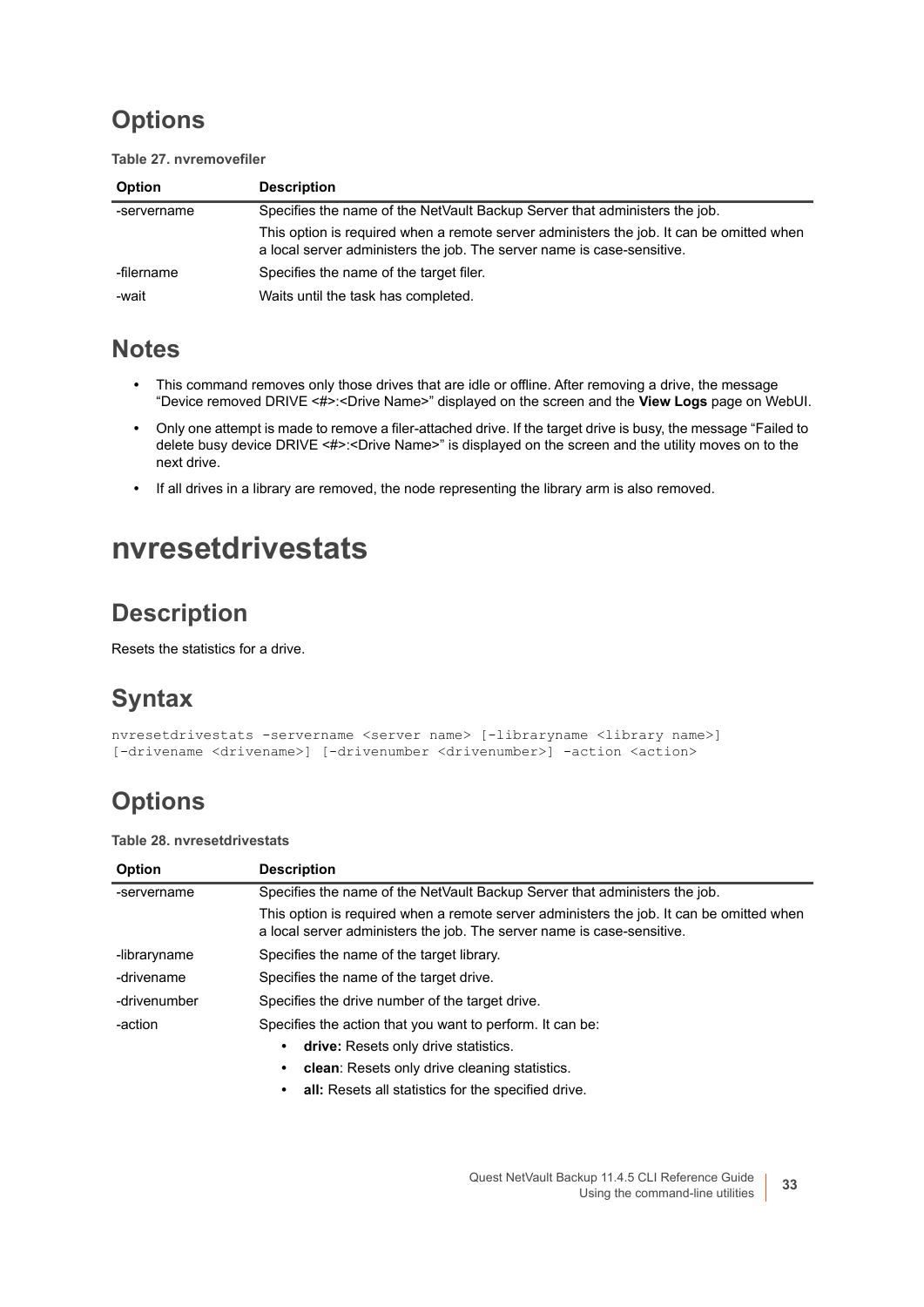#### **Notes**

**•** The option **-drivename** or **-drivenumber** must be used with **-libraryname** to specify the target drive.

#### **Examples**

**•** Reset statistics for a standalone drive "TstDrive1" that is locally attached to the NetVault Backup Server:

nvresetdrivestats -drivename TstDrive1 -action drive

**•** Reset the cleaning statistics for "Drive 1" in library "NVLibrary" that is locally attached to the NetVault Backup Client "NVCLIENT1":

```
nvresetdrivestats -servername NVCLIENT1 -libraryname NVLibrary 
-drivename "Drive 1" -action clean
```
**•** Reset all statistics for "Drive 2" in library "NVLib2" that is attached to the remote NetVault Backup Server "NVSERVER2":

```
nvresetdrivestats -servername NVSERVER2 -libraryname NVLib2 -drivenumber 2 
-action all
```
### <span id="page-33-0"></span>**nvscandrives**

#### **Description**

Displays drives that are available on a local or remote NetVault Backup Server or Client. The output does not include drives that are added as shared devices.

The output of this command provides the drive path as it appears on the WebUI. It can be used to add a drive to an existing library configuration using the **nvlibrarymodify** utility. For more information about this utility, see [nvlibrarymodify](#page-28-0).

#### **Syntax**

```
nvscandrives [-servername <server name>] [-clientname <client name>] 
[-filername <filer name>]
```
#### **Options**

**Table 29. nvscandrives**

| Option      | <b>Description</b>                                                                                                                                                   |
|-------------|----------------------------------------------------------------------------------------------------------------------------------------------------------------------|
| -servername | Specifies the name of the NetVault Backup Server that administers the job.                                                                                           |
|             | This option is required when a remote server administers the job. It can be omitted when<br>a local server administers the job. The server name is case-sensitive.   |
| -clientname | Use this option to view the drives attached to a NetVault Backup Client. If you do not<br>provide the client name, the drives available on the server are displayed. |
| -filername  | Use this option view the drives attached to an NDMP filer.                                                                                                           |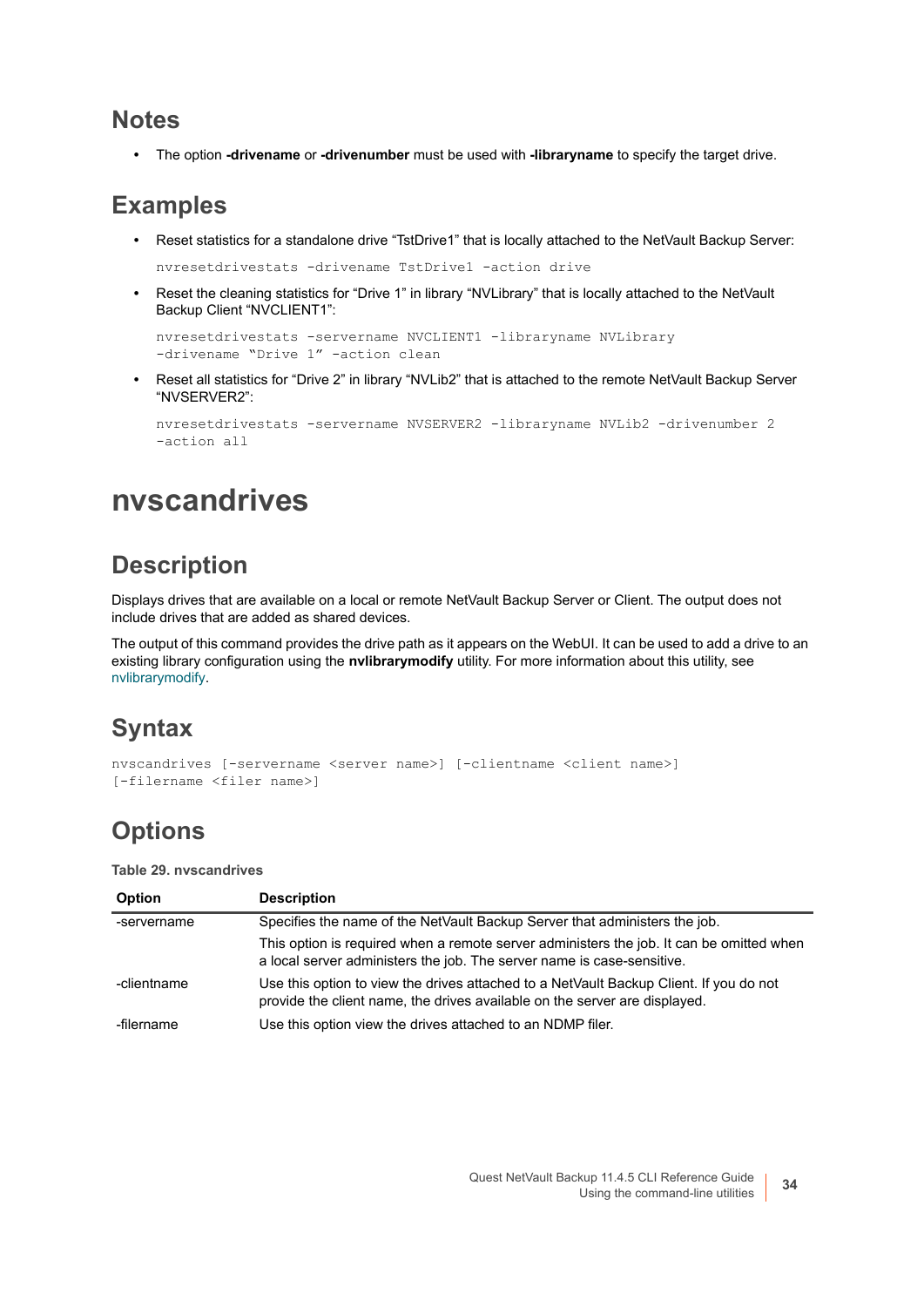### <span id="page-34-0"></span>**nvsetcleaninglives**

#### **Description**

Sets the number of lives for a cleaning tape in the specified library.

Before running the **nvsetcleaninglives** command, verify that the slot that you want to use is configured as a Cleaning Slot and a cleaning tape is placed in the slot. For more information about setting a cleaning slot, see the *Quest NetVault Backup Administrator's Guide*.

### **Syntax**

```
nvsetcleaninglives [-servername <server name>] -libraryname <library name> 
[-slotnumber <slot number>] [-lives <lives>]
```
#### **Options**

**Table 30. nvsetcleaninglives**

| Option       | <b>Description</b>                                                                                                                                                 |
|--------------|--------------------------------------------------------------------------------------------------------------------------------------------------------------------|
| -servername  | Specifies the name of the NetVault Backup Server that administers the job.                                                                                         |
|              | This option is required when a remote server administers the job. It can be omitted when<br>a local server administers the job. The server name is case-sensitive. |
| -libraryname | Specifies the name of the target library.                                                                                                                          |
| -slotnumber  | Specifies the cleaning slot number in the library.                                                                                                                 |
| -lives       | Specifies the number of lives for the cleaning tape.                                                                                                               |

### **Examples**

**•** Set the number of lives to 7 for a piece of cleaning media residing in slot 6 of library "ADIC\_Library\_6"; the library is locally attached to "NVSERVER":

```
nvsetcleaninglives -server NVSERVER -libraryname ADIC_Library_6 -slotnumber 6 
-lives 7
```
## <span id="page-34-1"></span>**nvsetdrivecleaning**

#### **Description**

Sets cleaning cycle for the specified library.

### **Syntax**

nvsetdrivecleaning -libraryname <library name> -librarydrivenumber <drive number> -days <number of days> -dataxfersize <data transfer size> -hours <number of hours> -rwerrors <number of read/write errors> [-displayonly [-selectionstate]]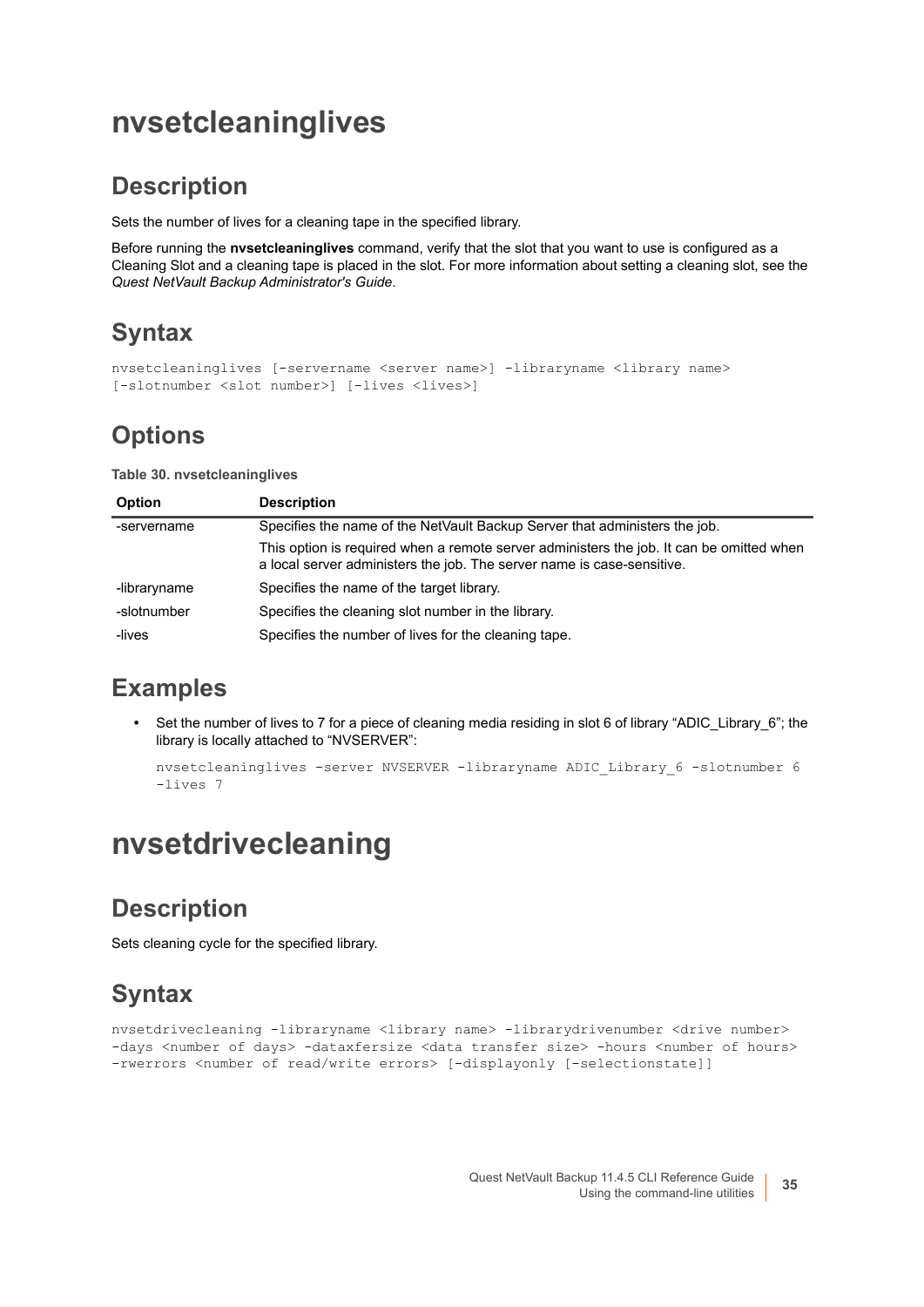#### **Table 31. nvsetdrivecleaning**

| <b>Option</b>       | <b>Description</b>                                                                                                                                                   |
|---------------------|----------------------------------------------------------------------------------------------------------------------------------------------------------------------|
| -libraryname        | Specifies the name of the target library.                                                                                                                            |
| -librarydrivenumber | Specifies the drive number of the drive for which the cleaning cycle has to be set.                                                                                  |
| -days               | Specifies the maximum number of days the drive can be used before a clean cycle.                                                                                     |
| -dataxfersize       | Specifies the maximum amount of data that be transferred before a clean cycle.                                                                                       |
| -hours              | Specifies the maximum number of hours that the drive can be used until a clean cycle.                                                                                |
| -rwerrors           | Specifies the maximum number of read/write errors that can occur before a clean cycle.                                                                               |
| -displayonly        | Displays the current settings for the specified drive.                                                                                                               |
|                     | Without the -selectionstate option, the -displayonly option does not show if the settings<br>are being used.                                                         |
|                     | Example:                                                                                                                                                             |
|                     | nvsetdrivecleaning -libraryname "LIB1" -librarydrivenumber 2<br>-displayonly                                                                                         |
|                     | Output:                                                                                                                                                              |
|                     | Days = $22$                                                                                                                                                          |
|                     | Data Transferred (Gb) = $22$                                                                                                                                         |
|                     | Hours of Use = $40$                                                                                                                                                  |
|                     | Soft Read/Write Errors $(x100) = 1$                                                                                                                                  |
| -selectionstate     | Displays selection state of the options (that is, TRUE or FALSE depending on if the option<br>is selected in the WebUI). This option must be used with -displayonly. |
|                     | Example:                                                                                                                                                             |
|                     | nvsetdrivecleaning -libraryname "LIB1" -librarydrivenumber 2<br>-displayonly -selectionstate                                                                         |
|                     | Output:                                                                                                                                                              |
|                     | TRUE Days $= 22$                                                                                                                                                     |
|                     | FALSE Data Transferred $(Gb) = 22$                                                                                                                                   |
|                     | TRUE Hours of Use = 40                                                                                                                                               |
|                     | FALSE Soft Read/Write Errors $(x100) = 1$                                                                                                                            |

#### **Notes**

**•** You can use "-1" to disable any option.

#### **Examples**

**•** Set Drive 1 of library "SONY LIB-162" to clean itself at the following intervals: 200GB of data transfer, 100 hours of drive usage, or more than 100,000 read/write errors:

```
nvsetdrivecleaning -libraryname "SONY LIB-162" -librarydrivenumber 1 -days -1 
-dataxfersize 200 -hours 100 -rwerrors 100000
```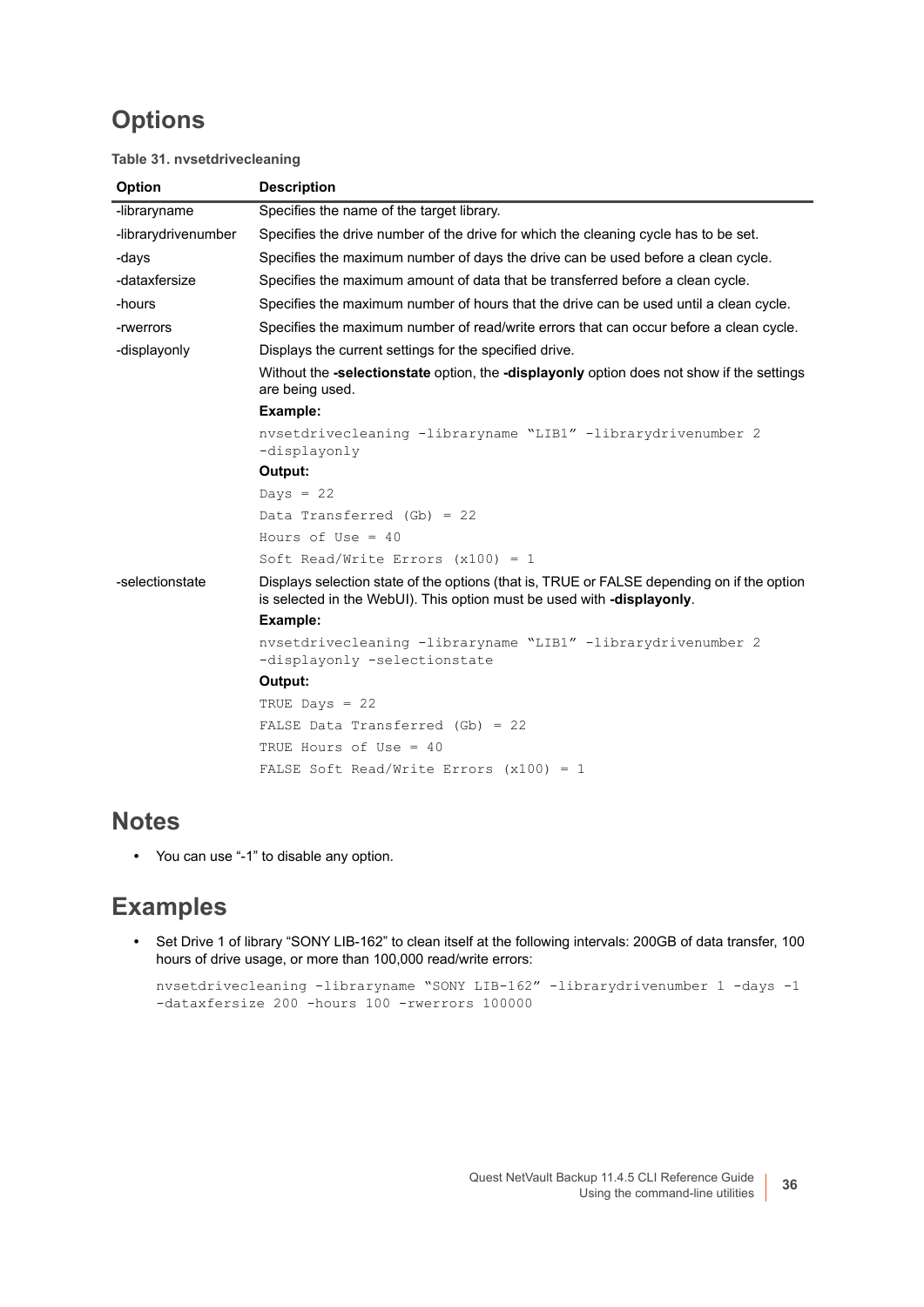## **nvsmartdisk**

#### **Description**

Performs the following functions:

- **•** Adds a Quest NetVault SmartDisk to the NetVault Backup Server.
- **•** Removes a Quest NetVault SmartDisk.
- **•** Lists the machine names of Quest NetVault SmartDisk instances added to the NetVault Backup Server.

## **Syntax**

```
nvsmartdisk --add --host <Host name or IP Address> [--force] [--port <Port Number>] 
[--server <Server Name>]
```
nvsmartdisk --remove --device <name> [--force] [--server <name>]

```
nvsmartdisk --list
```
### **Options**

**Table 32. nvsmartdisk**

| Option   | <b>Description</b>                                                                                                                                                                                                                                                                                   |
|----------|------------------------------------------------------------------------------------------------------------------------------------------------------------------------------------------------------------------------------------------------------------------------------------------------------|
| --add    | Adds a Quest NetVault SmartDisk. Use the following options with -add.                                                                                                                                                                                                                                |
|          | -host: Specifies the DNS name or IP address of the host on which the Quest<br>NetVault SmartDisk is installed. You must configure this option even if the device<br>is deployed on the NetVault Backup Server. The device is not added if the<br>NetVault Server is unable to resolve the host name. |
|          | --force: Adds a Quest NetVault SmartDisk even if the device is already added to<br>another NetVault Backup Server with the same name. This option can be useful if<br>you have performed a disaster recovery to rebuild the NetVault Backup Server.                                                  |
|          | --port: Specifies the port for communicating with the Quest NetVault SmartDisk<br>٠<br>instance. This option is only required if device is configured to use a non-default<br>port.                                                                                                                  |
|          | -server: Specifies the name of the NetVault Backup Server to which you want to<br>add the device. This option is not required if you are running the command on the<br>server.                                                                                                                       |
| --remove | Removes a Quest NetVault SmartDisk. Use the following options with -remove.                                                                                                                                                                                                                          |
|          | --device: Specifies the name of the Quest NetVault SmartDisk as it appears in the<br>NetVault WebUI, CLI, and reports.                                                                                                                                                                               |
|          | <b>--force:</b> Removes a Quest NetVault SmartDisk even if the device cannot be<br>٠<br>contacted or some other errors block the removal.                                                                                                                                                            |
| --list   | Lists the machine names of all Quest NetVault SmartDisk instances added to the NetVault<br>Backup Server.                                                                                                                                                                                            |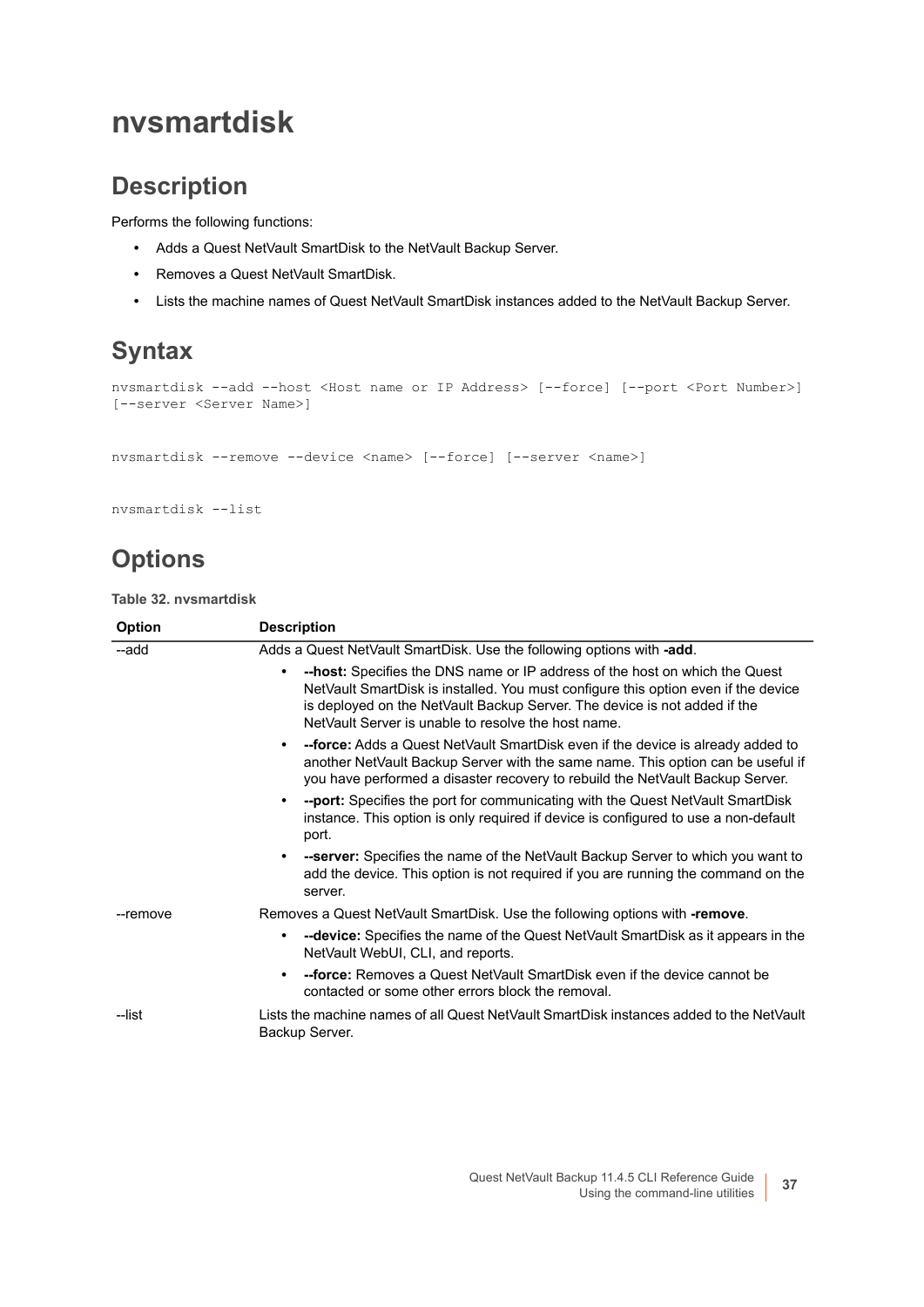# **Media-specific utilities**

- 
- **•** [nvbulkblankmedia](#page-38-0) **•** [nvloadmedia](#page-42-1) **•** [nvscanmedia](#page-47-0)
- 
- 
- **•** [nvlistblankmedia](#page-41-0) **•** [nvremovemedia](#page-45-1)

#### **Important Notes**

- 
- 
- 
- 
- 
- **•** [nvblankmedia](#page-37-0) **•** [nvlistmedia](#page-42-0) **•** [nvreusemedia](#page-46-0)
	-
- **•** [nvexportmedia](#page-39-0) **•** [nvmakemedia](#page-43-0) **•** [nvsyncronizesilomedia](#page-48-0)
- **•** [nvlabelmedia](#page-40-0) **•** [nvmediadetails](#page-45-0) **•** [nvupdateserialnumber](#page-48-1)
- **•** To identify a piece of media in a CLI command, you can use its barcode, media label, or slot position within a library.
- **•** If a media label contains spaces, enclose it within quotation marks ("").
- **•** Various operating systems do not support special characters such as the following in a media label:

: ! @ # \$ % ^ & \* ( ) > < \ [ ] { } " "

Therefore, if a CLI command is issued to call out a piece of media whose label contains one of these characters, the command may fail with an error message. Media labels that include any of these characters can only be managed from the WebUI.

# <span id="page-37-0"></span>**nvblankmedia**

#### **Description**

Blanks a piece of media.

## **Syntax**

```
nvblankmedia [-servername <Server Name>] [-libraryname <Library Name>] 
-barcode <Barcode> | -medialabel <Media Label> | 
-slotspec <Library Name::Slot Number> [-drivename <Standalone Drive Name>] [-wait]
```
#### **Options**

**Table 33. nvblankmedia**

| <b>Option</b> | <b>Description</b>                                                                                                                                                 |  |  |
|---------------|--------------------------------------------------------------------------------------------------------------------------------------------------------------------|--|--|
| -servername   | Specifies the name of the NetVault Backup Server that administers the job.                                                                                         |  |  |
|               | This option is required when a remote server administers the job. It can be omitted when<br>a local server administers the job. The server name is case-sensitive. |  |  |
| -libraryname  | Specifies the name of the library that contains the target media item.                                                                                             |  |  |
| -barcode      | Specifies the barcode of the target media item.                                                                                                                    |  |  |
| -medialabel   | Specifies the label of the target media item.                                                                                                                      |  |  |
|               | Use this option only when searching by media label. If a media label contains spaces,<br>enclose it within quotation marks ("").                                   |  |  |
|               | Example: "Full DB Backups"                                                                                                                                         |  |  |
|               | If the media label is not unique for media in all available devices, use this option with<br>either -libraryname or -drivename.                                    |  |  |
|               |                                                                                                                                                                    |  |  |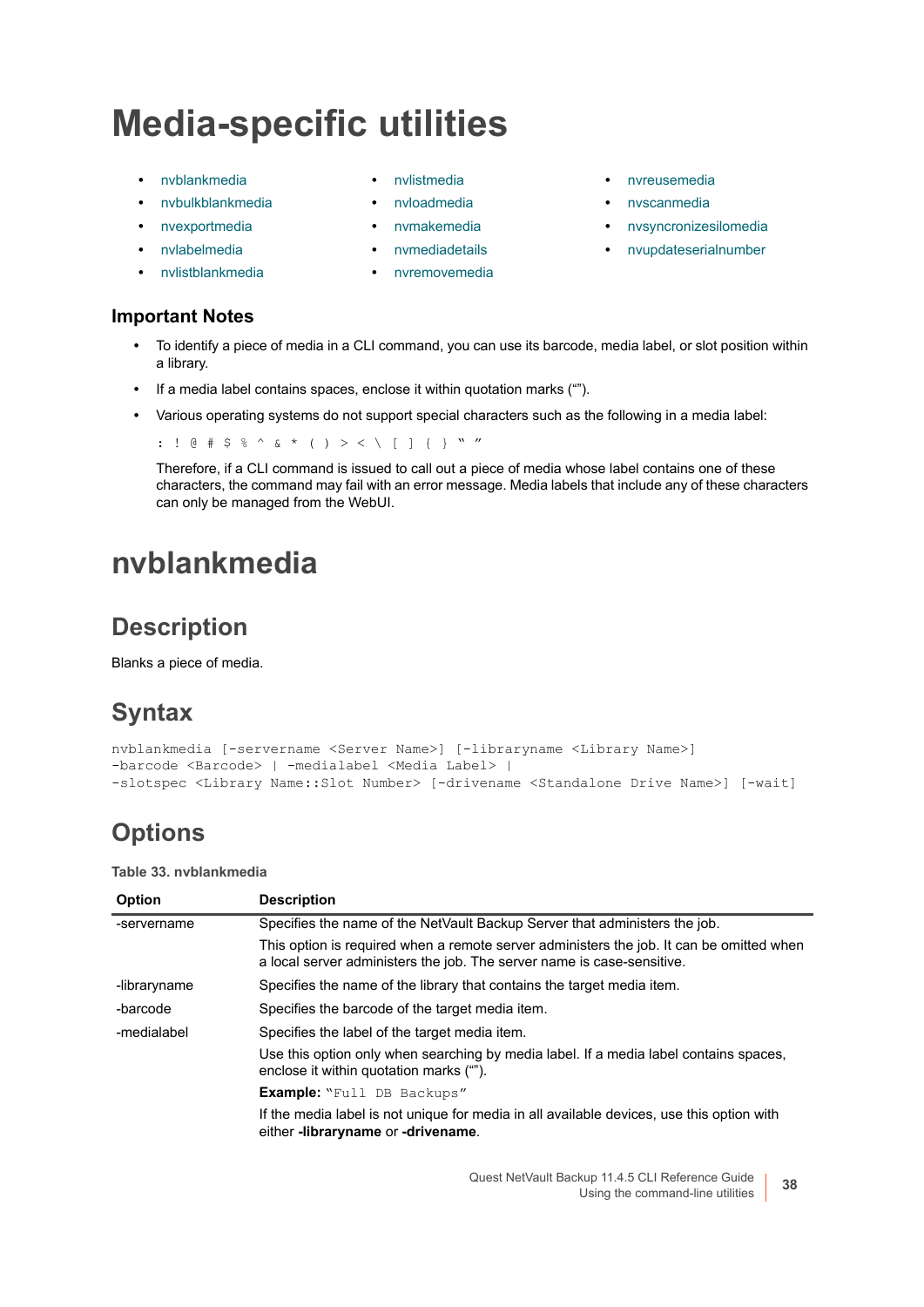**Table 33. nvblankmedia**

| Option                                                                             | <b>Description</b>                                                                                                                                                                                                          |  |
|------------------------------------------------------------------------------------|-----------------------------------------------------------------------------------------------------------------------------------------------------------------------------------------------------------------------------|--|
| -slotspec                                                                          | Specifies the name of the library and slot number where the target media item resides.<br>These two values must be separated using a double colon delimiter ("::"). Use this option<br>only when searching by library slot. |  |
| Specifies the name of the drive that contains the target media item.<br>-drivename |                                                                                                                                                                                                                             |  |
|                                                                                    | This option is ignored when the target media is already loaded in a drive; the media item<br>is blanked even if you specify an incorrect drive.                                                                             |  |
| -wait                                                                              | Waits until the task has completed.                                                                                                                                                                                         |  |

#### **Notes**

- **•** The blanking operation removes the NetVault Backup header from a tape and deletes the media label and removes any group association. After blanking, a tape becomes available to NetVault Backup for storing future backups.
- **•** The blanking operation deletes or erases the backup data residing on a tape. To purposely destroy the data that is stored on a tape, you must blank it from NetVault Backup and have its data securely removed by tools that are designed for such purposes.
- **•** The blanking operation removes the indexes for backups stored on the selected tapes from the NetVault Database.
- **•** When an incorrect library and media pair is specified, the following error message is displayed:

Blank request failed! - 'Unable to identify media'

#### **Examples**

**•** Blank a piece of media in slot 21 of the library "NV\_Library\_Large" that is locally attached to a client "NVCLIENT1":

nvblankmedia -servername NVCLIENT1 -slotspec 21::"NV\_Library\_Large"

**•** Blank a piece of media labeled "DB-Backup" in library "Lib-2" that is connected a client named "NVCLIENT2":

nvblankmedia -libraryname "NVCLIENT2: Lib-2" -medialabel "DB-Backup"

# <span id="page-38-0"></span>**nvbulkblankmedia**

#### **Description**

Blanks one or more media items in the specified library.

## **Syntax**

```
nvbulkblankmedia -libraryname <Library Name> -medialabel <Media Label> 
[-allmedia] -password <Password> [-wait]
```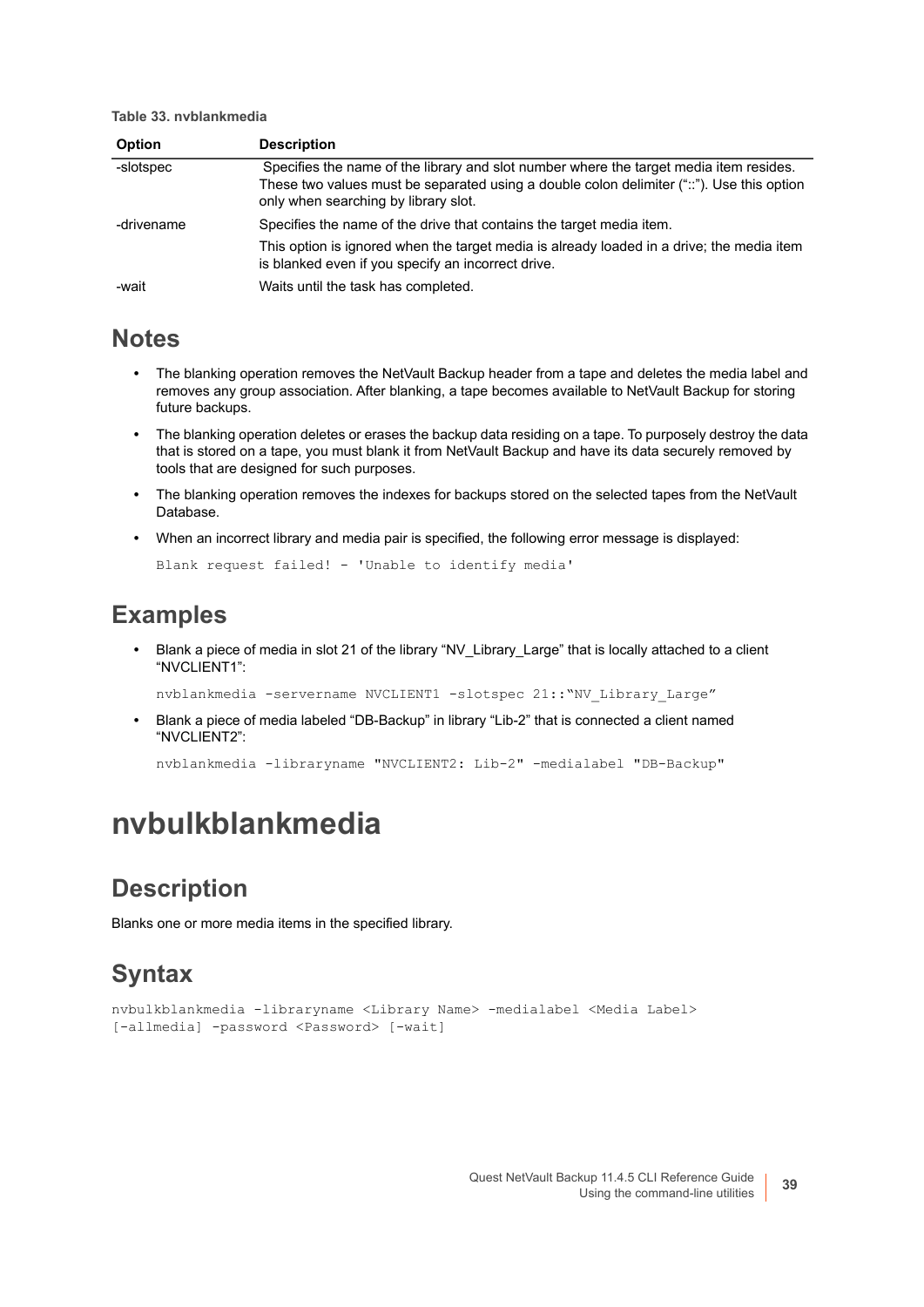## **Options**

**Table 34. nvbulkblankmedia**

| Option                                                       | <b>Description</b>                                                                                                                                                                                                                                                                                               |  |
|--------------------------------------------------------------|------------------------------------------------------------------------------------------------------------------------------------------------------------------------------------------------------------------------------------------------------------------------------------------------------------------|--|
| -libraryname                                                 | Specifies the name of the library that contains the target media item.                                                                                                                                                                                                                                           |  |
| -barcode                                                     | Specifies the barcode of the target media item.                                                                                                                                                                                                                                                                  |  |
| Specifies the label of the target media item.<br>-medialabel |                                                                                                                                                                                                                                                                                                                  |  |
|                                                              | This option supports the wildcard character "*" that can be used to represent a string of<br>characters. If a media label contains the character "*", use the backslash character (\) to<br>escape "*". For example, to blank media items with the label "media*star", use the<br>-medialabel option as follows: |  |
|                                                              | -medialabel "media\*star                                                                                                                                                                                                                                                                                         |  |
| -allmedia                                                    | Blanks all media items in the specified library.                                                                                                                                                                                                                                                                 |  |
| -password                                                    | Specifies the password for the NetVault Backup Server.                                                                                                                                                                                                                                                           |  |
|                                                              | If no password is set for the NetVault Backup Server, provide the system's root or<br>administrator password.                                                                                                                                                                                                    |  |
| -wait                                                        | Waits until the task has completed.                                                                                                                                                                                                                                                                              |  |

#### **Notes**

- **•** The blanking operation removes the NetVault Backup header from a tape and deletes the media label and removes any group association. After blanking, a tape becomes available to NetVault Backup for storing future backups.
- **•** The blanking operation deletes or erases the backup data residing on a tape. To purposely destroy the data that is stored on a tape, you must blank it from NetVault Backup and have its data securely removed by tools that are designed for such purposes.
- **•** The blanking operation removes the indexes for backups stored on the selected tapes from the NetVault Database.
- **•** This command does work on servers on which security is disabled.
- **•** The library name and media labels are case-sensitive.

#### **Examples**

**•** Blank all media that reside in the library "ADICLib\_1" and use the label "Full Backup Group 7":

nvbulkblankmedia -libraryname ADICLib\_1 -medialabel "Full Backup Group 7" -password ServerPwd

**•** Blank all media reside in the library "ADICLib\_1" and use labels that begin with "C2-Backups":

```
nvbulkblankmedia -libraryname ADICLib_1 -medialabel "C2-Backups*" 
-password ServerPwd
```
# <span id="page-39-0"></span>**nvexportmedia**

#### **Description**

Exports a piece of media from a tape library to its entry/exit port (EEPort).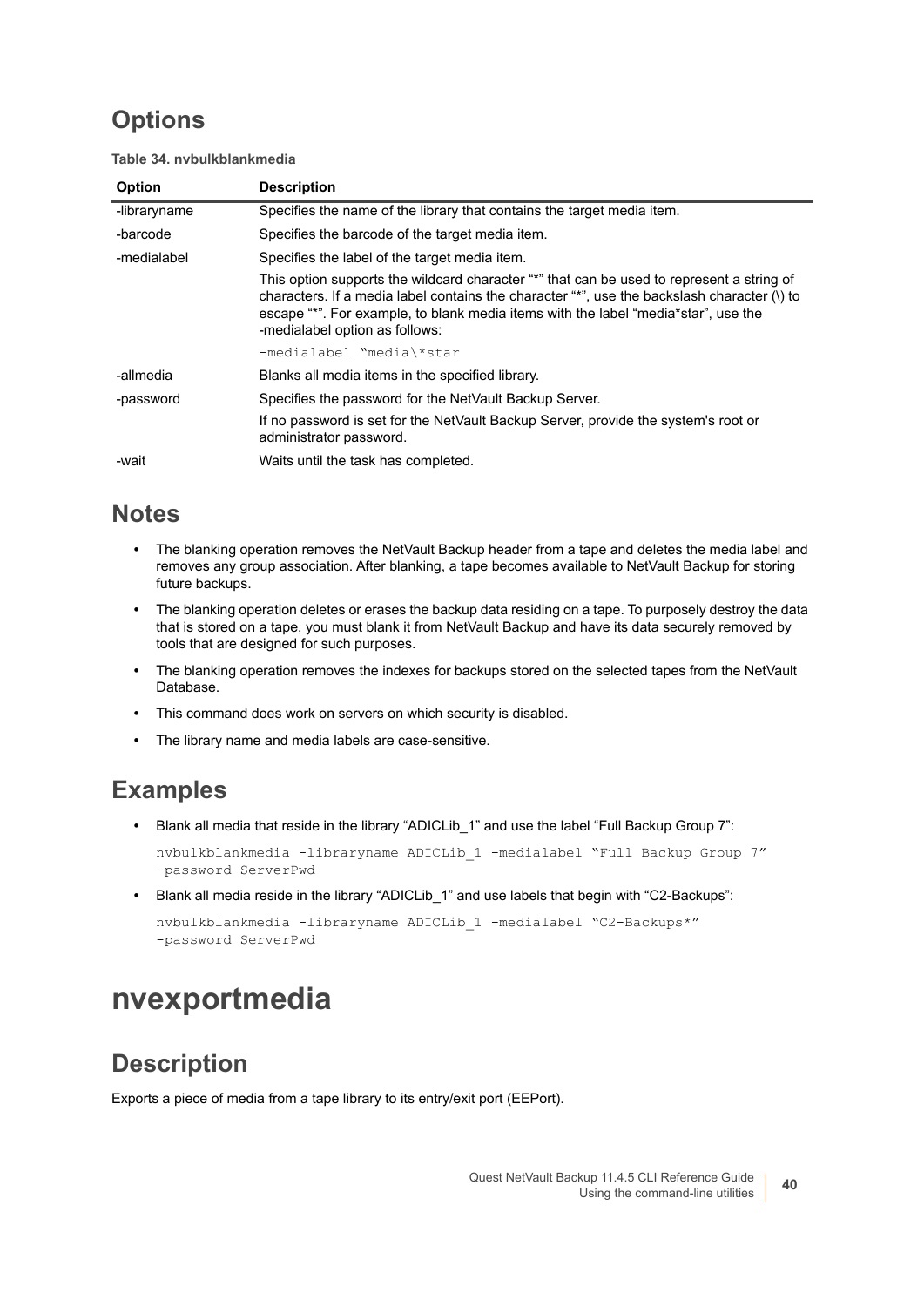```
nvexportmedia -servername <Server Name> -barcode <Barcode> | 
-medialabel <Media Label> | -slotspec <Library Name::Slot Number> [-wait]
```
### **Options**

**Table 35. nvexportmedia**

| <b>Option</b> | <b>Description</b>                                                                                                                                                                                                          |  |
|---------------|-----------------------------------------------------------------------------------------------------------------------------------------------------------------------------------------------------------------------------|--|
| -servername   | Specifies the name of the NetVault Backup Server that administers the job.                                                                                                                                                  |  |
|               | This option is required when a remote server administers the job. It can be omitted when<br>a local server administers the job. The server name is case-sensitive.                                                          |  |
| -barcode      | Specifies the barcode of the target media item.                                                                                                                                                                             |  |
| -medialabel   | Specifies the label of the target media item.                                                                                                                                                                               |  |
|               | Use this option only when searching by media label. If a media label contains spaces,<br>enclose it within quotation marks ("").                                                                                            |  |
|               | <b>Example:</b> "Full DB Backups"                                                                                                                                                                                           |  |
| -slotspec     | Specifies the name of the library and slot number where the target media item resides.<br>These two values must be separated using a double colon delimiter ("::"). Use this option<br>only when searching by library slot. |  |
| -wait         | Waits until the task has completed.                                                                                                                                                                                         |  |

# <span id="page-40-0"></span>**nvlabelmedia**

## **Description**

Use this utility to label new media items or re-label existing media items.

## **Syntax**

```
nvlabelmedia [-servername <Server Name>] -barcode <Barcode> | 
-medialabel <Media Label> | -slotspec <Library Name::Slot Number>
-newlabelname <New Media Label> [-newgroupname <New Media Group Name>] 
[-newoffsitelocation <New Offsite Location Name>] [-wait]
```
## **Options**

**Table 36. nvlabelmedia**

| <b>Option</b> | <b>Description</b>                                                                                                                                                 |
|---------------|--------------------------------------------------------------------------------------------------------------------------------------------------------------------|
| -servername   | Specifies the name of the NetVault Backup Server that administers the job.                                                                                         |
|               | This option is required when a remote server administers the job. It can be omitted when<br>a local server administers the job. The server name is case-sensitive. |
| -barcode      | Specifies the barcode of the target media item.                                                                                                                    |
| -medialabel   | Specifies the label of the target media item.                                                                                                                      |
|               | Use this option only when searching by media label. If a media label contains spaces,<br>enclose it within quotation marks ("").                                   |
|               | <b>Example:</b> "Full DB Backups"                                                                                                                                  |
|               |                                                                                                                                                                    |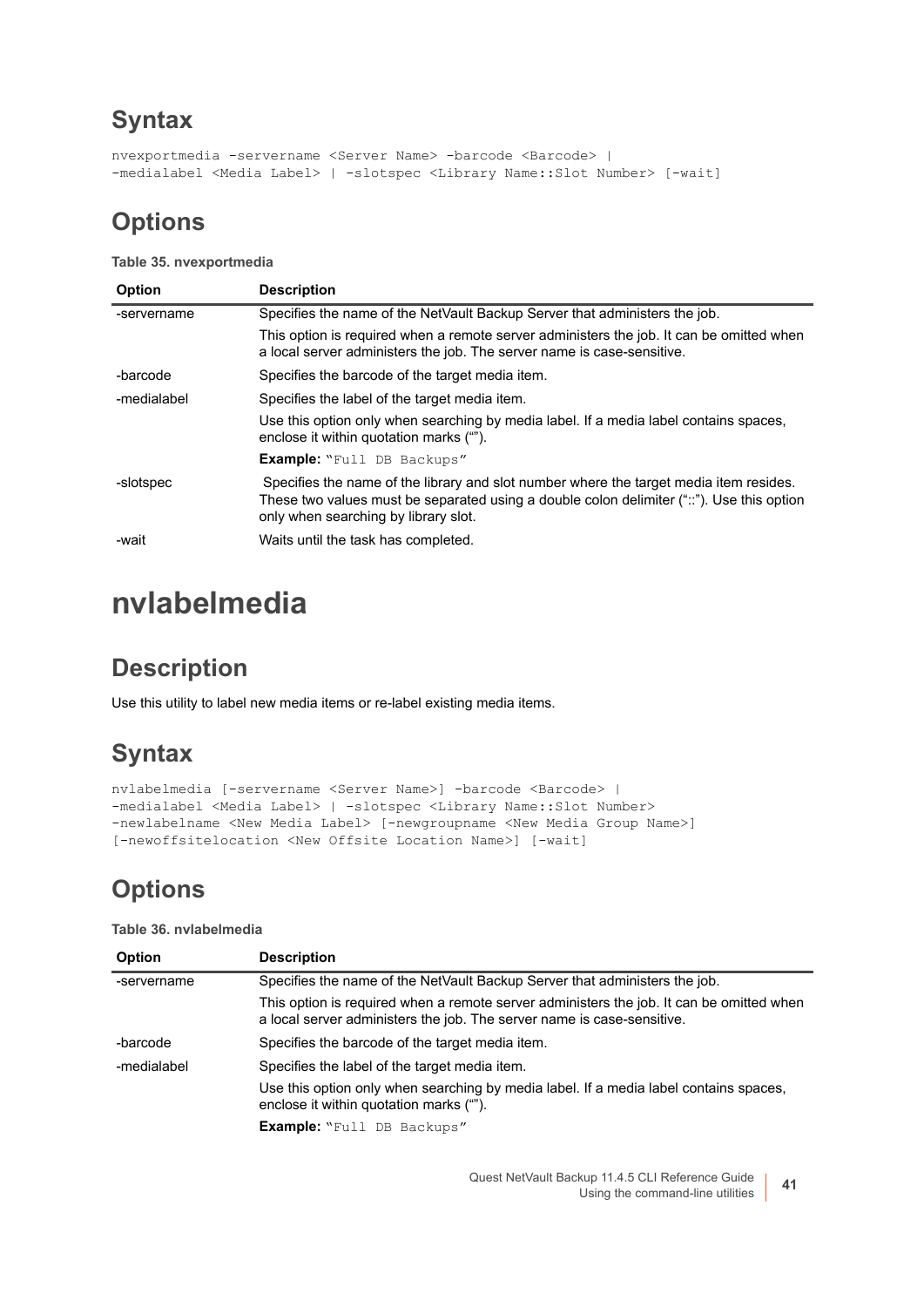#### **Table 36. nvlabelmedia**

| <b>Option</b>       | <b>Description</b>                                                                                                                                                                                                          |
|---------------------|-----------------------------------------------------------------------------------------------------------------------------------------------------------------------------------------------------------------------------|
| -slotspec           | Specifies the name of the library and slot number where the target media item resides.<br>These two values must be separated using a double colon delimiter ("::"). Use this option<br>only when searching by library slot. |
| -newlabelname       | Specifies the new label for the selected piece of media. If the new media label contains<br>spaces, use underscores ("") in their place.                                                                                    |
|                     | <b>Example:</b> "new label 1"                                                                                                                                                                                               |
| -newgroupname       | Specifies the new media group for the selected media piece of media. If the media group<br>label contains spaces, use underscores ("") in their place.                                                                      |
|                     | <b>Example:</b> "new group 1"                                                                                                                                                                                               |
| -newoffsitelocation | Specifies the new offsite location for the selected piece of media.                                                                                                                                                         |
| -wait               | Waits until the task has completed.                                                                                                                                                                                         |

#### **Notes**

- **•** To re-label media items that contain existing backups, you first blank it using the **nvblankmedia** or mark it for reuse using the **nvreusemedia** command.
- **•** The offsite location of the media can be changed without blanking the media or marking it for re-use. This property is set or changed using the **-newoffsitelocation** option.

# <span id="page-41-0"></span>**nvlistblankmedia**

#### **Description**

Displays slots containing blank media items on the specified library.

#### **Syntax**

nvlistblankmedia -servername <Server Name> -libraryname <Library Name>

#### **Options**

**Table 37. nvlistblankmedia**

| <b>Option</b> | <b>Description</b>                                                                                                                                                 |
|---------------|--------------------------------------------------------------------------------------------------------------------------------------------------------------------|
| -servername   | Specifies the name of the NetVault Backup Server that administers the job.                                                                                         |
|               | This option is required when a remote server administers the job. It can be omitted when<br>a local server administers the job. The server name is case-sensitive. |
| -libraryname  | Specifies the name of the target library.                                                                                                                          |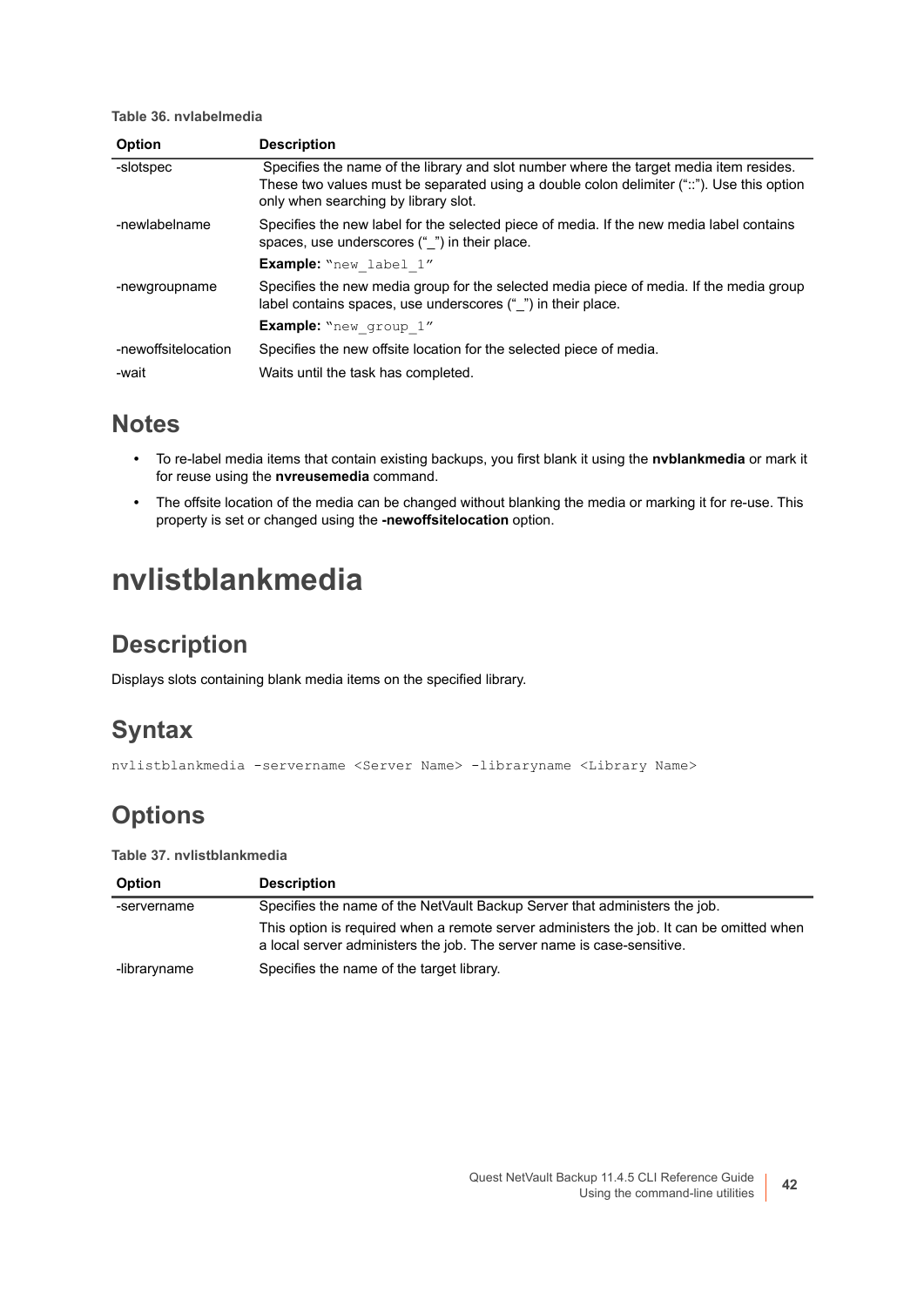# <span id="page-42-0"></span>**nvlistmedia**

#### **Description**

Lists media items marked with the following tags:

- **•** Reuse
- **•** Read only
- **•** Unusable
- **•** Bad
- **•** Needs import
- **•** Needs recovery
- **•** Any media group tag

## **Syntax**

```
nvlistmedia [-servername <Server Name>] -libraryname <Library Name> 
-readonly | -reusable | -unusable | -needsimport | -needsrecovery | -bad -group
```
## **Options**

**Table 38. nvlistmedia**

| <b>Option</b>  | <b>Description</b>                                                                                                                                                 |  |
|----------------|--------------------------------------------------------------------------------------------------------------------------------------------------------------------|--|
| -servername    | Specifies the name of the NetVault Backup Server that administers the job.                                                                                         |  |
|                | This option is required when a remote server administers the job. It can be omitted when<br>a local server administers the job. The server name is case-sensitive. |  |
| -libraryname   | Specifies the name of the target library.                                                                                                                          |  |
| -readonly      | Lists read-only media items.                                                                                                                                       |  |
| -reusable      | Lists media items marked for reuse.                                                                                                                                |  |
| -unusable      | Lists media items with the "unusable" tag.                                                                                                                         |  |
| -bad           | Lists media items with the "bad" tag.                                                                                                                              |  |
| -needsimport   | Lists media items that need to be imported.                                                                                                                        |  |
| -needsrecovery | Lists media items that need recovery.                                                                                                                              |  |
| -group         | Lists media items that belong to any media group                                                                                                                   |  |

# <span id="page-42-1"></span>**nvloadmedia**

#### **Description**

Use this command to load specific media items to a drive to read the media header or continue using the media from the CLI or from within a script. You can use **nvdeviceeject** command to return the media item to a home slot.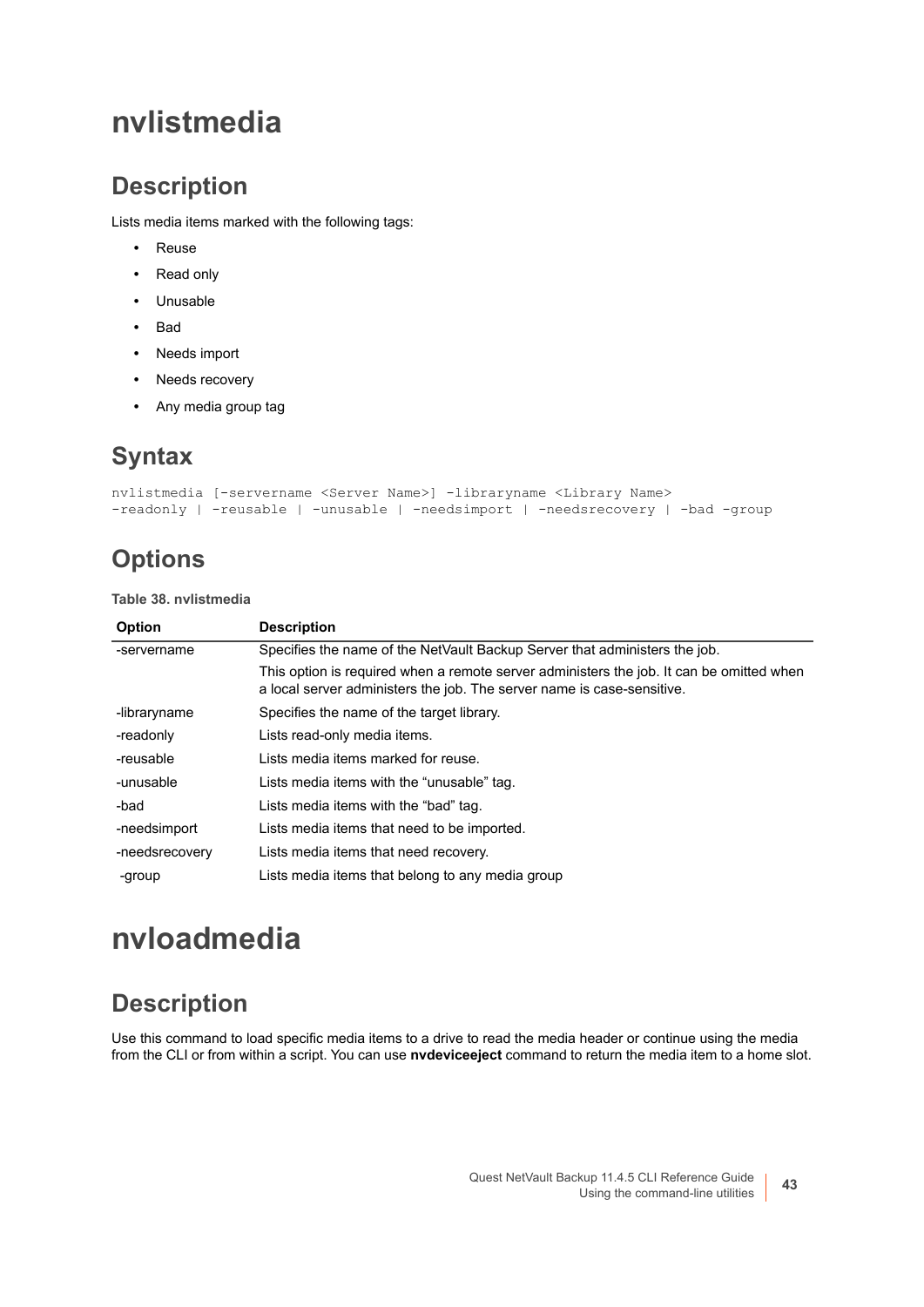```
nvloadmedia [-servername <Server Name>] -barcode <Barcode> | 
-medialabel <Media Label> | -slotspec <Library Name::Slot Number> [-wait]
```
#### **Options**

**Table 39. nvloadmedia**

| <b>Option</b> | <b>Description</b>                                                                                                                                                                                                          |  |
|---------------|-----------------------------------------------------------------------------------------------------------------------------------------------------------------------------------------------------------------------------|--|
| -servername   | Specifies the name of the NetVault Backup Server that administers the job.                                                                                                                                                  |  |
|               | This option is required when a remote server administers the job. It can be omitted when<br>a local server administers the job. The server name is case-sensitive.                                                          |  |
| -barcode      | Specifies the barcode of the target media item.                                                                                                                                                                             |  |
| -medialabel   | Specifies the label of the target media item.                                                                                                                                                                               |  |
|               | Use this option only when searching by media label. If a media label contains spaces,<br>enclose it within quotation marks ("").                                                                                            |  |
|               | <b>Example:</b> "Full DB Backups"                                                                                                                                                                                           |  |
| -slotspec     | Specifies the name of the library and slot number where the target media item resides.<br>These two values must be separated using a double colon delimiter ("::"). Use this option<br>only when searching by library slot. |  |
| -wait         | Waits until the task has completed.                                                                                                                                                                                         |  |

# <span id="page-43-0"></span>**nvmakemedia**

#### **Description**

Increases the capacity of a Virtual Tape Library (VTL) by creating additional media files.

A VTL contains the following directories and files:

| Table 40. VTL directories and lites                           |                                      |                                                                                                                                                                       |  |
|---------------------------------------------------------------|--------------------------------------|-----------------------------------------------------------------------------------------------------------------------------------------------------------------------|--|
| <b>Windows</b>                                                | Linux and UNIX                       | <b>Description</b>                                                                                                                                                    |  |
| $\ldots$ \ $lt$ vt $\ge$                                      | $M > < v$ tl                         | VTL root directory.                                                                                                                                                   |  |
| \ <vtl>\drives</vtl>                                          | $M$ $\leq$ vtl $>$ /drives           | Directory under the VTL root directory where the<br>virtual drives are stored. NetVault Backup creates<br>a subdirectory for each virtual drive in this<br>directory. |  |
| \ <vtl>\media</vtl>                                           | $$ / <vtl>/media</vtl>               | Directory under the VTL root directory where the<br>virtual media items are stored.                                                                                   |  |
| $\ldots$ \ <vtl>\slots</vtl>                                  | $M$ $\lt$ vt $\lt$ i $\lt$ lslots    | Directory under the VTL root directory where the<br>virtual slots are stored. NetVault Backup creates a<br>subdirectory for each virtual slot in this directory.      |  |
| $\left\langle \mathsf{y} \right\rangle$ \ <vtl>\ serial</vtl> | / <vtl>/.serial</vtl>                | File residing in the VTL root directory. It contains a<br>list of media barcodes and drive numbers.                                                                   |  |
|                                                               |                                      | For example, "404HR-2", where "404HR" is the<br>barcode and "2" is virtual drive number; 404HR-2",<br>where "404HR" is the barcode and "2" is virtual<br>drive 2.     |  |
| \ <vtl>\drives\<x>\.serial</x></vtl>                          | / <vtl>/drives/<x>/.serial</x></vtl> | File residing in each drive subdirectory. It contains<br>the individual media barcode and drive number.                                                               |  |
|                                                               |                                      | Ouest NetVault Backup 11 4 5 CLI Reference Guide                                                                                                                      |  |

| Table 40. VTL directories and files |  |  |
|-------------------------------------|--|--|
|-------------------------------------|--|--|

Quest NetVault Backup 11.4.5 CLI Reference Guide Xup 11.4.5 CLI Reference Guide<br>Using the command-line utilities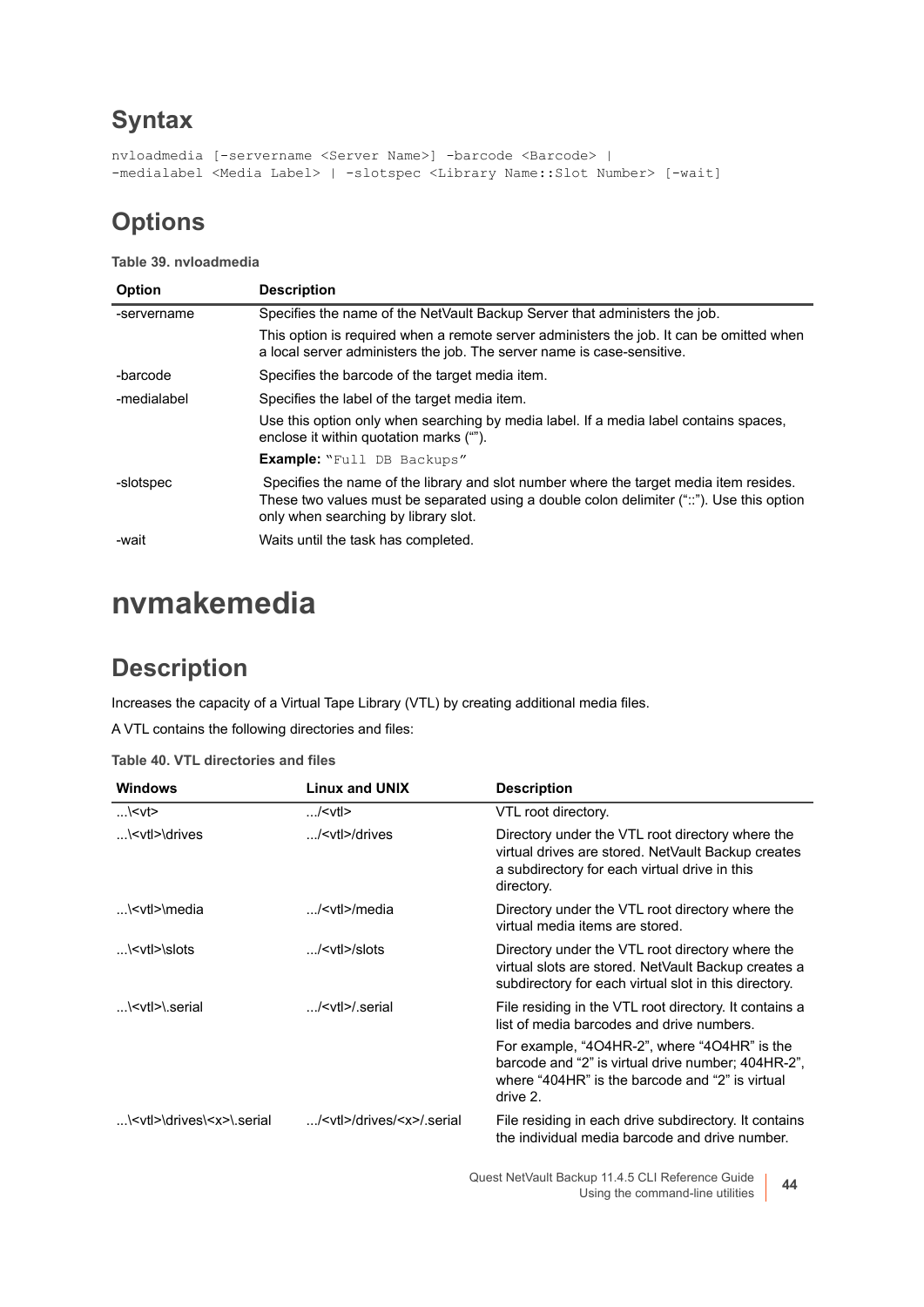**Table 40. VTL directories and files**

| <b>Windows</b>                              | Linux and UNIX                              | <b>Description</b>                                                                             |
|---------------------------------------------|---------------------------------------------|------------------------------------------------------------------------------------------------|
| \ <vtl>\slots\<x>\.serial</x></vtl>         | / <vtl>/slots/<x>/.serial</x></vtl>         | File residing in each slot subdirectory. It contains<br>barcode for the individual media item. |
|                                             |                                             | the barcode and "001" is the virtual media item.                                               |
| \ <vtl>\media\<mediafile></mediafile></vtl> | / <vtl>/media/<mediafile></mediafile></vtl> | Actual virtual media. For example,<br>$$ \vtl1\media\4O4HR001.                                 |

To add a media item, use the following steps:

- 1 Stop the NetVault Backup Service on the machine where the VTL is located.
- 2 In the **slots** directory, create a subdirectory which is one number larger than the existing largest numbered virtual slot directory.
- 3 Copy the "**.media"** file from one of the virtual slot directories to the virtual slot directory created in the previous step.
- 4 Modify the "**.media"** file in the newly created virtual slot directory from **"1Y2NY00\*"** to **"1Y2NY00X"**, where X represents the new virtual media number.
- 5 Use the **nvmakemedia** command to create the media file.
- 6 Restart the NetVault Backup Service.

#### **Syntax**

nvmakemedia <file-size> poplib <library>

nvmakemedia <file-size> mediafiles <filename>

#### **Options**

**Table 41. nvmakemedia**

| <b>Option</b>                                          | <b>Description</b>                                                                                                                                                                                                                                |
|--------------------------------------------------------|---------------------------------------------------------------------------------------------------------------------------------------------------------------------------------------------------------------------------------------------------|
| <file-size> poplib<br/><library></library></file-size> | This form of the command verifies all media reference files within the specified <library>,<br/>and offers to create the file if the corresponding media data file does not exist. Enter "Y" or<br/>"y" to confirm media file creation.</library> |
|                                                        | <b><file-size>:</file-size></b> File size can be an integer value followed by "k" for kilobytes, "m" for<br>٠<br>megabytes, "g" for gigabytes, or "t" for terabytes. For example, 102400k, 50m, 4g,<br>2t. The minimum file size allowed is 50m.  |
|                                                        | <b><library>:</library></b> Full path to the target VTL name.<br>$\bullet$                                                                                                                                                                        |
|                                                        | Example:                                                                                                                                                                                                                                          |
|                                                        | nvmakemedia 50M poplib c:\tst-vtl                                                                                                                                                                                                                 |
| <file-size> mediafiles</file-size>                     | This form of the command creates a media file of the specified size.                                                                                                                                                                              |
| <filename></filename>                                  | <b>stile-size&gt;:</b> File size can be an integer value followed by "k" for KB, "m" for MB, "g"<br>$\bullet$<br>for GB, or "t" for TB (for example, 102400k, 50m, 4g, 2t). The minimum file size<br>allowed is 50m.                              |
|                                                        | <filename>: Full path to the new media file. The filename is used as the barcode<br/><math display="inline">\bullet</math><br/>for the media item.</filename>                                                                                     |
|                                                        | Example:                                                                                                                                                                                                                                          |
|                                                        | nymakemedia 50M mediafiles c:\tst-vtl\1Y2NY006                                                                                                                                                                                                    |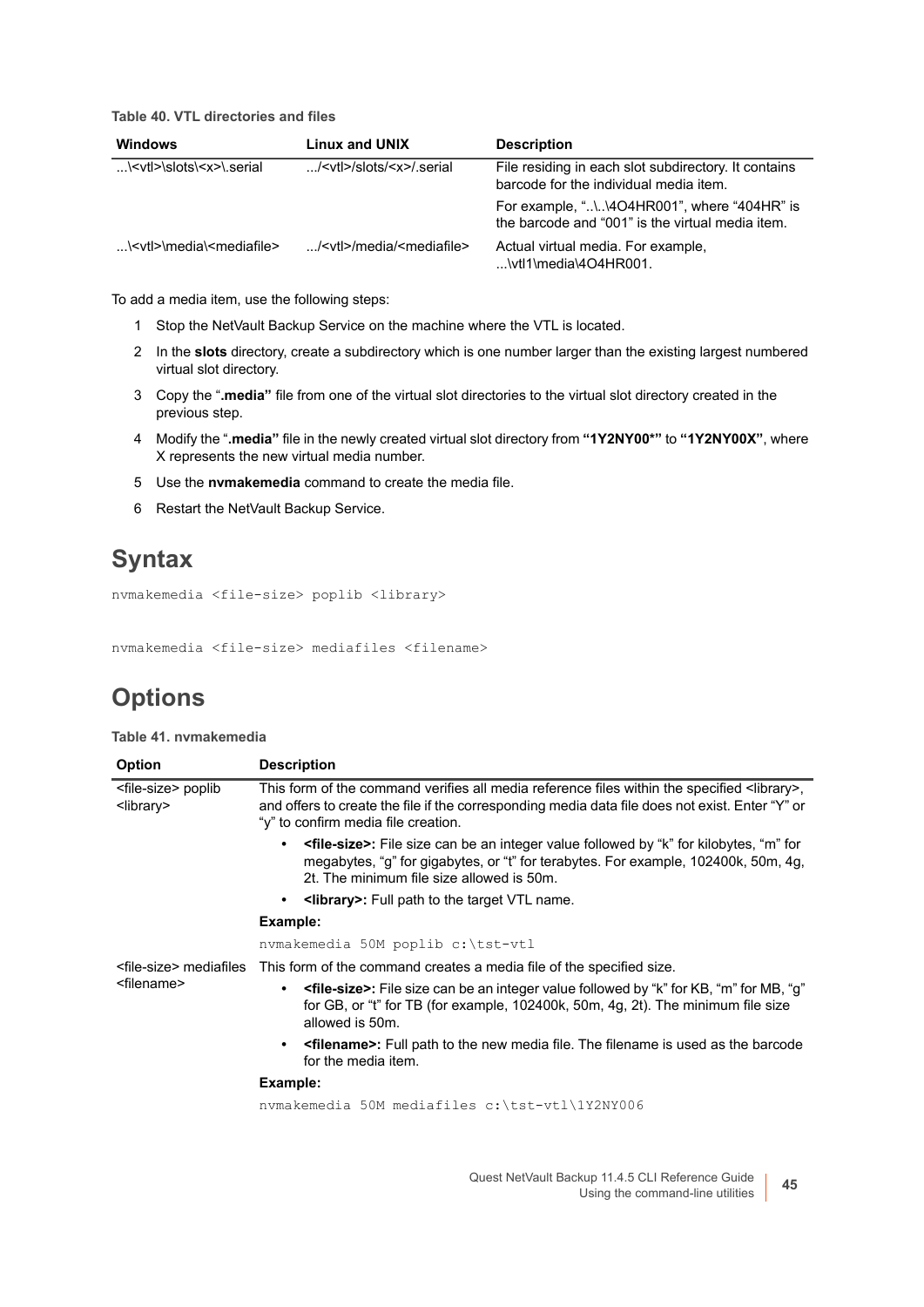#### **Notes**

**•** To use this utility on Windows-based systems, you must be logged in with Administrator privileges.

This utility can only be used on systems that are not added to any domain or on systems that are added to the primary domain or a domain where there is a trust relationship with the primary domain.

# <span id="page-45-0"></span>**nvmediadetails**

### **Description**

Displays details pertaining to media items and media groups.

## **Syntax**

```
nvmediadetails [-label <Media Label>] [-group <Group Label>] [-all] 
[-listlabels] [-listgroups] [-version]
```
# **Options**

#### **Table 42. nvmediadetails**

| <b>Option</b> | <b>Description</b>                                                                                                                                                                |
|---------------|-----------------------------------------------------------------------------------------------------------------------------------------------------------------------------------|
| -label        | Specifies the media a label for the target media item.                                                                                                                            |
|               | You can specify a few initial characters to search for media items with matching labels.                                                                                          |
| -group        | Specifies the media group label of the target media item.                                                                                                                         |
| -all          | Displays details for all media items.                                                                                                                                             |
| -listlabels   | Displays details for all media items that are assigned a media label. The "-group" option<br>can be used with this option to displays media details for a particular media group. |
| -listgroups   | Lists available media groups.                                                                                                                                                     |
| -version      | Displays the build date of the NetVault Backup distribution installed on the machine.                                                                                             |

#### **Examples**

- **•** Display details for a piece of media labeled "MyTape":
	- nvmediadetails -label MyTape
- **•** Display details of all media items belonging to the Media Group "MyGroup":

```
nvmediadetails -group MyGroup -all
```
## <span id="page-45-1"></span>**nvremovemedia**

#### **Description**

Deletes all information about a piece of media from NetVault Database.

**i** | NOTE: The target media item must be taken offline before issuing this command.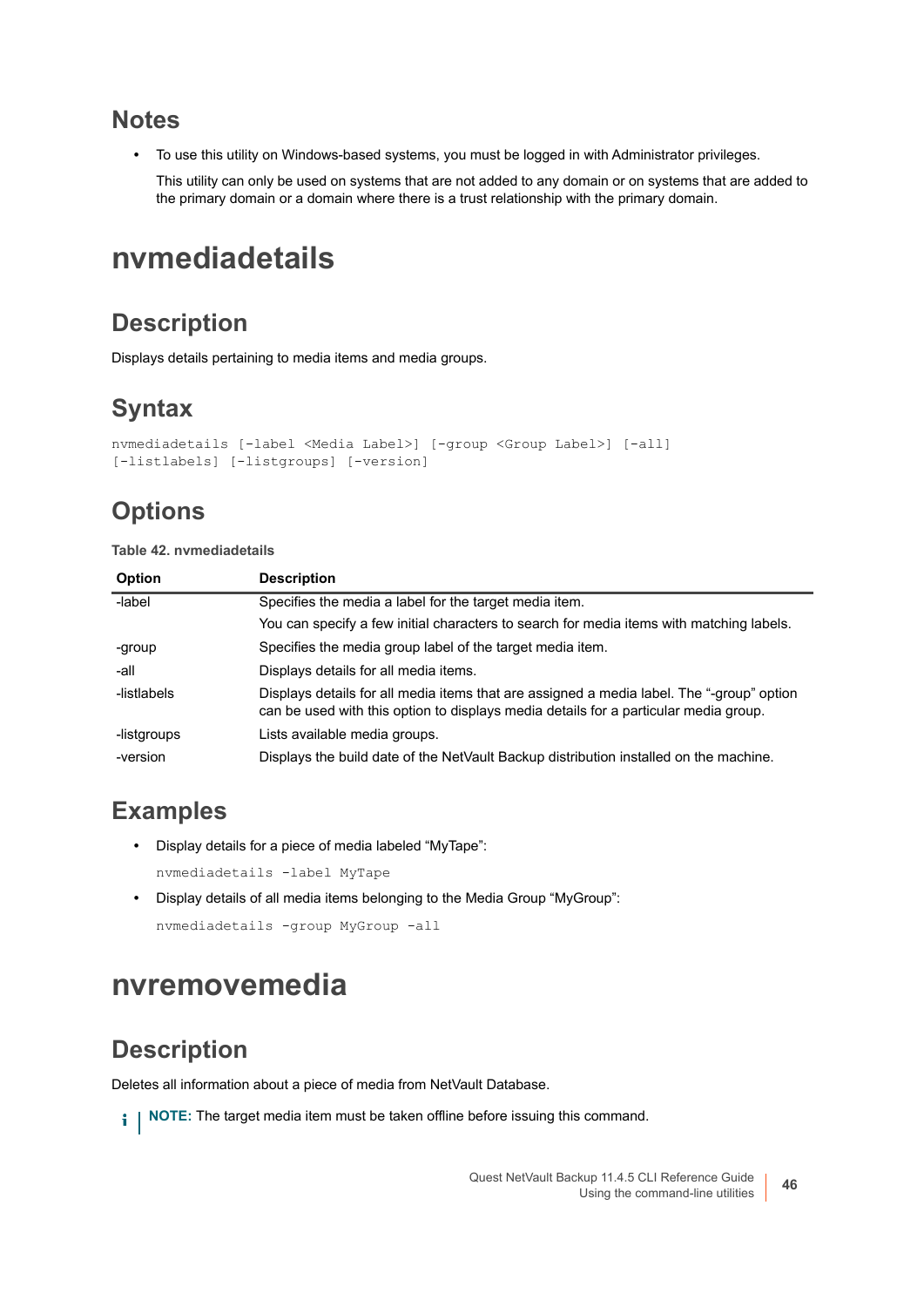nvremovemedia [-medialabel <Media Label>] [-displaymedialist] [-version]

### **Options**

**Table 43. nvremovemedia**

| <b>Option</b>     | <b>Description</b>                                                                    |
|-------------------|---------------------------------------------------------------------------------------|
| -label            | Specifies the media a label for the target media item.                                |
| -displaymedialist | Provides a list of media items that have a media label.                               |
| -version          | Displays the build date of the NetVault Backup distribution installed on the machine. |

## <span id="page-46-0"></span>**nvreusemedia**

## **Description**

Marks a piece of media for reuse.

## **Syntax**

```
nvreusemedia [-servername <Server Name>] -barcode <Barcode> | 
-medialabel <Media Label> | -slotspec <Library Name::Slot Number>
```
## **Options**

#### **Table 44. nvreusemedia**

| <b>Option</b> | <b>Description</b>                                                                                                                                                                                                          |
|---------------|-----------------------------------------------------------------------------------------------------------------------------------------------------------------------------------------------------------------------------|
| -servername   | Specifies the name of the NetVault Backup Server that administers the job.                                                                                                                                                  |
|               | This option is required when a remote server administers the job. It can be omitted when<br>a local server administers the job. The server name is case-sensitive.                                                          |
| -barcode      | Specifies the barcode of the target media item.                                                                                                                                                                             |
| -medialabel   | Specifies the label of the target media item.                                                                                                                                                                               |
|               | Use this option only when searching by media label. If a media label contains spaces,<br>enclose it within quotation marks ("").                                                                                            |
|               | <b>Example:</b> "Full DB Backups"                                                                                                                                                                                           |
| -slotspec     | Specifies the name of the library and slot number where the target media item resides.<br>These two values must be separated using a double colon delimiter ("::"). Use this option<br>only when searching by library slot. |

#### **Notes**

- **•** The indexes for backups stored on the target media item are removed from the NetVault Database when you use this command.
- **•** This utility does not support the ACSLS/ ADIC DAS library systems.
- **•** This utility does not support disk-based storage systems such as Quest NetVault SmartDisk, Quest DR Series System, and Data Domain System.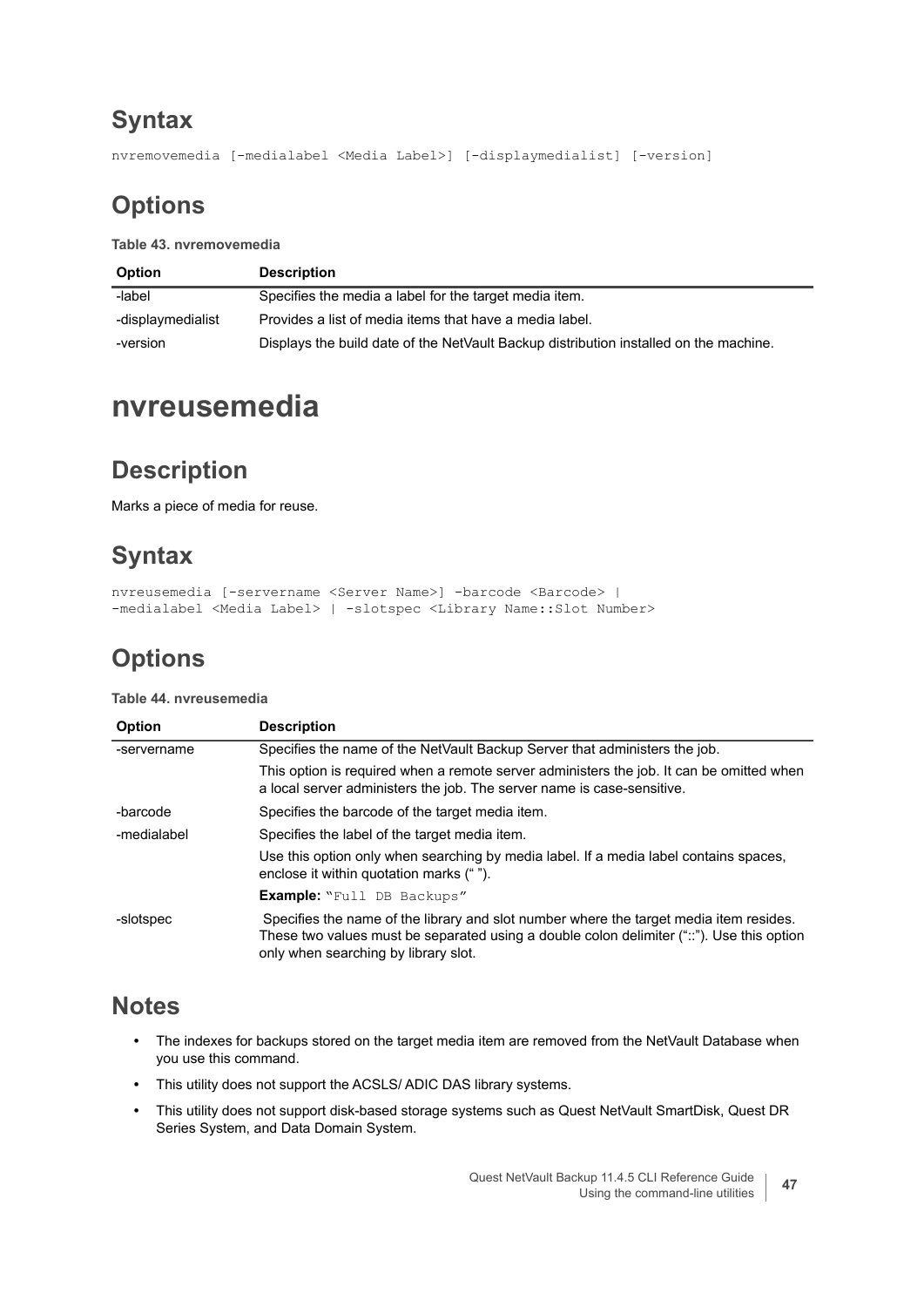## <span id="page-47-0"></span>**nvscanmedia**

#### **Description**

Scans media items.

You can use this utility to query all backups stored on a tape and import those backups that are not indexed in the given NetVault Backup Server's database. You can also use the Scan method to import "foreign" tapes into the NetVault Database.

To import backups to the database, the NetVault Backup Server must have the same NetVault Backup Machine Name as the original server that performed the backups. The amount of time it takes to scan the tapes depends on the number of backups that need to be imported and the size of the backup indexes. The scanning process does not read the data on the tape; this process skips between the start and end of backups to read the index for each backup saveset.

A tape is marked "foreign" when NetVault Backup cannot find any information about that item in the NetVault Database. This issue can occur when a tape is swapped between libraries, removed from the NetVault Backup Server, or loaded on a device controlled by a different NetVault Backup Server. NetVault Backup cannot process data stored in a foreign tape until you scan the tape and import the media information into the NetVault Database. The scanning process retrieves the header information from the tape and adds this information to the NetVault Database.

# **Syntax**

```
nvscanmedia [-servername <Server Name>] 
-barcode <Barcode> | -medialabel <Media Label> | 
-slotspec <Library Name::Slot Number> | -rasdevice <Device name>
-scanall | -force -minlifedays <Minimum Life> [-wait]
```
## **Options**

| Table 45, nyscanmedia |  |  |
|-----------------------|--|--|
|-----------------------|--|--|

| <b>Option</b> | <b>Description</b>                                                                                                                                                                                                          |
|---------------|-----------------------------------------------------------------------------------------------------------------------------------------------------------------------------------------------------------------------------|
| -servername   | Specifies the name of the NetVault Backup Server that administers the job.                                                                                                                                                  |
|               | This option is required when a remote server administers the job. It can be omitted when<br>a local server administers the job. The server name is case-sensitive.                                                          |
| -scanall      | Scans all the labels and drives of the media item. The machine name of Tape<br>Library/VTLs is mandatory for this option. For example,                                                                                      |
|               | nvscanmedia.exe -servername HIPUNP57176 -scanall "HIPUNP57176:<br>$C:\forall t1".$                                                                                                                                          |
| -barcode      | Specifies the barcode of the target media item.                                                                                                                                                                             |
| -medialabel   | Specifies the label of the target media item.                                                                                                                                                                               |
|               | Use this option only when searching by media label. If a media label contains spaces,<br>enclose it within quotation marks ("").                                                                                            |
|               | <b>Example:</b> "Full DB Backups"                                                                                                                                                                                           |
| -slotspec     | Specifies the name of the library and slot number where the target media item resides.<br>These two values must be separated using a double colon delimiter ("::"). Use this option<br>only when searching by library slot. |
| -rasdevice    | Specifies the name of the disk-based device that you want to scan.                                                                                                                                                          |
| -force        | Forces NetVault Backup to run the scan operation for unknown media items. This option<br>cannot be used with disk-based storage devices.                                                                                    |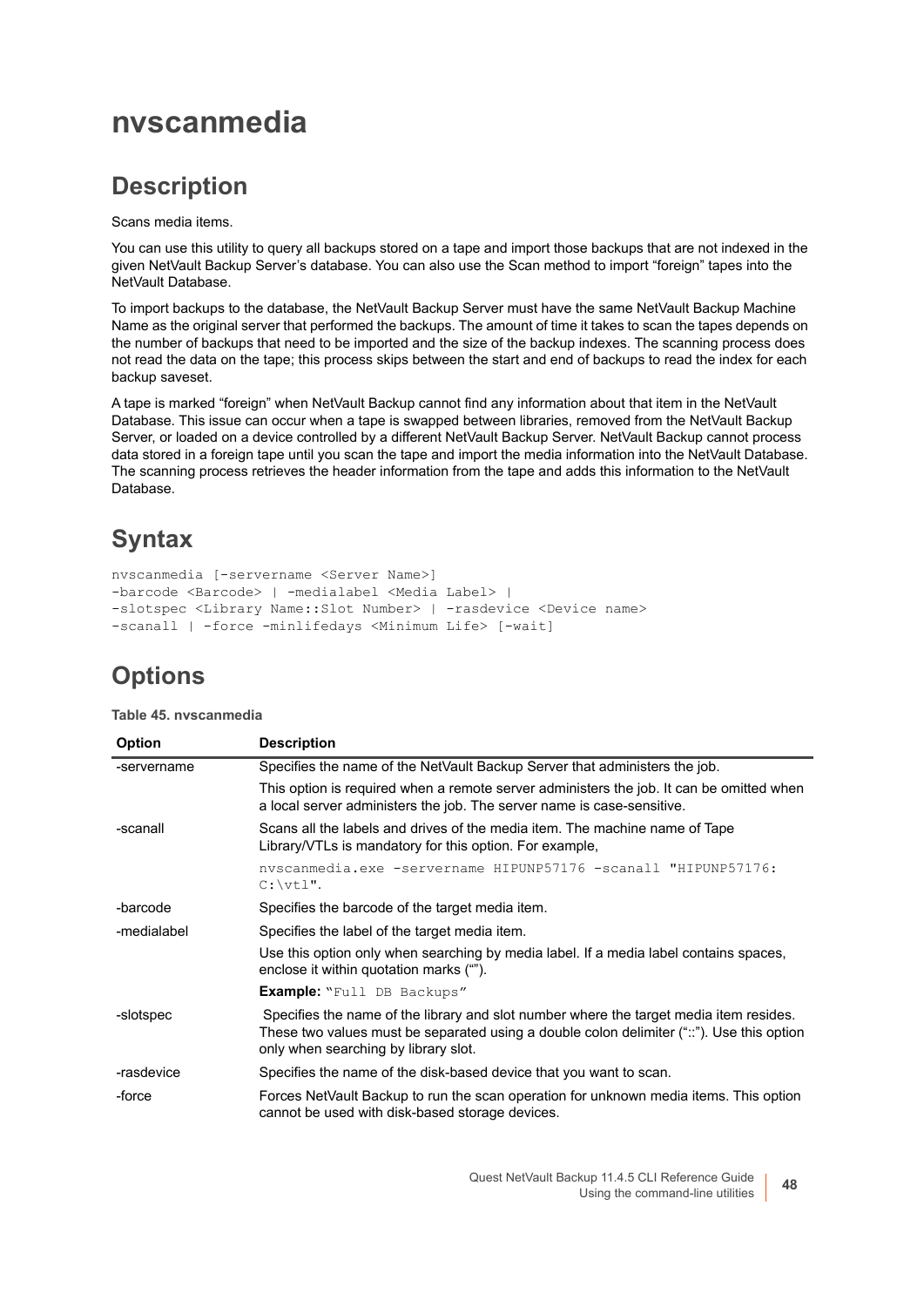**Table 45. nvscanmedia**

| <b>Option</b> | <b>Description</b>                                                                                                                                                                         |
|---------------|--------------------------------------------------------------------------------------------------------------------------------------------------------------------------------------------|
| -minlifedays  | Specifies the minimum life for backups that are imported to the NetVault Database. This<br>option only applies to the backups that are not available in the NetVault Database.             |
|               | The minimum life setting is specified in number of days.                                                                                                                                   |
|               | Depending on the value set for this option, the retirement time for imported backups is<br>modified as follows:                                                                            |
|               | If a backup is already retired, its retirement time is set to the specified minimum<br>٠<br>life. If you specify zero, the retirement time for the retired saveset is set to one<br>hour.  |
|               | If a backup is scheduled to retire before the specified period, its retirement time is<br>٠<br>set to the specified minimum life.                                                          |
|               | If a backup is scheduled to retire after the specified period, its retirement time<br>٠<br>remains unchanged. For such backups, the backup life setting determines the<br>retirement time. |
|               | NOTE: When a backup stored on a disk-based storage device is retired, that backup is<br>deleted from the device. You cannot import the deleted backup by scanning the device.              |
| -wait         | Waits until the task has completed.                                                                                                                                                        |

# <span id="page-48-0"></span>**nvsyncronizesilomedia**

#### **Description**

Allocates all the known media in the specified ACSLS library.

## **Syntax**

nvsyncronizesilomedia [-servername <Server Name>] -libraryname <Library Name>

# **Options**

**Table 46. nvsyncronizesilomedia**

| <b>Option</b> | <b>Description</b>                                                                                                                                                 |
|---------------|--------------------------------------------------------------------------------------------------------------------------------------------------------------------|
| -servername   | Specifies the name of the NetVault Backup Server that administers the job.                                                                                         |
|               | This option is required when a remote server administers the job. It can be omitted when<br>a local server administers the job. The server name is case-sensitive. |
| -libraryname  | Specifies the name of the target library.                                                                                                                          |

# <span id="page-48-1"></span>**nvupdateserialnumber**

### **Description**

Updates the serial number of any drive in the specified library back to its original number.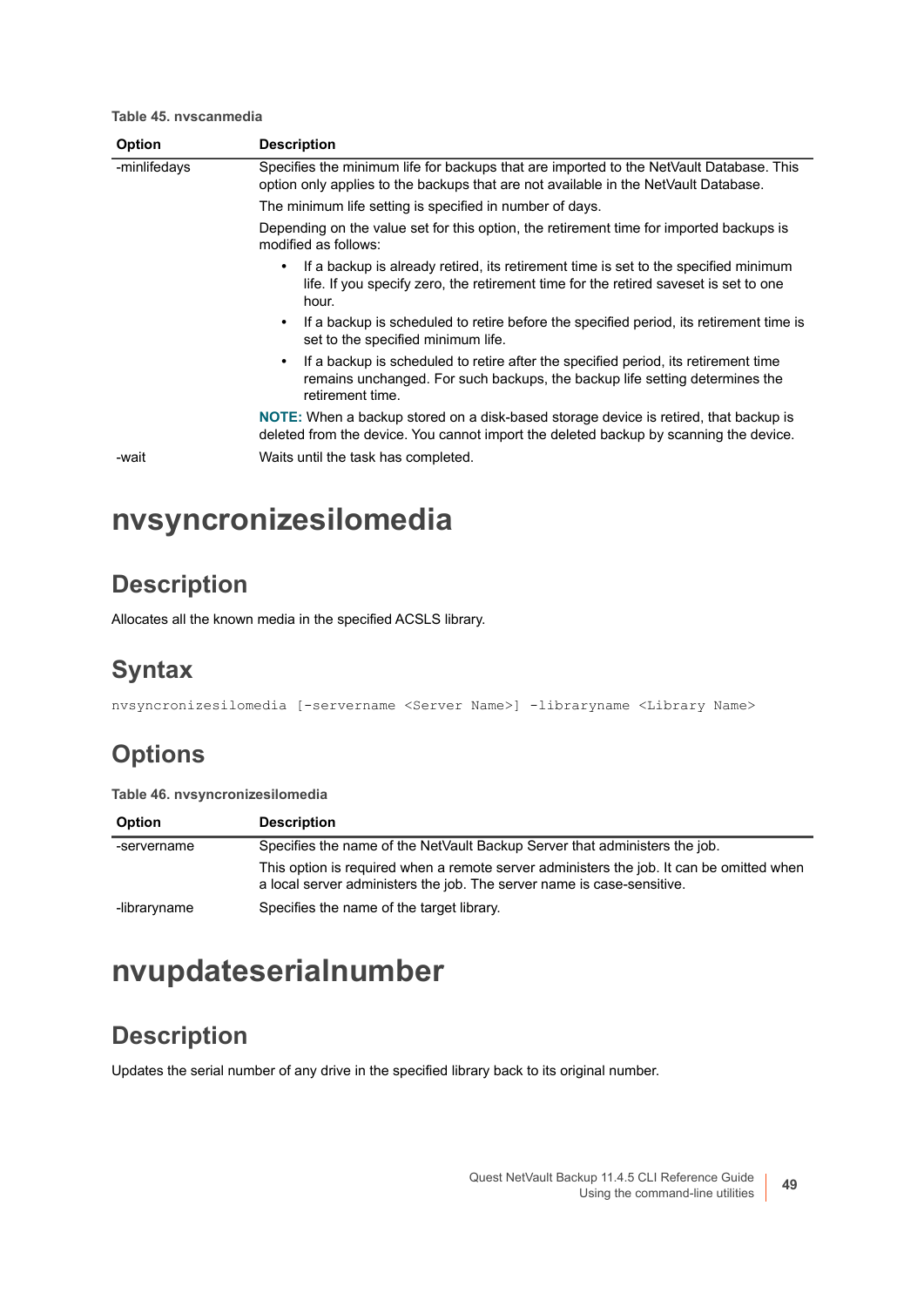```
nvupdateserialnumber [-servername <Server Name>] -libraryname <Library Name> 
[-bayname <Bay Name>] [-checkonly]
```
## **Options**

| <b>Option</b> | <b>Description</b>                                                                                                                                                 |
|---------------|--------------------------------------------------------------------------------------------------------------------------------------------------------------------|
| -servername   | Specifies the name of the NetVault Backup Server that administers the job.                                                                                         |
|               | This option is required when a remote server administers the job. It can be omitted when<br>a local server administers the job. The server name is case-sensitive. |
| -libraryname  | Specifies the name of the target library.                                                                                                                          |
| -bayname      | Specifies the name of the drive bay in which the target drive is located.                                                                                          |
| -checkonly    | Checks the media serial number.                                                                                                                                    |

# **Job-specific utilities**

- **•** [nvexpiresaveset](#page-49-0) **•** [nvjobmodify](#page-57-0) **•** [nvsetdelete](#page-75-0)
- 
- 
- [nvjobdelete](#page-54-0) **•** [nvpolicy](#page-61-0) **•** nvestmodify
- 
- 
- 
- **•** [nvjobabort](#page-51-0) **•** [nvjobresume](#page-59-0) **•** [nvsetexport](#page-76-0)
	-
	-
- **•** [nvjobhold](#page-56-0) **•** [nvrestore](#page-63-0) **•** [nvtrigger](#page-81-0)
- **•** [nvjoblist](#page-56-1) **•** [nvsetcreate](#page-65-0)
- 
- 
- **•** [nvjobcreate](#page-52-0) **•** [nvjobstart](#page-59-1) **•** [nvsetimport](#page-77-0)
	-
	-
- **i** | NOTE: You cannot use the command-line utilities to create jobs or sets for Virtual Clients.
- **IMPORTANT:** Several utilities described in this section reference a file named **nvsetmodify.cfg**. This ÷ configuration file includes a list of options used to define a backup job and the associated code number that can be used to identify the option in the CLI. You can find **nvsetmodify.cfg** in <NetVault Backup home>\config on Windows and <NetVault Backup Home>/config on Linux. When you use the file, verify that you do not modify the contents in any manner. You can take a printout of this file and use the print for reference purposes. This functionality is intended for highly experienced users. Any attempt to use the values provided in this configuration file must be performed under the guidance of Technical Support.

# <span id="page-49-0"></span>**nvexpiresaveset**

## **Description**

Performs the following functions:

- **•** Deletes the specified saveset. Optionally, deletes the duplicates of the specified saveset. The savesets are deleted immediately.
- **•** Marks multiple savesets for deletion. Optionally, includes the duplicates of the specified savesets. The marked savesets are deleted when the Media Manager performs the next "retirement check."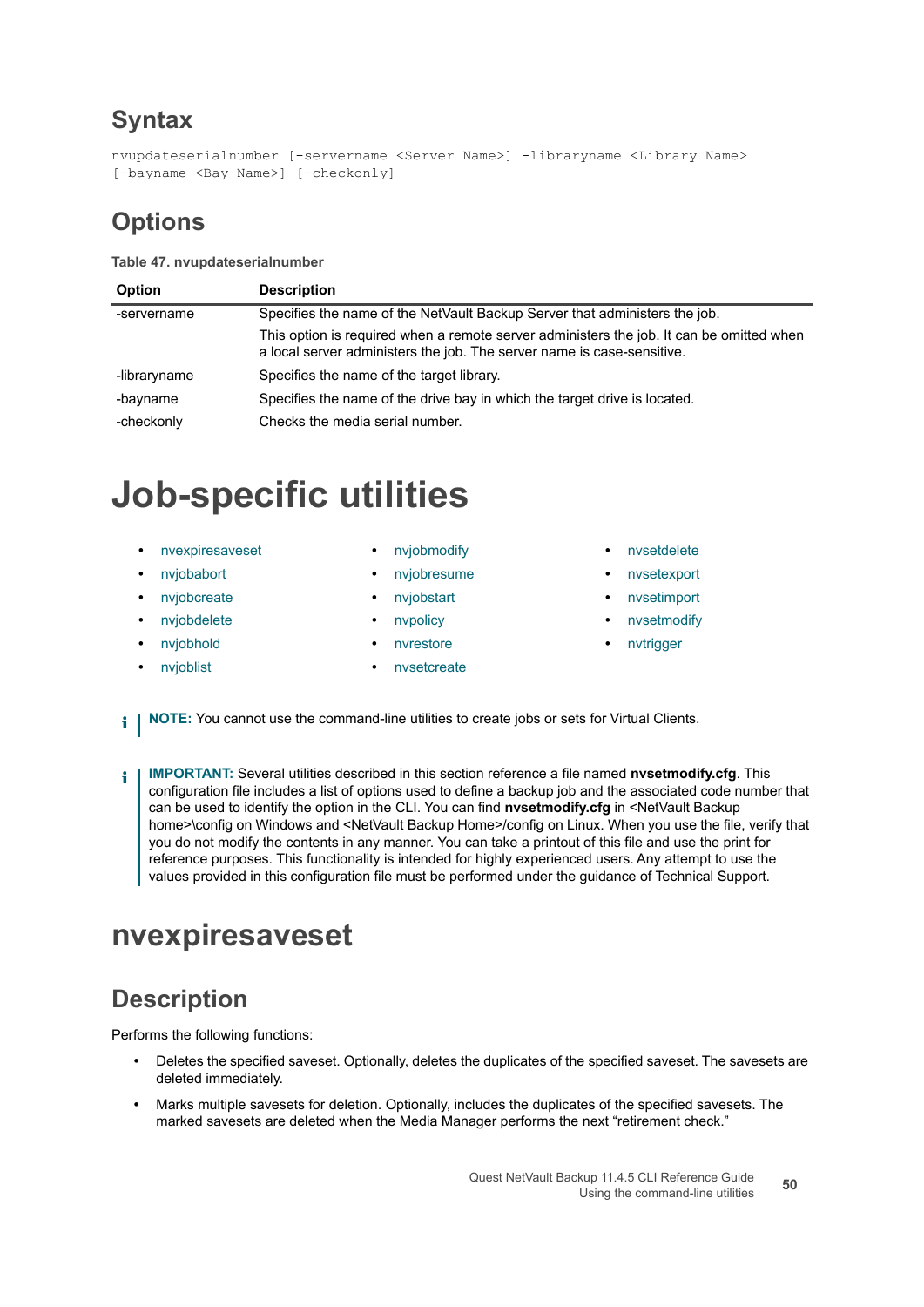```
nvexpiresaveset [-duplicates] [-duplicateonly] -savesetid <Saveset ID>
nvexpiresaveset [-duplicates] [-duplicateonly] [-success] -markforexpiry -infile 
<input file> 
-outfile <output file>
```

```
nvexpiresaveset [-version]
```
## **Options**

To delete a specific saveset and its duplicates, use the following options.

**Table 48. nvexpiresaveset — Options for deleting a specific saveset and its duplicates**

| <b>Option</b>  | <b>Description</b>                                                                                                                                                                                                                                                                   |
|----------------|--------------------------------------------------------------------------------------------------------------------------------------------------------------------------------------------------------------------------------------------------------------------------------------|
| -savesetid     | Specifies the ID of the saveset that you want to delete. Only a single saveset ID is<br>supported with this form of the command.                                                                                                                                                     |
|                | The specified saveset is removed immediately. The dependent Incremental and<br>Differential Backups that exist for the saveset are also removed immediately, even if these<br>backups have not reached their retirement date.                                                        |
| -duplicates    | Deletes duplicates of the specified saveset. This option can also be used to delete only<br>the saveset of a phase 1 or phase 2 Data Copy backup, since they have different saveset<br>IDs. Accordingly, the required saveset ID can be provided as the input to<br>nvexpiresaveset. |
| -duplicateonly | Specifies whether only the phase 2 saveset is to be deleted. Use this option ONLY for<br>deleting a phase 2 Duplicate copy.                                                                                                                                                          |

To mark multiple savesets and their duplicates for deletion, use the following options.

**Table 49. nvexpiresaveset — Options for marking multiple savesets and their duplicates**

| <b>Option</b>  | <b>Description</b>                                                                                                                                                                                                                                                                                                                                                                                                                                                        |
|----------------|---------------------------------------------------------------------------------------------------------------------------------------------------------------------------------------------------------------------------------------------------------------------------------------------------------------------------------------------------------------------------------------------------------------------------------------------------------------------------|
| -markforexpiry | Marks savesets specified in the input file (infile) for deletion.                                                                                                                                                                                                                                                                                                                                                                                                         |
|                | If no dependent Incremental or Differential Backups exist for a saveset, the saveset is<br>removed when the Media Manager performs the next retirement check. By default, these<br>checks are performed at the interval of 60 minutes. To change the interval between two<br>checks, configure the Retirement Check Granularity in Mins setting in the<br>mediamgr.cfg file. For more information about this setting, see Quest NetVault Backup<br>Administrator's Guide. |
|                | If any dependent Incremental or Differential Backups exist for a saveset, the saveset is<br>removed only after all dependent backups have reached their retirement date.                                                                                                                                                                                                                                                                                                  |
| -duplicates    | Marks duplicates of the specified savesets for deletion. This option can also be used to<br>delete only the saveset of a phase 1 or phase 2 Data Copy backup, since they have<br>different saveset IDs. Accordingly, the required saveset ID can be provided as the input to<br>nvexpiresaveset.                                                                                                                                                                          |
| -success       | Includes ID numbers of the successful savesets in the output file. Without this option, the<br>utility includes ID numbers of the failed savesets in the output file.                                                                                                                                                                                                                                                                                                     |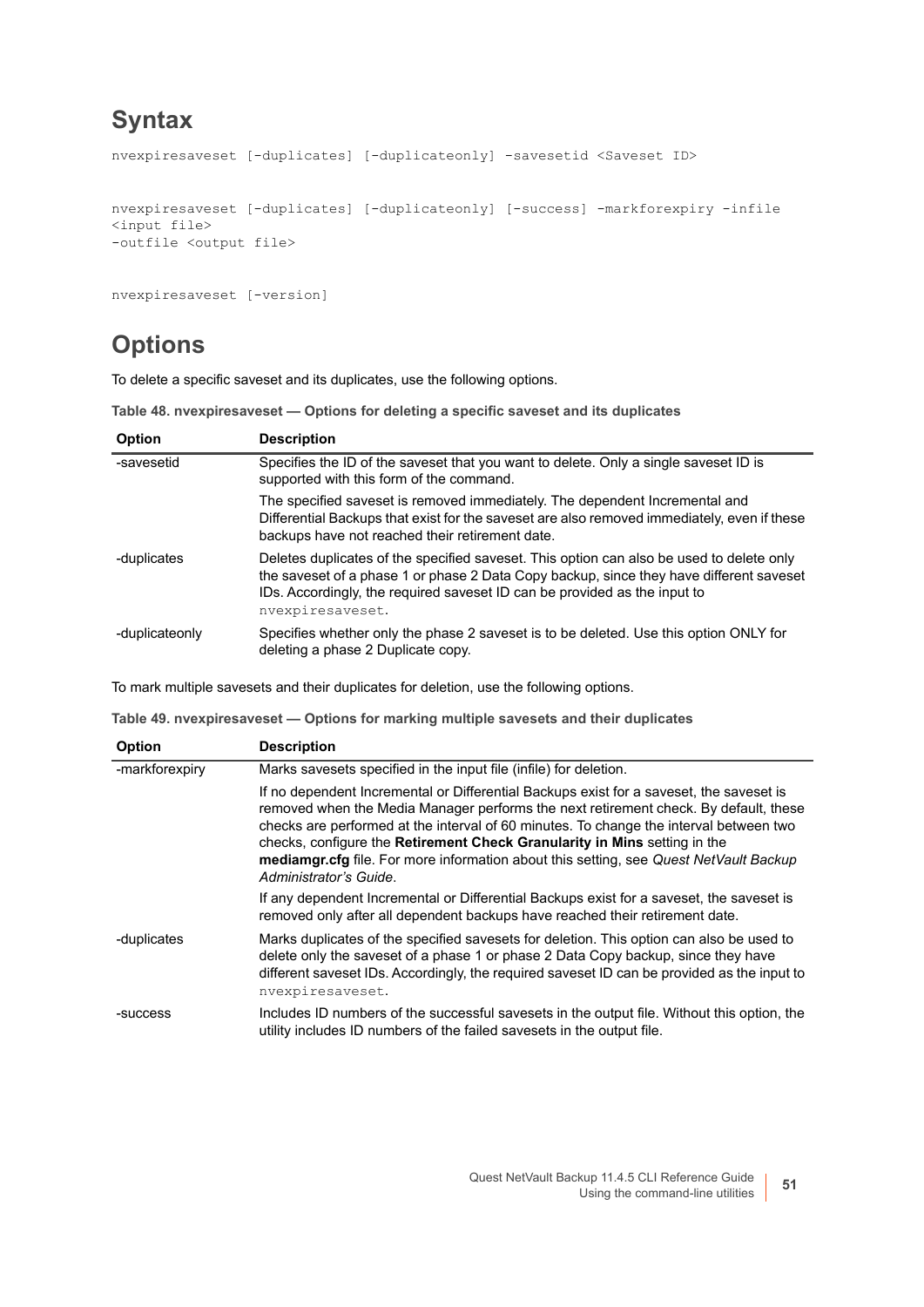| Table 49. nvexpiresaveset - Options for marking multiple savesets and their duplicates |  |  |  |
|----------------------------------------------------------------------------------------|--|--|--|
|                                                                                        |  |  |  |

| <b>Option</b> | <b>Description</b>                                                                                                                                                                                                                                                                             |
|---------------|------------------------------------------------------------------------------------------------------------------------------------------------------------------------------------------------------------------------------------------------------------------------------------------------|
| -infile       | Specifies the name of the input file.                                                                                                                                                                                                                                                          |
|               | The input file contains the ID numbers of the savesets that you want to mark for deletion.<br>You can use any text editor to create this file. Specify one saveset ID per line. Provide the<br>complete path if the input file is not located in the directory from which you run the utility. |
| -outfile      | Specifies the name of the output file.                                                                                                                                                                                                                                                         |
|               | By default, the file is created in the directory from which you run the utility. Provide the<br>complete path if you want to save the file in a different location.                                                                                                                            |

To view the version of NetVault Backup distribution, use the following option.

**•** -version: Displays the build date of the NetVault Backup distribution installed on the machine.

#### **Examples**

**•** Delete saveset ID 120:

nvexpiresaveset -savesetid 120

**•** Delete saveset ID 150 and its duplicates:

```
nvexpiresaveset -duplicates -savesetid 150
```
**•** Mark savesets included in input file "C:\deletelist.txt" for deletion. Send the default output to "C:\failedlist.txt":

```
nvexpiresaveset -markforexpiry -infile "c:\deletelist.txt" 
-outfile "c:\failedlist.txt"
```
**•** Mark savesets included in the input file "deletelist.txt" and their duplicates for deletion. Send the list of successful savesets to the output file "marked.txt":

```
nvexpiresaveset -duplicates -success -markforexpiry -infile deletelist.txt 
-outfile marked.txt
```
# <span id="page-51-0"></span>**nvjobabort**

#### **Description**

Aborts an active job.

#### **Syntax**

```
nvjobabort [-servername <NetVault Backup Server Name>] -jobid <Job ID> 
[-instanceid <Instance ID>]
```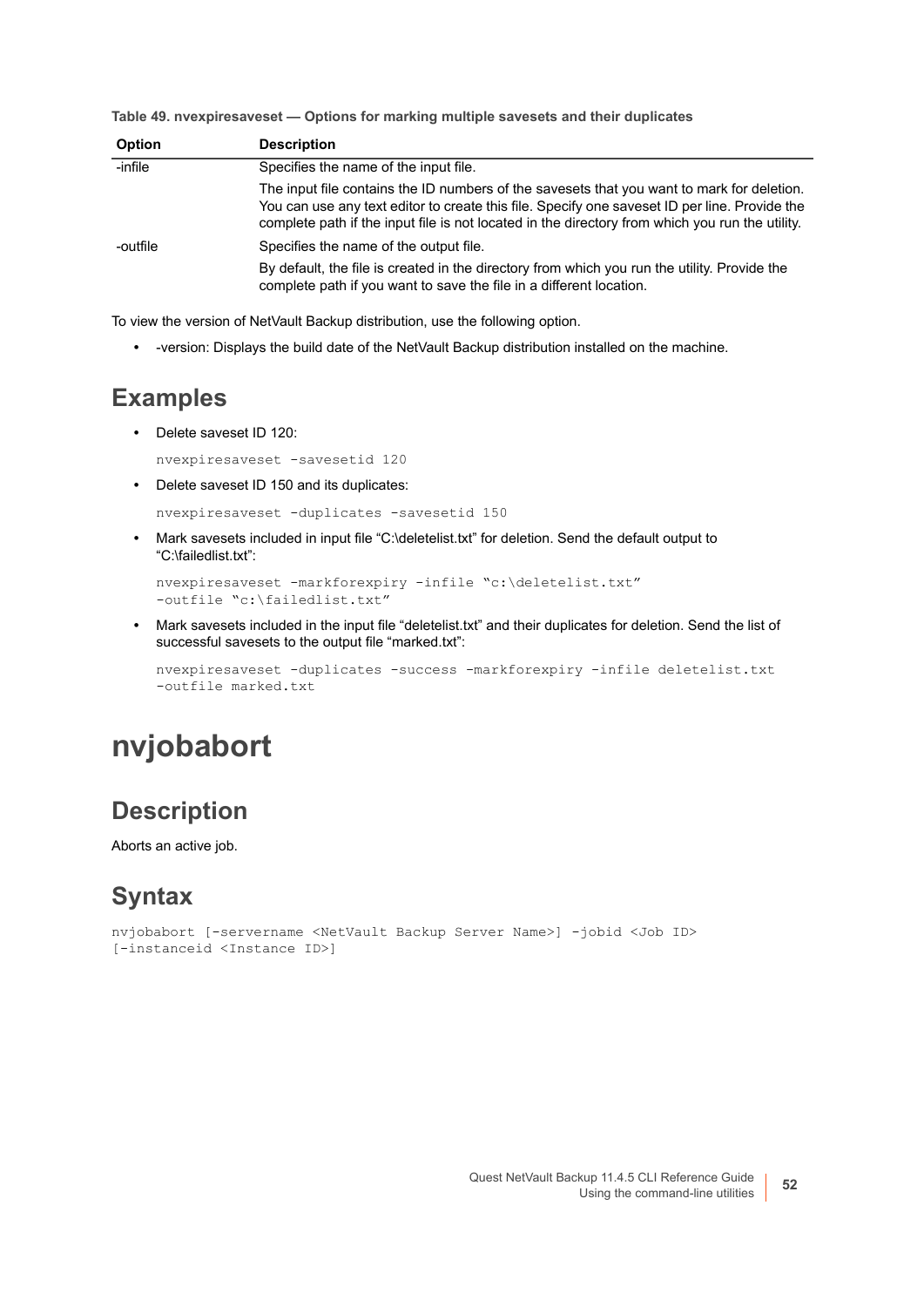## **Options**

**Table 50. nvjobabort**

| <b>Option</b> | <b>Description</b>                                                                                                                                                 |
|---------------|--------------------------------------------------------------------------------------------------------------------------------------------------------------------|
| -servername   | Specifies the name of the NetVault Backup Server that administers the job.                                                                                         |
|               | This option is required when a remote server administers the job. It can be omitted when<br>a local server administers the job. The server name is case-sensitive. |
| -jobid        | Specifies the ID of the job that you want abort.                                                                                                                   |
| -instanceid   | Specifies the ID of the instance that you want to abort. The default value for this option is                                                                      |

# <span id="page-52-0"></span>**nvjobcreate**

## **Description**

Create and schedules a backup or restore job. You can also use this utility to save a job definition without scheduling it.

The **nvjobcreate** utility does not provide any option to configure the Restore Options. These options must be included in the Restore Selection Set. The **nvsetcreate** utility provides an option that can be used to specify Restore Options in the Restore Selection Set. For more information, see [nvsetcreate.](#page-65-0)

# **Syntax**

nvjobcreate [-servername <NetVault Backup Server Name>] -jobtitle <Job Title> [-type <Job Type>] -selectionsetname <Backup or Restore Selection Set Name> [-selectionoptionssetname <Backup Options Set Name>] [-schedulesetname <Schedule Set Name>] [-backupoption <Backup Option>=<value>]

```
[-targetsetname <Target Set Name>] [-advoptssetname <Advanced Options Set Name>] 
[-jobidfile <Output Filename>] -submit -parameters <Parameter Filename> [-version]
```
## **Options**

**Table 51. nvjobcreate**

| Option                       | <b>Description</b>                                                                                                                                                                                                                                                                                                                              |
|------------------------------|-------------------------------------------------------------------------------------------------------------------------------------------------------------------------------------------------------------------------------------------------------------------------------------------------------------------------------------------------|
| -servername                  | Specifies the name of the NetVault Backup Server that administers the job.                                                                                                                                                                                                                                                                      |
|                              | This option is required when a remote server administers the job. It can be omitted when<br>a local server administers the job. The server name is case-sensitive.                                                                                                                                                                              |
| -jobtitle                    | Specifies the name of the job.                                                                                                                                                                                                                                                                                                                  |
| -type                        | Specifies the job type: backup or restore. The default value for this option is "backup."                                                                                                                                                                                                                                                       |
| -selectionsetname            | Specifies the name of the Backup or Restore Selection Set. You can use the NetVault<br>WebUI or the <b>nysetcreate</b> utility to create this set.                                                                                                                                                                                              |
| -selectionoptionsset<br>name | Specifies the name of the Backup Options Set. This option must be specified when<br>creating a backup job.                                                                                                                                                                                                                                      |
|                              | If you do not specify this option while creating a backup job, the job is created<br>successfully. However, when you try to run the job from the CLI or WebUI, it reports an<br>error and fails. When you try to view the job definition from the WebUI, the <b>Manage Job</b><br><b>Definitions - View Job</b> page does not show any details. |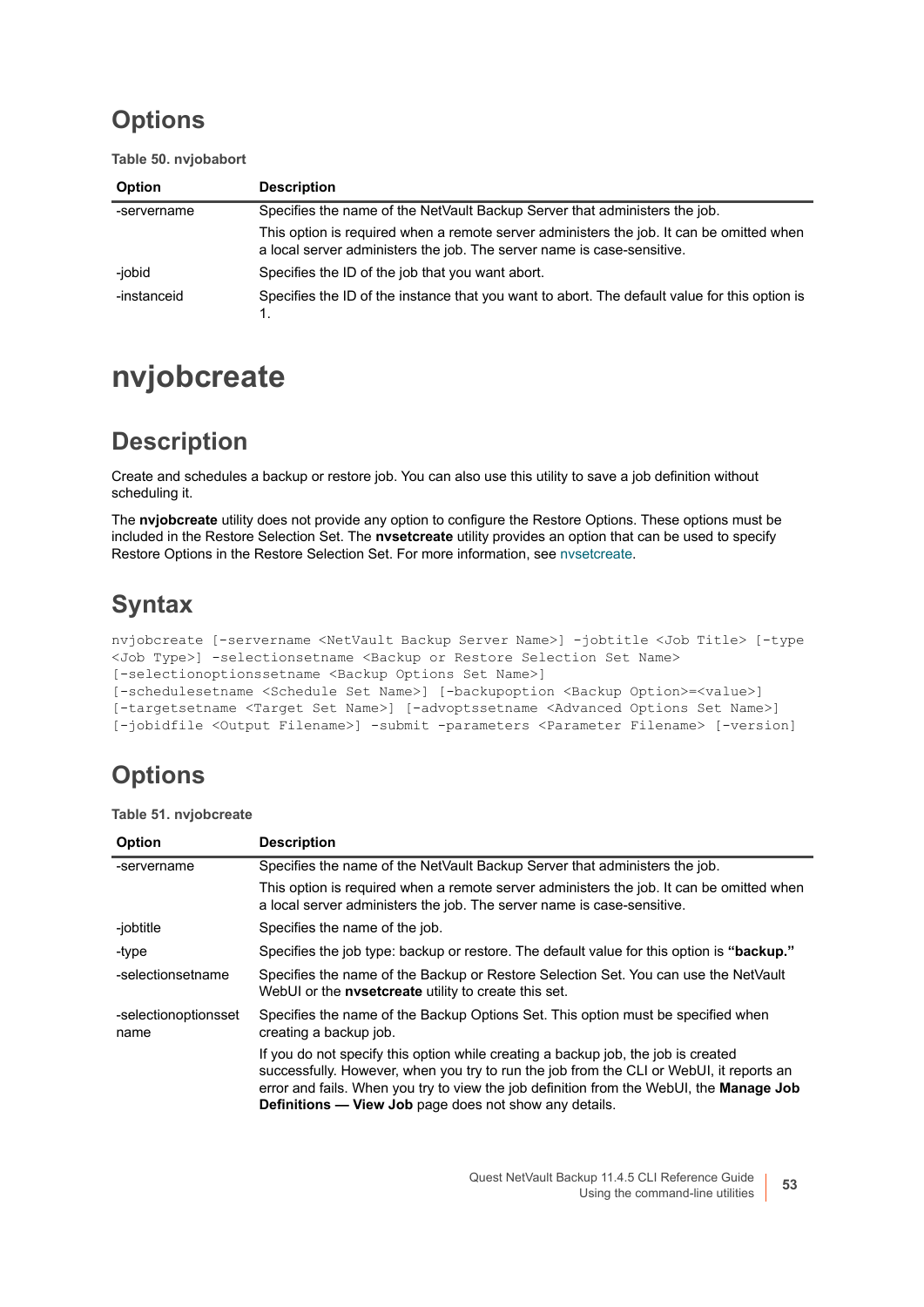#### **Table 51. nvjobcreate**

| Option           | <b>Description</b>                                                                                                                                                                                                                                                                                                                |
|------------------|-----------------------------------------------------------------------------------------------------------------------------------------------------------------------------------------------------------------------------------------------------------------------------------------------------------------------------------|
| -schedulesetname | Specifies the name of the Schedule Set. The job is scheduled to run immediately if you<br>omit this option. You can use the NetVault WebUI or the nvsetcreate utility to create this<br>set.                                                                                                                                      |
| -backupoption    | Specifies Backup Options for a job.                                                                                                                                                                                                                                                                                               |
|                  | To use this option, you require the "Tag ID" of the option that you want to set. The Tag ID<br>can either be the backup option name as recognized by the CLI or a numeric value<br>assigned to the option by NetVault Backup. Both of these values are grouped under the<br>[Plugin Options] section in the nvsetmodify.cfg file. |
|                  | The format for specifying this option is:                                                                                                                                                                                                                                                                                         |
|                  | -backupoption <tag id=""> =&lt; value&gt;</tag>                                                                                                                                                                                                                                                                                   |
|                  | Example:                                                                                                                                                                                                                                                                                                                          |
|                  | -backupoption <taq id="">=True/False</taq>                                                                                                                                                                                                                                                                                        |
| -targetsetname   | Specifies the name of the Target Set. You can use the NetVault WebUI or the nvsetcreate<br>utility to create this set. If you do not specify a Target Set, the default target options<br>displayed on the NetVault WebUI are used.                                                                                                |
| -advoptssetname  | Specifies the name of the Backup or Restore Advanced Options Set. You can use the<br>NetVault WebUI or the nvsetcreate utility to create this set. If you do not specify an<br>Advanced Options Set, the default target options displayed on the NetVault WebUI are<br>used.                                                      |
| -jobidfile       | Specifies the name of the output file that stores the Job ID.                                                                                                                                                                                                                                                                     |
|                  | This option is useful if the nvjobcreate utility is configured to return the exit status instead<br>of Job ID. For more information about the configuration option, see the Quest NetVault<br>Backup Administrator's Guide.                                                                                                       |
|                  | You can provide an absolute or a relative path for the file. The file stores the Job ID as a<br>string. You can use a script to read this string. This file must be deleted manually after<br>use.                                                                                                                                |
| -submit          | Schedules a job and lists it as an active job.                                                                                                                                                                                                                                                                                    |
|                  | If you omit this option, the job definition is only saved and not scheduled to run. You can<br>schedule it later using the nvjobmodify utility.                                                                                                                                                                                   |
| -parameters      | Reads options from a parameter file.                                                                                                                                                                                                                                                                                              |
|                  | You can use any text editor to create the parameter file. Specify one option with its value<br>per line and omit "-" before the option. Use spaces or tabs to separate the option and<br>values. To include comments, begin the line with a "#" character.                                                                        |
|                  | Example:                                                                                                                                                                                                                                                                                                                          |
|                  | # nvjobcreate example file                                                                                                                                                                                                                                                                                                        |
|                  | jobtitle cli job 1                                                                                                                                                                                                                                                                                                                |
|                  | selectionsetname cliselset                                                                                                                                                                                                                                                                                                        |
|                  | This file can be used with the -parameters option as follows:                                                                                                                                                                                                                                                                     |
|                  | ./nvjobcreate -parameters example.txt                                                                                                                                                                                                                                                                                             |
| -version         | Displays the build date of the NetVault Backup distribution installed on the machine.                                                                                                                                                                                                                                             |

#### **Notes**

**•** After using the **nvjobcreate** command to create one or more jobs, if you run the following **nvreport** command, the Scheduler may crash:

nvreport -class "Defined Jobs" -format "%SelectionOptions"

**Workaround:** From the NetVault WebUI, open the jobs for editing and save them without any changes.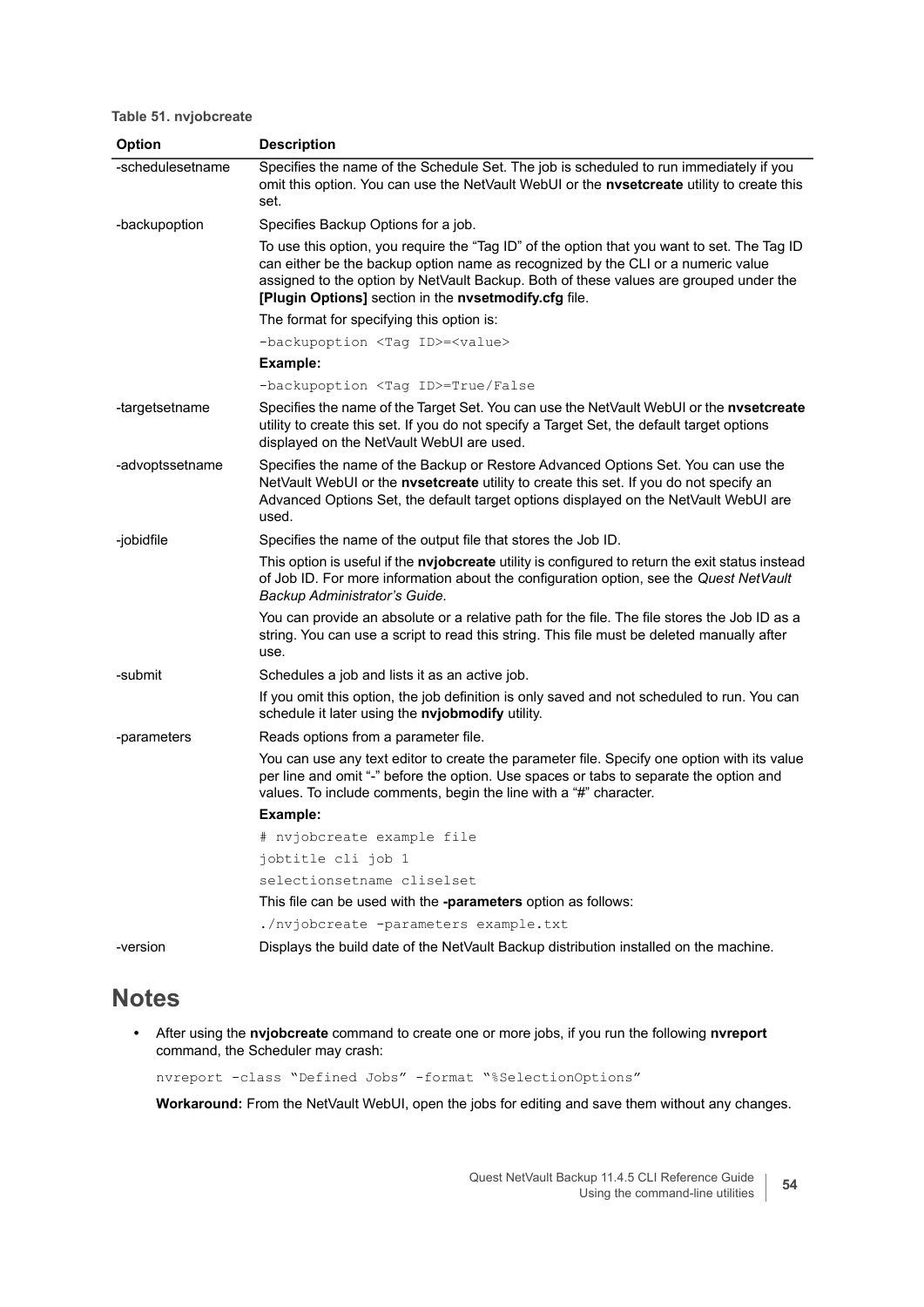#### **Examples**

**•** Create an Incremental Backup job using the Backup Selection Set "CLIENT 1 Full Data Backup" and Schedule Set "Repeating 1." The job name is "Incremental Backup of CLIENT1" and the job is administered by a local NetVault Backup Server:

nvjobcreate -jobtitle "Incremental Backup of CLIENT1" -type backup -selectionsetname "CLIENT 1 Full Data Backup" -backupoption ntfsopt typeincr=true -schedulesetname "Repeating 1" -submit

**•** Create a restore job using the Restore Selection Set "RestoreFull" and submit the job to run immediately. The job name is "Restore of Full Backup" and the backup job was administered by a remote NetVault Backup Server "SERVER2."

```
nvjobcreate -jobtitle "Restore of Full Backup" -servername SERVER2 
-type restore-selectionsetname RestoreFull -submit
```
# <span id="page-54-0"></span>**nvjobdelete**

#### **Description**

Deletes jobs that match the specified criteria.

## **Syntax**

```
nvjobdelete [-servername <NetVault Backup Server Name>] 
[-jobid <Job ID>] [-type <Job Type>] 
[-jobrange <Job ID-Job ID>] [-jobtitle <Job Title>] [-client <Client Name>] 
[-plugin <Plug-in Name>] [-selectionsetname <Selection Set Name>] 
[-schedulesetname <Schedule Set Name>] [-targetsetname <Target Set Name>] 
[-advoptssetname <Advanced Options Set Name>] [-force] [-scheduleonly] [-version]
```
## **Options**

|  |  | Table 52. nvjobdelete |
|--|--|-----------------------|
|--|--|-----------------------|

| <b>Option</b> | <b>Description</b>                                                                                                                                           |
|---------------|--------------------------------------------------------------------------------------------------------------------------------------------------------------|
| -servername   | Specifies the name of the target NetVault Backup Server.                                                                                                     |
| -jobid        | Specifies the ID of the job that you want to delete. Only one Job ID can be specified with<br>this option.                                                   |
| -type         | Specifies the type of job that you want to delete: backup or restore.                                                                                        |
|               | Use this option if you want to delete a specific job type. Do not use this option if you want<br>to delete all job types.                                    |
| -jobrange     | Specifies a range of Job ID numbers corresponding to a series of jobs that you want to<br>delete. Use a hyphen to separate the start and end Job ID numbers. |
|               | Example:                                                                                                                                                     |
|               | $-iobrange$ 30-45                                                                                                                                            |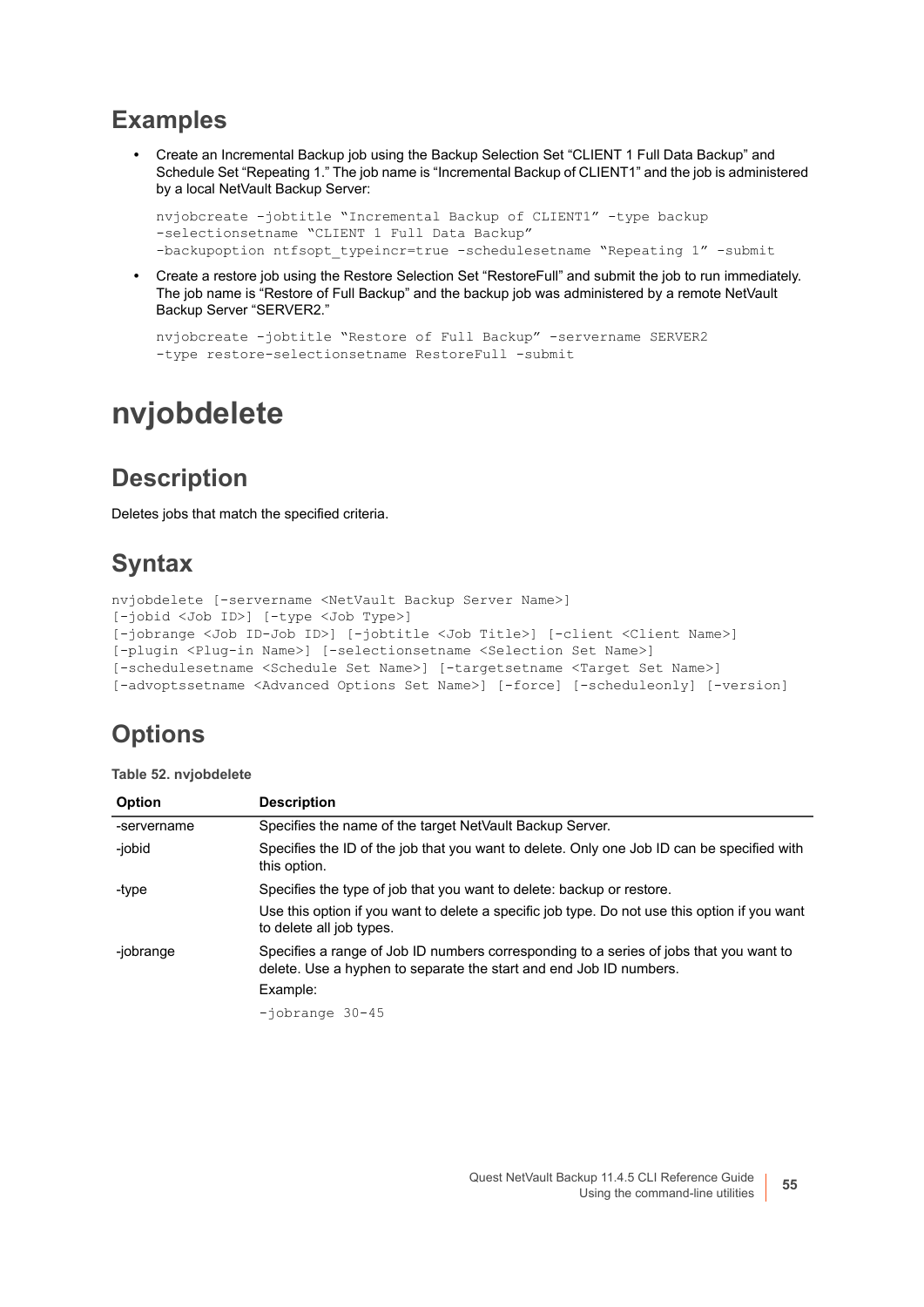#### **Table 52. nvjobdelete**

| Option            | <b>Description</b>                                                                                                                                                                                         |
|-------------------|------------------------------------------------------------------------------------------------------------------------------------------------------------------------------------------------------------|
| -jobtitle         | Specifies the name of the job that you want to delete. You must provide the full name and<br>enclose the name in quotation marks.                                                                          |
|                   | Example:                                                                                                                                                                                                   |
|                   | -jobtitle "Full Backup 1"                                                                                                                                                                                  |
|                   | The -jobtitle option deletes a single job.                                                                                                                                                                 |
|                   | You can use the -jobrange option with the -jobtitle option to delete multiple jobs that use<br>the same job title.                                                                                         |
| -client           | Specifies the name of the NetVault Backup Client that served as target for the jobs. Use<br>this option to delete all jobs for the specified client.                                                       |
|                   | Example                                                                                                                                                                                                    |
|                   | -client "NV Client MKTG"                                                                                                                                                                                   |
| -plugin           | Specifies the name of the plug-in used to perform the jobs. Use this option to delete all<br>jobs that were performed using a particular plug-in. The plug-in name must be enclosed in<br>quotation marks. |
|                   | Example:                                                                                                                                                                                                   |
|                   | -plugin "File System"                                                                                                                                                                                      |
| -selectionsetname | Specifies the name of the Backup or Restore Selection Set that was used to create the<br>jobs.                                                                                                             |
| -schedulesetname  | Specifies the name of the Schedule Set that was used to create the jobs.                                                                                                                                   |
| -targetsetname    | Specifies the name of the Target Set that was used to create the jobs.                                                                                                                                     |
| -advoptssetname   | Specifies the name of the Advanced Options Set that was used to create the jobs.                                                                                                                           |
| -force            | Deletes matching jobs that are scheduled to run.                                                                                                                                                           |
|                   | If a job that meets the criteria set by other option is in queue (scheduled to run later), any<br>attempt to delete it fails. Use the "-force" option to delete such jobs.                                 |
| -scheduleonly     | Remove jobs from the job queue without deleting them from the NetVault Database. Use<br>this option in lieu of -force.                                                                                     |
| -version          | Displays the build date of the NetVault Backup distribution installed on the machine.                                                                                                                      |

#### **Notes**

- **•** This note applies to the use of the following options with **nvjobdelete** command:
	- **▪** -client
	- **▪** -plugin
	- **▪** -selectionsetname
	- **▪** -schedulesetname
	- **▪** -targetsetname
	- **▪** -advoptssetname

When any of these options are used alone in the syntax, all instances of a job that meet the set parameters are deleted. For example, the following command deletes all jobs for the Plug-in *for FileSystem*:

nvjobdelete -plugin "File System"

To delete specific jobs, use a combination of options. For example, if you specify the **-jobrange** option with the **-plugin** option, only jobs that fall into the specified Job ID range specified are deleted.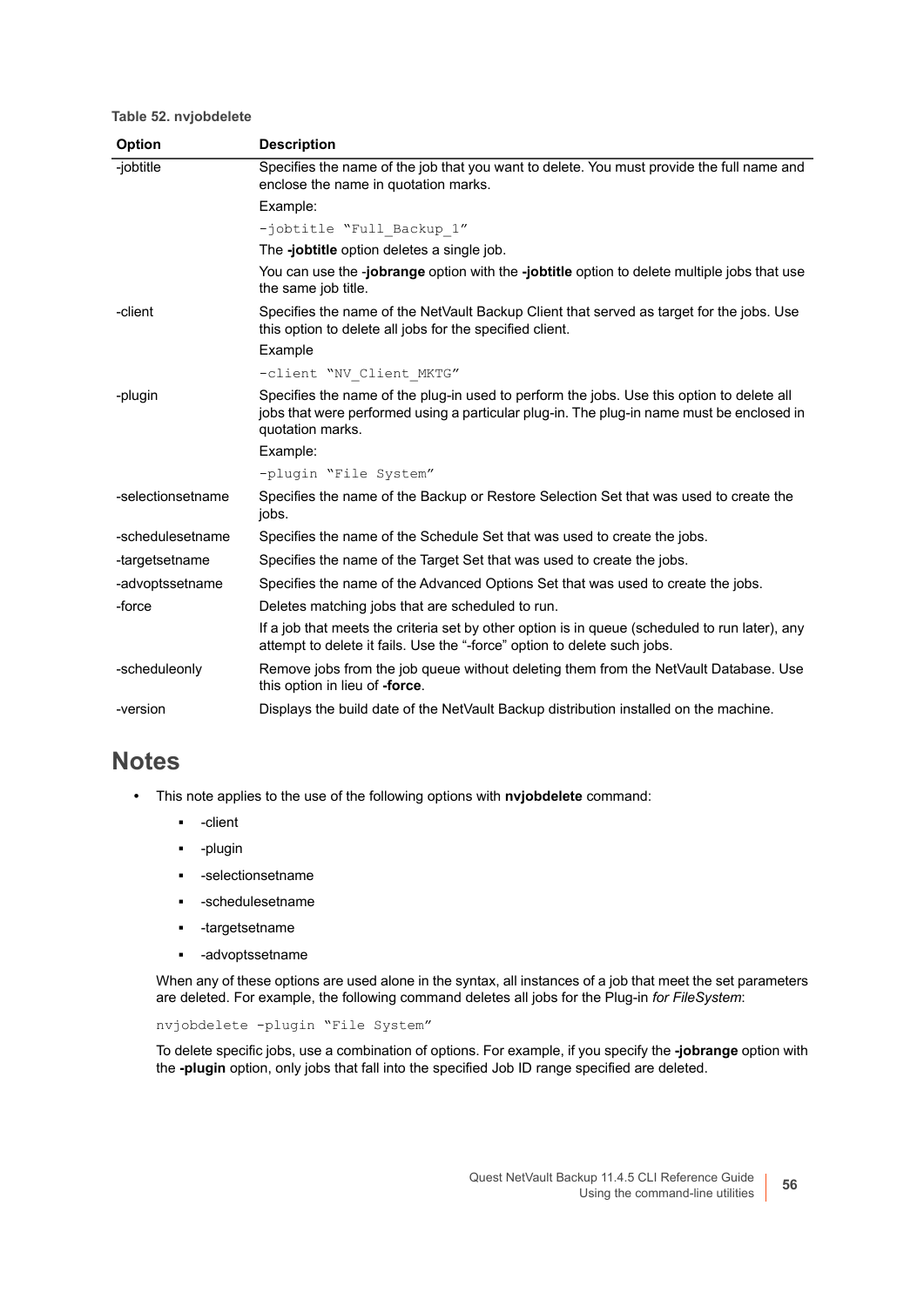#### **Examples**

**•** Delete jobs with the following Job ID numbers: 1, 5, range 7-12, range 15-19:

```
nvjobdelete -jobid 1 -jobid 5 -jobrange 7-12 -jobrange 15-19
```
**•** Delete all backup jobs that have the job name "Backup of Client-A" and job ID numbers between 70 and 100:

nvjobdelete -type backup -jobtitle "Backup of Client-A" -jobrange 70-100

**•** Delete all jobs for "Client-A" that use the Schedule Set "FirstTuesday":

```
nvjobdelete -client Client-A -schedulesetname FirstTuesday -force
```
# <span id="page-56-0"></span>**nvjobhold**

### **Description**

Places a job on hold. You can use the **nvjobresume** utility to resume the job later.

#### **Syntax**

```
nvjobhold [-servername <NetVault Backup Server Name>] -jobid <Job ID> 
[-phaseid <Phase ID>] [-version]
```
## **Options**

#### **Table 53. nvjobhold**

| <b>Option</b> | <b>Description</b>                                                                                                                                                 |
|---------------|--------------------------------------------------------------------------------------------------------------------------------------------------------------------|
| -servername   | Specifies the name of the NetVault Backup Server that administers the job.                                                                                         |
|               | This option is required when a remote server administers the job. It can be omitted when<br>a local server administers the job. The server name is case-sensitive. |
| -jobid        | Specifies the ID of the job that you want to place on hold. Only one Job ID can be<br>specified with this option.                                                  |
| -phaseid      | Specifies the phase ID.                                                                                                                                            |
|               | Use this option to place a particular phase on hold. If you omit this option, all scheduled<br>phases of the specified job are placed on hold.                     |
| -version      | Displays the build date of the NetVault Backup distribution installed on the machine.                                                                              |

# <span id="page-56-1"></span>**nvjoblist**

#### **Description**

Displays all active jobs. The output is displayed in fixed column format.

#### **Syntax**

```
nvjoblist [-servername <NetVault Backup Server Name>] [-delimiter <Delimiter>] 
[-title <Job Title>] [-noheader] [-runinfo] [-version]
```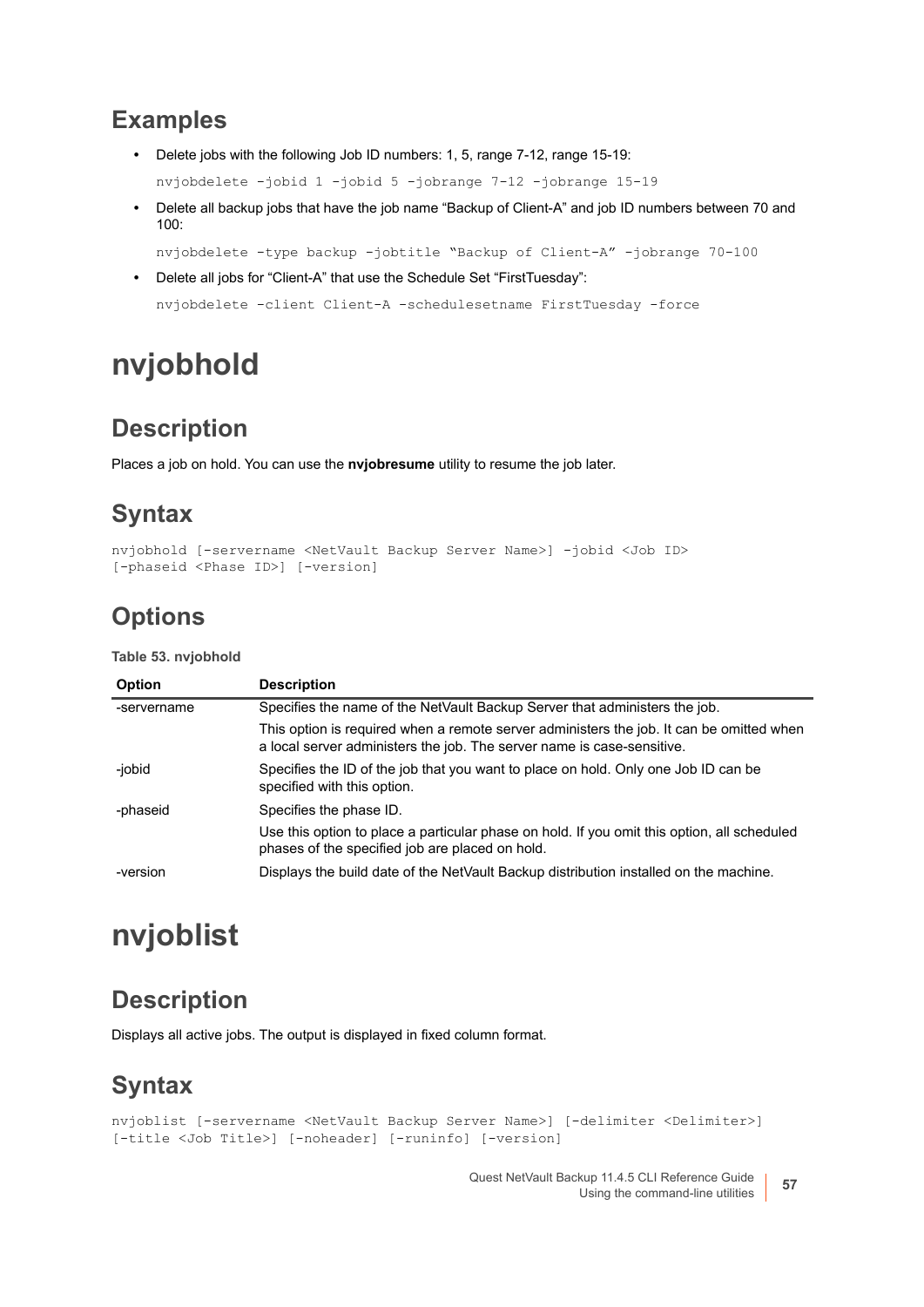## **Options**

**Table 54. nvjoblist**

| <b>Option</b> | <b>Description</b>                                                                                                                                                     |
|---------------|------------------------------------------------------------------------------------------------------------------------------------------------------------------------|
| -servername   | Specifies the name of the NetVault Backup Server that administers the job.                                                                                             |
|               | This option is required when a remote server administers the job. It can be omitted when<br>a local server administers the job. The server name is case-sensitive.     |
| -delimiter    | Specifies the character that you want to use as a delimiter. By default, a white-space<br>character is used as a delimiter.                                            |
| -title        | Specifies the name of the job. Use this option to display all jobs with the specified name.<br>You must provide the full name and enclose the name in quotation marks. |
|               | Example:                                                                                                                                                               |
|               | -title "Full Backup 1                                                                                                                                                  |
| -noheader     | Suppresses display of header row.                                                                                                                                      |
| -runinfo      | Includes run status and next run time in the output.                                                                                                                   |
| -version      | Displays the version number of the CLI tools and the build date of the NetVault Backup<br>distribution installed on the machine.                                       |

# <span id="page-57-0"></span>**nvjobmodify**

### **Description**

Modifies a job definition.

## **Syntax**

```
nvjobmodify -jobid <Job ID> -jobname <Job Title> -type <Job Type> 
[-change <Change Description>] [-submit] [-parameters <Parameter File>] 
[-assign <Assignment Character>] [-delimit <Delimiter Character>] [-version]
```
## **Options**

**Table 55. nvjobmodify**

| <b>Option</b> | <b>Description</b>                                                                                                                         |
|---------------|--------------------------------------------------------------------------------------------------------------------------------------------|
| -jobid        | Specifies the ID of the job that you want to modify.                                                                                       |
|               | Example                                                                                                                                    |
|               | $-i$ obid 56                                                                                                                               |
|               | This option is not required if you specify the <b>-jobname</b> option.                                                                     |
| -jobname      | Specifies the name of the job that you want to modify. The job name must be enclosed in<br>quotation marks.                                |
|               | If two or more jobs on the NetVault Backup Server have the same name, the command<br>fails. In such cases, you must use the -jobid option. |
| -type         | Specifies the type of job that you want to modify (backup or restore)                                                                      |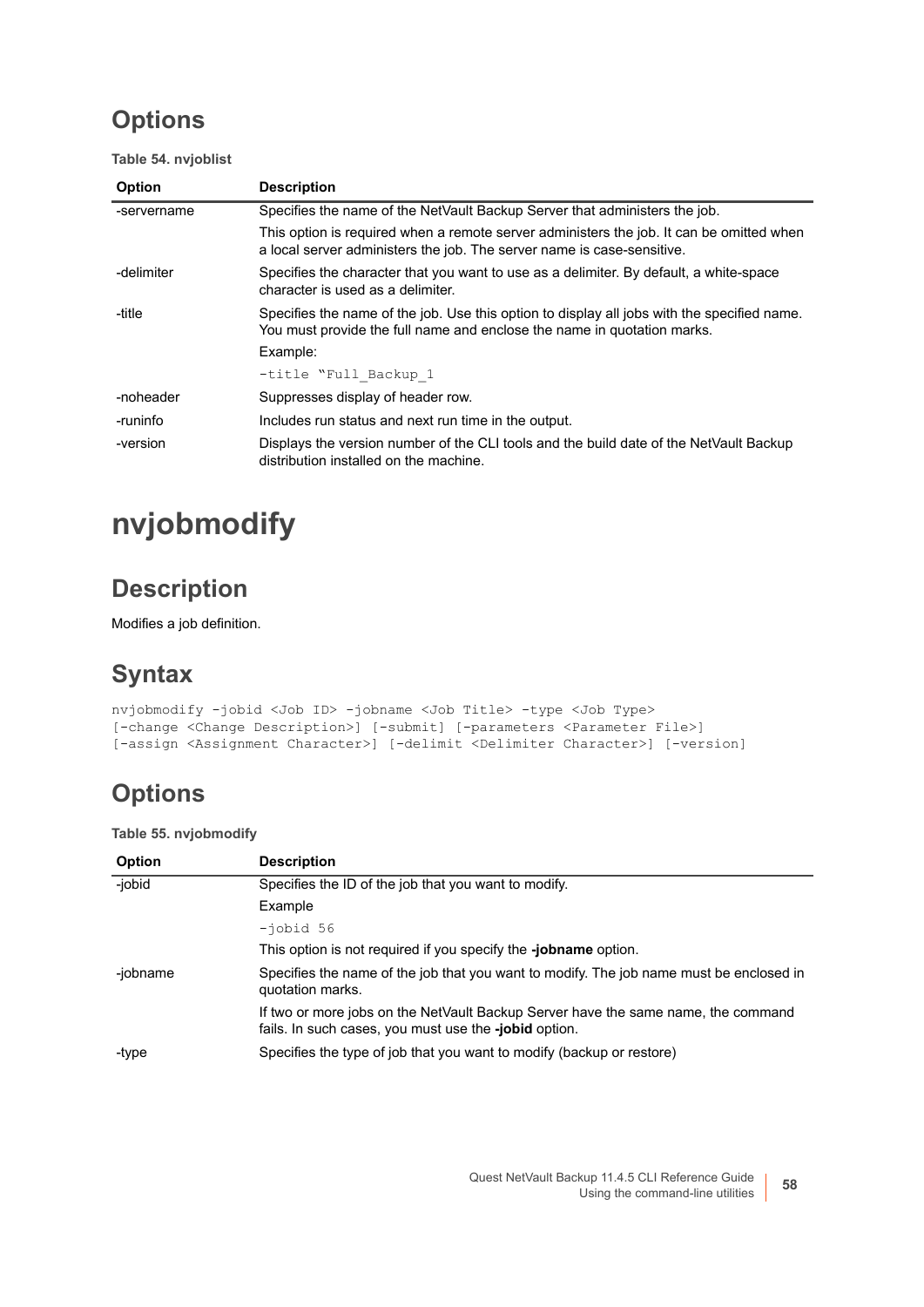#### **Table 55. nvjobmodify**

| <b>Option</b> | <b>Description</b>                                                                                                                                                                                                                                                                                                                                                             |
|---------------|--------------------------------------------------------------------------------------------------------------------------------------------------------------------------------------------------------------------------------------------------------------------------------------------------------------------------------------------------------------------------------|
| -change       | Specifies the changes that you want to make to the job definition. You can specify any<br>number of values with this option. You can omit this option if you want to submit a job<br>without any changes.                                                                                                                                                                      |
|               | The <change description=""> variable for the -change option is formatted as follows:</change>                                                                                                                                                                                                                                                                                  |
|               | <item>[:<field>] =<value></value></field></item>                                                                                                                                                                                                                                                                                                                               |
|               | <b><item></item></b> can take one of the following values: Title, Set, or Options.                                                                                                                                                                                                                                                                                             |
|               | <field> calls out a specific field in the item that you want to modify.</field>                                                                                                                                                                                                                                                                                                |
|               | <value> is the new setting for the selected field.</value>                                                                                                                                                                                                                                                                                                                     |
|               | <b>Change items:</b>                                                                                                                                                                                                                                                                                                                                                           |
|               | <b>Title:</b> Changes the job name.                                                                                                                                                                                                                                                                                                                                            |
|               | Set: Changes the set used to define a job. <value> specifies the new set name.<br/><math display="inline">\bullet</math><br/><field> may take any of the following values:</field></value>                                                                                                                                                                                     |
|               | <b>BS:</b> Backup Selection Set                                                                                                                                                                                                                                                                                                                                                |
|               | <b>BO: Backup Options Set</b>                                                                                                                                                                                                                                                                                                                                                  |
|               | <b>S</b> : Schedule Set                                                                                                                                                                                                                                                                                                                                                        |
|               | <b>BT:</b> Backup Target Options Set                                                                                                                                                                                                                                                                                                                                           |
|               | <b>AB:</b> Backup Advanced Options Set                                                                                                                                                                                                                                                                                                                                         |
|               | <b>RS: Restore Selection Set</b>                                                                                                                                                                                                                                                                                                                                               |
|               | <b>AR: Restore Advanced Options Set</b>                                                                                                                                                                                                                                                                                                                                        |
|               | <b>Options:</b> Modifies the backup options for a job.<br>$\bullet$                                                                                                                                                                                                                                                                                                            |
|               | To use this option, you require the "Tag ID" of the option that you want to set. The<br>Tag ID can either be the backup option name as recognized by the CLI or a<br>numeric value assigned to the option by NetVault Backup. Both of these values<br>are grouped under the [Plugin Options] section in the nvsetmodify.cfg file.<br>The format for specifying this option is: |
|               |                                                                                                                                                                                                                                                                                                                                                                                |
|               | Options: <tag id="">=<value></value></tag>                                                                                                                                                                                                                                                                                                                                     |
|               | Example:<br>Options: <tag id="">=True/False</tag>                                                                                                                                                                                                                                                                                                                              |
|               | NOTE: If you specify a trigger name that is used by any other job, an error message ("The<br>Trigger Name is Already in Use. Redefine this Job if this was not Intended.") is displayed<br>when you try to save or submit the job. The message is for information only and does not<br>stop you from saving or submitting the job.                                             |
| -submit       | Schedules a job. This option may also be used on its own to schedule jobs that have been<br>created but not scheduled.                                                                                                                                                                                                                                                         |
| -parameter    | Reads options from a parameter file.                                                                                                                                                                                                                                                                                                                                           |
|               | You can use any text editor to create the parameter file. Specify one option with its value<br>per line and omit "-" before the option. Use spaces or tabs to separate the option and<br>values. To include comments, begin the line with a "#" character.                                                                                                                     |
|               | <b>Example</b>                                                                                                                                                                                                                                                                                                                                                                 |
|               | # nvjobmodify example file                                                                                                                                                                                                                                                                                                                                                     |
|               | jobname Backup File System 10-15                                                                                                                                                                                                                                                                                                                                               |
|               | type backup                                                                                                                                                                                                                                                                                                                                                                    |
|               | change Set: BS=selectionsetcli                                                                                                                                                                                                                                                                                                                                                 |
|               | This file can be used with the <b>-parameter</b> option as follows:                                                                                                                                                                                                                                                                                                            |
|               | ./nvjobmodify -parameter example.txt                                                                                                                                                                                                                                                                                                                                           |
| -assign       | Specifies the assignment operator that you want to use in change descriptions. The<br>default assignment operator is the "=" character. This option must be specified if the old or<br>new values contain the "=" character.                                                                                                                                                   |
|               |                                                                                                                                                                                                                                                                                                                                                                                |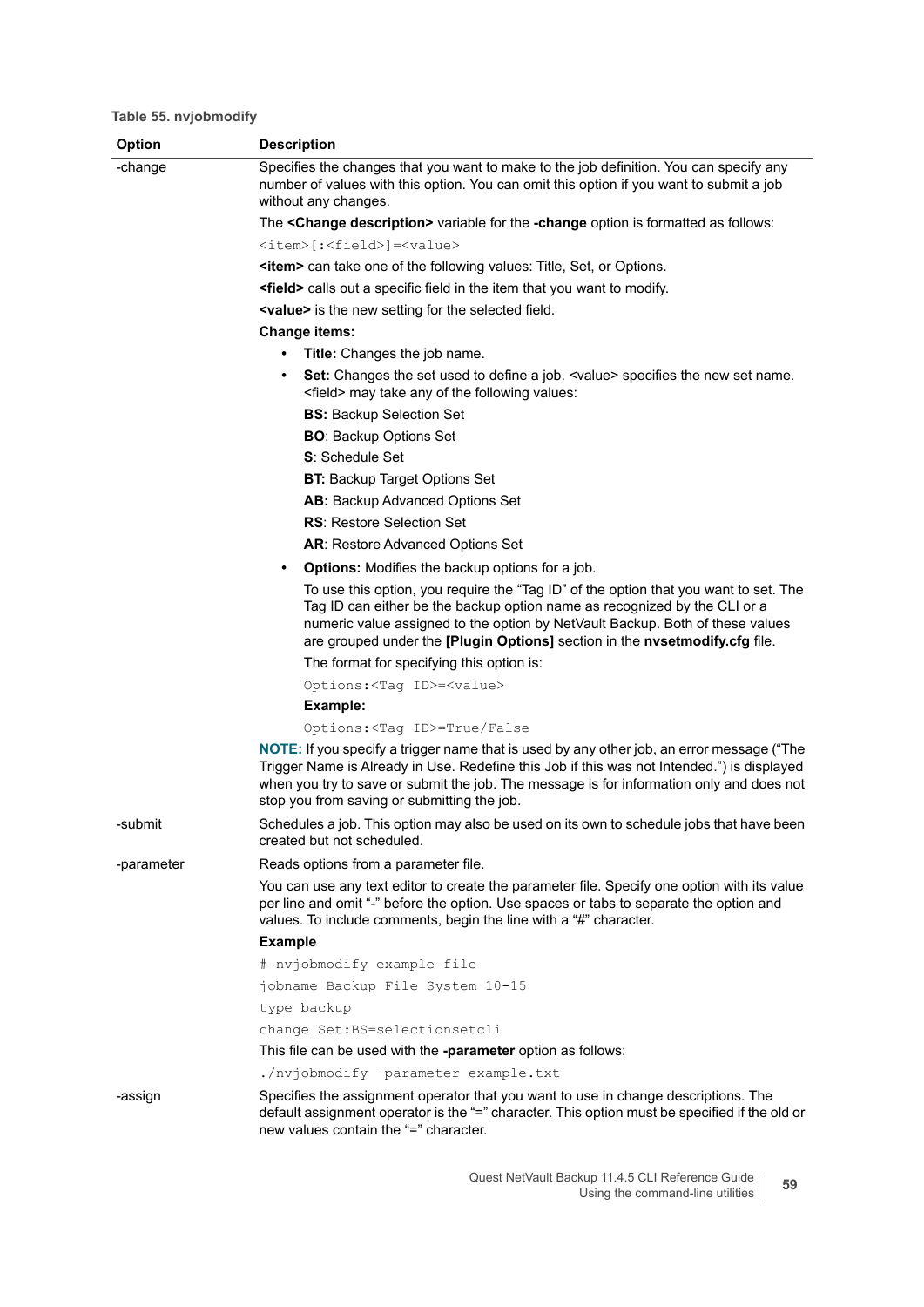**Table 55. nvjobmodify**

| <b>Option</b> | <b>Description</b>                                                                                                                                                                                                  |
|---------------|---------------------------------------------------------------------------------------------------------------------------------------------------------------------------------------------------------------------|
| -delimit      | Specifies the character that you want to use as a delimiter in change descriptions. The<br>default delimiter is the ":" character. This option must be specified if old or new values<br>contain the ":" character. |
| -version      | Displays the build date of the NetVault Backup distribution installed on the machine.                                                                                                                               |

#### **Examples**

**•** Modify the job "Backup File System 10-15" to perform Incremental Backup instead of Full Backup using the Plug-in *for FileSystem*:

```
nvjobmodify -jobname "Backup File System 10-15" 
-change Options: ntfsopt typeincr=true
```
# <span id="page-59-0"></span>**nvjobresume**

### **Description**

Resumes a job that was previously placed on hold. Only one job can be resume with a single use of this command.

## **Syntax**

```
nvjobresume [-servername <NetVault Backup Server Name>] -jobid <Job ID> 
[-phaseid <Phaseid>] [-version]
```
## **Options**

#### **Table 56. nvjobresume**

| <b>Option</b> | <b>Description</b>                                                                                                                                                 |
|---------------|--------------------------------------------------------------------------------------------------------------------------------------------------------------------|
| -servername   | Specifies the name of the NetVault Backup Server that administers the job.                                                                                         |
|               | This option is required when a remote server administers the job. It can be omitted when<br>a local server administers the job. The server name is case-sensitive. |
| -jobid        | Specifies the ID of the job that you want to resume. Only one Job ID can be specified with<br>this option.                                                         |
| -phaseid      | Specifies the phase ID.                                                                                                                                            |
|               | Use this option if you want to resume a particular job phase. If you omit this option, all<br>known phases of the specified job are resumed.                       |
| -version      | Displays the build date of the NetVault Backup distribution installed on the machine.                                                                              |

# <span id="page-59-1"></span>**nvjobstart**

#### **Description**

Runs a job using its Job ID, phase number, and instance number.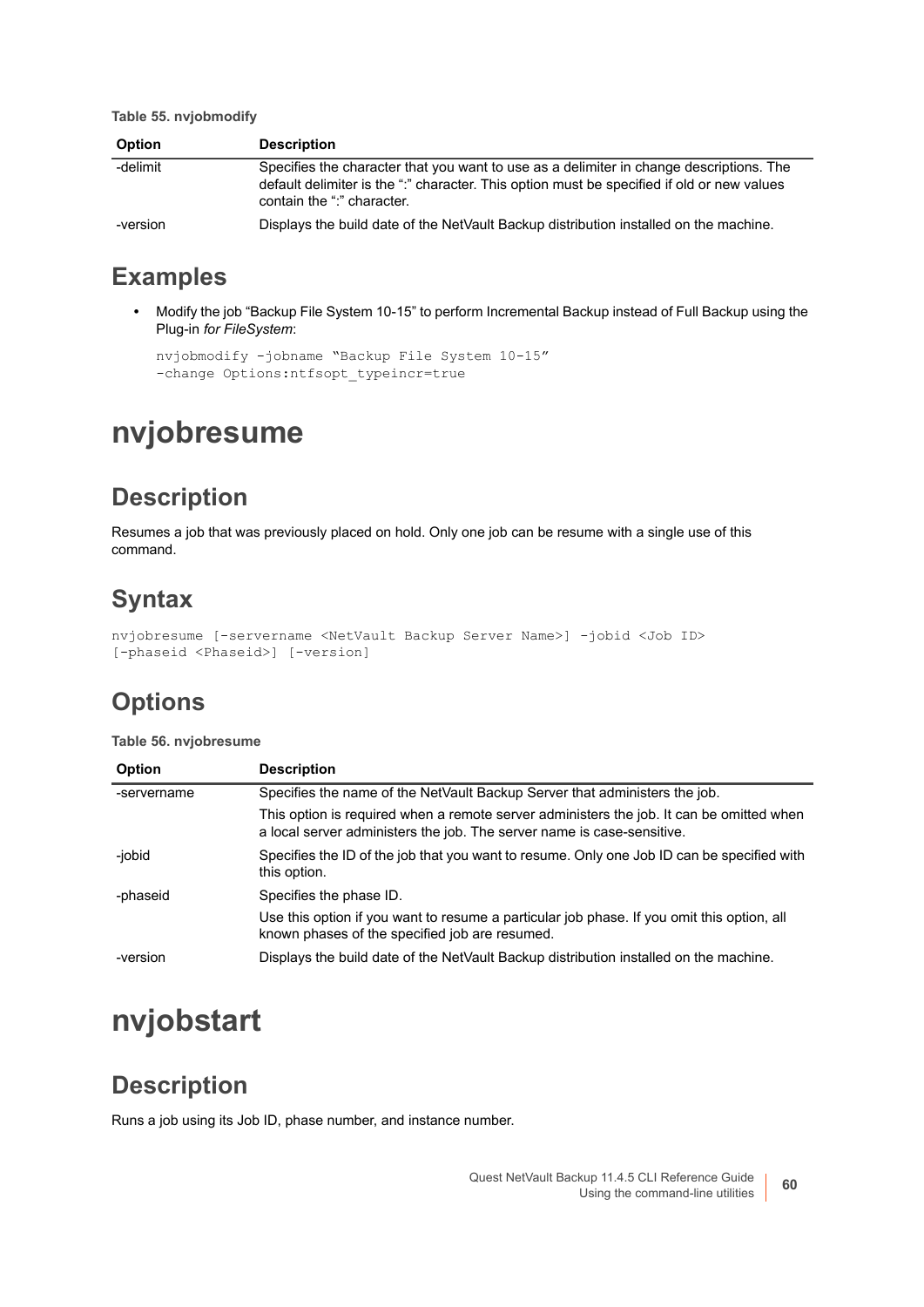```
nvjobstart [-servername <NetVault Backup Server Name>] -jobid <Job ID> 
-phase <Phase ID> -instance <Instance ID> [-wait] [-version]
```
## **Options**

**Table 57. nvjobstart**

| <b>Option</b> | <b>Description</b>                                                                                                                                                 |
|---------------|--------------------------------------------------------------------------------------------------------------------------------------------------------------------|
| -servername   | Specifies the name of the NetVault Backup Server that administers the job.                                                                                         |
|               | This option is required when a remote server administers the job. It can be omitted when<br>a local server administers the job. The server name is case-sensitive. |
| -jobid        | Specifies the ID of the job that you want to run.                                                                                                                  |
| -phaseid      | Specifies the Phase ID. The default value for this option is 1.                                                                                                    |
| -instance     | Specifies the Instance ID.                                                                                                                                         |
|               | If this option is not specified or the specified instance does not exist, the last instance of<br>the job is started.                                              |
| -wait         | Waits until the task has completed.                                                                                                                                |
| -version      | Displays the build date of the NetVault Backup distribution installed on the machine.                                                                              |

#### **Notes**

**•** By default, the **nvjobstart** utility returns the following messages depending on the job exit codes.

**Table 58. Default job exit codes and status messages**

| Exit code | <b>Status message</b>                                             |  |  |  |
|-----------|-------------------------------------------------------------------|--|--|--|
| 0         | Job completed successfully                                        |  |  |  |
|           | Job failed with error: 'Job Failed'                               |  |  |  |
|           | This message is returned for the following job completion states: |  |  |  |
|           | Job failed<br>$\bullet$                                           |  |  |  |
|           | Job completed with warnings<br>$\bullet$                          |  |  |  |
|           | Job aborted<br>$\bullet$                                          |  |  |  |
|           | Job stopped<br>$\bullet$                                          |  |  |  |
|           | Job died<br>٠                                                     |  |  |  |
|           |                                                                   |  |  |  |

If you enable the option **nvjobstart Enhanced Job Completion Status**, the utility returns the following codes and messages:

**Table 59. Enhanced job exit codes and status messages**

| Exit code      | <b>Status message</b>           |
|----------------|---------------------------------|
| 0              | Job completed successfully      |
| 1              | Job Failed                      |
| $\overline{2}$ | Job Completed with Warnings     |
| 3              | Job Aborted                     |
| 4              | <b>Job Stopped</b>              |
| 5              | Job Died                        |
| -1             | Job Failed with Undefined Error |

For more information about this option, see the *Quest NetVault Backup Administrator's Guide*.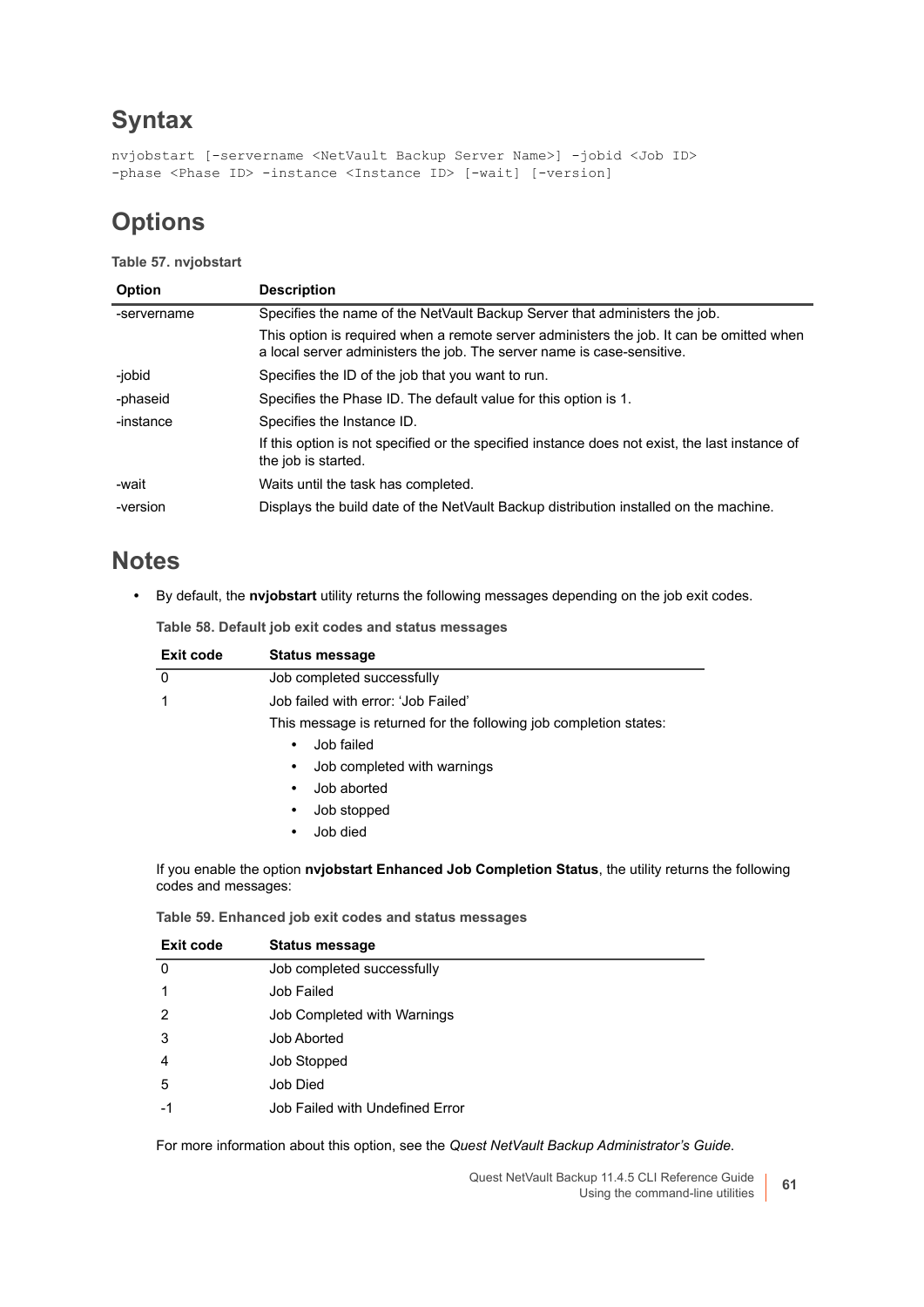# <span id="page-61-0"></span>**nvpolicy**

#### **Description**

Performs the following tasks:

- **•** Creates a policy definition
- **•** Displays policy jobs
- **•** Deletes a policy
- **•** Checks whether a policy job exists or not
- **•** Defines clients for a policy job
- **•** Places a policy in quiesced state

#### **Syntax**

```
nvpolicy -list [<Policy Name>] -delete <Policy Name> -ack <Policy Name> 
-addclient <Policy Name> <client name> [ <Client Name> ... ] -addgroup <Policy Name>
<Group Name> [ <Group Name> ...] create <Policy Definition File> 
-state <Policy Name> -quiesce <Policy Name>
```
### **Options**

**Table 60. nvpolicy**

| <b>Option</b> | <b>Description</b>                                                                                                                                                                             |
|---------------|------------------------------------------------------------------------------------------------------------------------------------------------------------------------------------------------|
| -list         | Displays existing policies. To view the list of jobs defined for a policy, use this option with<br>the policy name. For example, the following command lists all jobs defined for policy "p1": |
|               | nvpolicy -list pl                                                                                                                                                                              |
| -delete       | Deletes the specified policy.                                                                                                                                                                  |
| -ack          | Acknowledges errors.                                                                                                                                                                           |
| -addclient    | Adds clients to the policy definition. For example, the following command adds clients<br>"Client-A" and "Client-B" to the policy "p1":                                                        |
|               | nvpolicy -addclient p1 Client-A Client-B                                                                                                                                                       |
| -addgroup     | Adds client groups to the policy definition. For example, the following command adds<br>client groups "Group-A" and "Group-B" to the policy "p1":                                              |
|               | nvpolicy -addgroup p1 Group-A Group-B                                                                                                                                                          |
| -create       | Creates a policy using details specified in the policy definition file. The file must be<br>created in the following format:                                                                   |
|               | Example:                                                                                                                                                                                       |
|               | [Policy]                                                                                                                                                                                       |
|               | Title=policy3                                                                                                                                                                                  |
|               | EvtWarn=Event-Warn-1                                                                                                                                                                           |
|               | EvtFail=Event-Fail-1                                                                                                                                                                           |
|               | Clients=client-1, client-2, client-3, client-4                                                                                                                                                 |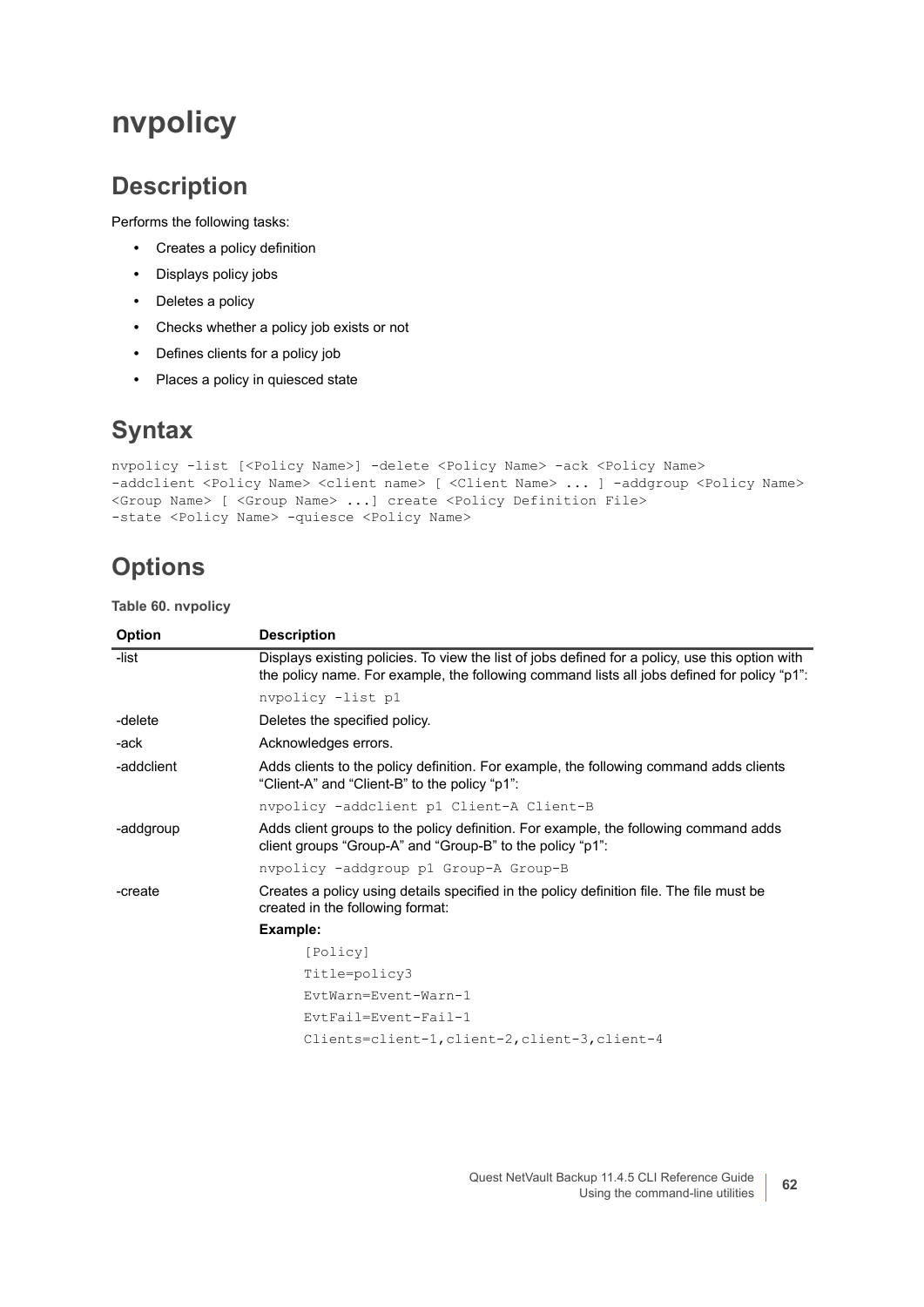**Table 60. nvpolicy**

| <b>Option</b> | <b>Description</b>                                                                                                                                                                                                                     |
|---------------|----------------------------------------------------------------------------------------------------------------------------------------------------------------------------------------------------------------------------------------|
|               | [Job]                                                                                                                                                                                                                                  |
|               | Title=MyJob                                                                                                                                                                                                                            |
|               | Selection=MySelection                                                                                                                                                                                                                  |
|               | Options=MyOption                                                                                                                                                                                                                       |
|               | Target=MyTarget                                                                                                                                                                                                                        |
|               | Source=MySource                                                                                                                                                                                                                        |
|               | Schedule=MySchedule                                                                                                                                                                                                                    |
|               | Advanced=MyAdvanced                                                                                                                                                                                                                    |
|               | Active=TRUE                                                                                                                                                                                                                            |
|               | <b>NOTE:</b> The Source option is only required when defining a job for the Plug-in for<br>Consolidation and or Plug-in for Data Copy.<br>A policy can contain one or more job definitions. For multiple jobs, include a [Job] section |
|               | for each job as shown in the following example.                                                                                                                                                                                        |
|               | Example:                                                                                                                                                                                                                               |
|               | [Policy]                                                                                                                                                                                                                               |
|               | Title=policy3                                                                                                                                                                                                                          |
|               | EvtWarn=Event-Warn-1                                                                                                                                                                                                                   |
|               | EvtFail=Event-Fail-1                                                                                                                                                                                                                   |
|               | Clients=client1, client2, client3, client4                                                                                                                                                                                             |
|               | [Job]                                                                                                                                                                                                                                  |
|               | Title=MyJob                                                                                                                                                                                                                            |
|               | Selection=MySelection                                                                                                                                                                                                                  |
|               | Options=MyOption                                                                                                                                                                                                                       |
|               | Target=MyTarget                                                                                                                                                                                                                        |
|               | Source=MySource                                                                                                                                                                                                                        |
|               | Schedule=MySchedule                                                                                                                                                                                                                    |
|               | Advanced=MyAdvanced                                                                                                                                                                                                                    |
|               | Active=TRUE                                                                                                                                                                                                                            |
|               | [Job]                                                                                                                                                                                                                                  |
|               | Title=MyJob-2                                                                                                                                                                                                                          |
|               | Selection=MySelection-2                                                                                                                                                                                                                |
|               | Options=MyOption-2                                                                                                                                                                                                                     |
|               | Target=MyTarget-2                                                                                                                                                                                                                      |
|               | Schedule=MySchedule-2                                                                                                                                                                                                                  |
|               | Advanced=MyAdvanced-2                                                                                                                                                                                                                  |
|               | Active=TRUE                                                                                                                                                                                                                            |
| -state        | Displays the current state of a policy - Dormant, Active, or Quiescing.                                                                                                                                                                |
| quiesce       | Places an active policy in a quiesced state.                                                                                                                                                                                           |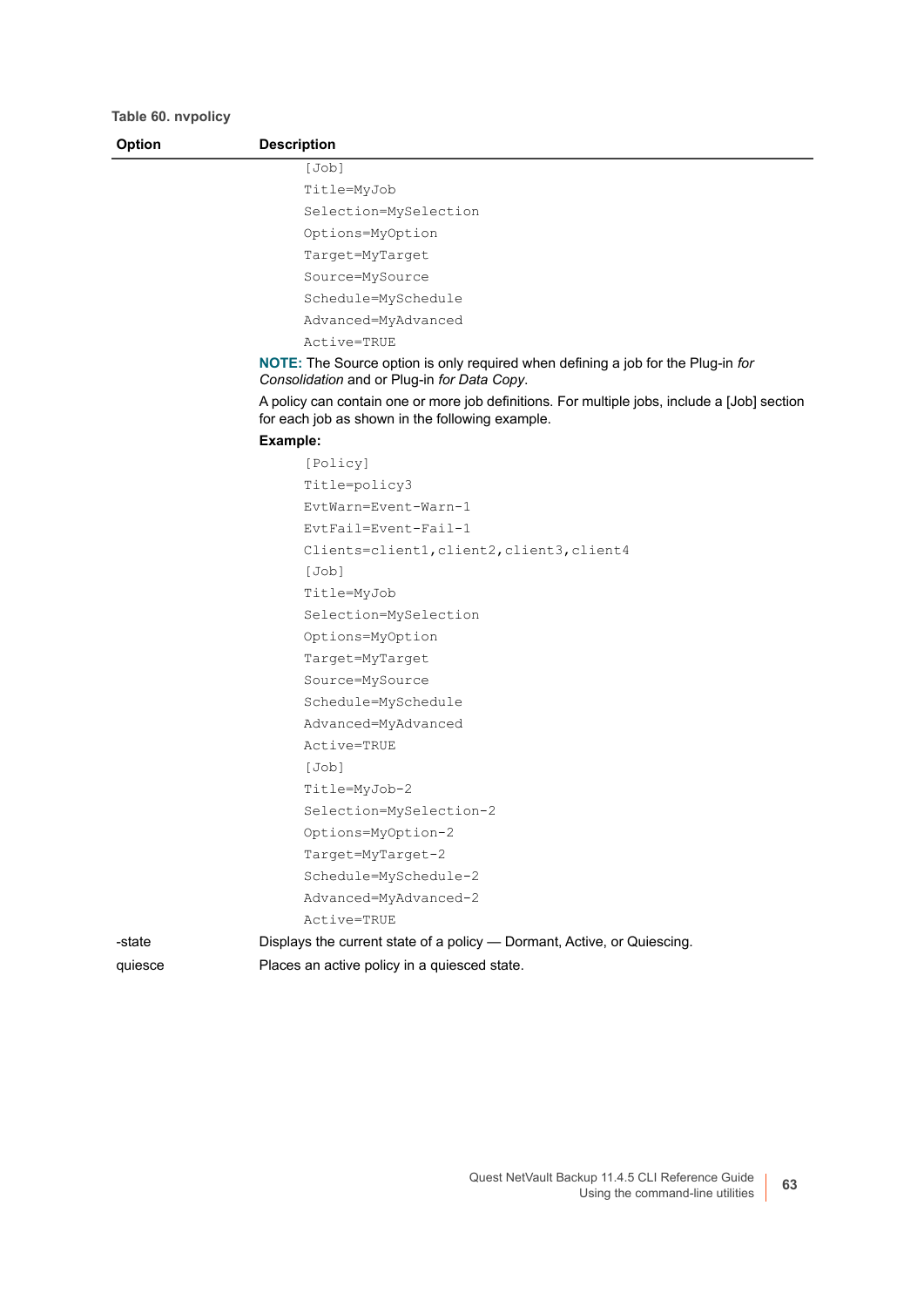#### <span id="page-63-0"></span>**nvrestore**

#### **Description**

Performs the following tasks:

- **•** Displays restore jobs. You can filter the list by date, client, plug-in, or Backup Selection Set used for the job.
- **•** Creates restore jobs. You can also use this utility to relocate or rename data during restore.

# **Syntax**

```
nvrestore -list [-client <NetVault Backup Client Name>] [-plugin <Plug-in Name> | 
- select <Selection Set Name>] [-startdate <DD/MM/YY>] [-enddate <DD/MM/YY>]
nvrestore -create <Saveset> -title <Job Title> -path <Path> [-relocate <Path>] 
[-rename <Path>] [-run [-wait]]
```
nvrestore -create <Saveset> -definition <Restore Definition File> [-run [-wait]]

## **Options**

To list the restore jobs administered by the NetVault Backup Server, use the following options.

| <b>Option</b> | <b>Description</b>                                                                                                                                                                                                                                                                  |
|---------------|-------------------------------------------------------------------------------------------------------------------------------------------------------------------------------------------------------------------------------------------------------------------------------------|
| -list         | Displays all restore jobs administered by the NetVault Backup Server.                                                                                                                                                                                                               |
| -client       | Specifies the name of the target NetVault Backup Client. Use this option filter the list by<br>the specified client.                                                                                                                                                                |
| -plugin       | Specifies the plug-in name. Use this option to filter the list by the specified plug-in.                                                                                                                                                                                            |
| -select       | Specifies the name of the Restore Selections Set. Use this option to filter the list by the<br>specified set.                                                                                                                                                                       |
|               | NOTE: The -plugin and -select options are mutually exclusive and cannot be used<br>together in the same instance of a nyrestore -list command.                                                                                                                                      |
| -startdate    | Specifies the start date. Use this option to display the jobs performed between the start<br>date and end date. If the end date is not specified, all jobs starting from the start date up<br>to the last job are listed. The valid format for the start date is DD/MM/YY.          |
| -enddate      | Specifies the end date. Use this option to display the jobs performed between the start<br>date and end date. If the start date is not specified, all jobs starting from the first job up to<br>the specified end data are listed. The valid format for the start date is DD/MM/YY. |

**Table 61. nvrestore - Options for listing restore jobs**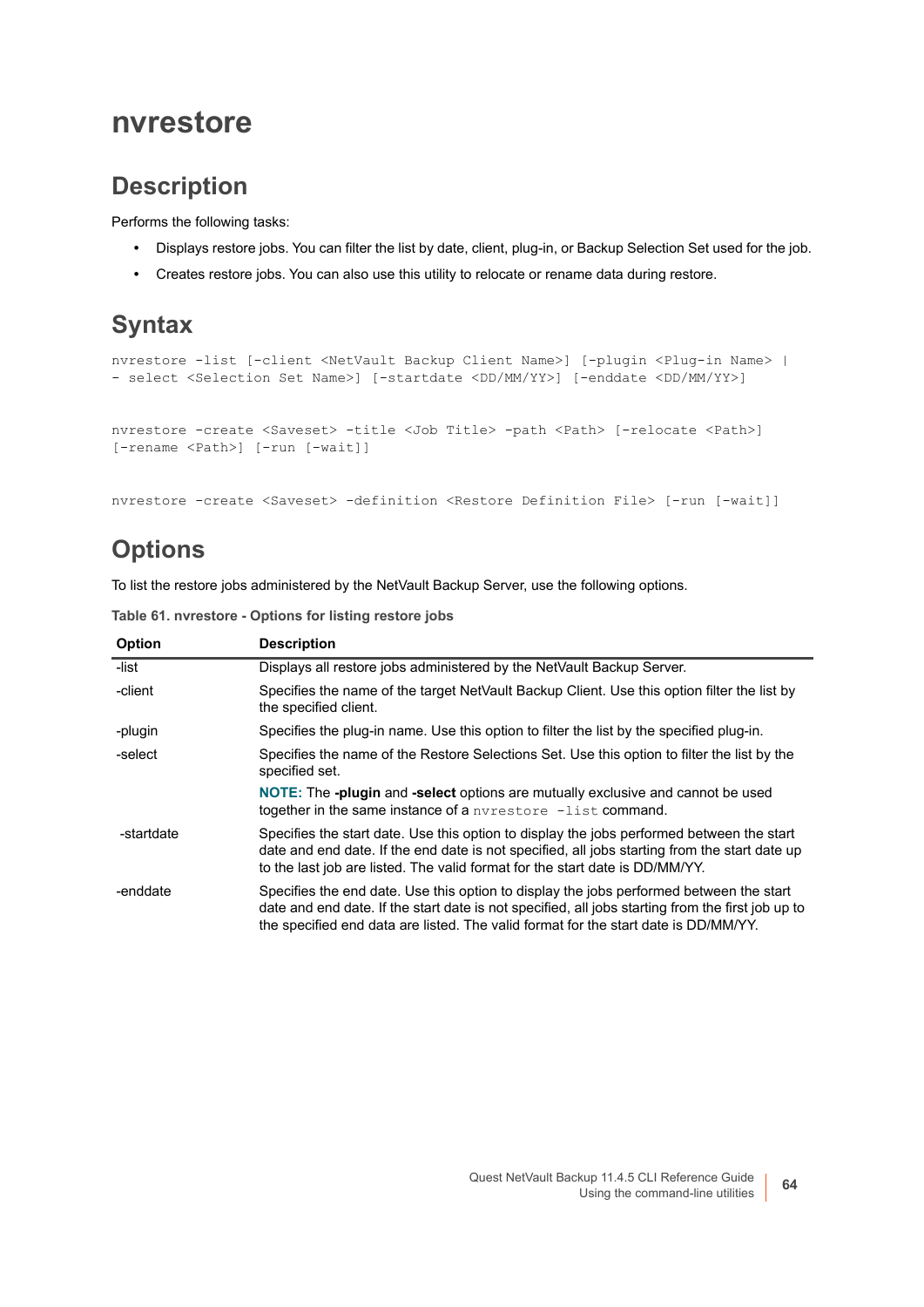To create a restore job, use the following options.

| Table 62. nvrestore - Options for creating a restore job |  |  |  |  |
|----------------------------------------------------------|--|--|--|--|
|                                                          |  |  |  |  |

| <b>Option</b> | <b>Description</b>                                                                                                                                                                                                        |
|---------------|---------------------------------------------------------------------------------------------------------------------------------------------------------------------------------------------------------------------------|
| -create       | Creates and optionally schedules a restore job.                                                                                                                                                                           |
|               | Specify the ID of the backup saveset that you want to restore. In addition to the saveset<br>number, you can preface the saveset number with the target client name and the plug-in<br>used, each separated with a colon. |
|               | Example:                                                                                                                                                                                                                  |
|               | 59:NVSERVER: filesystem                                                                                                                                                                                                   |
|               | This format helps in reducing the time taken to locate the saveset.                                                                                                                                                       |
| -title        | Specifies the name of the job.                                                                                                                                                                                            |
| -path         | Specifies the directory or file that you want to restore. Provide the full path to the items.                                                                                                                             |
| -relocate     | Relocates the selected items to the specified path or directory. Ensure that the specified<br>path is created before you run the restore job.                                                                             |
| -rename       | Renames the selected items. You can use this option if you do not want to overwrite<br>existing files or directories.                                                                                                     |
| -run          | Runs the job. Without this option, the restore job is created and saved, but it is not<br>scheduled to run.                                                                                                               |
| -wait         | Waits until the task has completed.                                                                                                                                                                                       |
|               | With this option, the utility return a result of "job succeeded" or "job failed" before<br>releasing the prompt for additional commands.                                                                                  |

To create a restore job from a job definition file, use the following options.

**Table 63. nvrestore - Options for creating a job from a job definition file**

| Option      | <b>Description</b>                                                                                                                                                                                                        |
|-------------|---------------------------------------------------------------------------------------------------------------------------------------------------------------------------------------------------------------------------|
| -create     | Creates and optionally schedules a restore job.                                                                                                                                                                           |
|             | Specify the ID of the backup saveset that you want to restore. In addition to the saveset<br>number, you can preface the saveset number with the target client name and the plug-in<br>used, each separated with a colon. |
|             | <b>Example:</b> 59:NVSERVER: filesystem                                                                                                                                                                                   |
|             | This format helps in reducing the time taken to locate the saveset.                                                                                                                                                       |
| -definition | Specifies the name of the job definition file. Provide the full file path.                                                                                                                                                |
|             | The definition file includes a list of files or directories that you want to include or exclude.<br>It must use the following format:                                                                                     |
|             | [Restore]                                                                                                                                                                                                                 |
|             | Title= <job title=""></job>                                                                                                                                                                                               |
|             | Schedule= <schedule name="" set=""></schedule>                                                                                                                                                                            |
|             | Advanced= <advanced name="" options="" set=""></advanced>                                                                                                                                                                 |
|             | [Include]                                                                                                                                                                                                                 |
|             | Path= <full items="" path="" restore="" to=""></full>                                                                                                                                                                     |
|             | Relocate= <relocation path=""> (Ensure that the path is created before you<br/>run the job.)</relocation>                                                                                                                 |
|             | Rename= <new for="" item="" name="" the=""> (You can use this option if you do not<br/>want to overwrite existing files or directories.)</new>                                                                            |
| -run        | Runs the job. Without this option, the restore job is created and saved, but not scheduled<br>to run.                                                                                                                     |
| -wait       | Waits until the task has completed.                                                                                                                                                                                       |
|             | With this option, the utility return a result of "job succeeded" or "job failed" before<br>releasing the prompt for additional commands.                                                                                  |
|             | Quest NetVault Backup 11.4.5 CLI Reference Guide<br>65<br>Using the command-line utilities                                                                                                                                |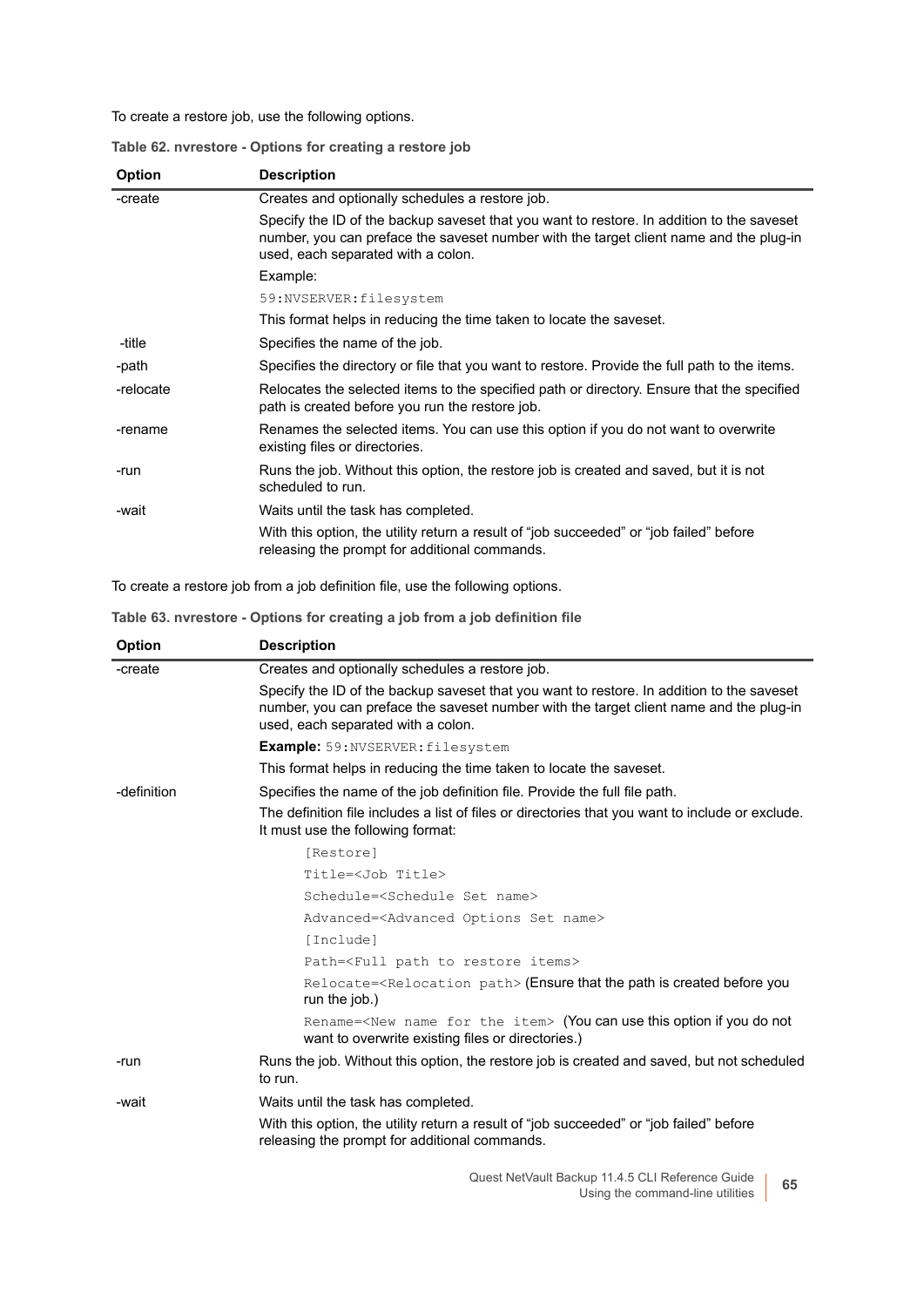#### **Notes**

The following rules apply to Restore Definition File:

- **•** The "Schedule" and "Advanced" entries must be included in the [Restore] stanza even if specific Schedule and Restore Advanced Options Sets are not required. You can use the NetVault WebUI or the **nvsetcreate** utility to create these sets.
- **•** Only one item can be specified per line in the [Include] stanza.

```
[Include]
C:\data
C:\new
C:\Program Files
• For the Rename and Relocate options, a separate [Include] stanza must be created for each item. Correct
```

```
[Include]
path=C:\data\files
relocate=C:\data\new
```
[Include]

```
path=C:\Program Files
```
relocate=C:\Old Program Files

#### **Incorrect**

[Include]

path=C:\data\files

path=C:\Program Files

relocate=C:\data\new

relocate=C:\Old Program Files

**•** Both the **Rename** and **Relocate** options can be specified within the same instance of the [Include] stanza to perform both operations for a single file or directory.

[Include]

path=C: \data\new (data that you want to restore and its original path)

relocate=C:\saved\data (the relocation path)

rename=C:\saved\data\old (the relocation path along with the new directory name)

**•** The relocation directory must exist on the target system before you run the restore job. You can create and save the job without using the **"-run"** parameter and establish a new directory for relocation in the command, but when you runt the job, the target relocation directory must exist.

## <span id="page-65-0"></span>**nvsetcreate**

#### **Description**

Creates a set.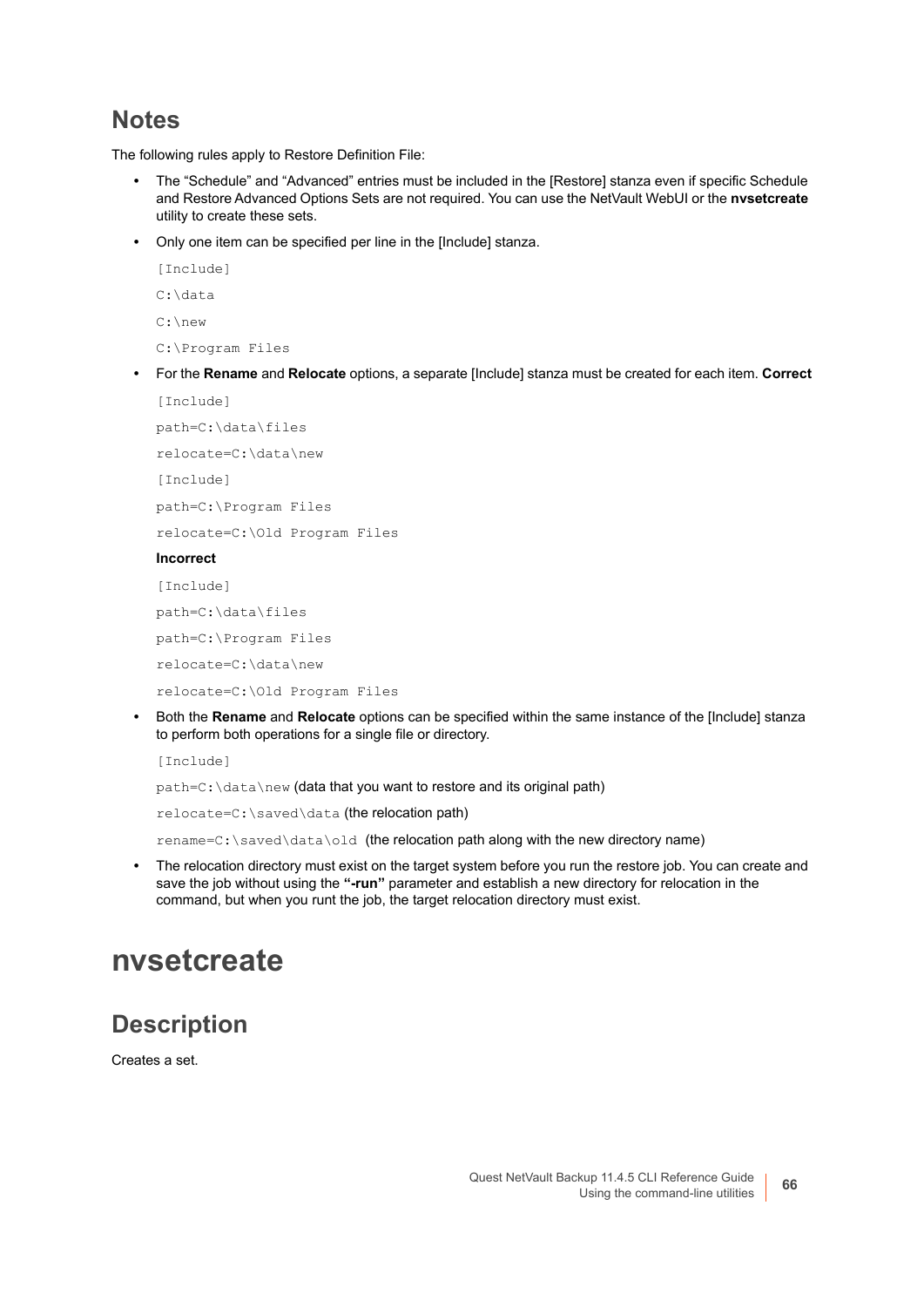```
nvsetcreate [-setname <Set Name>] -type <set type> <Set Type Specific Options> 
-assign <Assignment Character> -delimit <Delimiter Character>
-parameters <Parameter Filename>] [-version]
```
#### **Options**

#### **Table 64. nvsetcreate**

| <b>Option</b> | <b>Description</b>                                                                                                                                                                                                                                         |
|---------------|------------------------------------------------------------------------------------------------------------------------------------------------------------------------------------------------------------------------------------------------------------|
| -setname      | Specifies the name of the set that you want to create.                                                                                                                                                                                                     |
| -type         | Specifies the set type and set-specific options.                                                                                                                                                                                                           |
|               | The set type can be one of the following:                                                                                                                                                                                                                  |
|               | <b>BS: Backup Selection Set</b><br>٠                                                                                                                                                                                                                       |
|               | <b>BO:</b> Backup Options Set<br>$\bullet$                                                                                                                                                                                                                 |
|               | S: Schedule Set<br>$\bullet$                                                                                                                                                                                                                               |
|               | <b>BT: Backup Target Set</b><br>$\bullet$                                                                                                                                                                                                                  |
|               | AB: Backup Advanced Options Set<br>$\bullet$                                                                                                                                                                                                               |
|               | <b>RS:</b> Restore Selection Set                                                                                                                                                                                                                           |
|               | AR: Restore Advanced Options Set<br>$\bullet$                                                                                                                                                                                                              |
|               | To obtain a list of available options for any set type, use the following command:                                                                                                                                                                         |
|               | nvsetcreate -type <set type=""> -- help</set>                                                                                                                                                                                                              |
|               | Example:                                                                                                                                                                                                                                                   |
|               | nvsetcreate -type BS -- help                                                                                                                                                                                                                               |
|               | For information about set-specific options, see the following sections:                                                                                                                                                                                    |
|               | <b>Backup Selection Set</b><br>$\bullet$                                                                                                                                                                                                                   |
|               | <b>Restore Selection Set</b><br>$\bullet$                                                                                                                                                                                                                  |
|               | <b>Backup Options Set</b>                                                                                                                                                                                                                                  |
|               | <b>Schedule Set</b><br>$\bullet$                                                                                                                                                                                                                           |
|               | <b>Backup Target Set</b><br>٠                                                                                                                                                                                                                              |
|               | <b>Backup Advanced Options Set</b><br>٠                                                                                                                                                                                                                    |
|               | <b>Restore Advanced Options Set</b><br>٠                                                                                                                                                                                                                   |
| -assign       | Specifies the assignment operator that you want to use in change descriptions. The<br>default assignment operator is the "=" character. This option must be specified if the old or<br>new values contain the "=" character.                               |
| -delimit      | Specifies the character that you want to use as a delimiter in change descriptions. The<br>default delimiter is the ":" character. This option must be specified if old or new values<br>contain the ":" character.                                        |
| -parameters   | Reads options from a parameter file.                                                                                                                                                                                                                       |
|               | You can use any text editor to create the parameter file. Specify one option with its value<br>per line and omit "-" before the option. Use spaces or tabs to separate the option and<br>values. To include comments, begin the line with a "#" character. |
|               | Example:                                                                                                                                                                                                                                                   |
|               | # nvsetcreate example file                                                                                                                                                                                                                                 |
|               | setname workbackup                                                                                                                                                                                                                                         |
|               | type BS                                                                                                                                                                                                                                                    |
|               | client WinClient                                                                                                                                                                                                                                           |
|               | This file can be used with the -parameters option as follows:                                                                                                                                                                                              |
|               | ./nvsetcreate -parameters example.txt                                                                                                                                                                                                                      |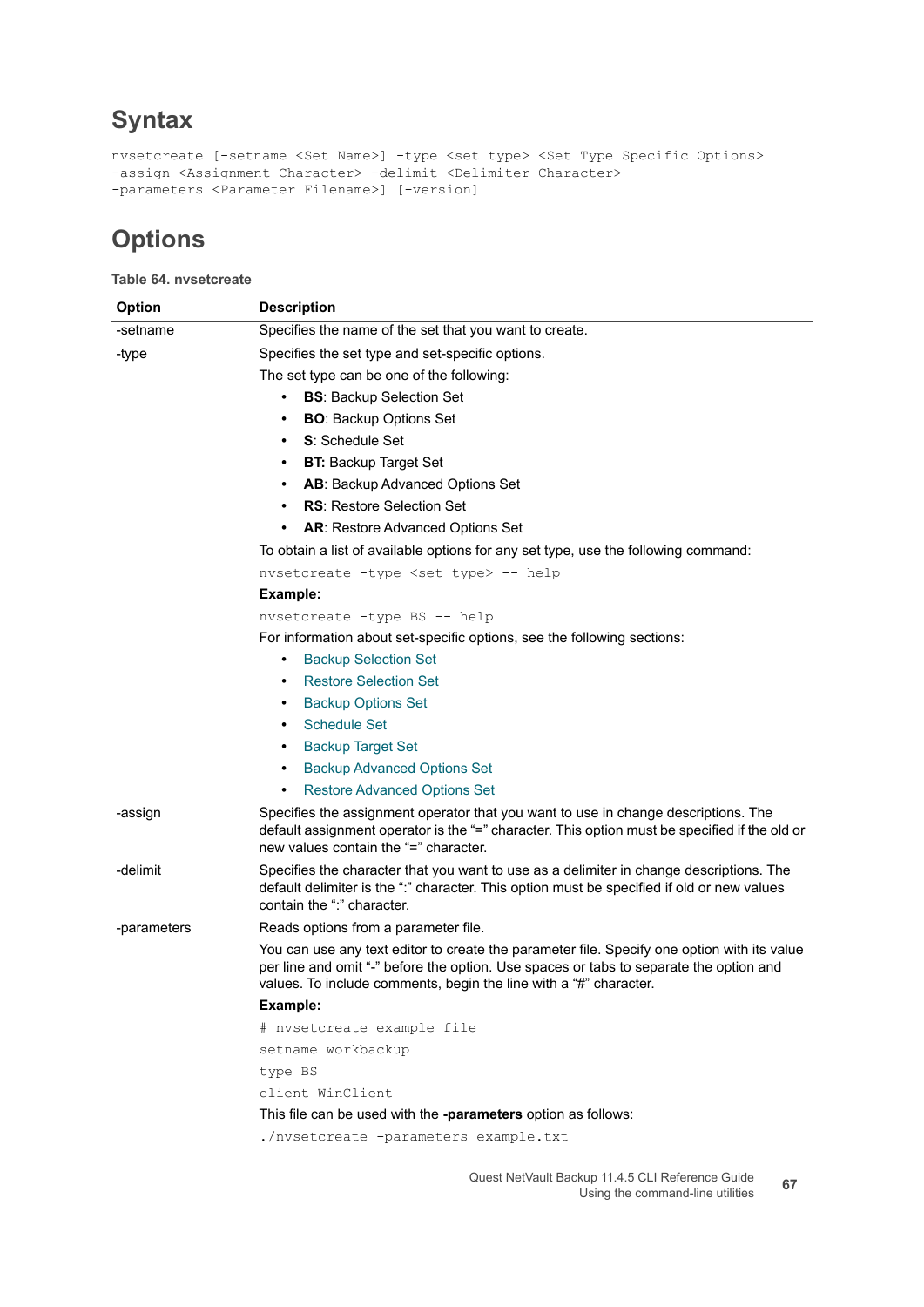#### **Notes**

- **•** The Plug-in *for NDMP* allows you to create only Backup Selection Sets using the **nvsetcreate** utility.
- **•** When creating a set for the Plug-in *for NDMP*, if you specify an existing set name, the **nvsetcreate** utility overwrites the set. You can use the **nvsetcreate** utility to modify a set for this plug-in instead of **nvsetmodify**.

#### <span id="page-67-0"></span>**Backup Selection Set**

#### **Options**

**Table 65. Backup Selection Set**

| Option                                                               | <b>Description</b>                                                                                                                                                                                                                                                        |
|----------------------------------------------------------------------|---------------------------------------------------------------------------------------------------------------------------------------------------------------------------------------------------------------------------------------------------------------------------|
| -client <client></client>                                            | Specifies the name of the NetVault Backup Client that you want to back up.                                                                                                                                                                                                |
| -plugin <plug-in<br>name&gt;</plug-in<br>                            | Specifies the name of the plug-in that you to use for the backup. The plug-in names must<br>appear exactly as they do on the NetVault WebUI.                                                                                                                              |
|                                                                      | <b>Example:</b> -plugin "File System"                                                                                                                                                                                                                                     |
| -include <path< td=""><td>Specifies the backup path.</td></path<>    | Specifies the backup path.                                                                                                                                                                                                                                                |
|                                                                      | Include the names of each node under the selected item in the tree as they appear on the<br>NetVault WebUI. Separate the nodes using "/" or "\" depending on the client operating<br>system.                                                                              |
| -exclude <path></path>                                               | Specifies the paths that you want to omit during backup. It must be specified in the same<br>way as the included paths. This option can only be used to exclude items that appear<br>under items that have already been named for inclusion.                              |
| -info                                                                | Specifies plug-in information object attached to a node in the selection tree.                                                                                                                                                                                            |
| <path=value[:value[:<br><math></math>]]&gt;</path=value[:value[:<br> | This information is unavailable to the plug-in at backup time. It can only be specified for<br>nodes where the default values are always added by the plug-in. The type and order of<br>the values is plug-in dependant. For more information, contact Technical Support. |
| -browsesetting<br>$<$ entry $>$                                      | Specifies the Tag name and setting for the selected option. Use this option to create<br>Selection Set for filers with limited or no browse capability.                                                                                                                   |
|                                                                      | To list the tags, type:                                                                                                                                                                                                                                                   |
|                                                                      | nvsetcreate -type BS -helpndmptags                                                                                                                                                                                                                                        |
|                                                                      | The available tags are:                                                                                                                                                                                                                                                   |
|                                                                      | LEVEL - NDMPC_TAG_LEVEL                                                                                                                                                                                                                                                   |
|                                                                      | HIST-NDMPC_TAG_GET_FILE_INFO                                                                                                                                                                                                                                              |
|                                                                      | UPDATE - NDMPC TAG UPDATE                                                                                                                                                                                                                                                 |
|                                                                      | DIRECT-NDMPC TAG DIRECT IF POSSIBLE                                                                                                                                                                                                                                       |

#### **Notes**

**•** When creating a Selection Set for backing up the root directory using NetVault Backup Plug-in *for FileSystem*, do not include the last "\" character. Specify only the drive letter. Thus, use the path C: instead of  $C:\dot\wedge$ 

#### **Example:**

nvsetcreate -setname testset -type BS -client WINCLIENT1 -plugin "File System" -include "Fixed Drives\C:"

- **•** When using the **-include** option in Backup Selection Sets for Plug-in *for Consolidation*, Plug-in *for Data Copy*, or Plug-in *for Raw Devices*, specify the full file path as displayed on the NetVault WebUI.
	- **■** Use "/" to separate the tree items. Regardless of the OS in use, the forward slash ("/") can be used as a separator.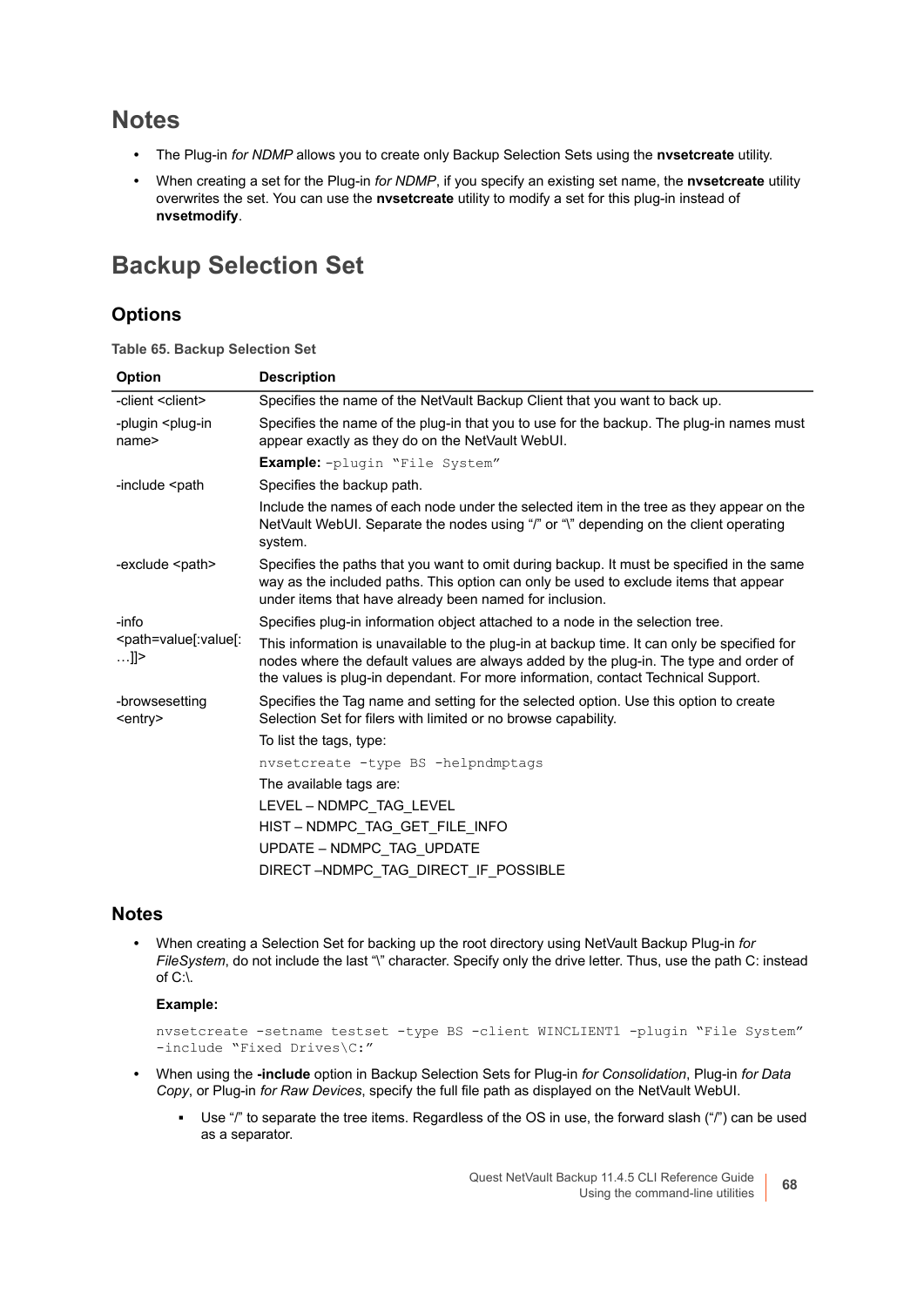- **▪** Delimit the path with double quotation marks
- **▪** Include the complete Saveset Title:

```
/JobTitle(Savesetnum) hh:mm DD MM YYYY
```
#### **Example:**

```
nvsetcreate -setname DataCopy1 -type BS -client ukwk1115 -plugin "Data Copy" 
-include "Backups/ukwk1115/File System/spanningTapes (Saveset 106) 11:00 31 jul 
2011"
```
#### **Examples**

**•** Create a Backup Selection Set for a Windows-based client "WinClient" to back up all files in the "C:\work" directory using the Plug-in *for FileSystem*, while excluding the file "a.zip":

```
nvsetcreate -setname workbackup -type BS -client WinClient 
-plugin "File System" -include "Fixed Drives\C:\work" -exclude "C:\work\a.zip"
```
**•** Create a Backup Selection Set for Isilon filer (with no browse capability) to perform level 1 backup of the data in the directory "Isilon/ifs/data/testdata/small":

```
nvsetcreate -setname Isilon_Dump1 -type BS -client Interop_r14 
-plugin "NDMP Client" -browsesetting NDMPC TAG LEVEL=1
-include "Isilon/ifs/data/testdata/small"
```
#### <span id="page-68-0"></span>**Restore Selection Set**

#### **Options**

**Table 66. Restore Selection Set**

| <b>Option</b>                                     | <b>Description</b>                                                                                                                                                                           |
|---------------------------------------------------|----------------------------------------------------------------------------------------------------------------------------------------------------------------------------------------------|
| -client <client></client>                         | Specifies the name of NetVault Backup Client from which the data was backed up.                                                                                                              |
| -plugin <plug-in<br>name<sub>2</sub></plug-in<br> | Specifies the name of the plug-in that was used to perform the backup. The plug-in names<br>must appear exactly as they do on the NetVault WebUI.                                            |
|                                                   | <b>Example:</b> -plugin "File System"                                                                                                                                                        |
| -saveset <id></id>                                | Specifies the ID of the saveset that you want to restore.                                                                                                                                    |
|                                                   | Use this option when you want to restore a particular saveset. Alternatively, use the -title<br>option to restore data from the latest saveset for that backup.                              |
| -title <title></title>                            | Specifies the name of the backup that you want to restore.                                                                                                                                   |
|                                                   | If the saveset name contains a tag (backup type identifier), make sure that it is included in<br>the job name (separated by a "-").                                                          |
|                                                   | <b>Example:</b> If the job name is "Test Backup" and the tag or backup type identifier is<br>"VSS Full," then specify:                                                                       |
|                                                   | -title "Test Backup - VSS FULL"                                                                                                                                                              |
|                                                   | If more than one saveset exists for the job, the latest one is used. To restore data from a<br>particular saveset, use the -saveset option.                                                  |
| -timestamp <hh:mm<br>DD MMM YYYY&gt;</hh:mm<br>   | Specifies the timestamp of the saveset that you want to restore. This option can be used<br>with the "-title" option to create a Restore Selection Set without specifying the saveset<br>ID. |
|                                                   | The month names are specified in MMM format (for example, "Jan" for "January"). These<br>names are specified in English.                                                                     |
|                                                   | <b>Example:</b> -timestamp "19:25 21 Apr 2016"                                                                                                                                               |
|                                                   |                                                                                                                                                                                              |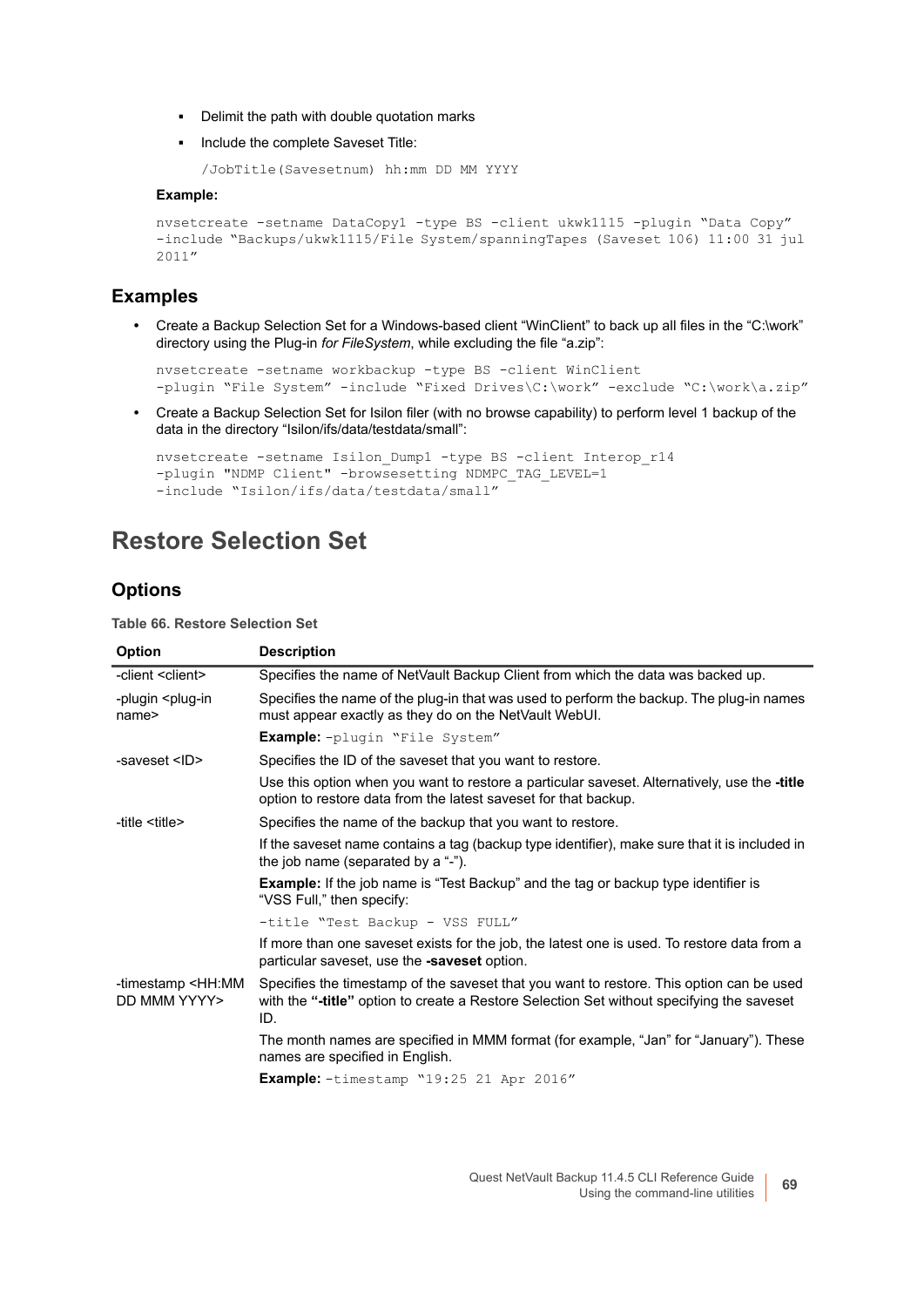#### **Table 66. Restore Selection Set**

| Option                                                                                                                                                                                                                                                                                             | <b>Description</b>                                                                                                                                                                                                                                                                                                                |
|----------------------------------------------------------------------------------------------------------------------------------------------------------------------------------------------------------------------------------------------------------------------------------------------------|-----------------------------------------------------------------------------------------------------------------------------------------------------------------------------------------------------------------------------------------------------------------------------------------------------------------------------------|
| -include <path< td=""><td>Specifies the path that you want to restore. It should specify the names of each node<br/>under the selected item in the tree as they appear on the NetVault WebUI. The nodes<br/>must be separated by "/" or "\" depending on the client operating system.</td></path<> | Specifies the path that you want to restore. It should specify the names of each node<br>under the selected item in the tree as they appear on the NetVault WebUI. The nodes<br>must be separated by "/" or "\" depending on the client operating system.                                                                         |
|                                                                                                                                                                                                                                                                                                    | NOTE: The -include option must be specified before the -rename option when both<br>options are used in a Restore Selection Set.                                                                                                                                                                                                   |
| -exclude <path></path>                                                                                                                                                                                                                                                                             | Specifies the paths that you want to omit during restore. It must be specified in the same<br>way as the included paths. This option can only be used to exclude items that appear<br>under items that have already been named for inclusion.                                                                                     |
| -rename <path></path>                                                                                                                                                                                                                                                                              | Renames or relocates restore items.                                                                                                                                                                                                                                                                                               |
| = <new name="" or<br="">path&gt;</new>                                                                                                                                                                                                                                                             | You can combine both options or use each independently. If you want to rename an item<br>without relocating it, provide only the new name. To relocate an item, provide he full path.                                                                                                                                             |
|                                                                                                                                                                                                                                                                                                    | When relocating data to a different path, verify that the path exists on the target machine<br>before you run the command.                                                                                                                                                                                                        |
|                                                                                                                                                                                                                                                                                                    | Examples:                                                                                                                                                                                                                                                                                                                         |
|                                                                                                                                                                                                                                                                                                    | Rename only:<br>$\bullet$                                                                                                                                                                                                                                                                                                         |
|                                                                                                                                                                                                                                                                                                    | -rename /usr/joe/diary=diary.old                                                                                                                                                                                                                                                                                                  |
|                                                                                                                                                                                                                                                                                                    | Relocate only:<br>$\bullet$                                                                                                                                                                                                                                                                                                       |
|                                                                                                                                                                                                                                                                                                    | -rename /usr/joe/diary=/home/joe/diary                                                                                                                                                                                                                                                                                            |
|                                                                                                                                                                                                                                                                                                    | Rename and Relocate:<br>$\bullet$                                                                                                                                                                                                                                                                                                 |
|                                                                                                                                                                                                                                                                                                    | -rename /usr/joe/diary=/home/joe/diary.old                                                                                                                                                                                                                                                                                        |
| -restoreoption                                                                                                                                                                                                                                                                                     | Specifies Restore Options for a job.                                                                                                                                                                                                                                                                                              |
| <option=value></option=value>                                                                                                                                                                                                                                                                      | To use this option, you require the "Tag ID" of the option that you want to set. The Tag ID<br>can either be the backup option name as recognized by the CLI or a numeric value<br>assigned to the option by NetVault Backup. Both of these values are grouped under the<br>[Plugin Options] section in the nvsetmodify.cfg file. |
|                                                                                                                                                                                                                                                                                                    | The format for specifying this option is:                                                                                                                                                                                                                                                                                         |
|                                                                                                                                                                                                                                                                                                    | -restoreoption <tag id="value"></tag>                                                                                                                                                                                                                                                                                             |
| -restoretarget                                                                                                                                                                                                                                                                                     | Specifies the name of the target client.                                                                                                                                                                                                                                                                                          |
| <client></client>                                                                                                                                                                                                                                                                                  | By default, items are restored to the same client that they were backed up from. When<br>restoring data to an alternate client, ensure that the selected plug-in is installed on the<br>client.                                                                                                                                   |
| -info<br><path=value[:value[:<br>…]]&gt;</path=value[:value[:<br>                                                                                                                                                                                                                                  | Specifies plug-in information object attached to a node in the selection tree. The type and<br>order of the values is plug-in dependant. For more information, contact Technical Support.                                                                                                                                         |

#### **Examples**

**•** The following example creates a Restore Selection Set "restorebig" that restores data from saveset ID "320" created with the Plug-in *for FileSystem*. The data was backed up from client "isp9039." The set includes the entire volume for restore except directory "/a1"and relocates the file "document" from "/usr/var" to "usr/tmp" directory. Lastly, it enables the restore option "Overwrite Newer Files":

```
nvsetcreate -setname restorebig -type RS -client isp9039 -plugin "File System" 
-saveset 320 -include "/" -exclude /a1 
-rename /usr/var/document=/usr/tmp/document 
-restoreoption NVFSOPT_OVERNEW=TRUE
```
**•** The following example creates a Restore Selection Set using the **-timestamp** option:

```
nvsetcreate -setname fs_time -client Client-A -type RS -plugin "File System" 
-title fs full -timestamp "19:25 21 Apr 2016" -include c:\testdata\small\data
```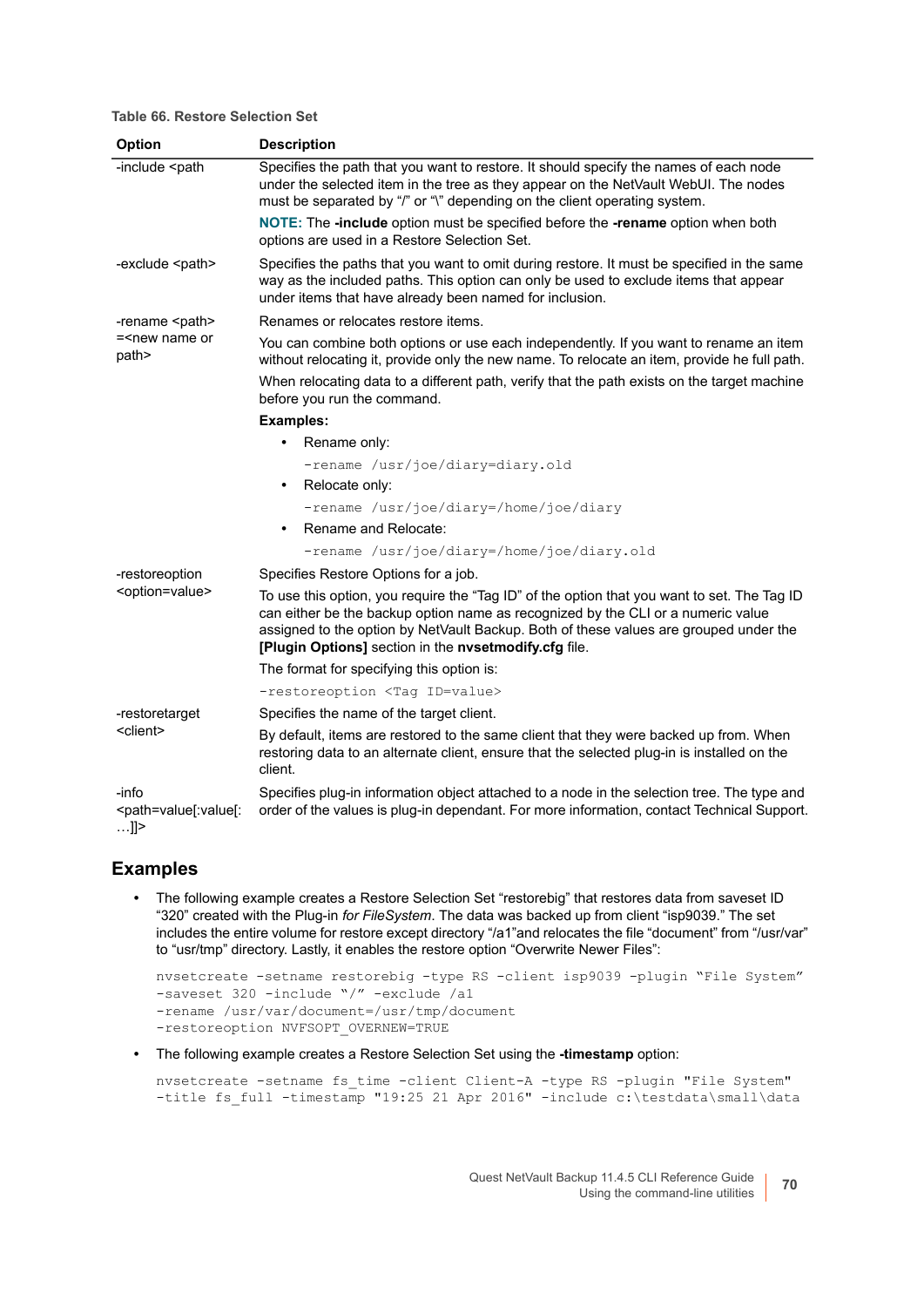### <span id="page-70-0"></span>**Backup Options Set**

#### **Options**

**Table 67. Backup Options Set**

| Option                                            | <b>Description</b>                                                                                                                                                                                                                                                                                                                |
|---------------------------------------------------|-----------------------------------------------------------------------------------------------------------------------------------------------------------------------------------------------------------------------------------------------------------------------------------------------------------------------------------|
| -client <client></client>                         | Specifies the name of the NetVault Backup Client that you want to back up.                                                                                                                                                                                                                                                        |
| -plugin <plug-in<br>name<sub>2</sub></plug-in<br> | Specifies the name of the plug-in that you to use for the backup. The plug-in names must<br>appear exactly as they do on the NetVault WebUI.                                                                                                                                                                                      |
|                                                   | <b>Example:</b> -plugin "File System"                                                                                                                                                                                                                                                                                             |
| -backupoption                                     | Specifies backup options for a job.                                                                                                                                                                                                                                                                                               |
| <option=value></option=value>                     | To use this option, you require the "Tag ID" of the option that you want to set. The Tag ID<br>can either be the backup option name as recognized by the CLI or a numeric value<br>assigned to the option by NetVault Backup. Both of these values are grouped under the<br>[Plugin Options] section in the nysetmodify.cfg file. |
|                                                   | The format for specifying this option is:                                                                                                                                                                                                                                                                                         |
|                                                   | -backupoption <taq id=""> =<value></value></taq>                                                                                                                                                                                                                                                                                  |
|                                                   | To specify multiple backup options:                                                                                                                                                                                                                                                                                               |
|                                                   | -backupoption <tag id="">=<value> -backupoption <tag id="">=<value> </value></tag></value></tag>                                                                                                                                                                                                                                  |
|                                                   | Example:                                                                                                                                                                                                                                                                                                                          |
|                                                   | -backupoption NTFSOPT SHADOW COPY=true -backupoption<br>NTFSOPT TYPEFULL=true -backupoption NTFSOPT RESTARTABLE=true                                                                                                                                                                                                              |
| -backupoptionspath                                | Specifies the backup options path.                                                                                                                                                                                                                                                                                                |
| <path></path>                                     | This option is only applicable if a plug-in can specify different backup option page<br>depending on a selection path within that plug-in. It can be used to specify a particular<br>backup options page from a selection path.                                                                                                   |

#### **Examples**

**•** Create a Backup Options Set to perform Incremental Backups using Plug-in *for FileSystem*:

```
nvsetcreate -setname FSOptions -type BO -client WinClient 
-plugin "File System" -backupoption NTFSOPT TYPEINCR=true
```
**•** Create a Backup Options Set to perform Full Backups using Plug-in *for FileSystem*. The backup must be configured as restartable:

```
nvsetcreate -setname FSOptions2 -type BO -client WinClient 
-plugin "File System" -backupoption NTFSOPT TYPEFULL=true -backupoption
NTFSOPT_RESTARTABLE=true
```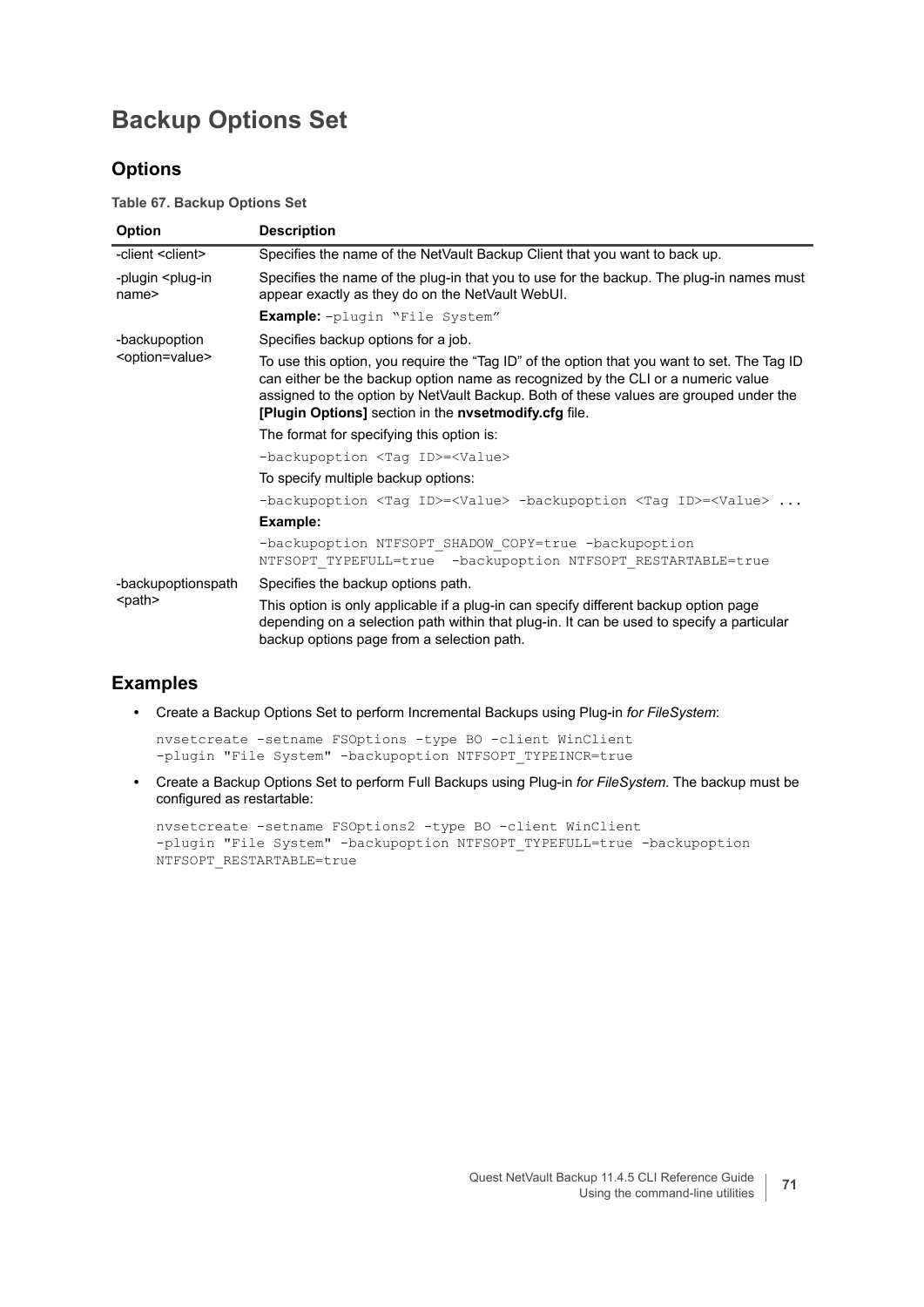#### <span id="page-71-0"></span>**Schedule Set**

#### **Options**

**Table 68. Schedule Set**

| Option                                  | <b>Description</b>                                                                                                                                                                                                                                                                                                                                                               |
|-----------------------------------------|----------------------------------------------------------------------------------------------------------------------------------------------------------------------------------------------------------------------------------------------------------------------------------------------------------------------------------------------------------------------------------|
| -schedule <value></value>               | Specifies the schedule type. The supported values are:                                                                                                                                                                                                                                                                                                                           |
|                                         | immediate<br>٠                                                                                                                                                                                                                                                                                                                                                                   |
|                                         | once<br>٠                                                                                                                                                                                                                                                                                                                                                                        |
|                                         | repeating<br>٠                                                                                                                                                                                                                                                                                                                                                                   |
|                                         | triggered<br>$\bullet$                                                                                                                                                                                                                                                                                                                                                           |
| -time <hh:mm></hh:mm>                   | Specifies the start time for the job.                                                                                                                                                                                                                                                                                                                                            |
| -date <dd-mmm-<br>YYYY&gt;</dd-mmm-<br> | Specifies the date on which the schedule takes effect.                                                                                                                                                                                                                                                                                                                           |
| -weekdays                               | Specifies the days of week when the job is run.                                                                                                                                                                                                                                                                                                                                  |
| <ddd[,ddd[,]]></ddd[,ddd[,]]>           | <b>Example:</b> -weekdays Mon, Tue, Wed, Thu, Fri                                                                                                                                                                                                                                                                                                                                |
| -weeks $\le n[, n[]]$ >                 | Specifies the weeks in a month when the job is run. Use "L" to specify the last week in the<br>month.                                                                                                                                                                                                                                                                            |
|                                         | <b>Example:</b> $-$ weeks $1, 3$ L                                                                                                                                                                                                                                                                                                                                               |
| -monthdays<br>$\le n[, n[,]$            | Specifies the dates in the month when the job is run. Use "L" to specify the last day of the<br>month.                                                                                                                                                                                                                                                                           |
|                                         | Example: - monthdays 7, 14, 21, L                                                                                                                                                                                                                                                                                                                                                |
| -every <n-period></n-period>            | Specifies the interval at which the job is run. It is specified as number of hours, days,<br>weeks or months. A hyphen (-) is used to separate the numeric value and period.                                                                                                                                                                                                     |
|                                         | Example: -every 12-month                                                                                                                                                                                                                                                                                                                                                         |
| -trigger <trigger></trigger>            | Specifies the name of the trigger to run a triggered job.                                                                                                                                                                                                                                                                                                                        |
| -priority <number></number>             | Specifies the priority level for a job. This option is used to prioritize resource allocation<br>when two or more jobs are scheduled to run at the same time. The priority level can be<br>set to any value between 1 (highest priority) and 100 (lowest priority). A priority level of<br>zero sets a job to run as a background task. The default value for this option is 30. |
| -retry <boolean></boolean>              | Enables or disables job retries after an initial attempt to run the job fails. Set it to TRUE to<br>enable job retries. The default value for this option is FALSE.                                                                                                                                                                                                              |
| -retries <number></number>              | Specifies the maximum number of retries for a job. It can be set to any value between 1<br>and 10. This option is only valid if -retry is set to TRUE. The default value for this option is<br>1.                                                                                                                                                                                |
| -retrydelay <hh:mm></hh:mm>             | Specifies the time delay between retries. It can be set to any value between 00:00 and<br>23:59. This option is only valid if -retry is set to TRUE. By default, the job is scheduled to<br>run immediately if -retry is set to TRUE and no value is set for this option.                                                                                                        |

#### **Examples**

**•** Create a Schedule Set "EveryLastTuesday" to run a job at 11:30 P.M. on the last Tuesday of every month:

```
nvsetcreate -type S -setname EveryLastTuesday -schedule repeating -time 23:30 
-weekdays tue -weeks L
```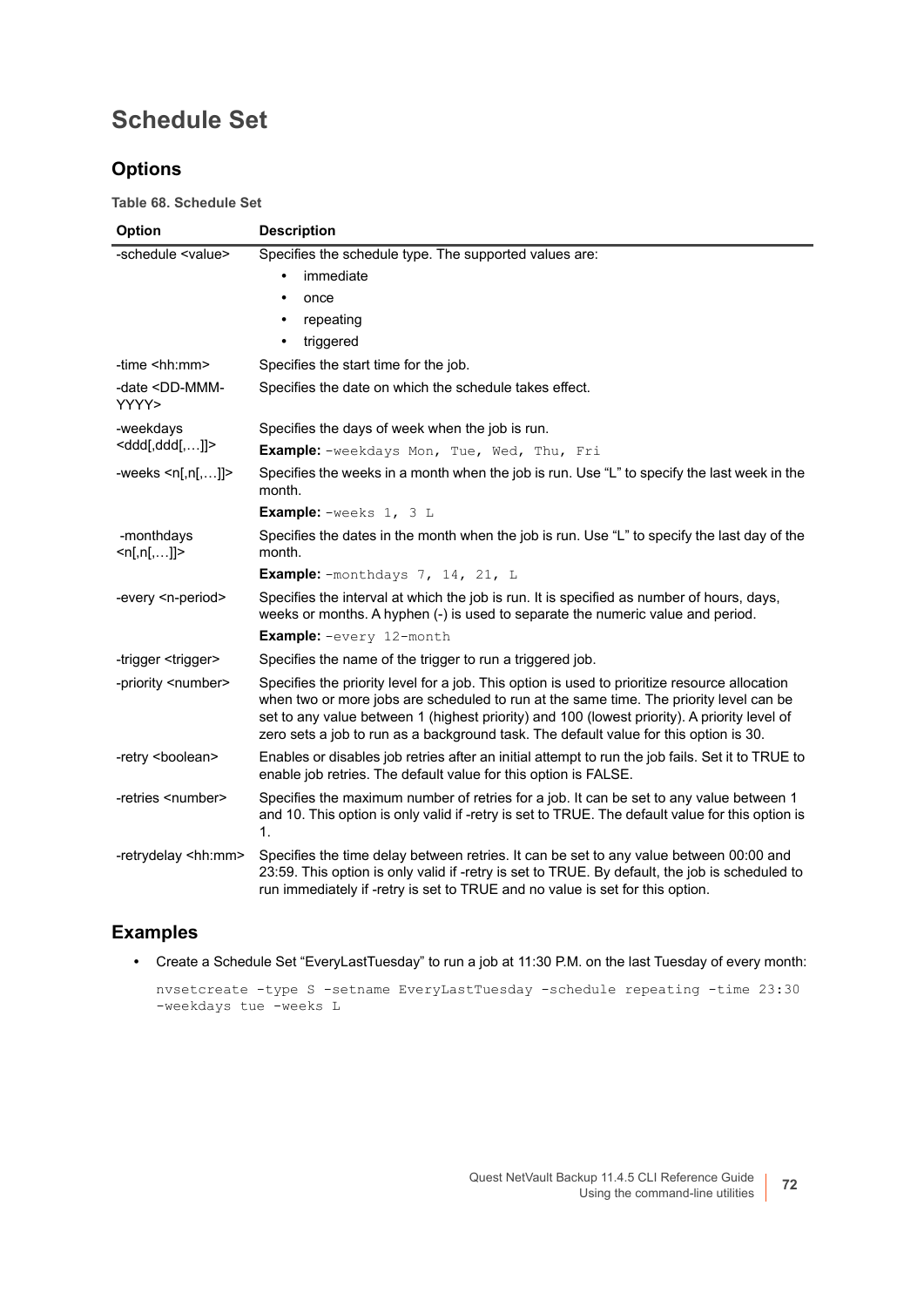### **Backup Target Set**

#### **Options**

**Table 69. Backup Target Set**

| Option                                        | <b>Description</b>                                                                                                                                                                                                                                                                                                                                                                                                                                                        |
|-----------------------------------------------|---------------------------------------------------------------------------------------------------------------------------------------------------------------------------------------------------------------------------------------------------------------------------------------------------------------------------------------------------------------------------------------------------------------------------------------------------------------------------|
| -device <device></device>                     | Specifies the name of the target device or library. This option can be used more than once<br>in the command. The default value for this option is "Any Device."                                                                                                                                                                                                                                                                                                          |
| -librarydrivenumber<br>$n$                    | Specifies the target drive. This option must be preceded by the -device option. Specify<br>each drive that can be used separately using -librarydrivenumber option.                                                                                                                                                                                                                                                                                                       |
| -anymedia                                     | Uses any media regardless of media group associations. If you do not specify this option,<br>only media items that belong to a group are used.                                                                                                                                                                                                                                                                                                                            |
| -mid <mid></mid>                              | Uses media with specified media ID.                                                                                                                                                                                                                                                                                                                                                                                                                                       |
| -group <media<br>group&gt;</media<br>         | Uses media associated with specified media group.                                                                                                                                                                                                                                                                                                                                                                                                                         |
| -autolabel <value></value>                    | Labels blank media. The values that can be used are TRUE or FALSE. The default value<br>for this option is TRUE.                                                                                                                                                                                                                                                                                                                                                          |
| -reusemedia <value></value>                   | Specifies media reuse media. The values that can be used with this option are:                                                                                                                                                                                                                                                                                                                                                                                            |
|                                               | never: Never reuse media<br>$\bullet$                                                                                                                                                                                                                                                                                                                                                                                                                                     |
|                                               | any: Reuse any media<br>$\bullet$                                                                                                                                                                                                                                                                                                                                                                                                                                         |
|                                               | group: Reuse any media item that belongs to a group<br>$\bullet$                                                                                                                                                                                                                                                                                                                                                                                                          |
| -minimumspace<br><value></value>              | Specifies minimum space required on a media item for that item to be used for backup. It<br>is specified in MB.                                                                                                                                                                                                                                                                                                                                                           |
| -protectmedia<br><value></value>              | Write-protects the media. The values that can be used are TRUE or FALSE. The default<br>value for this option is FALSE.                                                                                                                                                                                                                                                                                                                                                   |
| -firstonmedia<br><value></value>              | Controls whether backup is first on media. The values that can be used are TRUE or<br>FALSE. The default value for this option is FALSE.                                                                                                                                                                                                                                                                                                                                  |
| -localdrivesonly<br><value></value>           | Allows only locally attached devices. The values that can be used are TRUE or FALSE.<br>The default value for this option is FALSE.                                                                                                                                                                                                                                                                                                                                       |
| -mediarequesttime<br>out <value></value>      | Allows you to set media request timeouts. The values that can be used are TRUE or<br>FALSE. The default value for this option is FALSE.                                                                                                                                                                                                                                                                                                                                   |
| -mediarequesttime<br>outvalue <hh:mm></hh:mm> | Specifies the timeout interval for media requests. It can be set to any value between 00:05<br>and 23:59. This option is only valid if the option -mediarequesttimeout is set to TRUE.<br>The minimum timeout interval can be 5 minutes. If you specify a value lesser than "00:05"<br>minutes, an error is displayed. The specified value is automatically rounded up to the<br>nearest 5-minute interval. For example, 7 minutes is automatically changed to 10 minutes |
|                                               | and 22 minutes is automatically changed to 25 minutes.                                                                                                                                                                                                                                                                                                                                                                                                                    |

#### **Examples**

**•** Create a Backup Target Set that uses either drive 3 or drive 4 of the library "MyDltLib." This set writes to any media, regardless of group, and automatically labels or reuses media as required:

nvsetcreate -type BT -setname Drive4 -device MyDltLib -librarydrivenumber 3 -librarydrivenumber 4 -anymedia -autolabel TRUE -reusemedia any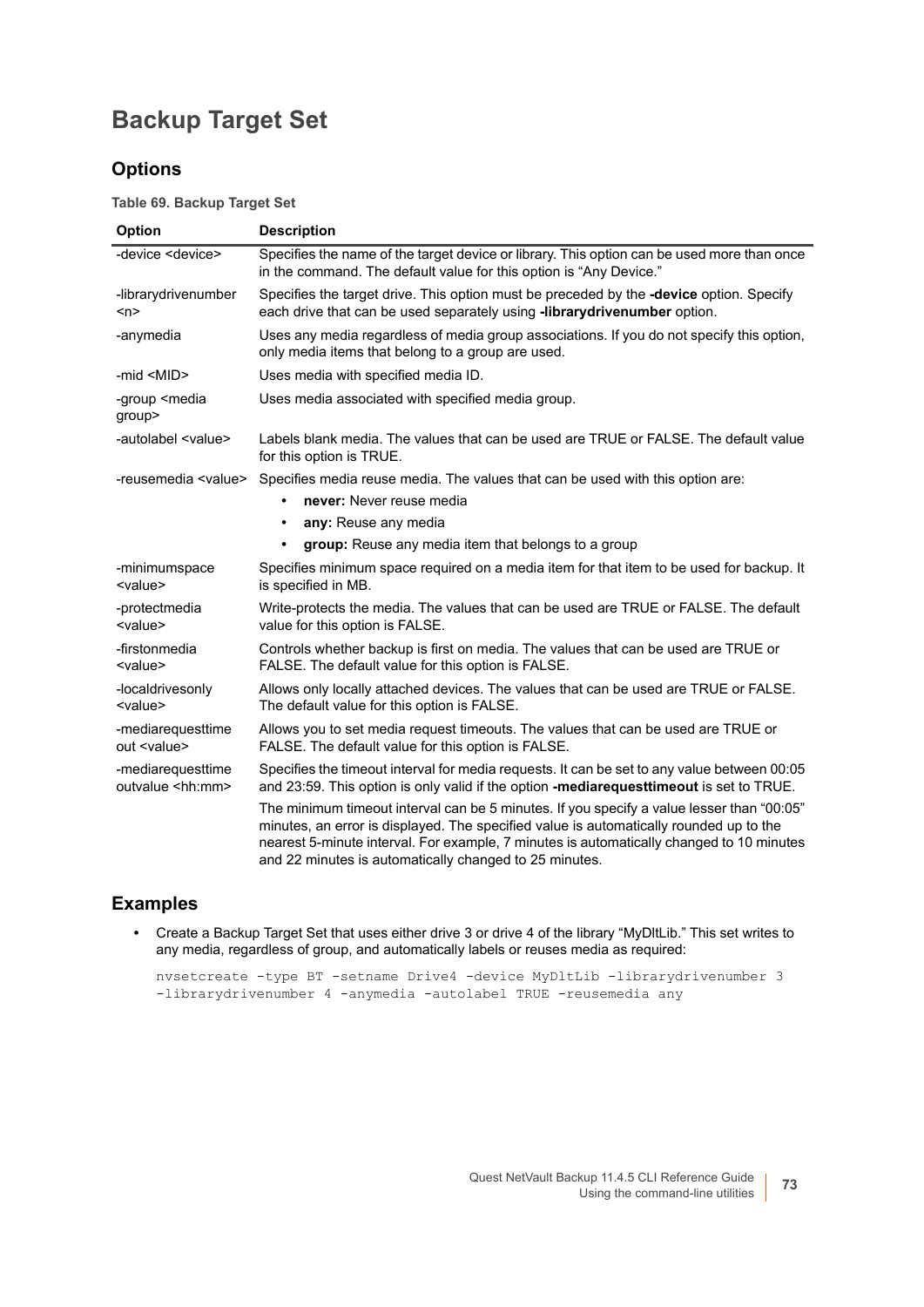## **Backup Advanced Options Set**

#### **Options**

**Table 70. Backup Advanced Options Set**

| Option                                    | <b>Description</b>                                                                                                                                                                                                                           |
|-------------------------------------------|----------------------------------------------------------------------------------------------------------------------------------------------------------------------------------------------------------------------------------------------|
| -backuptype <value></value>               | Specifies the backup type (backup or archive).                                                                                                                                                                                               |
| -discardtime<br><interval></interval>     | Specifies the length of time you want to retain the backup. The backup is automatically<br>discarded after the period elapses. The period can be specified in number of days, weeks<br>or years.                                             |
|                                           | <b>Example:</b> -discardtime 26-weeks                                                                                                                                                                                                        |
| -backuplife <value></value>               | Specifies the number of full backups that you want to retain for the job. Older backups are<br>automatically discarded.                                                                                                                      |
| -encryption <value></value>               | Enables encryption for the backup. The values that can be used are TRUE or FALSE. The<br>default value for this option is FALSE.                                                                                                             |
| -verify <value></value>                   | Performs backup verification. The values that can be used are TRUE or FALSE. The<br>default value for this option is FALSE.                                                                                                                  |
| -deduplicate <value></value>              | Deduplicates the backup data. The values that can be used are TRUE or FALSE. The<br>default value for this option is FALSE.                                                                                                                  |
| -netcompress<br><value></value>           | Enables network compression for the data transferred between the NetVault Backup<br>Client and Server. The values that can be used are TRUE or FALSE. The default value for<br>this option is FALSE.                                         |
| -secondarycopy<br><value></value>         | Creates a secondary copy. The values that can be used are TRUE or FALSE. The default<br>value for this option is FALSE.                                                                                                                      |
| -duplicate <value></value>                | Uses the Duplicate Method to create a secondary copy. The values that can be used are<br>TRUE or FALSE. The default value for this option is FALSE.                                                                                          |
| -datacopy <value></value>                 | Uses the Data Copy Method to create the secondary copy. The values that can be used<br>are TRUE or FALSE. The default value for this option is FALSE.                                                                                        |
| -encryptsecondary<br>copy <value></value> | Encrypts the secondary copy. The values that can be used are TRUE or FALSE. The<br>default value for this option is FALSE.                                                                                                                   |
| -migrate <value></value>                  | Removes the original backup after the secondary copy is created. The values that can be<br>used are TRUE or FALSE. The default value for this option is FALSE.                                                                               |
| -usereplication<br><value></value>        | Enables transfer of deduplicated data directly from one device to another device of the<br>same type during a Data Copy or Duplicate operation. The values that can be used are<br>TRUE or FALSE. The default value for this option is TRUE. |
|                                           | Replication provides an efficient method to create secondary copies and offers the<br>following advantages:                                                                                                                                  |
|                                           | Copies data in its deduplicated form, which greatly reduces the amount for data<br>٠<br>transferred over the network.                                                                                                                        |
|                                           | Copies data directly from the source to the destination without using any<br>resources on the NetVault Backup Server.                                                                                                                        |
|                                           | The following storage devices support optimized replication:                                                                                                                                                                                 |
|                                           | Quest NetVault SmartDisk devices: To perform optimized replication, you<br>require NetVault SmartDisk 2.0 or later.                                                                                                                          |
|                                           | If the login credentials configured for the source and destination Quest NetVault<br>SmartDisk Servers do not match, replication fails. To ensure a successful<br>replication, do one of the following:                                      |
|                                           | - Disable WebDAV authentication on both Quest NetVault SmartDisk Servers.                                                                                                                                                                    |
|                                           | - Enable WebDAV authentication only on the source.                                                                                                                                                                                           |
|                                           | - Configure the same login credentials on both servers.                                                                                                                                                                                      |
|                                           |                                                                                                                                                                                                                                              |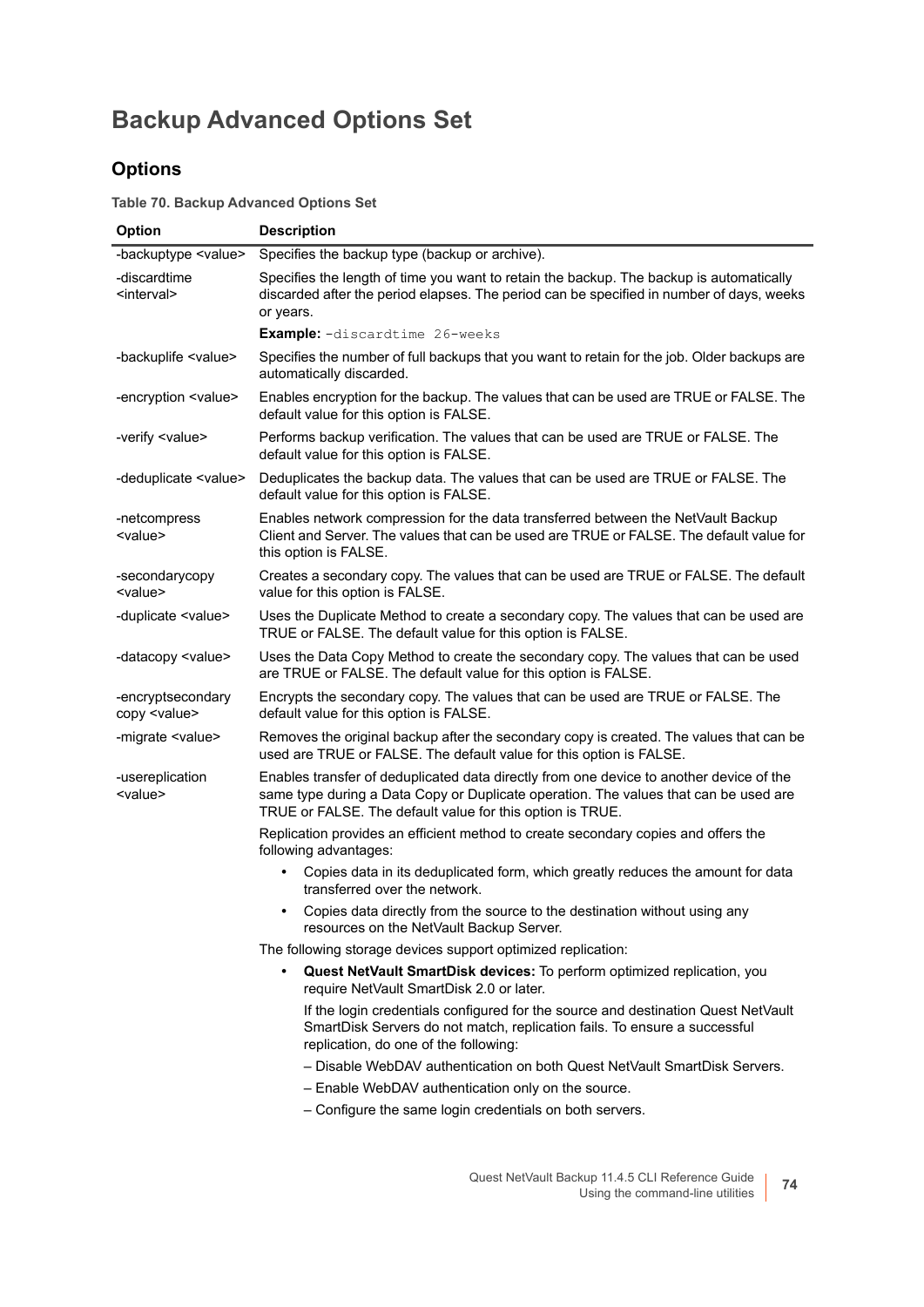#### **Table 70. Backup Advanced Options Set**

| Option                                       | <b>Description</b>                                                                                                                                                                                                                                                                              |
|----------------------------------------------|-------------------------------------------------------------------------------------------------------------------------------------------------------------------------------------------------------------------------------------------------------------------------------------------------|
|                                              | NOTE: When copying a backup from a Quest NetVault SmartDisk to a different device<br>type (for example, VTL, Quest DR Series System, or Data Domain System), you must<br>clear this check box. If you do not clear this check box, the Data Copy or Duplicate job<br>fails or stops responding. |
|                                              | Quest DR Series Systems: To perform optimized replication, both the source and<br>target Quest DR Series systems must be running the same release version of the<br>DR OS. Replication is not supported between systems that run different releases<br>of the OS.                               |
|                                              | For example, to replicate data from a source system that is running DR OS 2.1.x,<br>the target system must be running the same OS release version. Replication is<br>unsuccessful if the target system is running DR OS release 2.0.x or 3.0.x.                                                 |
|                                              | NOTE: When optimized replication and backups are performed simultaneously on a<br>Quest DR Series system, the backup throughput is affected.                                                                                                                                                    |
|                                              | DD Boost-Enabled Data Domain Systems: The secondary copy backups<br>between two DD Boost-Enabled Data Domain Systems use the managed file-level<br>replication feature provided by DD Boost.                                                                                                    |
|                                              | File-level replication requires the DD Boost Replicator license, which must be<br>installed on both the source and the destination Data Domain systems.                                                                                                                                         |
|                                              | If the source and target Data Domain systems are running different versions of the<br>Data Domain OS, then for replication to be successful, the target system must be<br>running the higher version of the OS.                                                                                 |
| -duplicateclient<br><value></value>          | Specifies the name of the NetVault backup Client on which you want to run the secondary<br>copy job. It can be Server, Original, or any NetVault Backup Client.                                                                                                                                 |
| duplicatescheduleset<br><set name=""></set>  | Specifies the name of the Schedule Set for the secondary copy.                                                                                                                                                                                                                                  |
| -duplicatetargetset<br><set name=""></set>   | Specifies the name of the Target Set for the secondary copy.                                                                                                                                                                                                                                    |
| -duplicatesource<br><set name=""></set>      | Specifies the name of the Source Set for the secondary copy.                                                                                                                                                                                                                                    |
| allowstreamstoshare<br>media <value></value> | Enables streams to share media. The values that can be used are TRUE or FALSE. The<br>default value for this option is FALSE. This option is only valid if the -secondarycopy<br>option is set to TRUE.                                                                                         |
| -duplicatelife<br><interval></interval>      | Specifies the retention period for secondary copy. If you omit this option, the lifetime of the<br>original (specified using the -discardtime option) is used.                                                                                                                                  |
| -offlineindexafter<br><interval></interval>  | Specifies the retention period for online index. The backup index is automatically deleted<br>from the NetVault Database after the period elapses. This period can be specified in<br>number of days, weeks, or years.                                                                          |
|                                              | <b>Examples:</b>                                                                                                                                                                                                                                                                                |
|                                              | -offlineindexafter 2-days                                                                                                                                                                                                                                                                       |
|                                              | -offlineindexafter 24-weeks                                                                                                                                                                                                                                                                     |
| -prescript <script<br>name&gt;</script<br>   | Specifies the name of the script file that you want to run before the job starts. The file must<br>be stored in the NetVault Backup "scripts" directory.                                                                                                                                        |
| -prescriptarg <arg></arg>                    | Specifies the run-time parameters for the script.                                                                                                                                                                                                                                               |
| -postscript <script<br>name&gt;</script<br>  | Specifies the name of the script file that you want to run before the job completes. The file<br>must be stored in the NetVault Backup "scripts" directory.                                                                                                                                     |
| -postscriptarg <arg></arg>                   | Specifies the run-time parameters for the script.                                                                                                                                                                                                                                               |
| -eventsuccess <arg></arg>                    | Event to be raised when the job completes successfully.                                                                                                                                                                                                                                         |
| -eventwarning <arg></arg>                    | Event to be raised when the job completes with warnings.                                                                                                                                                                                                                                        |
| -eventfailure <arg></arg>                    | Event to be raised when the job fails.                                                                                                                                                                                                                                                          |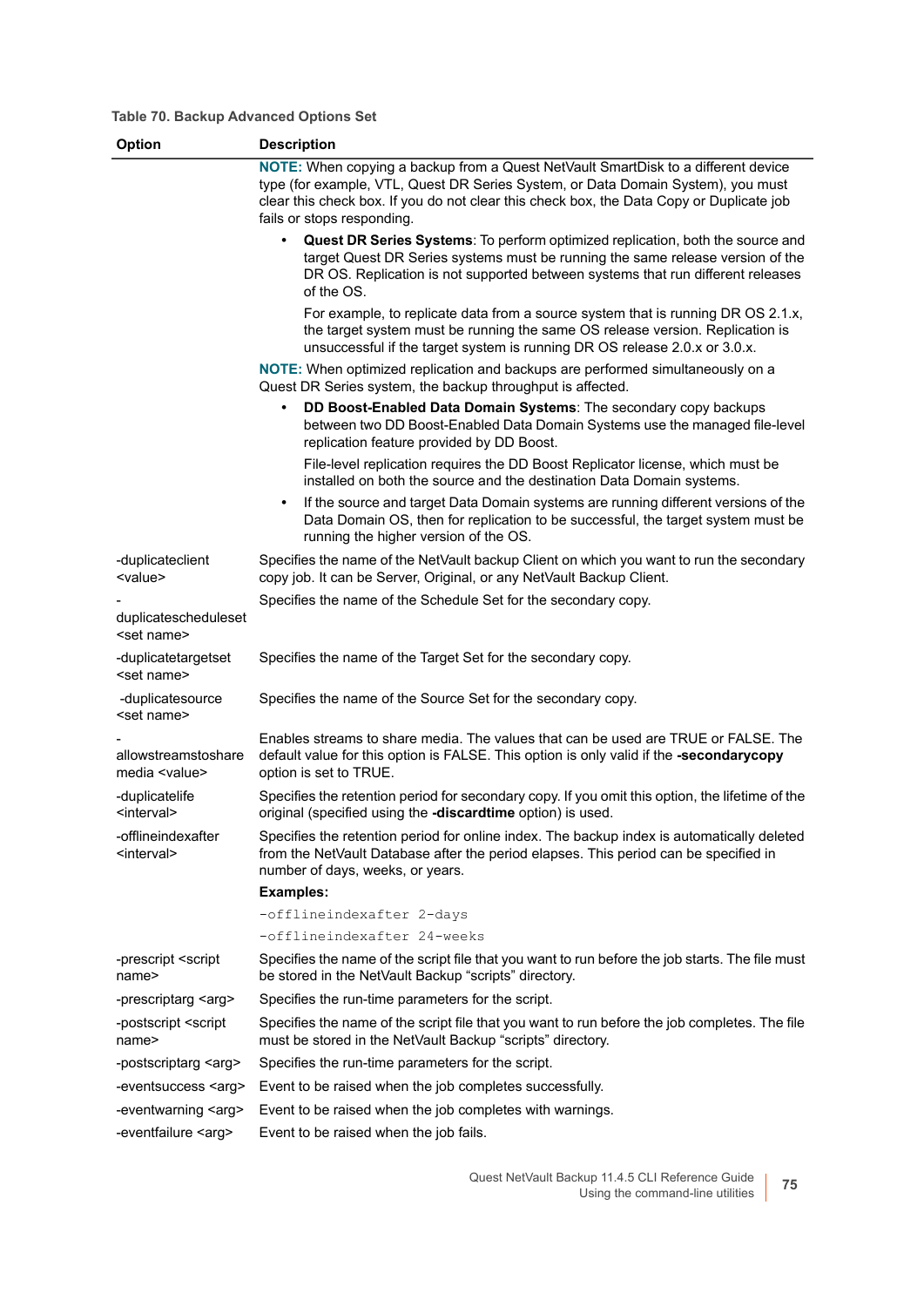**Table 70. Backup Advanced Options Set**

| <b>Option</b>       | <b>Description</b>                                        |
|---------------------|-----------------------------------------------------------|
| -secmediatimeout    | Specifies the timeout interval for media requests.        |
| $<$ mins $>$        | The default value for this option is 10 minutes.          |
| -maxstreams <n></n> | Maximum number of parallel streams that can be generated. |
|                     | The default value for this option is 1.                   |

#### **Examples**

**•** Create an Advanced Options set "AdvOptBU" with a backup life of 5 full backups. Enable network compression and backup verification, and run a postscript entitled "jobdone":

```
nvsetcreate -type AB -setname AdvOptBU -backuplife 5 -netcompress TRUE 
-verify TRUE -postscript jobdone
```
#### **Restore Advanced Options Set**

#### **Options**

**Table 71. Restore Advanced Options Set**

| <b>Option</b>                               | <b>Description</b>                                                                                                                                                                                   |
|---------------------------------------------|------------------------------------------------------------------------------------------------------------------------------------------------------------------------------------------------------|
| -netcompress<br><value></value>             | Enables network compression for the data transferred between the NetVault Backup<br>Client and Server. The values that can be used are TRUE or FALSE. The default value for<br>this option is FALSE. |
| -prescript <script<br>name&gt;</script<br>  | Specifies the name of the script file that you want to run before the job starts. The file must<br>be stored in the NetVault Backup "scripts" directory.                                             |
| -prescriptarg <arg></arg>                   | Specifies the run-time parameters for the script.                                                                                                                                                    |
| -postscript <script<br>name&gt;</script<br> | Specifies the name of the script file that you want to run before the job completes. The file<br>must be stored in the NetVault Backup "scripts" directory.                                          |
| -postscriptarg <arg></arg>                  | Specifies the run-time parameters for the script.                                                                                                                                                    |
| -eventsuccess <arg></arg>                   | Event to be raised when the job completes successfully.                                                                                                                                              |
| -eventwarning <arg></arg>                   | Event to be raised when the job completes with warnings.                                                                                                                                             |
| -eventfailure <arg></arg>                   | Event to be raised when the job fails.                                                                                                                                                               |

## **nvsetdelete**

#### **Description**

Deletes a set.

#### **Syntax**

nvsetdelete -setname <Set Name> [-type <Set Type>] [-version]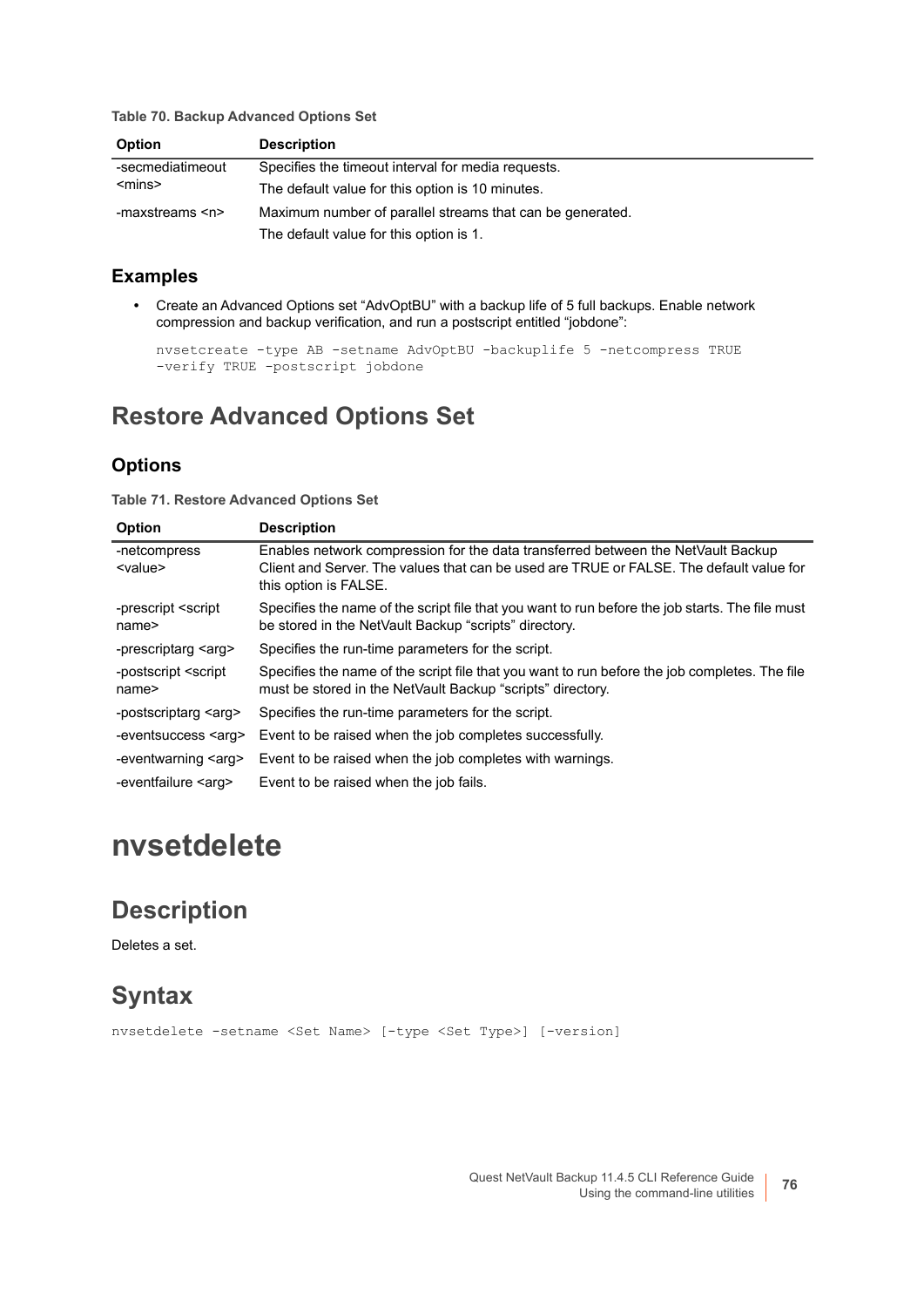## **Options**

**Table 72. nvsetdelete**

| Option   | <b>Description</b>                                                                    |
|----------|---------------------------------------------------------------------------------------|
| -setname | Specifies the name of the set that you want to delete.                                |
| -type    | Specifies the set type. It can be one of the following:                               |
|          | <b>BS:</b> Backup Selection Set<br>٠                                                  |
|          | <b>BO:</b> Backup Options Set<br>٠                                                    |
|          | <b>S:</b> Schedule Set<br>$\bullet$                                                   |
|          | <b>BT:</b> Backup Target Set<br>٠                                                     |
|          | <b>AB:</b> Backup Advanced Options Set<br>٠                                           |
|          | <b>RS: Restore Selection Set</b><br>$\bullet$                                         |
|          | <b>AR:</b> Restore Advanced Options Set<br>٠                                          |
| -version | Displays the build date of the NetVault Backup distribution installed on the machine. |

## **nvsetexport**

### **Description**

Exports a set to an output file.

### **Syntax**

nvsetexport [-setname <Set Name>] -type <Set Type> -file <Output File> [-version]

## **Options**

#### **Table 73. nvsetexport**

| <b>Option</b> | <b>Description</b>                                                                    |
|---------------|---------------------------------------------------------------------------------------|
| -setname      | Specifies the name of the set that you want to export.                                |
| -type         | Specifies the set type. It can be one of the following:                               |
|               | <b>BS:</b> Backup Selection Set<br>٠                                                  |
|               | <b>BO:</b> Backup Options Set<br>٠                                                    |
|               | S: Schedule Set<br>٠                                                                  |
|               | <b>BT: Backup Target Set</b><br>٠                                                     |
|               | AB: Backup Advanced Options Set<br>٠                                                  |
|               | <b>RS:</b> Restore Selection Set<br>٠                                                 |
|               | AR: Restore Advanced Options Set<br>٠                                                 |
| -file         | Specifies the name of the output file.                                                |
| -version      | Displays the build date of the NetVault Backup distribution installed on the machine. |

### **Examples**

**•** Export all Schedule Sets to the file "schedules.nss":

```
nvsetexport -type S -file schedules.nss
```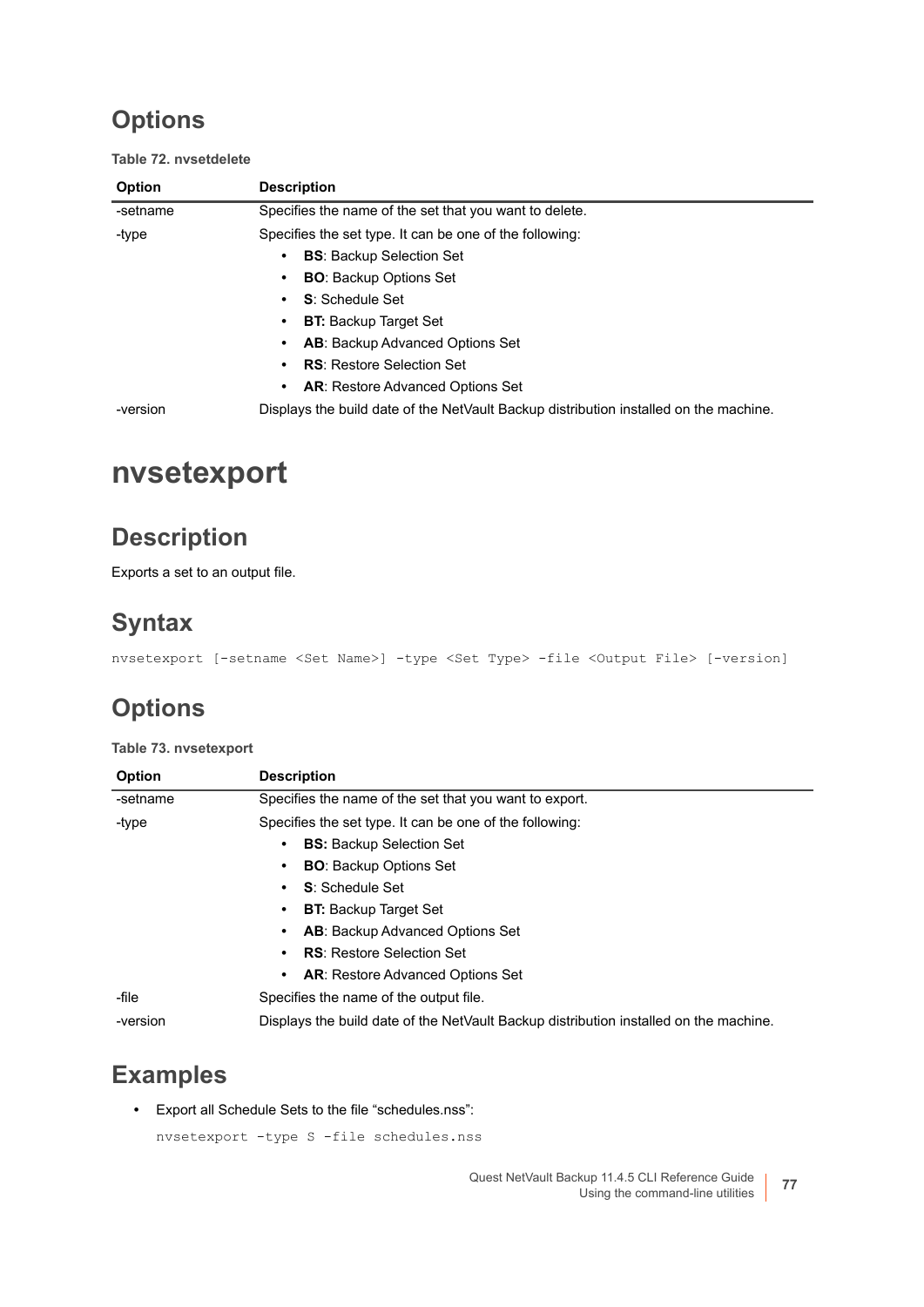**•** Export the Backup Selection Sets "Blackbird" and "Robin" to the file "bandr.nss":

nvsetexport -type BS -setname Blackbird -setname Robin - file bandr.nss

## **nvsetimport**

### **Description**

Import the specified sets from an input file to the NetVault Backup Server.

## **Syntax**

```
nvsetimport -file <Input Filename> [-setname <Set Name>[=<new name>]] 
[-assign <Assignment Character>] [-version]
```
## **Options**

#### **Table 74. nvsetimport**

| Option                                                                  | <b>Description</b>                                                                                                                                                                                                                       |
|-------------------------------------------------------------------------|------------------------------------------------------------------------------------------------------------------------------------------------------------------------------------------------------------------------------------------|
| -file                                                                   | Specifies the name of the input file.                                                                                                                                                                                                    |
| $\qquad \qquad \blacksquare$<br>setname[= <newnam<br>e &gt;</newnam<br> | Specifies the names of the sets that you want to import from the input file. To import<br>multiple sets, specify each set name separately using the -setname option. You can<br>rename each set while importing them to NetVault Backup. |
|                                                                         | If you omit this option, all sets available in the input file are imported, each retaining their<br>original name.                                                                                                                       |
|                                                                         | The existing sets with the same name are overwritten.                                                                                                                                                                                    |
| -assign                                                                 | Specifies the assignment operator that you want to use in change descriptions. The<br>default assignment operator is the "=" character. This option must be specified if any<br>value contains the "=" character.                        |
| -version                                                                | Displays the build date of the NetVault Backup distribution installed on the machine.                                                                                                                                                    |

### **Examples**

**•** Import all sets from the file "schedules.nss":

nvsetimport -file schedules.nss

- **•** Import the set "Robin" from the file "bandr.nss", renaming the imported set to "Ptarmigan": nvsetimport -file bandr.nss -setname Robin=Ptarmigan
- **•** Import the set "Blackbird" from file "bandr.nss", renaming the imported set to "b=k":

nvsetimport -file bandr.nss -assign @ -setname Blackbird@b=k

## **nvsetmodify**

#### **Description**

Modifies a set.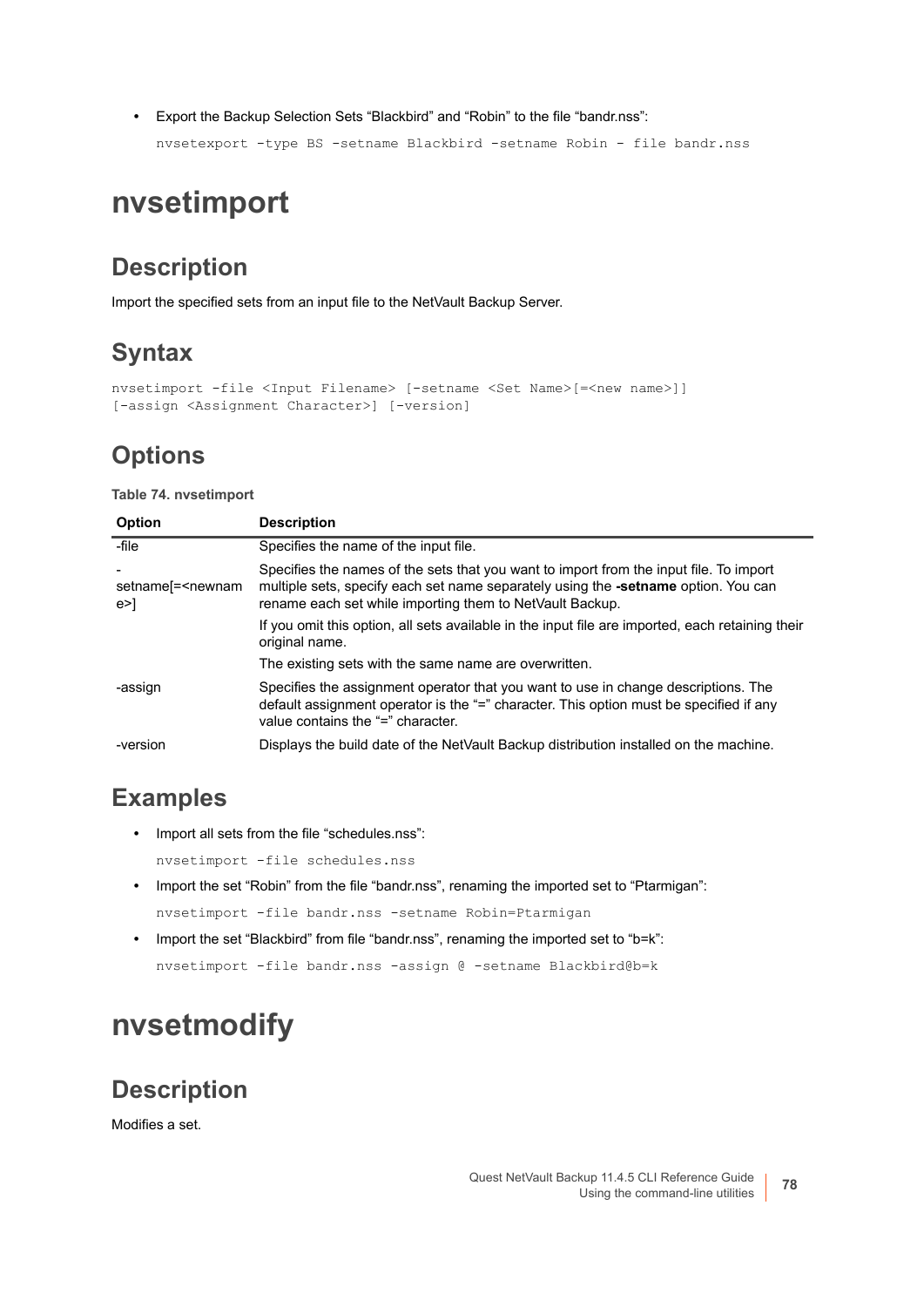## **Syntax**

```
nvsetmodify -setname <set name> -type <set type> -change <change description>
[-parameters <parameter file>] [-assign <assignment character>]
[-delimit <delimiter character>] [-version]
```
## **Options**

#### **Table 75. nvsetmodify**

| <b>Option</b> | <b>Description</b>                                                                                                                                                                                             |
|---------------|----------------------------------------------------------------------------------------------------------------------------------------------------------------------------------------------------------------|
| -setname      | Specifies the name of the set that you want to modify.                                                                                                                                                         |
| -type         | Specifies the set type. It can be one of the following:                                                                                                                                                        |
|               | <b>BS:</b> Backup Selection Set<br>$\bullet$                                                                                                                                                                   |
|               | <b>BO:</b> Backup Options Set<br>$\bullet$                                                                                                                                                                     |
|               | <b>RS: Restore Selection Set</b><br>$\bullet$                                                                                                                                                                  |
|               | The <b>nvsetmodify</b> utility does not support the following set types:                                                                                                                                       |
|               | S: Schedule Set<br>$\bullet$                                                                                                                                                                                   |
|               | <b>BT: Backup Target Set</b>                                                                                                                                                                                   |
|               | AB: Backup Advanced Options Set                                                                                                                                                                                |
|               | AR: Restore Advanced Options Set<br>$\bullet$                                                                                                                                                                  |
|               | To modify these sets, you can use the following methods:                                                                                                                                                       |
|               | Use the <b>nysetcreate</b> utility to create a set with the same name. This utility<br>overwrites the existing set.                                                                                            |
|               | Use the NetVault WebUI to modify the set.<br>$\bullet$                                                                                                                                                         |
| -change       | Specifies the changes that you want to make. This option can be used more than once.<br>The <change description=""> variable is formatted as follows:</change>                                                 |
|               | <item>[:<field>][:<old value="">]=<new value=""></new></old></field></item>                                                                                                                                    |
|               | <b><item></item></b> can be set to one of the following values                                                                                                                                                 |
|               | <b><field></field></b> specifies the field in the item that is to be modified.                                                                                                                                 |
|               | <old value=""> specifies the old setting for the selected item.</old>                                                                                                                                          |
|               | <b><new value=""></new></b> specifies the new setting for the selected item.                                                                                                                                   |
|               | <b>Change items:</b>                                                                                                                                                                                           |
|               | tree: Modifies items in the selection tree. The "tree" item applies only to Backup<br>and Restore Selection Sets. For the "tree" item, the " <field>" variable can be set to<br/>the following values:</field> |
|               | - path: For more information, see path.                                                                                                                                                                        |
|               | - rename: For more information, see rename.                                                                                                                                                                    |
|               | - info: For more information, see info.                                                                                                                                                                        |
|               | - <node id="" name="" or=""> for inclusion: For more information, see <node name=""> or<br/><math>&lt;</math>ID<math>&gt;</math>.</node></node>                                                                |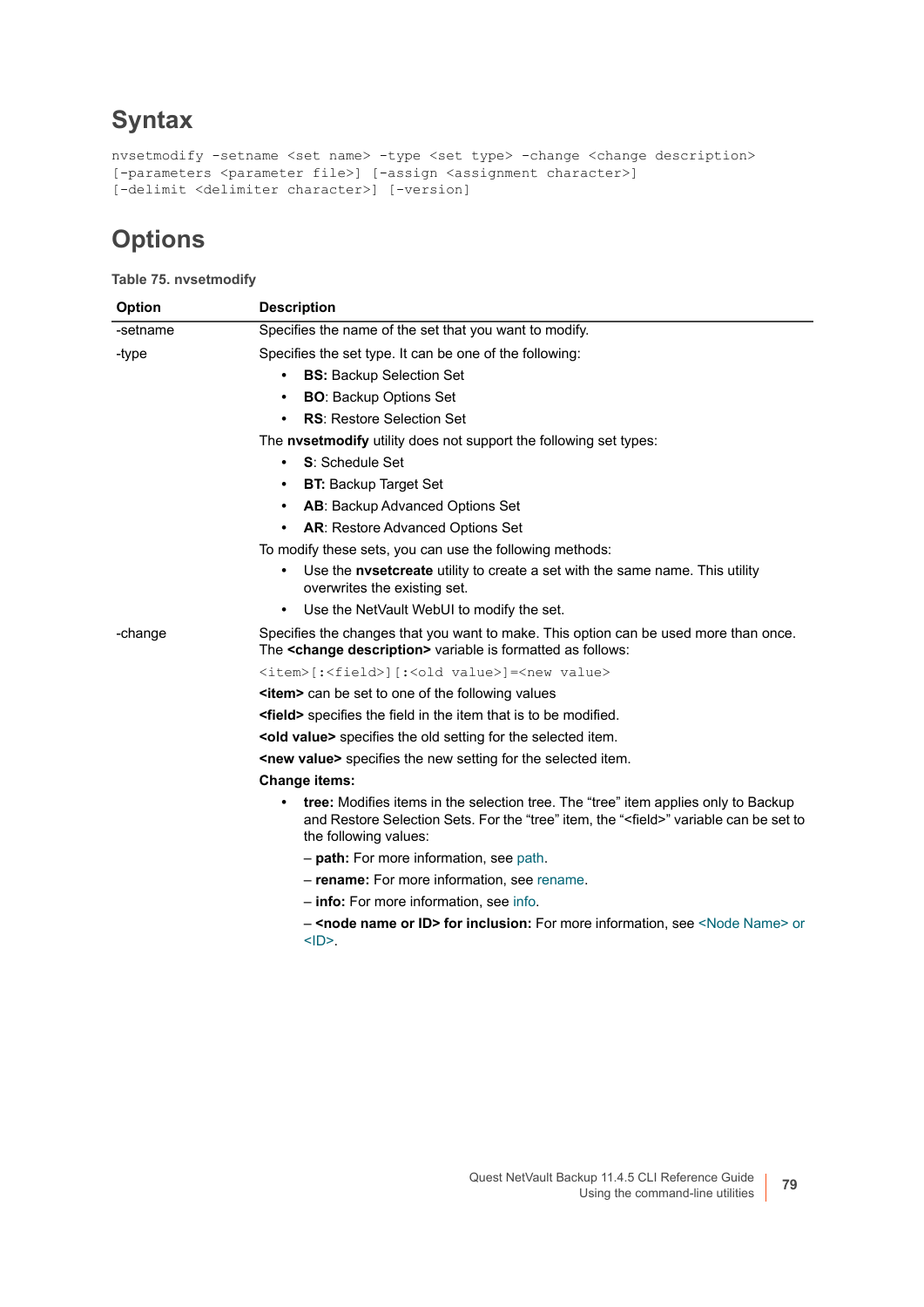<span id="page-79-0"></span>

| <b>Option</b> | <b>Description</b>                                                                                                                                                                                                                                                                                                                |
|---------------|-----------------------------------------------------------------------------------------------------------------------------------------------------------------------------------------------------------------------------------------------------------------------------------------------------------------------------------|
|               | <b>Options:</b> Adds or modifies the restore options if the plug-in provides any.                                                                                                                                                                                                                                                 |
|               | To use this option, you require the "Tag ID" of the option that you want to set. The<br>Tag ID can either be the backup option name as recognized by the CLI or a<br>numeric value assigned to the option by NetVault Backup. Both of these values<br>are grouped under the [Plugin Options] section in the nvsetmodify.cfg file. |
|               | The format for specifying this option is:                                                                                                                                                                                                                                                                                         |
|               | Options: <tag id="">=True/False</tag>                                                                                                                                                                                                                                                                                             |
|               | <b>Target:</b> Changes items in the target tree (Restore Selection Sets only).<br>$\bullet$                                                                                                                                                                                                                                       |
|               | The <field> variable is used to specify the type to be changed. The only permitted<br/>value is a valid NetVault Backup Client name. The <new value=""> specifies the new<br/>target Client.</new></field>                                                                                                                        |
|               | NOTE: If no " <new value="">" variable is specified, anything that is selected or omitted in the<br/>"<old value="">" is considered de-selected when you run the command.</old></new>                                                                                                                                             |
|               | path                                                                                                                                                                                                                                                                                                                              |
|               | Modifies the client name, the plug-in name, or a single node in the selection path. To<br>change the path, set the old and new variables as follows:                                                                                                                                                                              |
|               | Client:<br>$\bullet$                                                                                                                                                                                                                                                                                                              |
|               | <old value=""> = Name of the current NetVault Backup Client</old>                                                                                                                                                                                                                                                                 |
|               | <new value=""> = Name of the new NetVault Backup Client. Ensure that the client is<br/>added to the NetVault Backup Server.</new>                                                                                                                                                                                                 |
|               | Plug-in:<br>$\bullet$                                                                                                                                                                                                                                                                                                             |
|               | <old value=""> = Name of the current NetVault Backup Plug-in</old>                                                                                                                                                                                                                                                                |
|               | <new value=""> = Name of the new NetVault Backup Plug-in. Ensure that the new<br/>plug-in is installed on the NetVault Backup Server or Client for which the set is<br/>defined.</new>                                                                                                                                            |
|               | Selection path:                                                                                                                                                                                                                                                                                                                   |
|               | <old value=""> = Full path to the node, from the plug-in root node to the node that you<br/>want to change. Depending on the client OS, use the backslash (\) character<br/>(Windows) slash (/) character (Linux/UNIX) as the path separator.</old>                                                                               |
|               | $\le$ new value> = Name of the new node                                                                                                                                                                                                                                                                                           |
|               | Example:                                                                                                                                                                                                                                                                                                                          |
|               | A Backup Selection Set for the Plug-in for FileSystem includes the following<br>selection path on Windows:                                                                                                                                                                                                                        |
|               | Fixed Drives\C:\work\t1\dump\a                                                                                                                                                                                                                                                                                                    |
|               | To change the directory "t1" to "t2" in this path, the variables are set as follows:                                                                                                                                                                                                                                              |
|               | <old value=""> = Fixed Drives\C:\work\t1</old>                                                                                                                                                                                                                                                                                    |
|               | $\langle$ new value> = t2                                                                                                                                                                                                                                                                                                         |
|               | On Linux Clients, the Plug-in for FileSystem does not include any predefined level-<br>3 nodes ("Fixed Drives", "Removable Drives", and others). Therefore, a similar<br>selection on Linux/UNIX Client includes the following nodes:                                                                                             |
|               | /work /t1/dump/a                                                                                                                                                                                                                                                                                                                  |
|               | To change the directory "t1" to "t2" in this path, the variables are set as follows:                                                                                                                                                                                                                                              |
|               | $\left\langle \text{old value} \right\rangle$ =/work/t1                                                                                                                                                                                                                                                                           |
|               | <new value=""> =t2</new>                                                                                                                                                                                                                                                                                                          |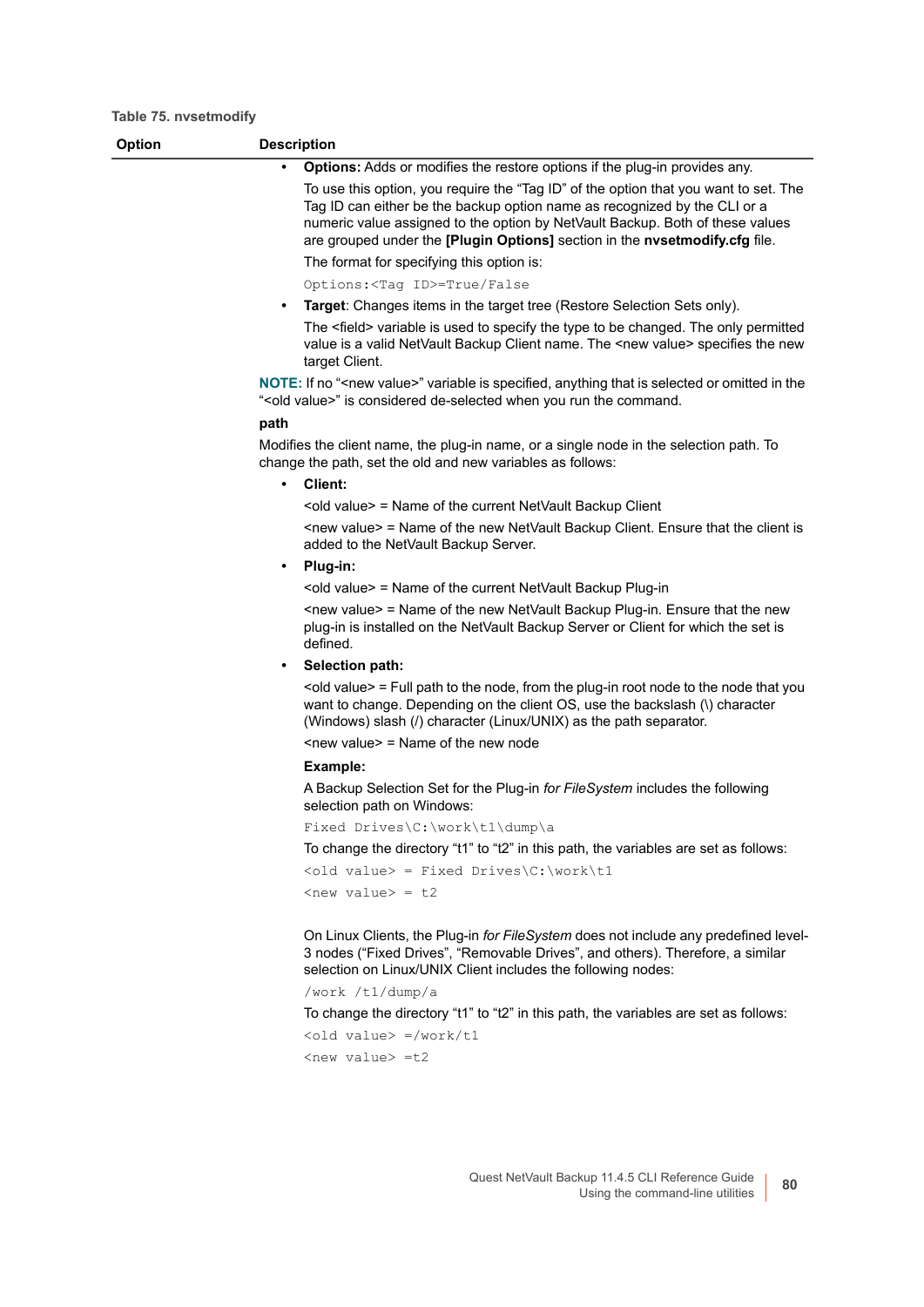#### **Table 75. nvsetmodify**

<span id="page-80-2"></span><span id="page-80-1"></span><span id="page-80-0"></span>

| Option      | <b>Description</b>                                                                                                                                                                                                                                                           |
|-------------|------------------------------------------------------------------------------------------------------------------------------------------------------------------------------------------------------------------------------------------------------------------------------|
|             | rename                                                                                                                                                                                                                                                                       |
|             | Adds or modifies a rename or relocation command to a Restore Selection Set.                                                                                                                                                                                                  |
|             | To add a new rename or relocation command, set the variables as follows:                                                                                                                                                                                                     |
|             | <old value=""> = Current name or path of the rename or relocation target</old>                                                                                                                                                                                               |
|             | $\le$ new value> = New name or path for the rename or relocation target                                                                                                                                                                                                      |
|             | To modify an existing rename or relocation command, set the variables as follows:                                                                                                                                                                                            |
|             | <old value=""> = Current rename or relocation syntax</old>                                                                                                                                                                                                                   |
|             | <new value=""> = New rename or relocation syntax</new>                                                                                                                                                                                                                       |
|             | info                                                                                                                                                                                                                                                                         |
|             | Modifies the plug-in information object attached to a node in the selection tree. To use this<br>option, set the variables as follows:                                                                                                                                       |
|             | <old value="">= Full path to the item, from the plug-in root node to the applicable<br/>item.</old>                                                                                                                                                                          |
|             | <new value=""> = New values for the plug-in information object, separated by colons<br/>(":"). To leave any field unchanged, specify a double colon ("::") as the new value.</new>                                                                                           |
|             | <node name=""> or <id></id></node>                                                                                                                                                                                                                                           |
|             | Includes an item in the backup or restore job. The item can either be the "node name" as<br>recognized by the CLI or a numeric "ID" assigned to the node by NetVault Backup. Both of<br>these values are grouped under the [Tree Nodes] section in the nvsetmodify.cfg file. |
|             | To use this option, set the variables as follows:                                                                                                                                                                                                                            |
|             | <old value=""> = Node Name or Node ID of the current node. If the selection tree for<br/>the target NetVault Backup Client contains multiple nodes of the given type,<br/>specify the Node Name instead of the Node ID.</old>                                                |
|             | $\le$ new value> = Node name or ID of the new root node.                                                                                                                                                                                                                     |
| -parameters | Reads options from a parameter file.                                                                                                                                                                                                                                         |
|             | You can use any text editor to create the parameter file. Specify one option with its value<br>per line and omit "-" before the option. Use spaces or tabs to separate the option and<br>values. To include comments, begin the line with a "#" character.                   |
|             | Example:                                                                                                                                                                                                                                                                     |
|             | # nvsetmodify example file                                                                                                                                                                                                                                                   |
|             | setname BackSet1                                                                                                                                                                                                                                                             |
|             | type BS                                                                                                                                                                                                                                                                      |
|             | This file can be used with the -parameters option as follows:                                                                                                                                                                                                                |
|             | ./nvsetmodify -parameters example.txt                                                                                                                                                                                                                                        |
| -assign     | Specifies the assignment operator that you want to use in change descriptions. The<br>default assignment operator is the "=" character. This option must be specified if the old or<br>new values contain the "=" character.                                                 |
| -delimit    | Specifies the character that you want to use as a delimiter in change descriptions. The<br>default delimiter is the ":" character. This option must be specified if old or new values<br>contain the ":" character.                                                          |
| -version    | Displays the build date of the NetVault Backup distribution installed on the machine.                                                                                                                                                                                        |

### **Examples**

**•** Modify the Backup Selection Set "BS-Set1" to change the NetVault Backup Client from "Client-A" to "Client-B":

nvsetmodify -setname BS-Set1 -type BS -change Tree:path:Client-A=Client-B

**•** Modify the Backup Selection Set "BS-Set1" to change the plug-in from "File System" to "Data Copy":

Quest NetVault Backup 11.4.5 CLI Reference Guide Using the command-line utilities **<sup>81</sup>**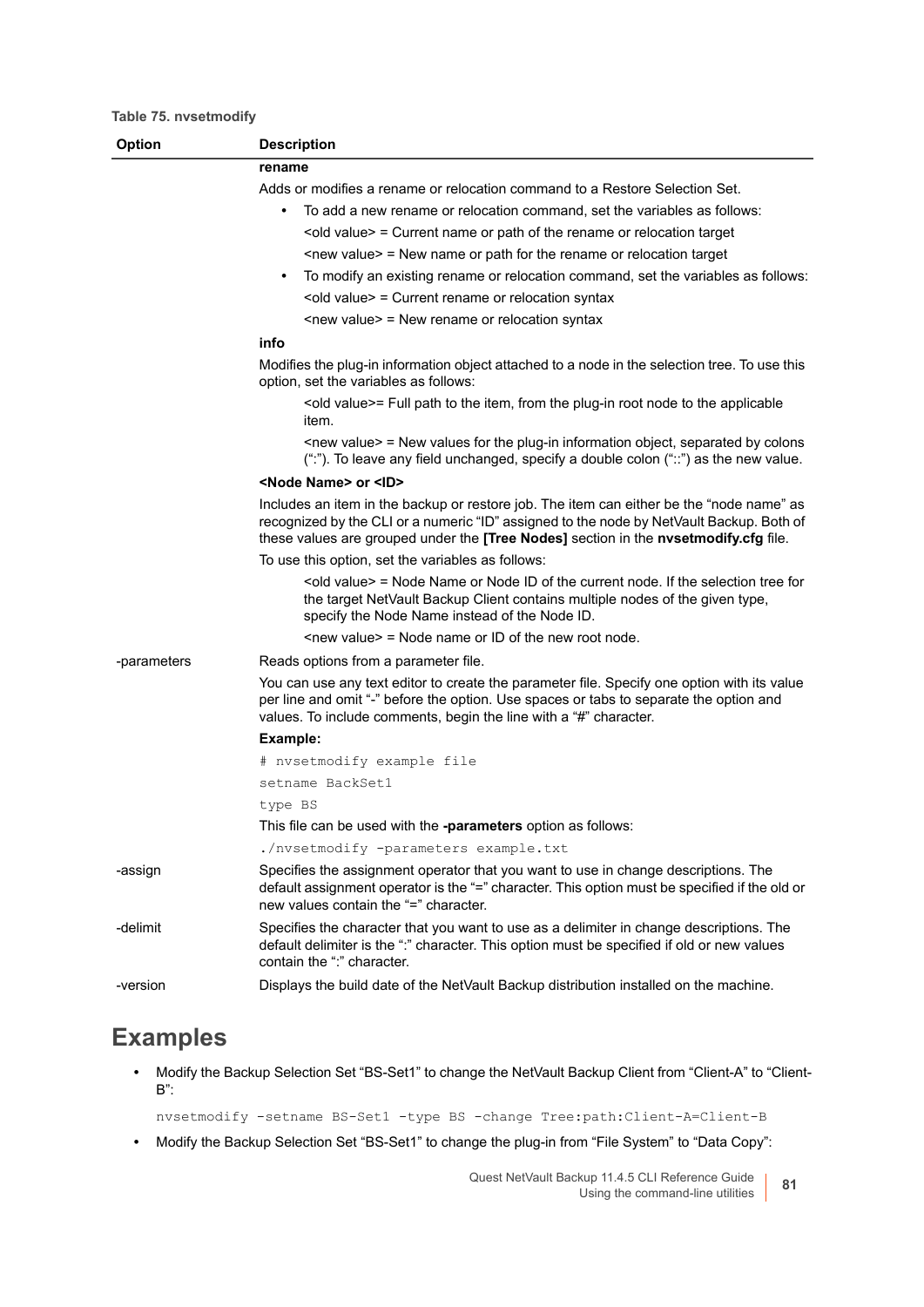nvsetmodify -setname BS-Set1 -type BS -change "Tree:path:File System=Data Copy"

**•** Modify the Backup Selection Set "BS-Set1" to change the directory "t1" to "t2" in the selection path "Fixed Drives\C:\work\t1\dump\a":

```
nvsetmodify -setname BS-Set1 -type BS 
-change "Tree@path@Fixed Drives\C:\work\t1=t2" -delimit @
```
In this example, the **-delimit** option is used to set the character "@" as the delimiter because the path includes ":" which is the default delimiter.

**•** Modify the Backup Selection Set "BS-Set1" to change the directory "t1" to "t2" in the selection path "/work/t1/dump/a":

nvsetmodify -setname BS-Set1 -type BS -change "Tree:path:/work/t1=t2"

**•** Modify the Backup Selection Set "BS-Set1" to change the drive node from "C:\" to "D:\" in the selection path "Fixed Drives\C:\work\t1\dump\a":

```
nvsetmodify -setname BackupSetName -type BS 
-change "Tree@path@Fixed Drives\C:\=D:\\" -delimit @
```
In this example, an extra backslash character is added to the new value D:\ to escape the first backslash character. If you do not include it, then the sequence D:\" would be interpreted as D:"; the first backslash would be used to escape the quotation mark (").

**•** Modify the Backup Selection Set "BS-Set1" to change the Network Share path from "\\Server1\a" to "\\Server2\b:

```
nvsetmodify -setname BackupSetName -type BS 
-change "Tree@path@Network Shares\\\Server1\a\=\\Server2\b\\" -delimit @
```
**•** Modify the Backup Selection Set "BS-Set1" to change the "Fixed Drives" node to "Removable Drives":

```
nvsetmodify -setname BackupSetName -type BS 
-change "Tree:path:Fixed Drives=Removable Drives"
```
- **NOTE:** The Plug-in *for FileSystem* (Windows only) and a few other plug-ins (Plug-in *for*  ÷ *Consolidation*, Plug-in *for Data Copy*, Plug-in *for Databases*, and Plug-in *for Raw Devices*) include pre-defined level-3 nodes. You can obtain the exact names of these nodes from the NetVault WebUI. To prevent any user errors, the **nvsetmodify** utility checks for the correctness of new values specified for level-3 nodes. An error message is displayed if you specify an incorrect value for these nodes. The utility does not perform any checks for the correctness or existence of nodes below level-3.
- **•** Modify the Restore Selection Set "RestoreSet1" (created for the Plug-in *for FileSystem*) to make the following changes:
	- **▪** Change the target client from "WinClient1" to "WinClient2"
	- **▪** Relocate the directory "C:\Mail" to "C:\MyMail"
	- **▪** Set the Restore Option "Overwrite Newer Files"

```
nvsetmodify -setname RestoreSet1 -type RS 
-change target:client:WinClient1=WinClient2 
-change options:nvfs opt overnew=true -change @tree@path@c:\mail=c:\MyMail
```
### **nvtrigger**

#### **Description**

Triggers a job that has already been defined and saved using the Triggered scheduling option.

This utility is located in the **bin** directory.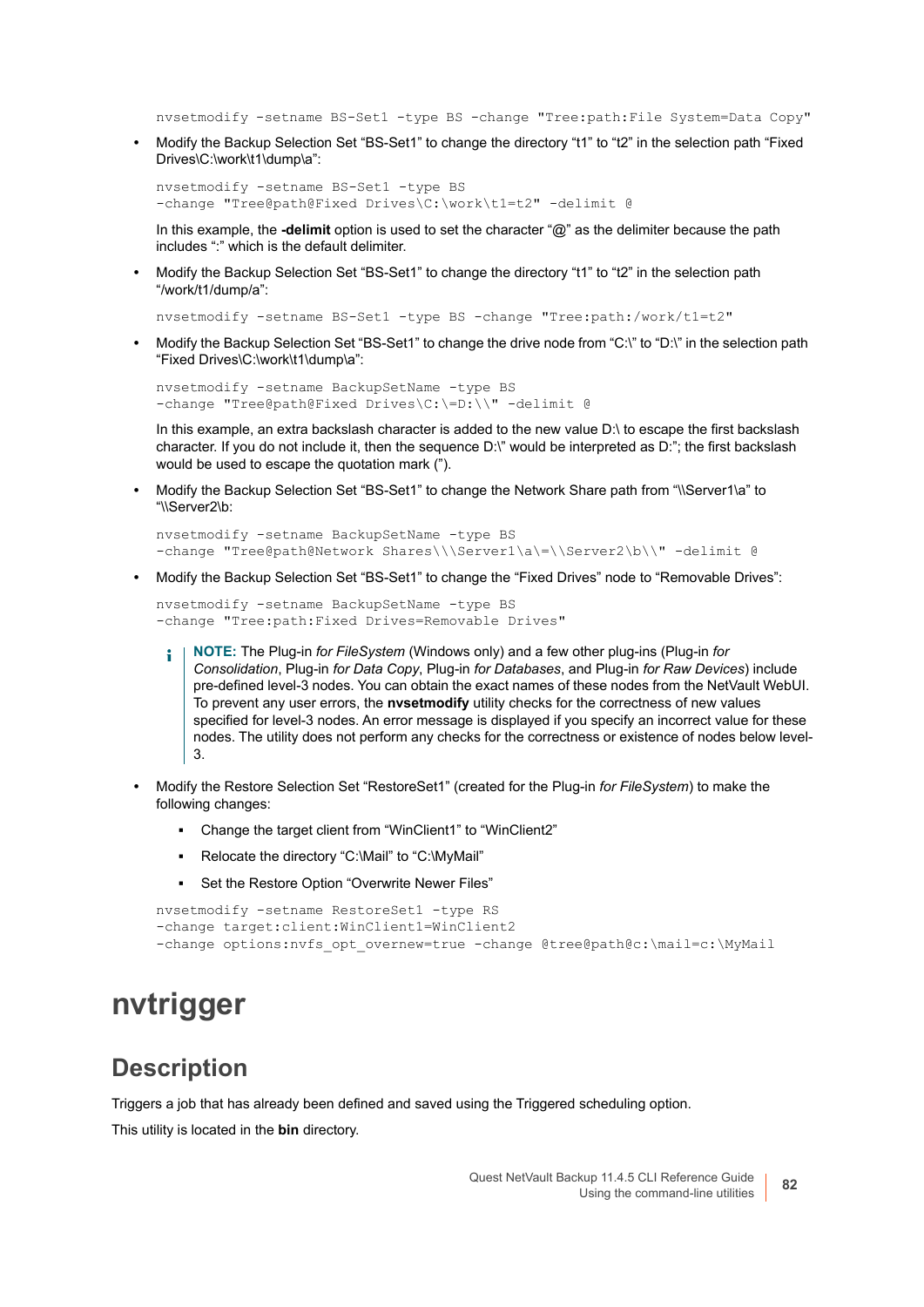### **Syntax**

nvtrigger [-server <server name>] [-wait] [-verbose] [-killonexit] <trigger name>

## **Options**

**Table 76. nvjobstart**

| <b>Option</b>               | <b>Description</b>                                                                                                                                                 |
|-----------------------------|--------------------------------------------------------------------------------------------------------------------------------------------------------------------|
| -servername                 | Specifies the name of the NetVault Backup Server that administers the job.                                                                                         |
|                             | This option is required when a remote server administers the job. It can be omitted when<br>a local server administers the job. The server name is case-sensitive. |
| -wait                       | Waits until the task has completed.                                                                                                                                |
| -verbose                    | Displays additional information when the job starts and completes.                                                                                                 |
|                             | When the job starts, the details such as the Job ID, Instance ID, Job Title, and Start Time<br>are displayed. When the job completes, the end time is displayed.   |
| -killonexit                 | Aborts a job by terminating the trigger execution. This option must be used with the -wait<br>option.                                                              |
| <trigger name=""></trigger> | Specifies the trigger name. This option must be the last option when the tool is invoked as<br>shown in the following example:                                     |
|                             | nvtrigger -server <server name=""> -wait -verbose -killonexit<br/><math>\langle \texttt{triangle} \rangle</math></server>                                          |

### **Notes**

- **•** The **nvtrigger** utility returns the following exit codes and messages when the job it is associated with completes execution:
	- **▪** 0: Backup Completed
	- **▪** 1: Backup Failed
	- **▪** 2: Backup Completed with Warnings
	- **▪** 3: Backup Aborted
- **•** Without the **-wait** option, the **nvtrigger** utility can support multiple jobs. With this option, the utility can only be used to trigger a single job. This limitation also applies to **-wait -killonexit** options. Therefore, you cannot use this option for policy jobs that contains multiple job definitions.
- **•** If you specify the **-wait** option in a script, control is returned to the script only after the triggered job completes. If you do not specify this option, control is returned immediately back to the script even if the triggered job is still running.

# **Log-specific utilities**

**•** [nvlogdump](#page-83-0) **•** [nvlogpurge](#page-83-1) **•** [nvreadlog](#page-84-0)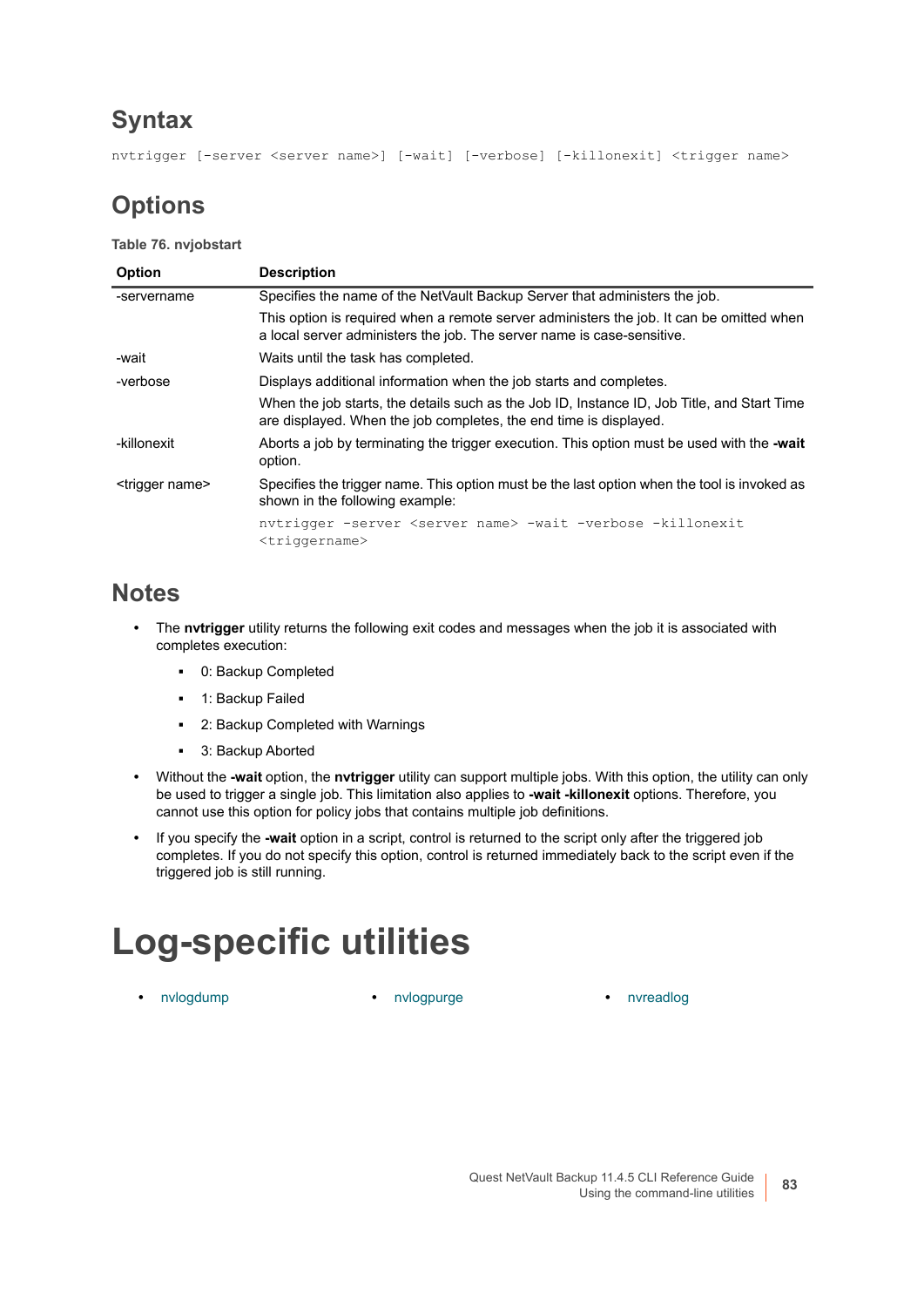## <span id="page-83-0"></span>**nvlogdump**

### **Description**

Dumps NetVault Backup logs to a text or binary file.

## **Syntax**

```
nvlogdump [-jobid <Job ID>] [-filename <Dump File>] [-text] 
[-starttime <Start Time>] [-endtime <End Time>]
```
## **Options**

**Table 77. nvlogdump**

| <b>Option</b> | <b>Description</b>                                                                                                                                                                                                                                        |
|---------------|-----------------------------------------------------------------------------------------------------------------------------------------------------------------------------------------------------------------------------------------------------------|
| -jobid        | Specifies the job ID for which logs are exported.                                                                                                                                                                                                         |
| -filename     | Specifies the name of the file to which logs are exported.                                                                                                                                                                                                |
|               | Depending on the dump format selected, the dump files are created in the <b>binary</b> or text<br>directories under <netvault backup="" home="">\logs\dumps (on Windows) or <netvault<br>Backup home&gt;/logs/dumps (on Linux).</netvault<br></netvault>  |
|               | If you omit the <b>-filename</b> option, NetVault Backup creates a file named<br><b>CLI DUMP <yyyymmdd> <hhmmss></hhmmss></yyyymmdd></b> in the specified format. The binary file has the<br>extension ".nlg"; the text file does not have any extension. |
| -text         | Exports logs in text format. If you omit this option, then logs are dumped in binary format.                                                                                                                                                              |
| -starttime    | Specifies the time that serves as the starting point for the log dump. The format to specify<br>start time is YYYYMMDDHHMMSS.                                                                                                                             |
| -endtime      | Specifies the time that serves as the stopping point for the log dump. The format to<br>specify end time is YYYYMMDDHHMMSS.                                                                                                                               |

### **Notes**

At least the **jobid** option or a combination of the **starttime** and **endtime** options must be specified to properly use this utility. A combination of the options **jobid**, **starttime**, and **endtime** can be specified to dump logs for a particular job that were generated within the given period.

## **Examples**

**•** Dump logs for Job ID 50, starting from August 1, 2014, 20:33:04, to a binary file named "nvlogdmp.nlg":

```
nvlogdump -filename c:\temp\nvlogdmp -starttime 20140801203304 -jobid 50
```
## <span id="page-83-1"></span>**nvlogpurge**

### **Description**

Purges log entries up to the specified time.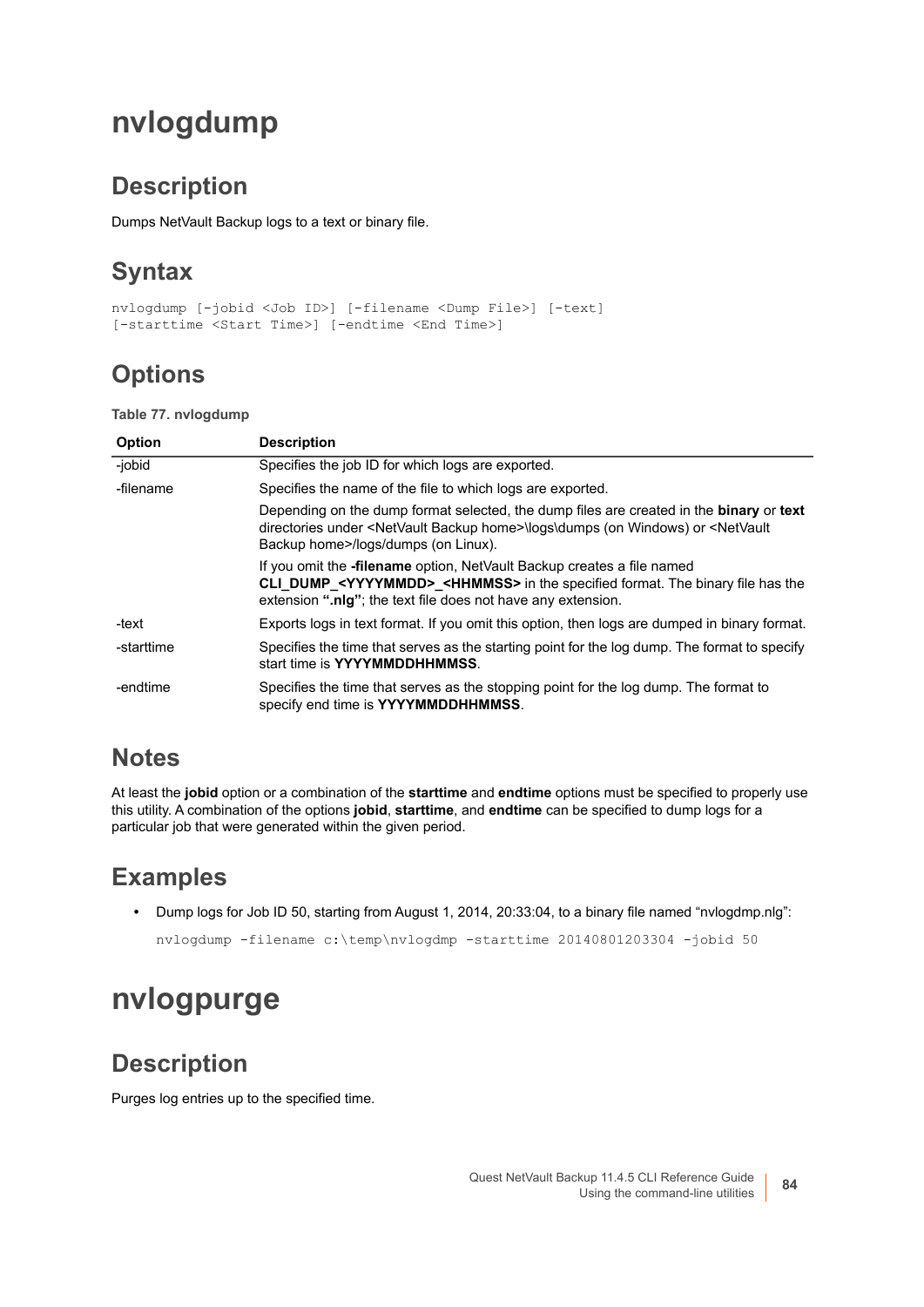## **Syntax**

nvlogpurge -purgetime <End Time>

## **Options**

**Table 78. nvlogpurge**

| <b>Option</b> | <b>Description</b>                                                                       |
|---------------|------------------------------------------------------------------------------------------|
| -purgetime    | Specifies the time that serves as the end point for the log purge. The format to specify |
|               | purge time is YYYYMMDDHHMMSS.                                                            |

## <span id="page-84-0"></span>**nvreadlog**

### **Description**

Displays log messages.

### **Syntax**

nvreadlog [-h] [-b <days>] [-m] [-d <delimiter string>] [-o <messages>]

## **Options**

**Table 79. nvreadlog**

| Option | <b>Description</b>                                                                                                                                                                                     |
|--------|--------------------------------------------------------------------------------------------------------------------------------------------------------------------------------------------------------|
| -h     | Exits after showing historic log messages.                                                                                                                                                             |
| -b     | Specifies the start date; it is specified as the number of days before the current date.                                                                                                               |
| -m     | Starts the output from midnight preceding the number of days specified with the - <b>b</b> option.<br>You must use this option with the -b option.                                                     |
|        | For example, at 3 P.M., you specify -b 1, logs starting from 3 P.M. the day before are<br>displayed. With the -m option, log messages starting from the midnight of previous day<br>are displayed.     |
|        | If you specify -m without the -b option or with -b 0, log messages starting from the<br>midnight of current day are displayed. If you issue this command at 3 P.M., 15 hours of<br>logs are displayed. |
| -d     | Specifies one or more characters that you want to use as delimiters. For example, -d<br>followed by two spaces would separate each displayed item with two spaces.                                     |
| -0     | Displays specific messages. For example, if you specify -o failed, only messages that<br>contain the word "failed" are displayed.                                                                      |
|        | You can specify multiple strings using comma as a separator.                                                                                                                                           |

### **Notes**

**•** As **"-h"** is a command option, use the full command **"-help"** to view help for this command:

nvreadlog -help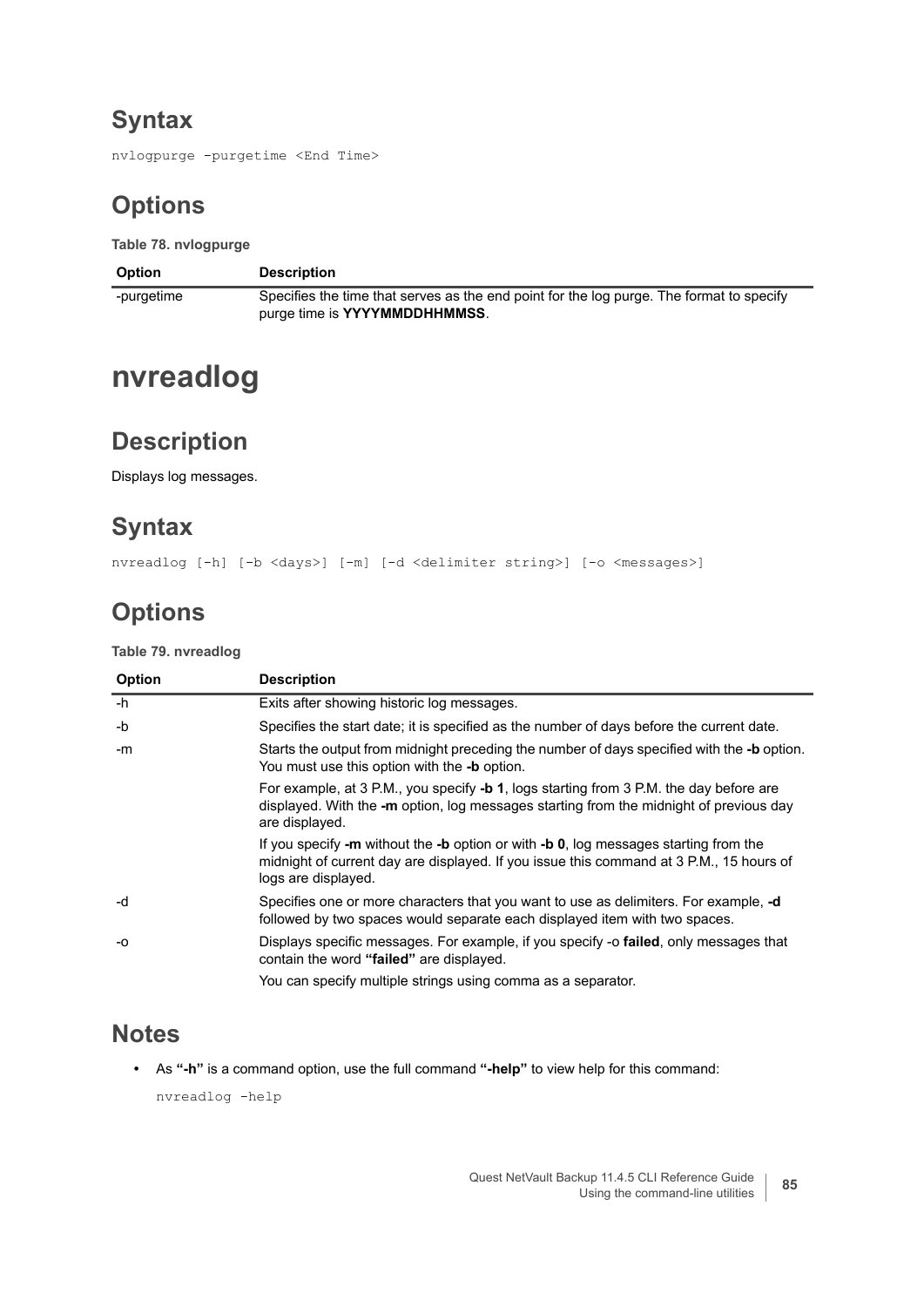# **Other utilities**

- 
- 
- 
- 
- **•** [nvlicenseinfo](#page-86-1) **•** [nvreport](#page-89-0)
- 
- **•** [getmachineid](#page-85-1) **•** [nvpassword](#page-87-0) **•** [nvsendmail](#page-90-0)
	- **•** [installplugin](#page-85-2) **•** [nvpluginaccess](#page-88-0) **•** [nvsendopmsg](#page-91-0)
- **•** [licenseinstall](#page-86-0) **•** [nvpgdbpasswd](#page-88-1) **•** [nvtrace](#page-91-1)
	-
- **• •** [nvmeddbcheck](#page-86-2) **• •** [nvscheddbcheck](#page-89-1)
	-
	-
	-

## <span id="page-85-0"></span>**bonedate**

## **Description**

Displays the NetVault date and time in use on the current machine. This information is obtained from the machine configured as the NetVault Time Server. For more information about NetVault Time, see the *Quest NetVault Backup Administrator's Guide*.

## **Syntax**

bonedate

## <span id="page-85-1"></span>**getmachineid**

## **Description**

Finds machine ID of the NetVault Backup Server or Client machine on which this utility is run. Machine ID is required to obtain permanent license keys for NetVault Backup products.

## **Syntax**

getmachineid

## <span id="page-85-2"></span>**installplugin**

## **Description**

Installs NetVault Backup plug-ins on the server or client machines. This utility is located in the **bin** directory.

## **Syntax**

installplugin <Full path to the .npk installation file>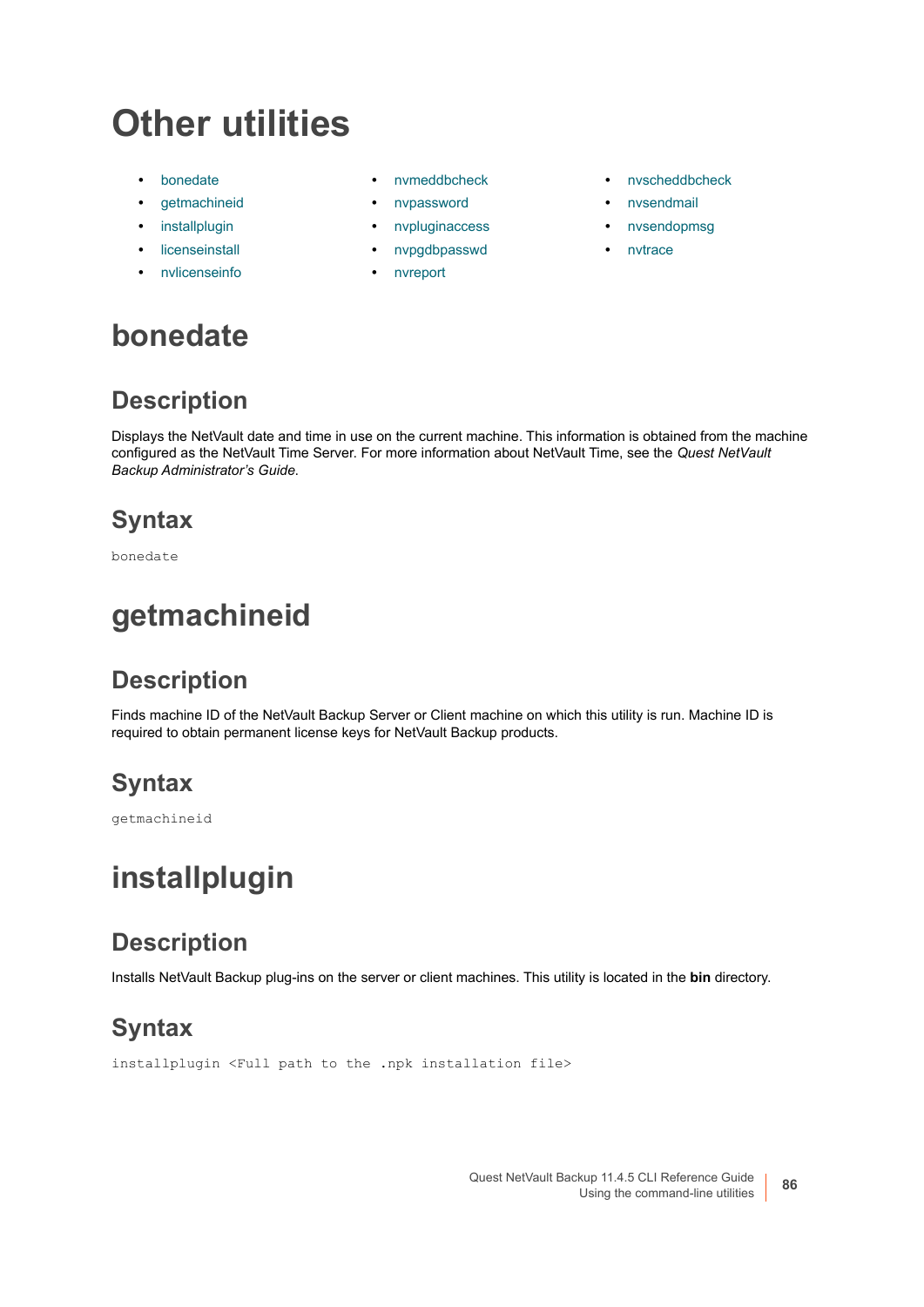#### **Notes**

**•** Verify that you provide the full file path to the **".npk"** installation file. Enclose the path within quotation marks ("") if it contains any spaces.

## <span id="page-86-0"></span>**licenseinstall**

### **Description**

Installs product license keys. This utility is located in the **bin** directory.

## **Syntax**

```
licenseinstall <key string> | <.npk file that contains the key>
```
## <span id="page-86-1"></span>**nvlicenseinfo**

## **Description**

Provides license information for the NetVault Backup Server.

## **Syntax**

nvlicenseinfo

## <span id="page-86-2"></span>**nvmeddbcheck**

## **Description**

Verifies the structural, entity, and referential integrity of the Media Database. It checks the following:

- **•** Raw file structure
- **•** Database table integrity
- **•** Inter-table references and dependencies

## **Syntax**

```
nvmeddbcheck List
nvmeddbcheck Check [-v <warning level>]
nvmeddbcheck Compact [-v <warning level>] [-f]
```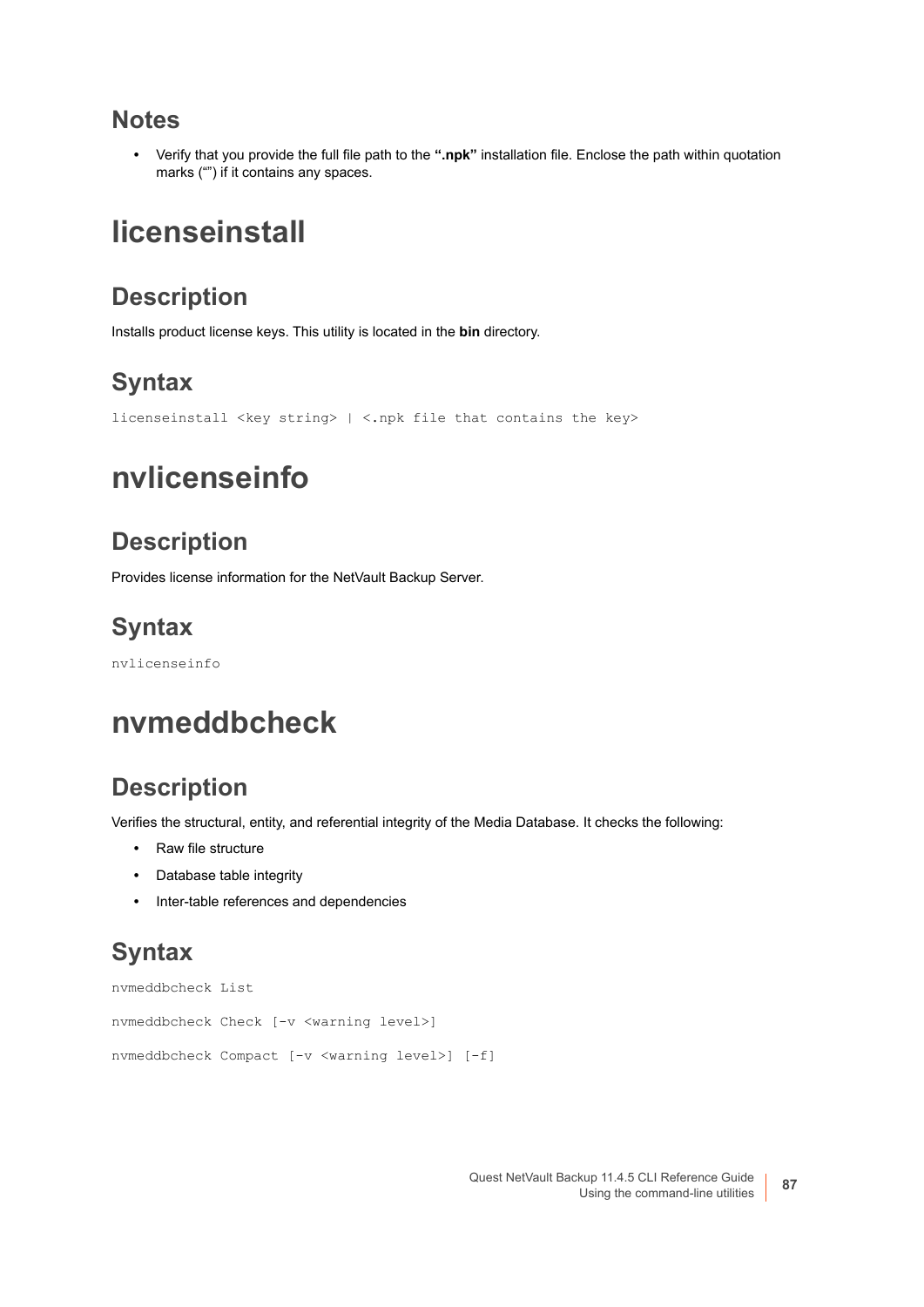## **Options**

**Table 80. nvmeddbcheck**

| <b>Option</b> | <b>Description</b>                                                                                                                                                                                                                                                                                        |
|---------------|-----------------------------------------------------------------------------------------------------------------------------------------------------------------------------------------------------------------------------------------------------------------------------------------------------------|
| List          | Lists various records stored in the Media Database. The output includes the following<br>items:                                                                                                                                                                                                           |
|               | New streams<br>$\bullet$                                                                                                                                                                                                                                                                                  |
|               | Sessions                                                                                                                                                                                                                                                                                                  |
|               | Old streams<br>$\bullet$                                                                                                                                                                                                                                                                                  |
|               | Media items<br>$\bullet$                                                                                                                                                                                                                                                                                  |
|               | Segments                                                                                                                                                                                                                                                                                                  |
|               | Backup indexes<br>$\bullet$                                                                                                                                                                                                                                                                               |
|               | <b>Retired RAS segments</b><br>٠                                                                                                                                                                                                                                                                          |
|               | <b>Retired RAS indexes</b><br>$\bullet$                                                                                                                                                                                                                                                                   |
|               | You can use this option to determine which records should be deleted.                                                                                                                                                                                                                                     |
| Check         | Performs database checks, and displays the status. You can use -v with this option to<br>specify the minimum severity level of messages that are displayed.                                                                                                                                               |
| -v            | Specifies the minimum severity level of messages that are displayed. -v can take the<br>following values:                                                                                                                                                                                                 |
|               | all: All messages<br>$\bullet$                                                                                                                                                                                                                                                                            |
|               | back: Background messages<br>$\bullet$                                                                                                                                                                                                                                                                    |
|               | inf: Information messages                                                                                                                                                                                                                                                                                 |
|               | job: Job messages                                                                                                                                                                                                                                                                                         |
|               | warn: Warnings<br>٠                                                                                                                                                                                                                                                                                       |
|               | error: Errors                                                                                                                                                                                                                                                                                             |
|               | severe: Severe errors                                                                                                                                                                                                                                                                                     |
|               | When you set the severity level, only messages at that level and higher are displayed.                                                                                                                                                                                                                    |
| Compact       | Performs database checks, and removes inconsistent and invalid entries identified during<br>the Check phase. You can use the -v and -f options with this option. -v lets you specify the<br>minimum severity level of messages that are displayed; -f lets you purge retired RAS<br>segments and indexes. |
| -f            | Purges retired RAS segments and indexes from the Media Database. This option can<br>only be used with the <b>Compact</b> option.                                                                                                                                                                          |

#### **Notes**

**•** You can also use this utility to check and remove the obsolete session records.

## <span id="page-87-0"></span>**nvpassword**

## **Description**

Changes NetVault Backup password for server or client on which this utility is run. This utility is available in the **<NetVault Backup home>\bin** directory.

## **Syntax**

nvpassword <new password>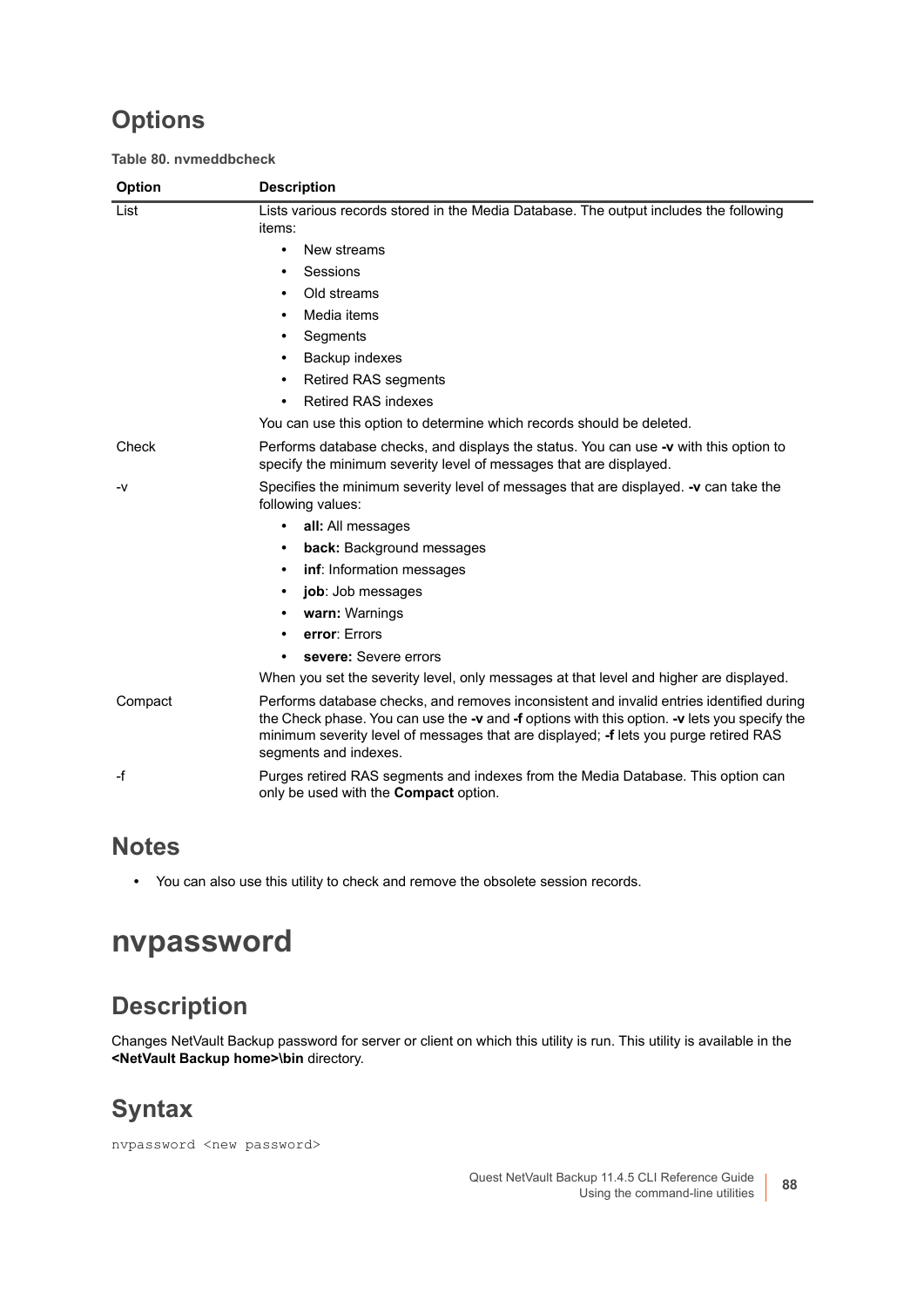#### **Notes**

**•** A NetVault Backup password must not contain the following characters:

```
\ and spaces
```
Escape the special characters such that the desired password is properly received by the CLI. For example, if the password is <> $\&$ #|/"':\*.-`()[]{}\$@? then, enter it as the following:

```
On Linux shell: \langle \langle \rangle \rangle \& \# \langle \rangle / \langle \cdot \rangle \& \; + \langle \cdot \rangle \& \; - \langle \cdot \rangle \& \; \langle \cdot \rangle [] { } \$@?
```
On Windows command prompt: "<> $\frac{1}{2}$  /""': \*.-`()[]{}\$@?".

## <span id="page-88-0"></span>**nvpluginaccess**

### **Description**

Enables CLI backups and generation of CLI-based reports for plug-ins that require the use of database-related utility (for example, "onbar" for Informix database users and "rman" for Oracle). For more information, see the relevant plug-in user's guide.

## **Syntax**

```
nvpluginaccess [-remove -client <client names>] | [-client <client name> 
[-account <account name> -password <account password>]]
```
## **Options**

**Table 81. nvpluginaccess**

| <b>Option</b> | <b>Description</b>                                                                                |
|---------------|---------------------------------------------------------------------------------------------------|
| -client       | Specifies the name of the NetVault Backup Client.                                                 |
| -account      | Specifies the name of the NetVault Backup user account that you want to use with this<br>command. |
|               | The specified user account must be granted all privileges in NetVault Backup.                     |
| -password     | Specifies the password for the user account.                                                      |

## <span id="page-88-1"></span>**nvpgdbpasswd**

### **Description**

Use this utility to change the password for the PostgreSQL database superuser.

(The password is initially set when you install or upgrade the NetVault Backup Server software.)

## **Syntax**

nvpgdbpasswd store <password>

nvpgdbpasswd change <current password> <new password>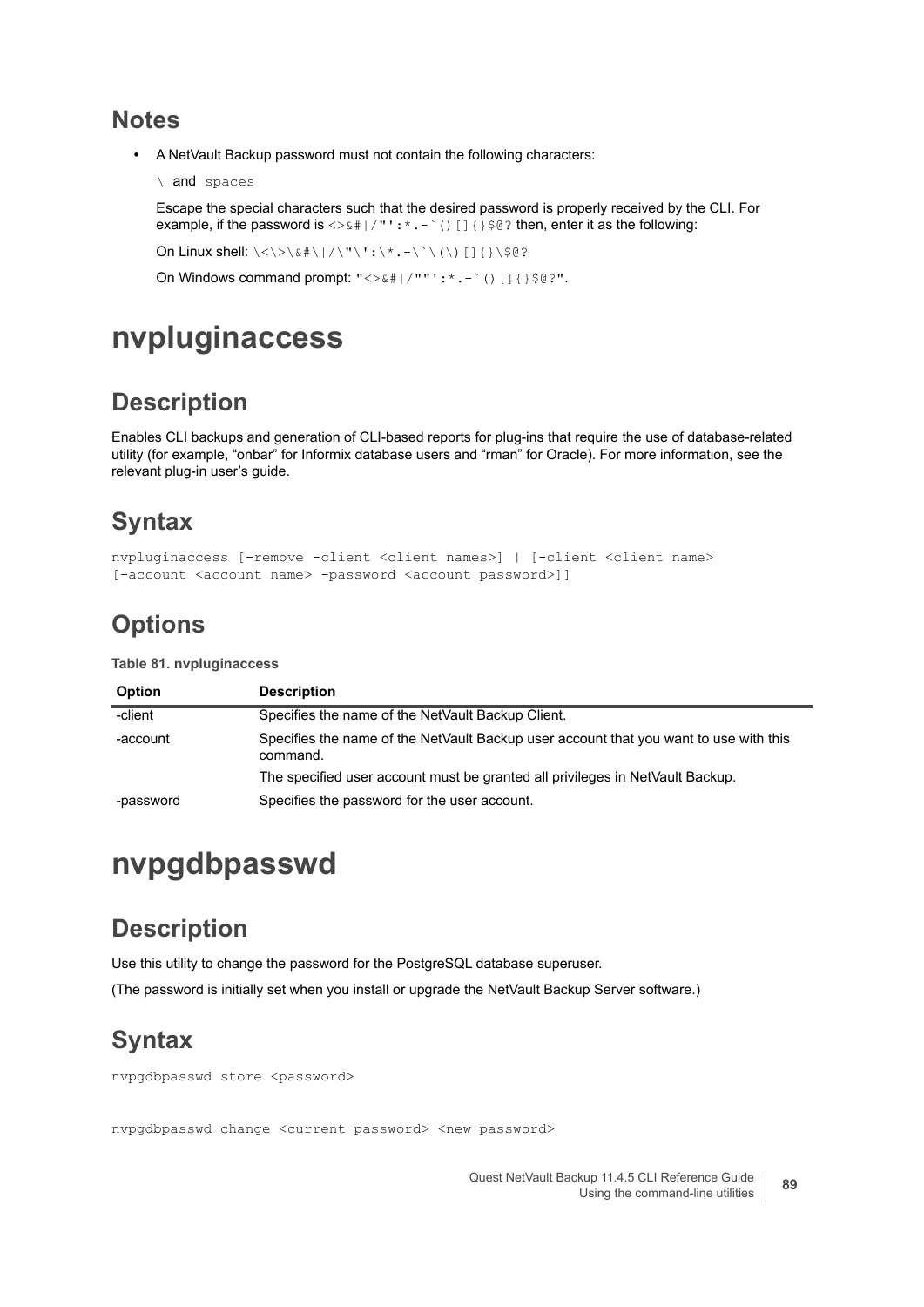## **Options**

**Table 82. nvpgdbpasswd**

| <b>Option</b>                                                              | <b>Description</b>                                                                                                                                                                                                                         |
|----------------------------------------------------------------------------|--------------------------------------------------------------------------------------------------------------------------------------------------------------------------------------------------------------------------------------------|
| store <password></password>                                                | Updates the PostgreSQL database superuser password in the <b>pgdb.cfg</b> file (NetVault<br>Backup configuration file). It does not change the superuser password in the PostgreSQL<br>Database itself; it just updates the pgdb.cfg file. |
|                                                                            | You can use this option to update the password in the configuration file after the password<br>is changed in the database using any PostgreSQL native tool (for example, the psql<br>utility).                                             |
| change <current<br>password&gt; <new<br>password&gt;</new<br></current<br> | Changes the database superuser password both in the PostgreSQL DB and in the<br>padb.cfg file.                                                                                                                                             |
|                                                                            | You must specify both the current password and the new password with this option.                                                                                                                                                          |

#### **Notes**

- **•** A password for the PostgreSQL database superuser cannot contain the following characters:
	- \ and spaces

Escape the special characters such that the desired password is properly received by the CLI. For example, if the password is  $\langle \rangle_{\&\#}$  | / "':\*.-`()[]{}\$@? then, enter it as the following:

```
On Linux shell: \langle \langle \rangle \rangle \& \# \setminus | / \setminus " \setminus ' : \setminus * \_ - \setminus \setminus (\setminus) [] { \} \
```
On Windows command prompt: "<> $\frac{1}{2}$  | / ""':\*.-`() [] { } \$@?".

**•** Before updating the superuser password, you must stop the NetVault Backup Service.

## <span id="page-89-0"></span>**nvreport**

Allows you to generate and view canned reports from the command-line interface. For more information about using the reporting functionality, see [Using the nvreport utility](#page-93-0).

## <span id="page-89-1"></span>**nvscheddbcheck**

### **Description**

Verifies the structural, entity, and referential integrity of the Scheduler Database. It checks the following:

- **•** Raw file structure
- **•** Database table integrity
- **•** Inter-table references and dependencies

## **Syntax**

```
nvscheddbcheck List
```

```
nvscheddbcheck Check [-v <warning level>
```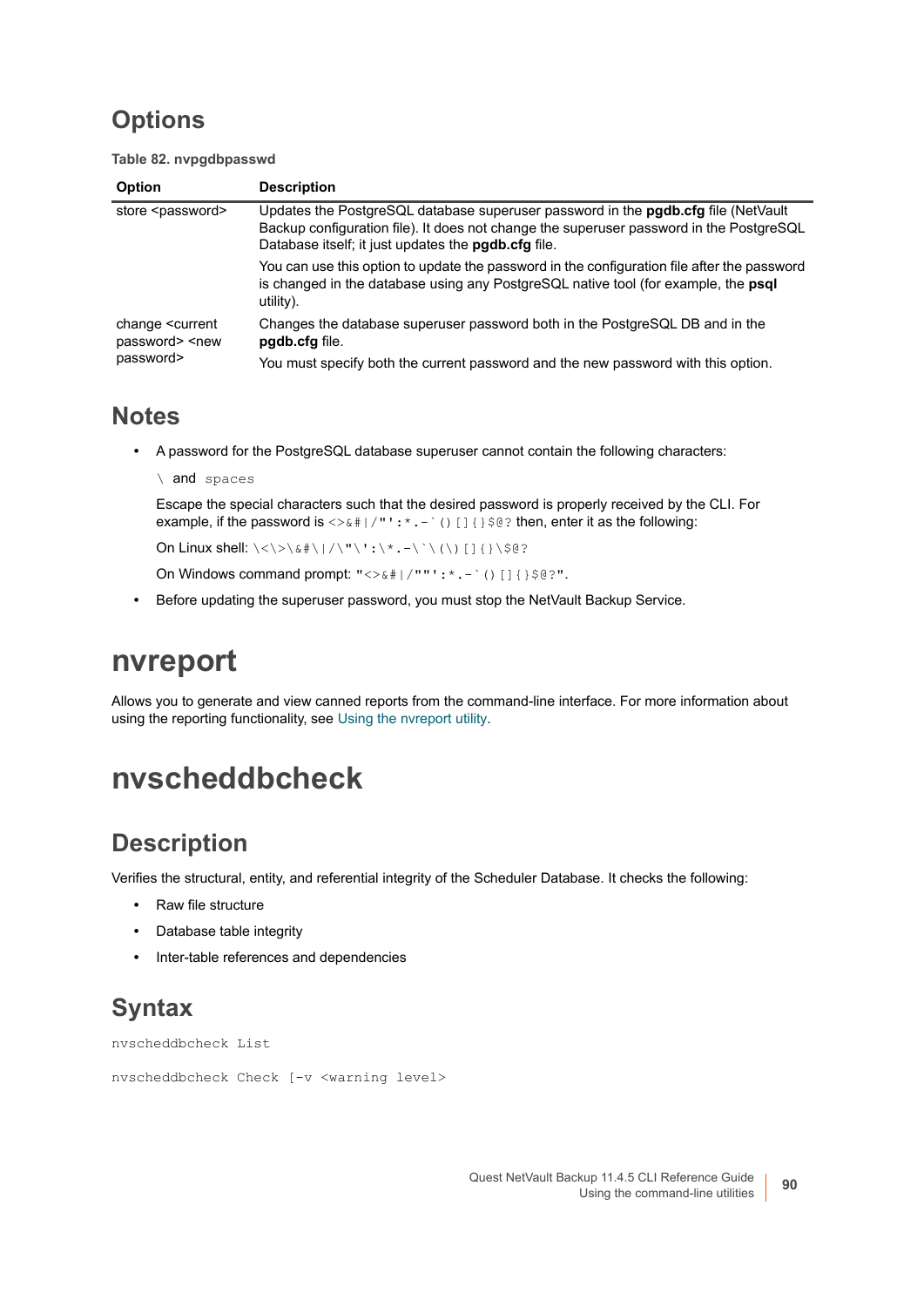## **Options**

**Table 83. nvscheddbcheck**

| Option | <b>Description</b>                                                                                        |
|--------|-----------------------------------------------------------------------------------------------------------|
| List   | Lists various records stored in the Scheduler Database. The output includes the following<br>items:       |
|        | Regular jobs<br>$\bullet$                                                                                 |
|        | Policy jobs<br>٠                                                                                          |
|        | Scheduled phases<br>٠                                                                                     |
|        | Job instance data records<br>٠                                                                            |
|        | Job change records<br>$\bullet$                                                                           |
|        | You can use this option to determine which records should be deleted.                                     |
| Check  | Performs database checks, and displays the status.                                                        |
| $-V$   | Specifies the minimum severity level of messages that are displayed. -v can take the<br>following values: |
|        | all: All messages<br>٠                                                                                    |
|        | back: Background messages<br>٠                                                                            |
|        | inf: Information messages<br>٠                                                                            |
|        | job: Job messages<br>٠                                                                                    |
|        | warn: Warnings<br>٠                                                                                       |
|        | error: Errors<br>٠                                                                                        |
|        | severe: Severe errors<br>$\bullet$                                                                        |
|        | When you set the severity level, only messages at that level and higher are displayed.                    |

## <span id="page-90-0"></span>**nvsendmail**

## **Description**

Sends an email to the specified address.

## **Syntax**

```
nvsendmail [-d <dest_address>] [-r <real_name] [-s <subject>] [-f <message_file>] 
[-a <attach_file>] [-m] [-n]
```
## **Options**

**Table 84. nvsendmail**

| Option | <b>Description</b>                                                                                |
|--------|---------------------------------------------------------------------------------------------------|
| -d     | Specifies the email address of the intended recipient.                                            |
| -r     | Specifies the actual name of the intended recipient.                                              |
| $-S$   | Specifies the subject line of the email.                                                          |
| -f     | Specifies the email message file that you want to send.                                           |
| -а     | Specifies the attachment that you want to send. Provide the full path for the attachment<br>file. |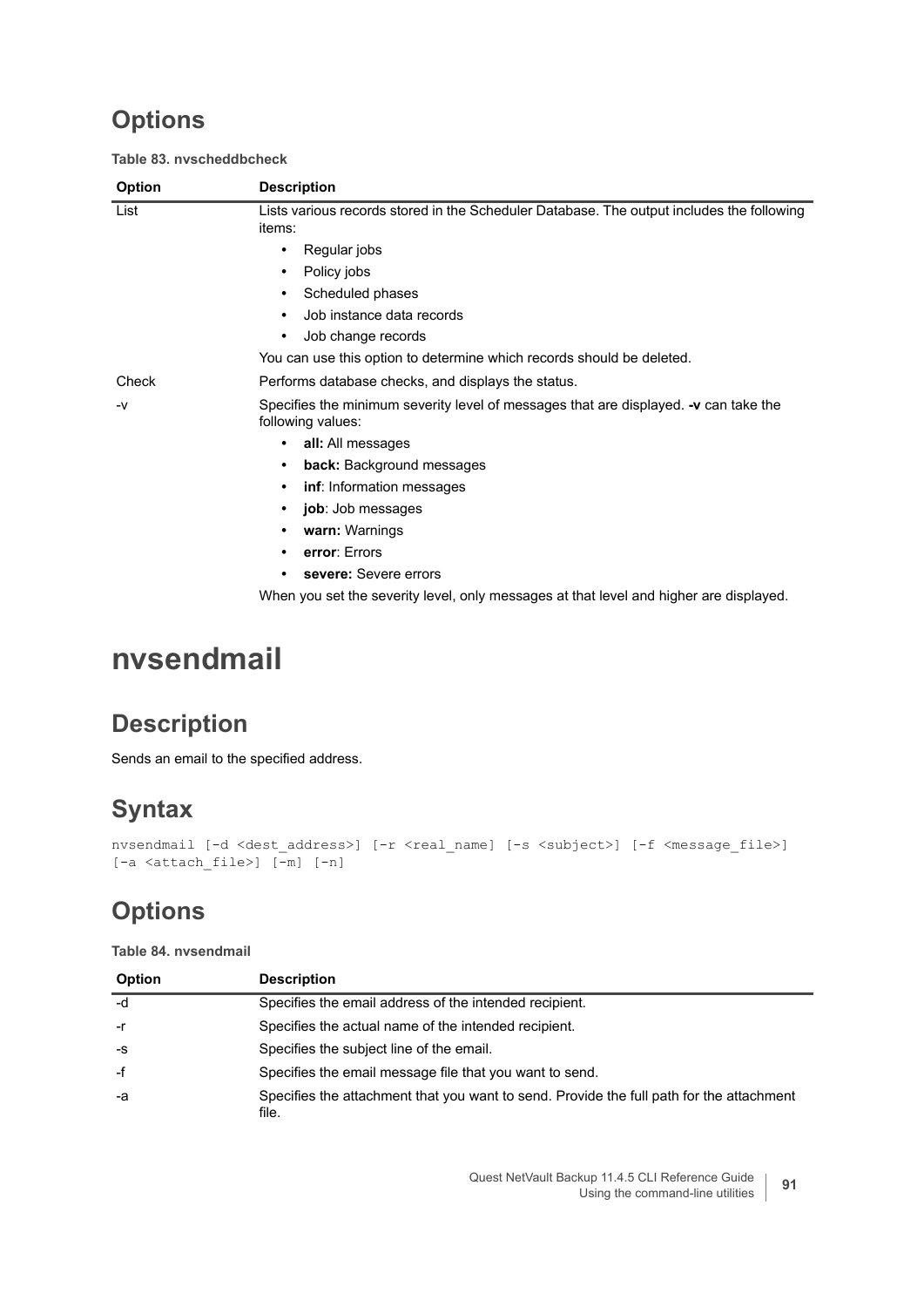**Table 84. nvsendmail**

| <b>Option</b> | <b>Description</b>                                                                                       |
|---------------|----------------------------------------------------------------------------------------------------------|
| -m            | Forces mime format.                                                                                      |
| -n            | Specifies notification mode in which the necessary parameters are obtained from the host<br>environment. |

## <span id="page-91-0"></span>**nvsendopmsg**

#### **Description**

Sends an operator message.

### **Syntax**

nvsendopmsg [-n] [-test]

### **Options**

**Table 85. nvsendopmsg**

| <b>Option</b> | <b>Description</b>                             |
|---------------|------------------------------------------------|
| -n            | Sends notification from environment variables. |
| -test         | Sends a test message.                          |

### <span id="page-91-1"></span>**nvtrace**

### **Description**

Use this utility to perform the following tasks:

- **•** View whether tracing is enabled or disabled on the specified machine
- **•** Enable tracing on the specified client
- **•** Start and stop tracing at the specified time window
- **•** Generate trace files for all current and new processes
- **•** Generate trace files for the specified processes
- **•** Disable tracing on the specified client

#### **Syntax**

```
nvtrace --status [--client <client_name>]
```

```
nvtrace --enable [--client <client_name>] [--startat <YYYYMMDDHHMMSS> [--stopat 
<YYYYMMDDHHMMSS>]] [--process <procid>[,<procid>,...]]
```

```
nvtrace --disable [--client <client name>]
```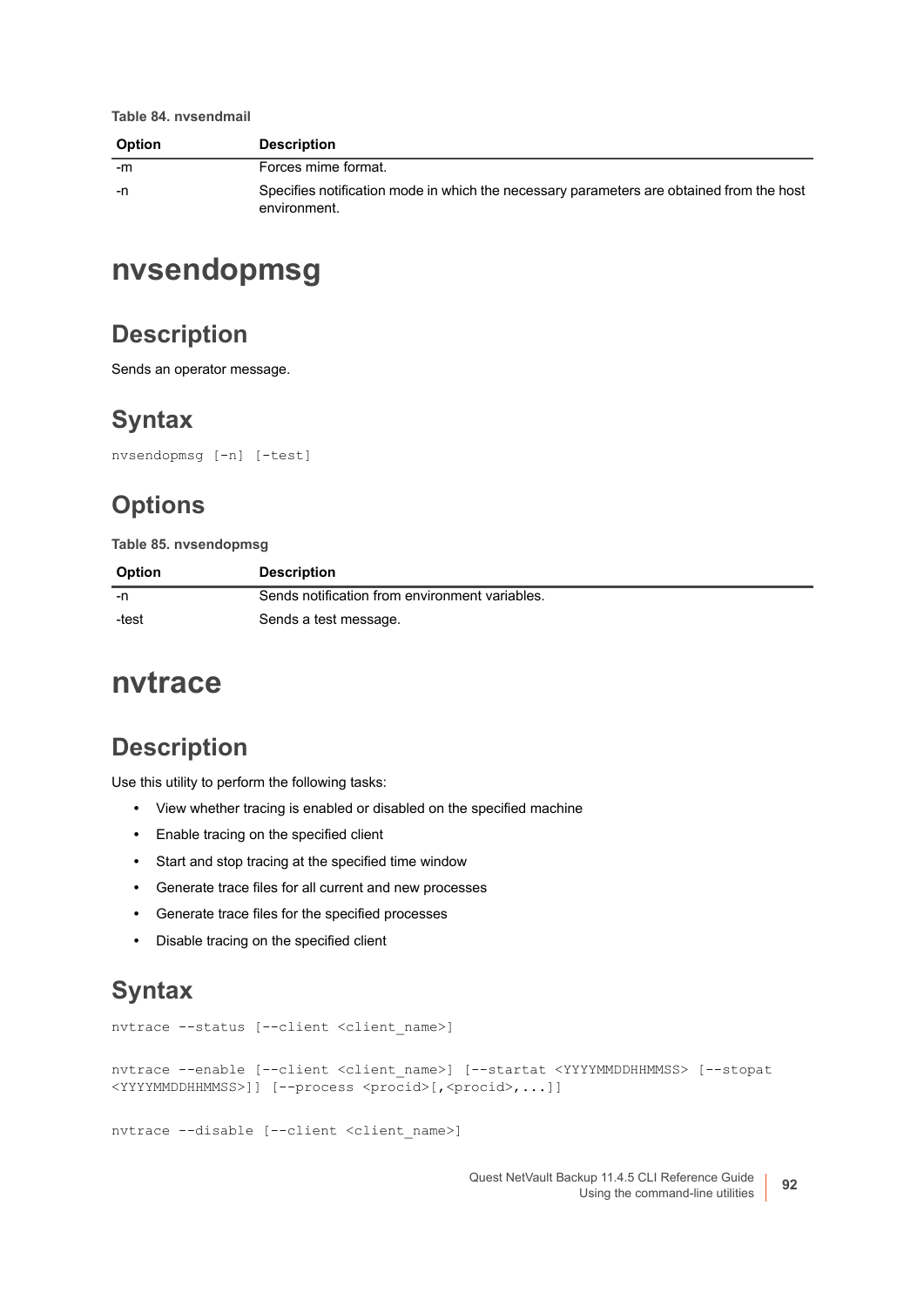## **Options**

**Table 86. nvtrace**

| Option    | <b>Description</b>                                                                                                                                                                                |
|-----------|---------------------------------------------------------------------------------------------------------------------------------------------------------------------------------------------------|
| --status  | Displays whether tracing is enabled or disabled on the specified machine. You can use<br>the following option with --status:                                                                      |
|           | --client: Specifies the NetVault Backup Client. If the client name is not specified,<br>the status of tracing on the server is displayed.                                                         |
| --enable  | Enables tracing on the specified machine. You can use the following options with<br>--enable:                                                                                                     |
|           | -- client: Specifies the NetVault Backup Client. If the client name is not specified,<br>tracing is enabled on the NetVault Backup Server.                                                        |
|           | <b>--startat:</b> Specifies the date and time when tracing should be started on the<br>$\bullet$<br>machine. The format for specifying this option is YYYYMMDDHHMMSS.                             |
|           | -- stopat: Specifies the date and time when tracing should be stopped on the<br>٠<br>machine. The format for specifying this option is YYYYMMDDHHMMSS.                                            |
|           | You can omit the --startat and --stopat options to start tracing immediately.                                                                                                                     |
|           | --process: Specifies the process for which trace files are required. You can<br>٠<br>provide a comma-separated list of process ID numbers to generate trace files for<br>the specified processes. |
|           | You can omit this option if you want to generate trace files for all current and new<br>processes.                                                                                                |
| --disable | Disables tracing on the specified machine. You can use the following option with<br>--disable:                                                                                                    |
|           | -- client: Specifies the NetVault Backup Client. If the client name is not specified,<br>tracing is disabled on the server.                                                                       |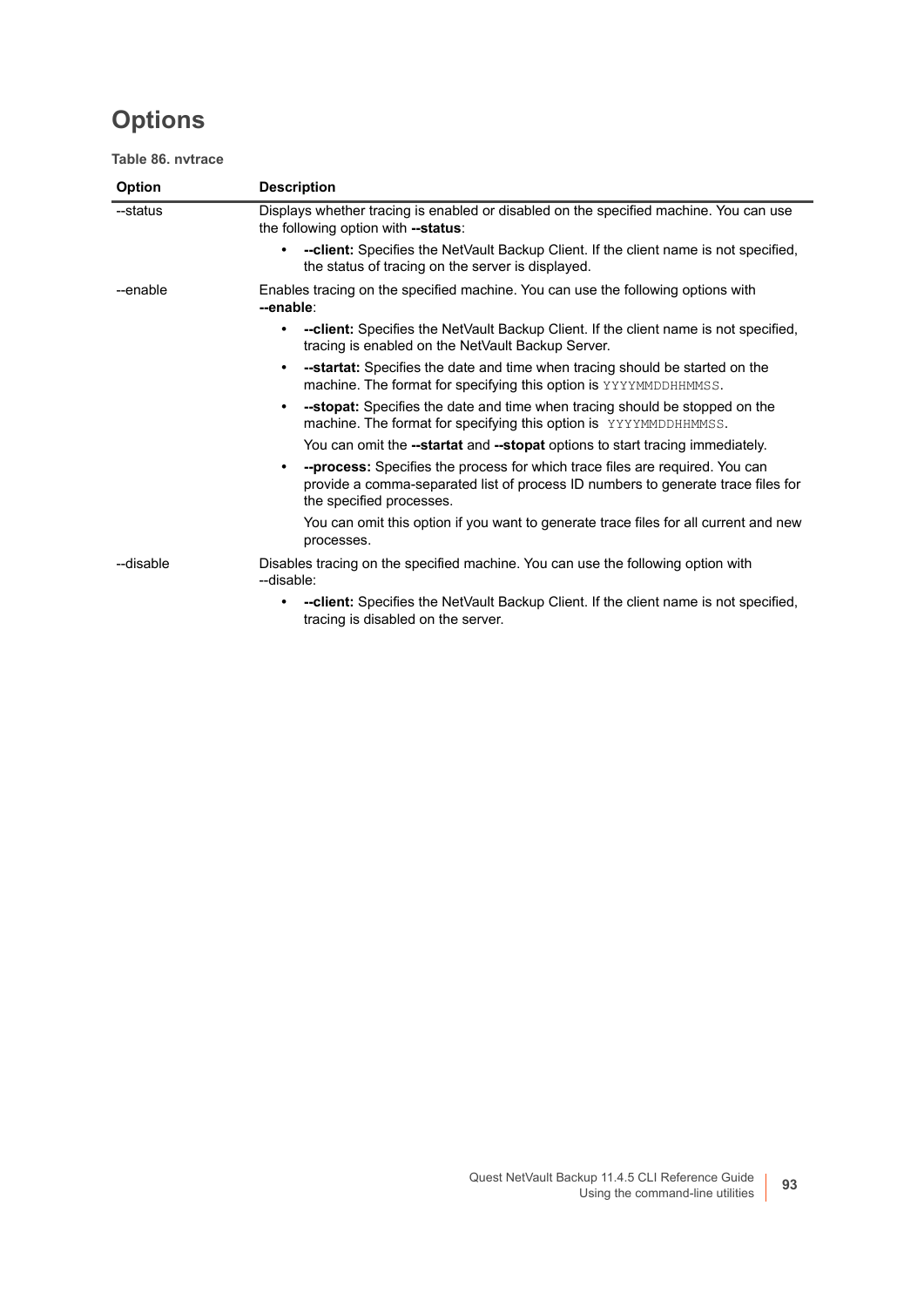# <span id="page-93-0"></span>**Using the nvreport utility**

- **•** [About nvreport utility](#page-93-1)
- **•** [Report classes](#page-94-0)
- **•** [Plain text template files](#page-99-0)
- **•** [Formatting the reports](#page-100-0)
- **•** [Creating external report files](#page-105-0)
- **•** [HTML template files](#page-107-0)

# <span id="page-93-1"></span>**About nvreport utility**

The **nvreport** utility allows you to generate and view canned reports from the command-line interface. These reports provide information about the backup and restore jobs, storage devices, clients, media utilization, and other aspects of NetVault Backup.

To access help for **nvreport**, type:

```
nvreport -help
```
The **nvreport** utility uses "template" files to output the report data. The template files determine the content, layout, and format of the report. The report templates are located in the **<NetVault Backup home>\reports\ templates** directory.

There are two methods to specify a template file to generate a report:

- **Using the actual filename:** You can use the "-templatefile" option to specify the actual template file that you want to use. With this option, you must provide the full file path for the template file.
- **Using the "nice name":** Each template file has an alternate name value known as its "nice name." This name is used for the template file in the NetVault WebUI. Specify this "Nice Name" with the "-templatename" option.

To access help for the template files, type:

nvreport -help templatename

# **Syntax**

nvreport -server <server name> -class <class name> -templatename <template name>

nvreport -server <server name> -class <class name> -templatefile <full file path>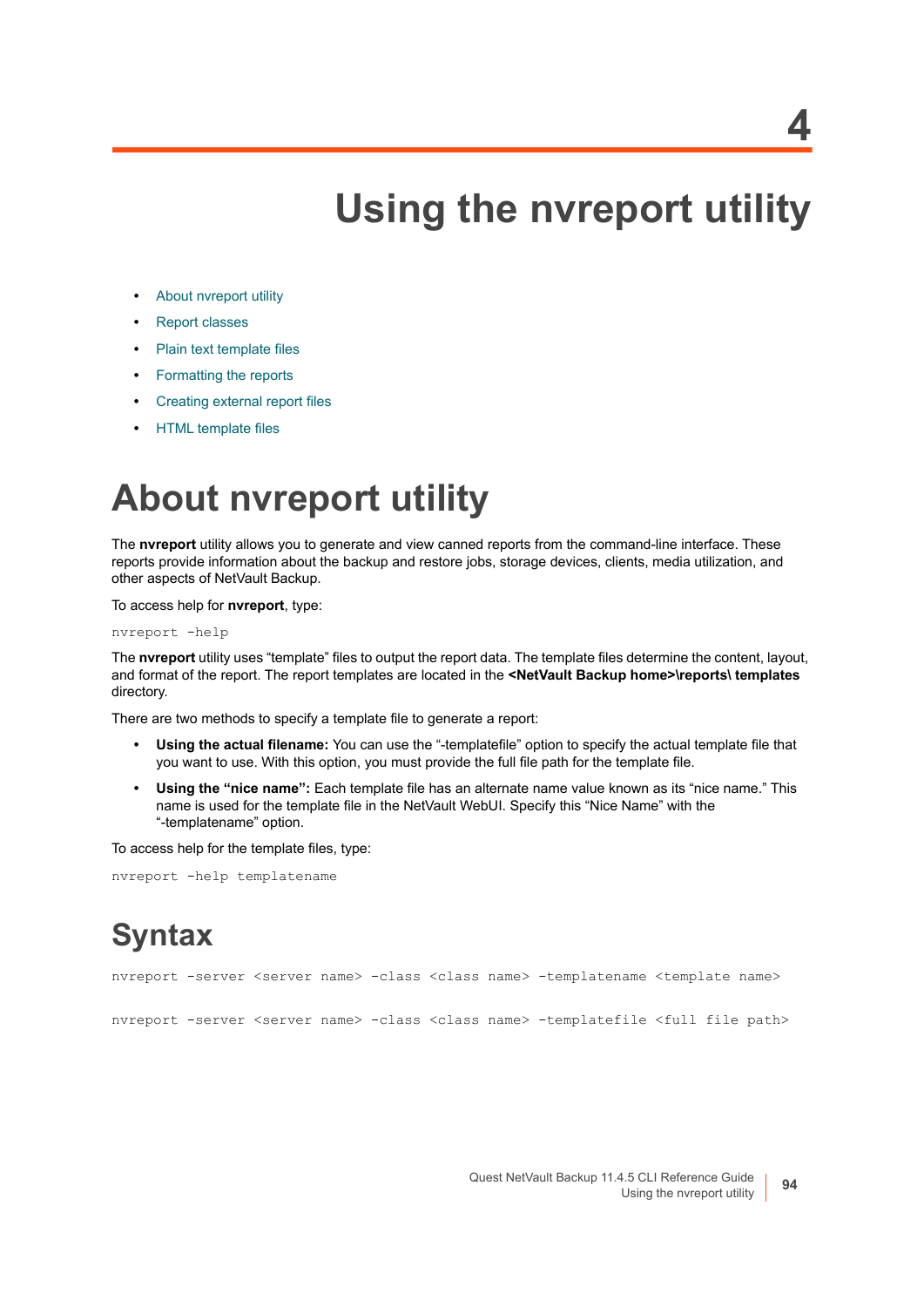## **Options**

#### **Table 87. nvreport**

| <b>Option</b> | <b>Description</b>                                                                                                                                                   |
|---------------|----------------------------------------------------------------------------------------------------------------------------------------------------------------------|
| -server       | Specifies the name of the NetVault Backup Server that administers the job.                                                                                           |
|               | This option is required when a remote server administers the job. It can be omitted when<br>a local server administers the job. The server name is case-sensitive.   |
| -class        | Specifies the report class. Class names are case-insensitive.                                                                                                        |
|               | The main purpose of a class is to organize the individual report components or template<br>files into groups. These template files are used to generate the reports. |
|               | When a class name is specified with the -class option, the default template file<br>associated with the class is used to run a report.                               |
|               | Example:                                                                                                                                                             |
|               | nvreport -class Clients                                                                                                                                              |
|               | For more information about the available report classes, see Report classes                                                                                          |
| -templatename | Specifies the "nice name" of the template file.                                                                                                                      |
|               | Example:                                                                                                                                                             |
|               | nvreport -templatename "Client Machines - cli default template"                                                                                                      |
|               | Note the following:                                                                                                                                                  |
|               | If the "nice name" contains any spaces, enclose the variable in quotation marks ("<br>$\bullet$<br>").                                                               |
|               | To locate the "nice name" for a template file, open the file in a text editor and note<br>$\bullet$<br>the string in the "%NICENAME" line                            |
|               | For more information, see Plain text template files.                                                                                                                 |
| -templatefile | Specifies the name of the template file. You must specify the full file path with this option.                                                                       |
|               | Example:                                                                                                                                                             |
|               | nvreport -templatefile                                                                                                                                               |
|               | C:\NetVaulBackup\reports\templates\logsclidefault                                                                                                                    |
|               | Note the following:                                                                                                                                                  |
|               | The report templates are located in the <netvault backup="" home="">\reports\<br/><math display="inline">\bullet</math><br/>templates directory.</netvault>          |
|               | If the file path contains any spaces, enclose the variable in quotation marks<br>٠                                                                                   |

For more information, see [Plain text template files.](#page-99-0)

# <span id="page-94-0"></span>**Report classes**

The following table provides a brief description of the report classes available in NetVault Backup.

| <b>Report class</b>     | Output                                                                                                                                                                 |
|-------------------------|------------------------------------------------------------------------------------------------------------------------------------------------------------------------|
| <b>Advanced Options</b> | Displays all Advanced Options Sets and their details.                                                                                                                  |
| Audits                  | Displays all operations attempted by a specific user account with their result ("Yes", if<br>granted; "No", if denied) and date and time each operation was attempted. |
| <b>Backup Targets</b>   | Displays all Backup Target Sets and their details.                                                                                                                     |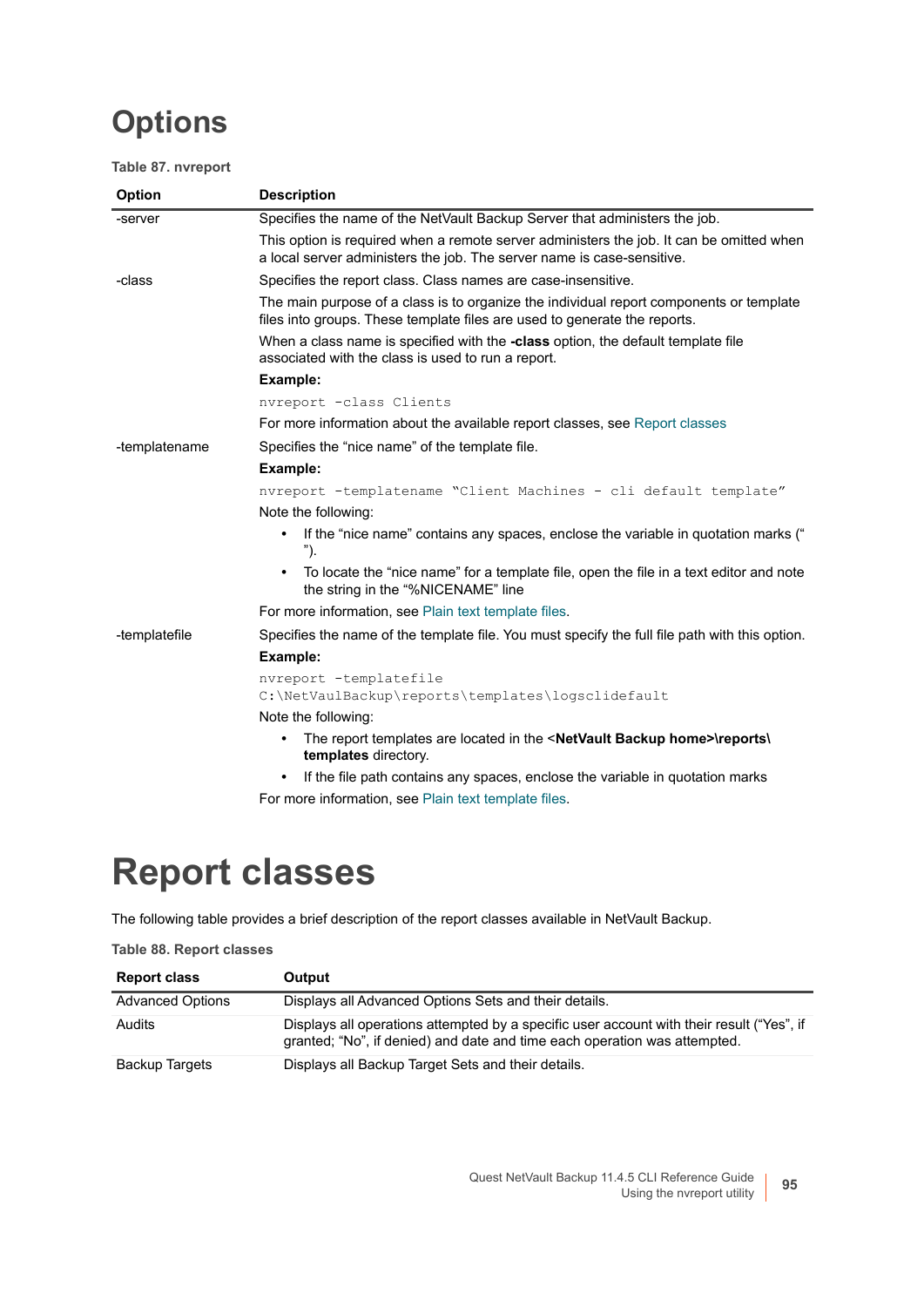| <b>Report class</b>                    | Output                                                                                                                                                                      |
|----------------------------------------|-----------------------------------------------------------------------------------------------------------------------------------------------------------------------------|
| <b>Client Groups</b>                   | Lists all client groups. The report includes:                                                                                                                               |
|                                        | Group name                                                                                                                                                                  |
|                                        | Group description<br>٠                                                                                                                                                      |
|                                        | All current clients are member of this group ("Yes" or "No")                                                                                                                |
|                                        | Client group members<br>٠                                                                                                                                                   |
| Clients                                | Displays the status of the added clients. The report includes:                                                                                                              |
|                                        | Client name<br>٠                                                                                                                                                            |
|                                        | NetVault Backup version                                                                                                                                                     |
|                                        | Accessibility status ("Yes" or "No")<br>٠                                                                                                                                   |
|                                        | Client status ("Up" or "Down")<br>٠                                                                                                                                         |
| Defined Jobs                           | Displays all job definitions. The report includes:                                                                                                                          |
|                                        | Job ID<br>$\bullet$                                                                                                                                                         |
|                                        | Job name                                                                                                                                                                    |
|                                        | NetVault Backup Client name<br>٠                                                                                                                                            |
|                                        | Policy name (if applicable)                                                                                                                                                 |
|                                        | Plug-in name                                                                                                                                                                |
|                                        | Job type (Backup, Restore, or Report)                                                                                                                                       |
|                                        | Schedule Set name                                                                                                                                                           |
|                                        | Selection Set name                                                                                                                                                          |
|                                        | Backup Target Set name<br>٠                                                                                                                                                 |
|                                        | Advanced Options Set name                                                                                                                                                   |
| <b>Drive Events</b>                    | Lists events related to drives controlled of the server. The report includes:                                                                                               |
|                                        | Time<br>$\bullet$                                                                                                                                                           |
|                                        | Date<br>٠                                                                                                                                                                   |
|                                        | Drive name                                                                                                                                                                  |
|                                        | Event type, like start write, stop write                                                                                                                                    |
| Drive Performance<br><b>Statistics</b> | Displays the performance statistics for all drives controlled by the server. The report<br>includes:                                                                        |
|                                        | Time at which the drive was accessed                                                                                                                                        |
|                                        | Date on which the drive was accessed                                                                                                                                        |
|                                        | Drive Name<br>٠                                                                                                                                                             |
|                                        | Job ID                                                                                                                                                                      |
|                                        | Instance ID                                                                                                                                                                 |
|                                        | Average data transfer rate (kb/sec)                                                                                                                                         |
| <b>Drives</b>                          | Lists all drives accessible to NetVault Backup. The report includes:                                                                                                        |
|                                        | <b>Drive Name</b><br>$\bullet$                                                                                                                                              |
|                                        | <b>Product Name</b>                                                                                                                                                         |
|                                        | <b>Vendor Name</b>                                                                                                                                                          |
|                                        | Drive status (Online or Offline)<br>٠                                                                                                                                       |
|                                        | Machine to which the drive or library is locally attached<br>$\bullet$                                                                                                      |
|                                        | Data written by this drive<br>٠                                                                                                                                             |
|                                        | Data read by this drive<br>٠                                                                                                                                                |
| Entry/Exit Ports                       | Lists all entry/exit ports (EEPorts) that exist in any libraries controlled of the server.<br>The report also includes the details of media items residing in the E/E port. |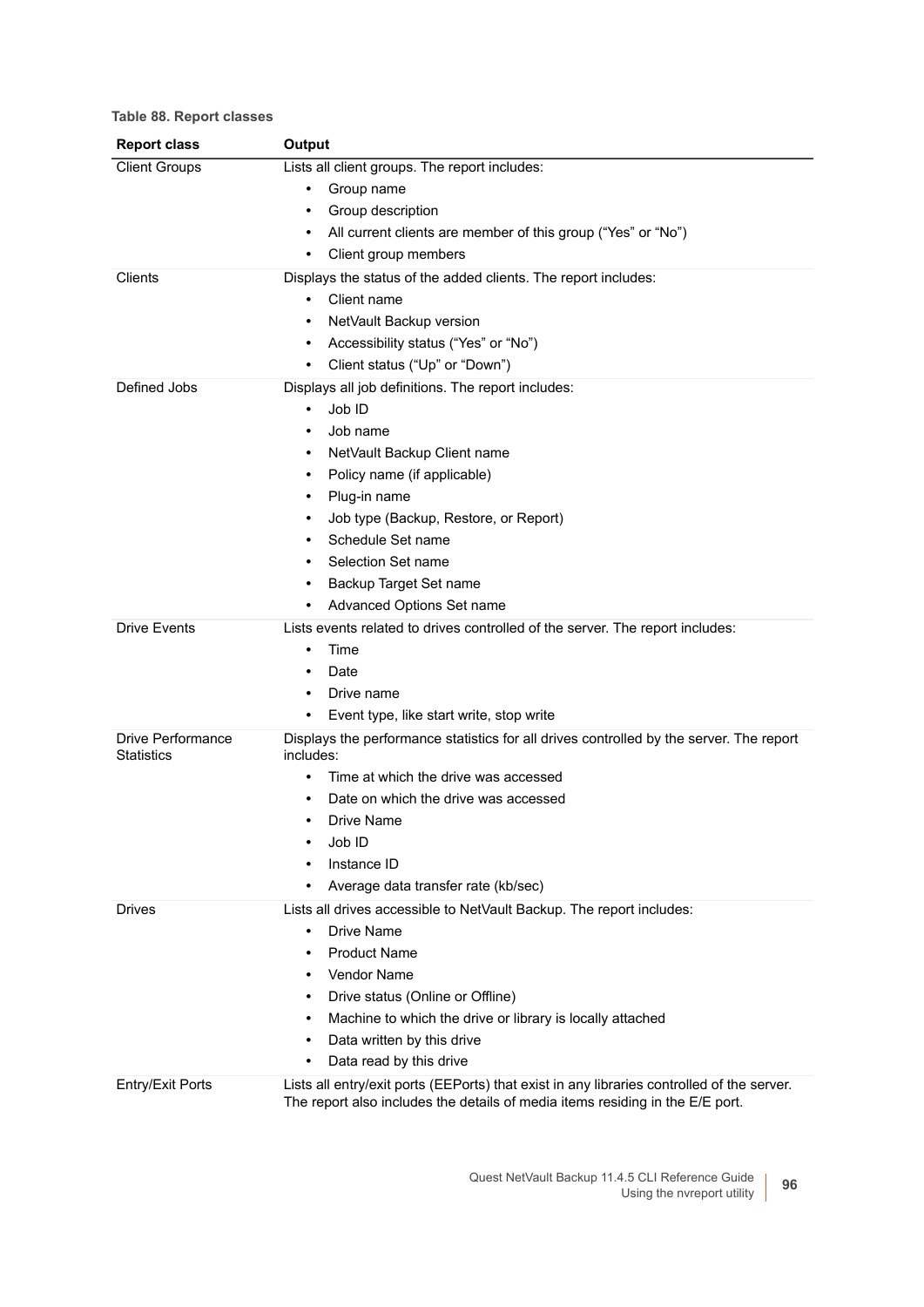| <b>Report class</b>     | Output                                                                                                                                                                                     |  |
|-------------------------|--------------------------------------------------------------------------------------------------------------------------------------------------------------------------------------------|--|
| Index Media             | Provides the summary of Index media of a backup job. The report includes:                                                                                                                  |  |
|                         | Job Title                                                                                                                                                                                  |  |
|                         | Job ID                                                                                                                                                                                     |  |
|                         | Job Instance                                                                                                                                                                               |  |
|                         | Job Phase ID                                                                                                                                                                               |  |
|                         | <b>Client Name</b>                                                                                                                                                                         |  |
|                         | <b>Backup Time</b>                                                                                                                                                                         |  |
|                         | <b>Backup Date</b>                                                                                                                                                                         |  |
|                         | Media Label                                                                                                                                                                                |  |
|                         | Offsite                                                                                                                                                                                    |  |
|                         | Online (Yes or No)                                                                                                                                                                         |  |
| Job History             | Provides a summary of jobs performed during the specified period. The report<br>includes:                                                                                                  |  |
|                         | Start date<br>$\bullet$                                                                                                                                                                    |  |
|                         | Start time                                                                                                                                                                                 |  |
|                         | Job ID                                                                                                                                                                                     |  |
|                         | Instance ID                                                                                                                                                                                |  |
|                         | Phase ID                                                                                                                                                                                   |  |
|                         | Job name                                                                                                                                                                                   |  |
|                         | Job type (Backup, Restore, or Report)                                                                                                                                                      |  |
|                         | Exit status of the job ("Completed", "Completed with errors" or "Failed")                                                                                                                  |  |
|                         | Run length                                                                                                                                                                                 |  |
| Libraries               | Lists all libraries controlled by the server. The report includes:                                                                                                                         |  |
|                         | Library ID<br>٠                                                                                                                                                                            |  |
|                         | Library name                                                                                                                                                                               |  |
|                         | Library status (Online or Offline)                                                                                                                                                         |  |
|                         | Controlling NetVault Backup Server                                                                                                                                                         |  |
| <b>Library Drives</b>   | Lists all drives controlled by the server. The report also includes the details of media<br>items residing in the drive.                                                                   |  |
| <b>Library Slots</b>    | Lists all slots that exist in libraries controlled by the server. The report also includes<br>the details of media items residing in the slots.                                            |  |
| License Capabilities    | Provides a summary of available and used licenses for NetVault Backup.                                                                                                                     |  |
| Media                   | Lists media items in use by devices controlled by the server. The report includes:                                                                                                         |  |
|                         | Group label<br>$\bullet$                                                                                                                                                                   |  |
|                         | Media label                                                                                                                                                                                |  |
|                         | Amount of space available<br>$\bullet$                                                                                                                                                     |  |
|                         | Amount of space used<br>$\bullet$                                                                                                                                                          |  |
|                         | Media format (MTF=Windows or UTF8=Linux/ UNIX)<br>$\bullet$                                                                                                                                |  |
|                         | Needs import ("Yes" indicates that the media item is marked as Foreign and it<br>٠<br>needs to be scanned to read the on-tape indices into the NetVault Database)                          |  |
|                         | Needs recovery ("Yes" indicates that the contents on the tape are considered<br>suspect and it needs to be scanned for backups for which indexes are not<br>recorded in NetVault Database) |  |
|                         | Media item is marked unusable (Yes, if marked as unusable; No, if not marked<br>as unusable)                                                                                               |  |
| <b>Media Capacities</b> | Displays the media capacity details for media items available in the libraries and<br>drives controlled by the server.                                                                     |  |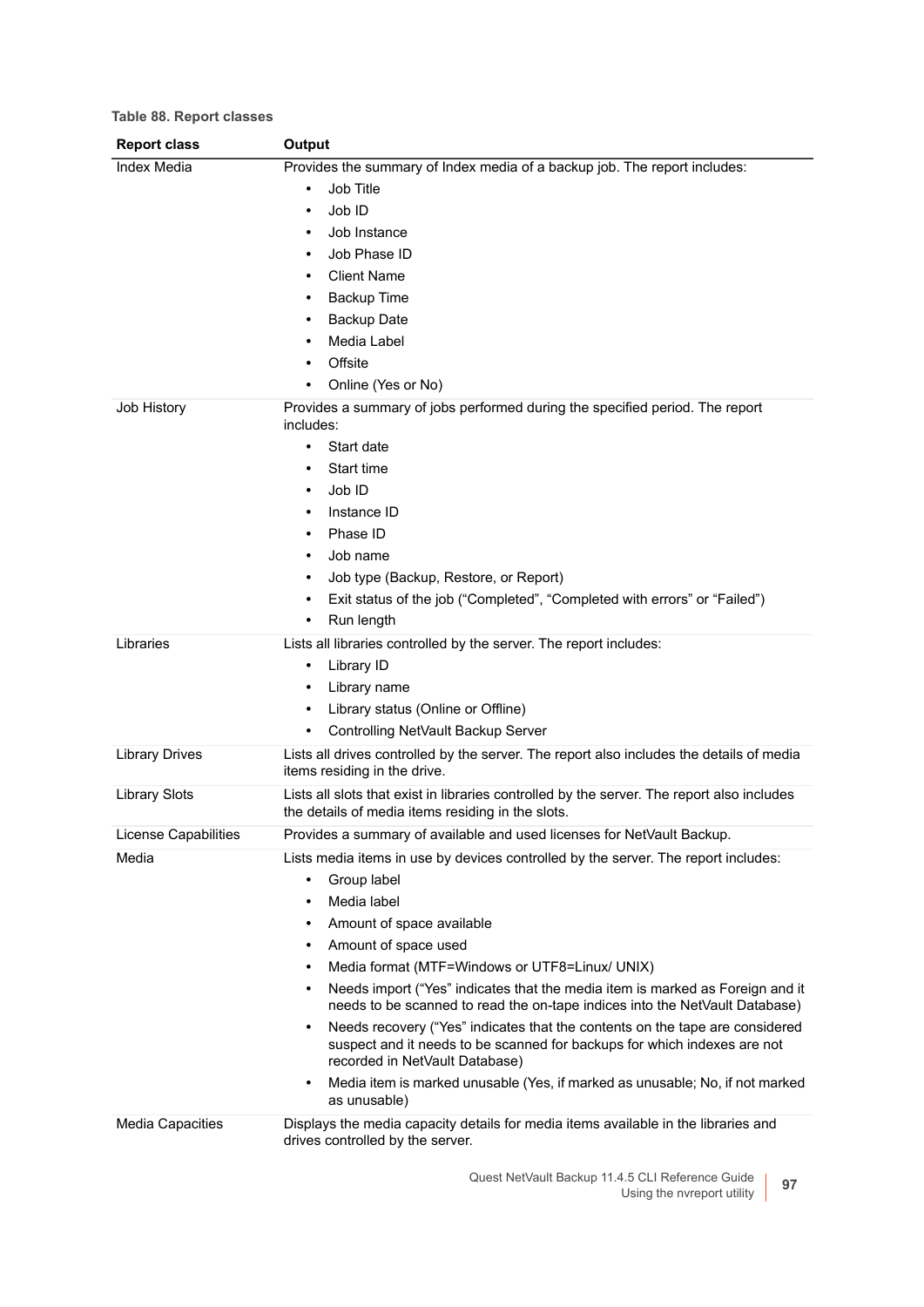| <b>Report class</b>    | Output                                                                                                                                                                        |
|------------------------|-------------------------------------------------------------------------------------------------------------------------------------------------------------------------------|
| Media Job Contents     | Lists all backup savesets stored on available media. The report includes:                                                                                                     |
|                        | Media label                                                                                                                                                                   |
|                        | Group label<br>٠                                                                                                                                                              |
|                        | Media barcode                                                                                                                                                                 |
|                        | Job name                                                                                                                                                                      |
|                        | NetVault Backup Client name                                                                                                                                                   |
|                        | Job start date                                                                                                                                                                |
|                        | Job start time                                                                                                                                                                |
|                        | Amount of data transferred to media for the job<br>٠                                                                                                                          |
|                        | Saveset expiry date                                                                                                                                                           |
|                        | Saveset expiry time<br>٠                                                                                                                                                      |
| Media Requests         | Displays media request details. The report includes:                                                                                                                          |
|                        | Media request date<br>٠                                                                                                                                                       |
|                        | Media request time<br>٠                                                                                                                                                       |
|                        | Job ID<br>٠                                                                                                                                                                   |
|                        | Request status<br>٠                                                                                                                                                           |
|                        | Media Segment Contents Provides a summary of media segments. The report includes:                                                                                             |
|                        | Media label<br>$\bullet$                                                                                                                                                      |
|                        | Media barcode<br>٠                                                                                                                                                            |
|                        | Job name<br>٠                                                                                                                                                                 |
|                        | NetVault Backup Client name                                                                                                                                                   |
|                        | Backup date                                                                                                                                                                   |
|                        | Backup time                                                                                                                                                                   |
|                        | Segment length                                                                                                                                                                |
|                        | Media Transfer Requests  Displays all transfer requests. The details include:                                                                                                 |
|                        | Job ID<br>$\bullet$                                                                                                                                                           |
|                        | Instance ID<br>٠                                                                                                                                                              |
|                        | Type of transfer request ("Read" or "Write")<br>٠                                                                                                                             |
|                        | Request ID<br>٠                                                                                                                                                               |
|                        | Amount of data transferred                                                                                                                                                    |
| NetVault Event Types   | Displays all event types.                                                                                                                                                     |
| <b>NetVault Events</b> | Displays all events raised during the specified period. The report includes:                                                                                                  |
|                        | Date and time                                                                                                                                                                 |
|                        | Event name<br>٠                                                                                                                                                               |
|                        | Event class<br>٠                                                                                                                                                              |
|                        | Event description                                                                                                                                                             |
|                        | Event message                                                                                                                                                                 |
| NetVault Logs          | Displays all log messages. Based on the number of log entries that exist in the<br>NetVault Database, it may take several minutes for this command to display the<br>results. |
| Notifications          | Lists all events for which any notification method is set. The report includes:                                                                                               |
|                        | Event class<br>$\bullet$                                                                                                                                                      |
|                        | Event<br>٠                                                                                                                                                                    |
|                        | User account to which the notification profile belongs (if applicable.)                                                                                                       |
|                        | Notification method                                                                                                                                                           |
|                        |                                                                                                                                                                               |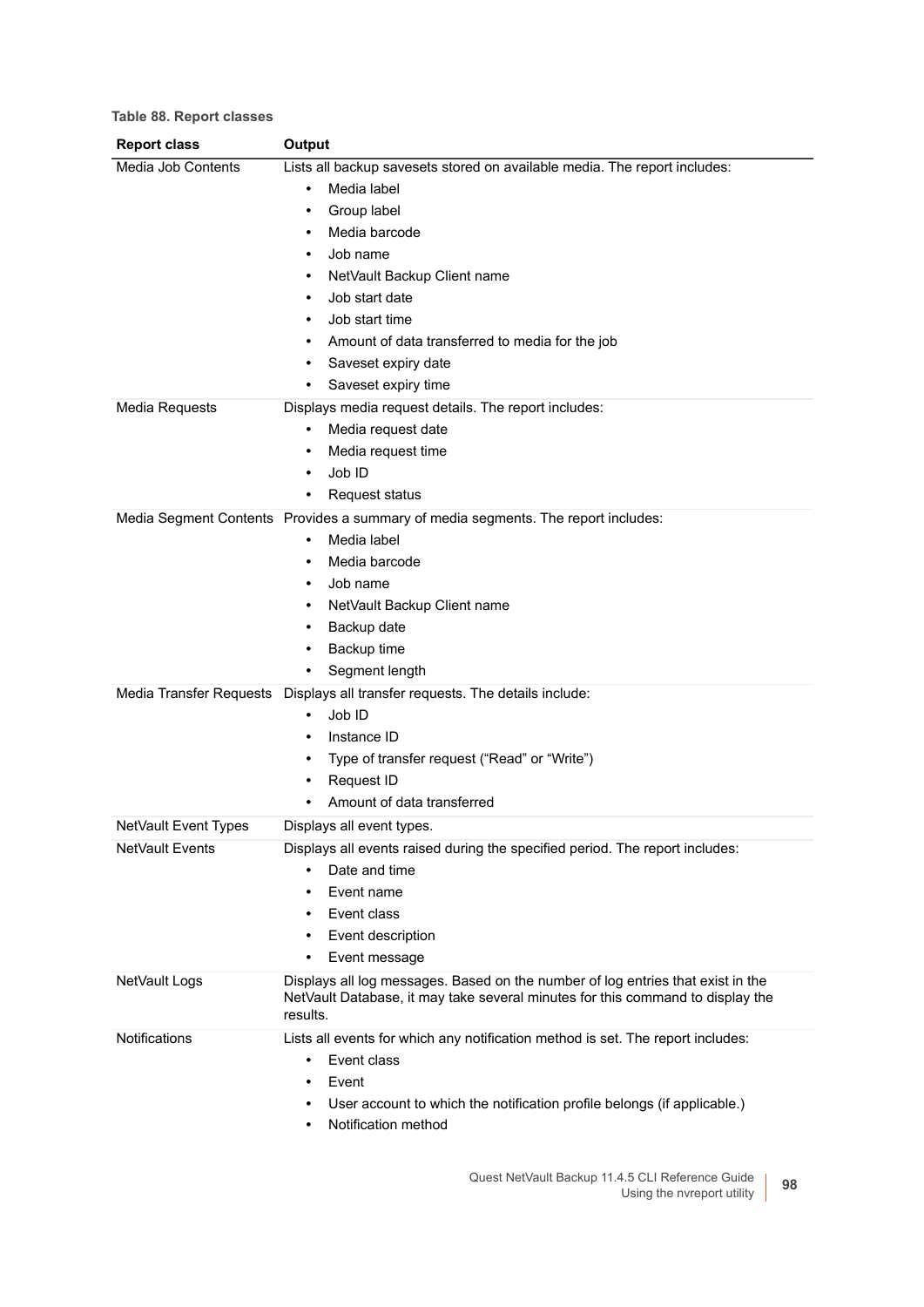| <b>Report class</b>           | Output                                                                                                                                                                                                                                                     |  |
|-------------------------------|------------------------------------------------------------------------------------------------------------------------------------------------------------------------------------------------------------------------------------------------------------|--|
| <b>Operator Messages</b>      | Displays all outstanding operator messages. The report includes:                                                                                                                                                                                           |  |
|                               | Message ID                                                                                                                                                                                                                                                 |  |
|                               | Date and time<br>$\bullet$                                                                                                                                                                                                                                 |  |
|                               | Outstanding ("Yes", if outstanding; "No", if acknowledged)                                                                                                                                                                                                 |  |
|                               | If all the operator messages have been acknowledged or deleted, this report returns<br>no information.                                                                                                                                                     |  |
| Policies                      | Provides a summary of backup policies. The report includes:                                                                                                                                                                                                |  |
|                               | Policy name<br>٠                                                                                                                                                                                                                                           |  |
|                               | Total number of jobs created within the policy<br>$\bullet$                                                                                                                                                                                                |  |
|                               | Total number of clients added to the policy.<br>٠                                                                                                                                                                                                          |  |
|                               | Current status of the policy:                                                                                                                                                                                                                              |  |
|                               | - OK: If all jobs in the policy have run successfully                                                                                                                                                                                                      |  |
|                               | - Warnings: If one or more jobs have completed with warnings                                                                                                                                                                                               |  |
|                               | - Errors: If errors have occurred                                                                                                                                                                                                                          |  |
|                               | List of clients added to the policy<br>$\bullet$                                                                                                                                                                                                           |  |
|                               | Events defined for failed jobs<br>٠                                                                                                                                                                                                                        |  |
|                               | Events defined for jobs completed with warnings                                                                                                                                                                                                            |  |
| <b>Policy Clients</b>         | Lists all clients included in a policy. The report includes:                                                                                                                                                                                               |  |
|                               | Policy name                                                                                                                                                                                                                                                |  |
|                               | Client name                                                                                                                                                                                                                                                |  |
|                               | Policy status                                                                                                                                                                                                                                              |  |
|                               | - OK: If all of the Clients in the policy are accessible                                                                                                                                                                                                   |  |
|                               | - Errors: Iff errors have occurred                                                                                                                                                                                                                         |  |
| Policy Jobs                   | Lists all jobs included in a policy. The report includes:                                                                                                                                                                                                  |  |
|                               | Policy name<br>٠                                                                                                                                                                                                                                           |  |
|                               | Job name<br>$\bullet$                                                                                                                                                                                                                                      |  |
|                               | Backup Selection Set name<br>٠                                                                                                                                                                                                                             |  |
|                               | Whether the job is active<br>٠                                                                                                                                                                                                                             |  |
| Privileges                    | Lists the privileges currently granted to each user.                                                                                                                                                                                                       |  |
| <b>Report Templates</b>       | Displays all report template files that are saved in the templates subdirectory<br>( <netvault backup="" home="">\reports\templates on Windows and <netvault backup<br="">home&gt;/reports/templates on Linux). The report includes:</netvault></netvault> |  |
|                               | Template filename<br>٠                                                                                                                                                                                                                                     |  |
|                               | Class name                                                                                                                                                                                                                                                 |  |
|                               | Output type (Plain text, HTML, or CSV)<br>٠                                                                                                                                                                                                                |  |
| <b>Schedule Sets</b>          | Displays all Schedule Sets and their details.                                                                                                                                                                                                              |  |
| Segments                      | Lists all segments for a backup job. The report includes:                                                                                                                                                                                                  |  |
|                               | Job ID<br>$\bullet$                                                                                                                                                                                                                                        |  |
|                               | Instance ID                                                                                                                                                                                                                                                |  |
|                               | Offset, in bytes(starting point on the media where the segment of the job<br>exists)                                                                                                                                                                       |  |
|                               | Overall size of the segment, in bytes<br>$\bullet$                                                                                                                                                                                                         |  |
|                               | Media label<br>٠                                                                                                                                                                                                                                           |  |
|                               | Media barcode                                                                                                                                                                                                                                              |  |
| <b>Selection Options Sets</b> | Displays all Backup Options Sets and their details.                                                                                                                                                                                                        |  |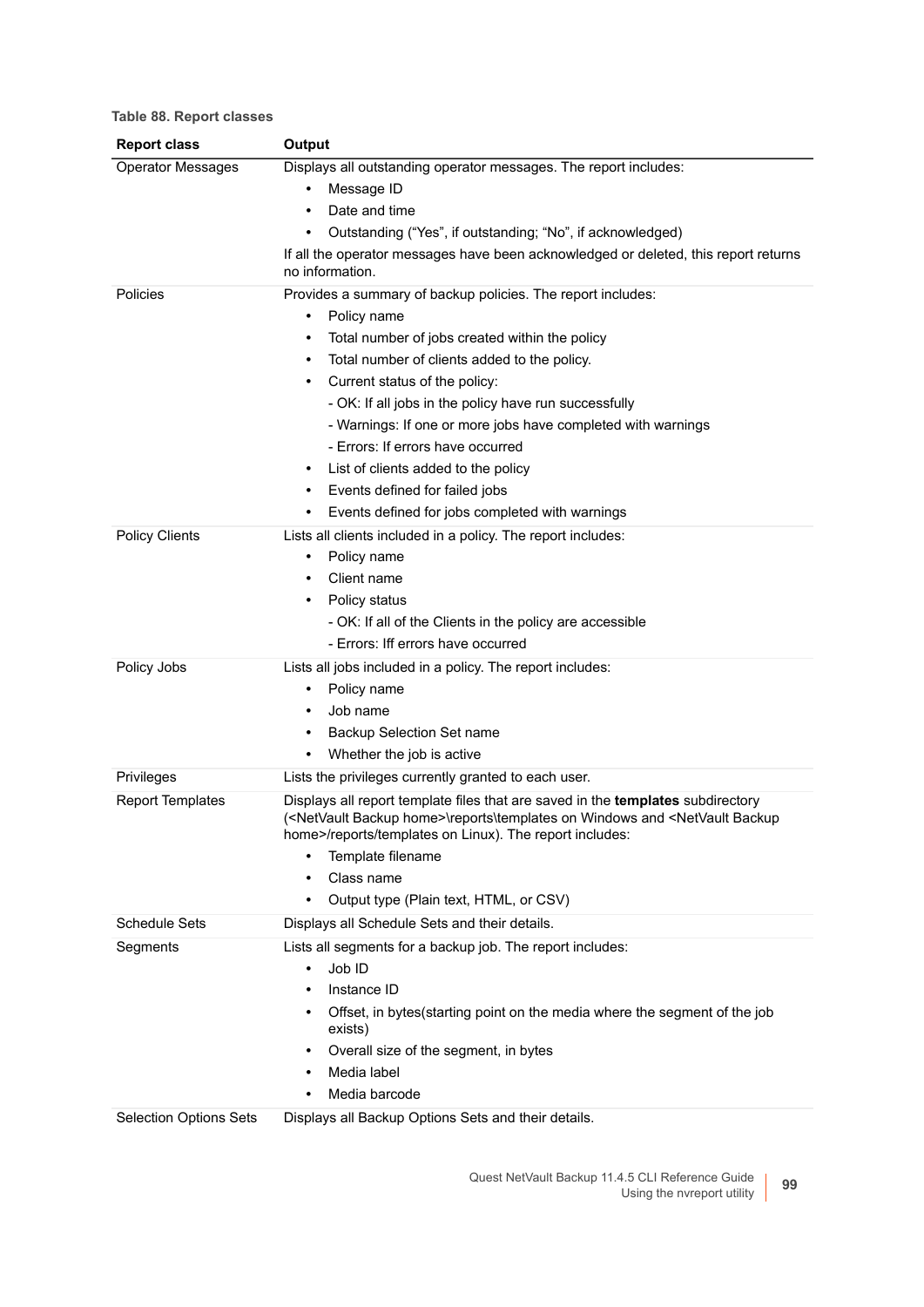| <b>Report class</b>   | Output                                                                                                                              |
|-----------------------|-------------------------------------------------------------------------------------------------------------------------------------|
| <b>Selection Sets</b> | Displays all Selection Sets and their details                                                                                       |
| <b>Users</b>          | Lists all NetVault Backup users. The report includes:                                                                               |
|                       | User name<br>$\bullet$                                                                                                              |
|                       | Real name                                                                                                                           |
|                       | User Identification Number (the ID numbers for the default users are: "Default"<br>$\bullet$<br>$= 0$ " and "Administrator $= 1$ ") |
|                       | Workstation                                                                                                                         |
|                       | Last date on which the user accessed NetVault Backup                                                                                |
|                       | Last time at which the user accessed NetVault Backup                                                                                |

# <span id="page-99-0"></span>**Plain text template files**

The following table provides the "nice name" and filename of the plain text template files.

**Table 89. Plain text template files**

| <b>Class name</b>                      | Template file "nice name"                                    | <b>Template filename</b>       |
|----------------------------------------|--------------------------------------------------------------|--------------------------------|
| <b>Advanced Options</b>                | Advanced Options - cli default template                      | advancedoptionsclidefault      |
| Audits                                 | Audits - cli default template                                | auditclidefault                |
| <b>Backup Targets</b>                  | Backup Targets - cli default template                        | backuptargetsclidefault        |
| <b>Client Groups</b>                   | Client Groups - cli default template                         | groupsclidefault               |
| Clients                                | Client Machines - cli default template                       | clientsclidefault              |
| Defined Jobs                           | Defined Jobs - cli default template                          | jobdefinitionsclidefault       |
| <b>Drive Events</b>                    | Drive Events - cli default template                          | driveeventsclidefault          |
| Drive Performance<br><b>Statistics</b> | Drive Performance Statistics - cli default<br>template       | driveperformanceclidefault     |
| <b>Drives</b>                          | Drives - cli default template                                | drivesclidefault               |
| Entry/Exit Ports                       | Entry/Exit Ports - cli default template                      | entryexitportsclidefault       |
| <b>Index Media</b>                     | Index Media -cli default template                            | indexmediaclidefault           |
| Job History                            | Executed Job History - cli default template                  | jobhistoryclidefault           |
| Libraries                              | Libraries - cli default template                             | librariesclidefault            |
| <b>Library Drives</b>                  | Library Drives - cli default template                        | librarydrivesclidefault        |
| <b>Library Slots</b>                   | Library Slots - cli default template                         | libraryslotsclidefault         |
| License Capabilities                   | This Server's License Capabilities - cli default<br>template | licensecapsclidefault          |
| Media                                  | Media - cli default template                                 | mediaclidefault                |
| <b>Media Capacities</b>                | Media Capacities - cli default template                      | mediacapacitiesclidefault      |
| Media Job Contents                     | Media Contents Query - Textual                               | mediajobcontentsclidefault     |
| Media Requests                         | Media Requests - cli default template                        | mediarequestsclidefault        |
| Media Segment Contents                 | Media Segment Contents Query - Textual                       | mediasegmentcontentsclidefault |
| Media Transfer Requests                | Media Transfer Requests - cli default template               | mediatransfersclidefault       |
| NetVault Event Types                   | NVBU Event Types - cli default template                      | eventtypesclidefault           |
| <b>NetVault Events</b>                 | NVBU Events - cli default template                           | eventsclidefault               |
| NetVault Logs                          | NVBU Logs - cli default template                             | logsclidefault                 |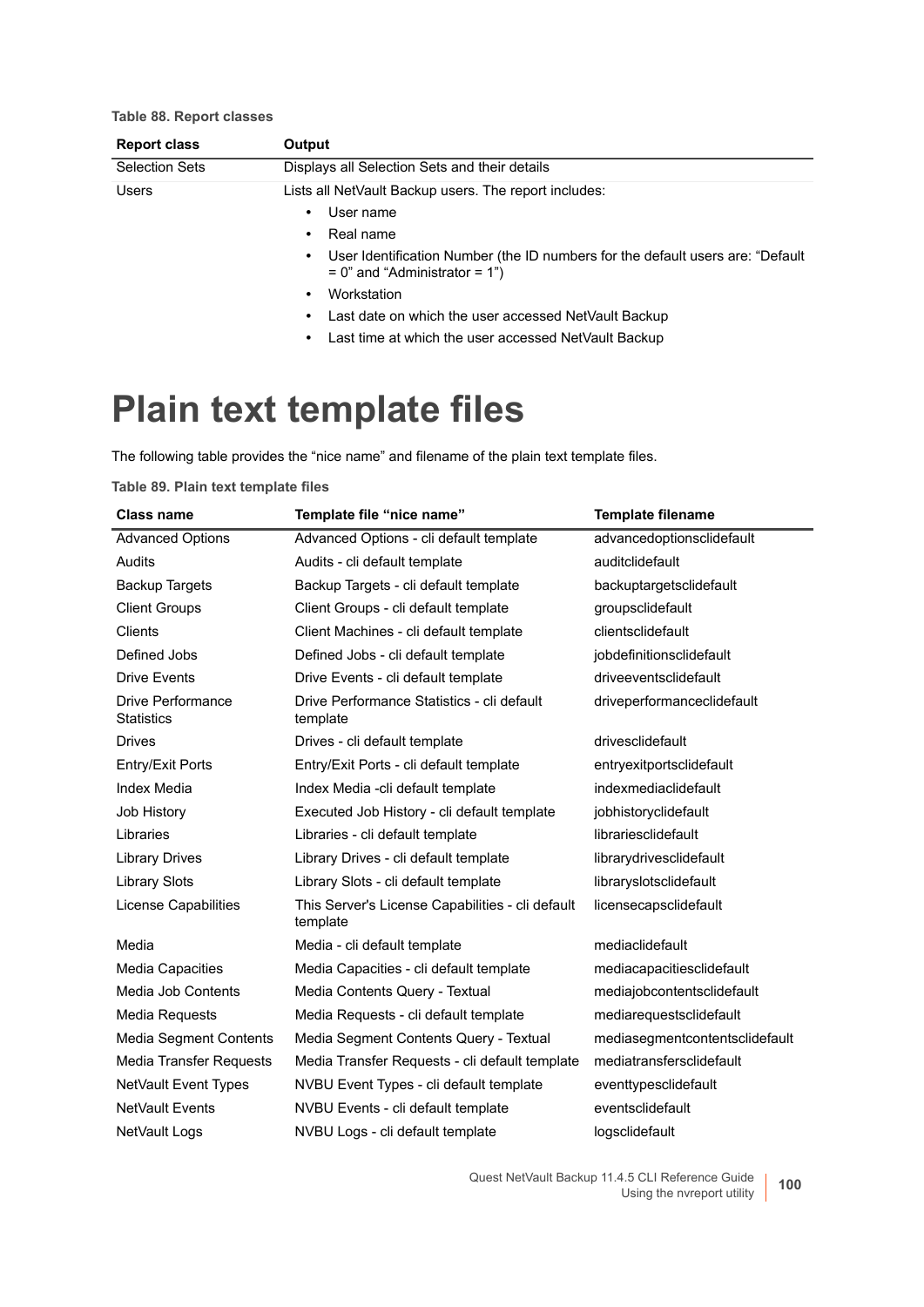**Table 89. Plain text template files**

| <b>Class name</b>            | Template file "nice name"                               | <b>Template filename</b>   |
|------------------------------|---------------------------------------------------------|----------------------------|
| <b>Notifications</b>         | User's Selected Notifications - cli default<br>template | notificationsclidefault    |
| <b>Operator Messages</b>     | Operator Messages - cli default template                | operatormessagesclidefault |
| <b>Policies</b>              | Policies - cli default template                         | policiesclidefault         |
| <b>Policy Clients</b>        | Policy Clients - cli default template                   | policyclientsclidefault    |
| Policy Jobs                  | Policy Jobs - cli default template                      | policyjobsclidefault       |
| <b>Privileges</b>            | Granted Privileges - cli default template               | privilegesclidefault       |
| <b>Report Templates</b>      | Report Templates Installed on System                    | reporttemplatesclidefault  |
| Schedule Sets                | Schedule Sets - cli default template                    | schedulesclidefault        |
| Segments                     | Segments - cli default template                         | segmentsclidefault         |
| <b>Selection Option Sets</b> | Selection Option Sets - cli default template            | seloptionsclidefault       |
| <b>Selection Sets</b>        | Selection Sets - cli default template                   | selectionsclidefault       |
| <b>Users</b>                 | Users - cli default template                            | usersclidefault            |

# <span id="page-100-0"></span>**Formatting the reports**

The **nvreport** utility provides several options to format the layout and content of a report. The following sections outline the use of these options.

**NOTE:** Unless otherwise noted, the description of the options offered in this section assume that they are being used with report templates that use a "Plain Text" output type. These templates include "clidefault" or " cli default template" in their filename. You can view these reports from a terminal session window.

## **Obtaining the real name**

When a report is run and viewed from the CLI, the output includes several columns. The column header, referred to as "Field Name", may not be the same as the "real name" of the column set up in the template file that is used to run the report. You must use the real name with the formatting options covered in this section.

You can use one of the following methods to find the real names:

- **•** [Using the help option](#page-100-1)
- **•** [Using the template file](#page-101-0)

### <span id="page-100-1"></span>**Using the help option**

To obtain a list of valid field names for a canned report class, type the following command:

nvreport -help fields [class name]

The output includes four columns: Real name, Field name, Data type, and Description.

This command displays all fields that are available with the specified canned report. It includes even those fields that are not displayed when you run the report. You can include these additional fields using the **format** option. For more information, see [Adding or removing columns](#page-102-0).

To determine the default fields for a template file, follow these steps:

- 1 Run the report and note the default Field Name of each column.
- 2 Run the nvreport -help fields [Class Name] command.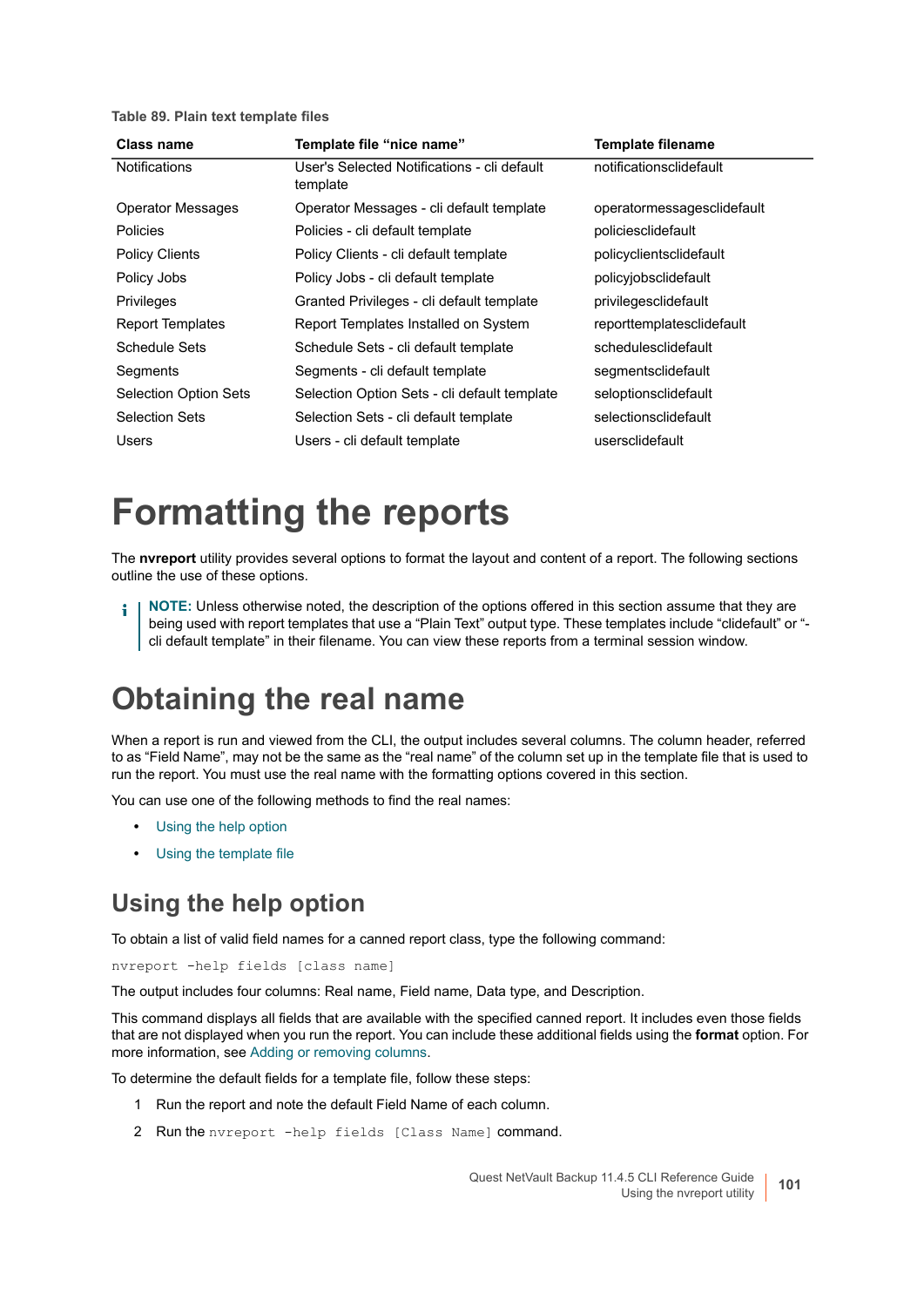3 Locate the appropriate Field Name in the list, and cross-reference its Real Name.

#### <span id="page-101-0"></span>**Using the template file**

Open the template file in a text editor. In this file, the **%FORMAT** line provides the Real Name for the fields. You can find the template files in <NetVault Backup home>\reports\templates on Windows and <NetVault Backup home>/reports/templates on Linux.

The **%FORMAT** line of a template file only includes Real Names for the fields displayed when a report is run.

#### **Sample template file:**

```
%CLASS "Media"
%NICENAME "Media - cli default template"
%FORMAT "%MEDIAGROUP %LABEL %SPACELEFT %SPACEUSED
%MEDIAFORMAT %NEEDSIMPORT %NEEDSRECOVERY %UNUSABLE"
%SORT %MEDIAGROUP+ %LABEL+
%OUTPUTTYPE 0
%HEADERNAME "Default"
%FOOTERNAME "Default"
```
## **Using the format option**

By default, a report is displayed in a pre-defined layout when run in the terminal window. You can use the **-format** option to specify the number of characters that are displayed in a column, insert a line break, or add or remove columns. The formatting options are described in the following sections:

- **•** [Specifying maximum characters for a column](#page-101-1)
- **•** [Inserting a line break](#page-101-2)
- **•** [Adding or removing columns](#page-102-0)

When you use the **-format** option, you must use the real name of the fields. Each name must be prefixed with a "%" symbol. If the real name includes the "%" symbol, use the escape sequence "%%" when specifying the name. Moreover, you must specify all required fields in the syntax. If you omit any field in the syntax, it is not displayed in the output.

#### <span id="page-101-1"></span>**Specifying maximum characters for a column**

To specify the maximum numbers of characters for a column, append two colons and a number to the Real Name:

```
-format "%<Real Name>::<Max characters>
```
#### **Example:**

nvreport -class "Media Requests" -format "%Date %JOBID %TRANSITION::3"

#### <span id="page-101-2"></span>**Inserting a line break**

To include a line break between each entry in the report output, append "%\n" to the end of the list of fields named with the **-format** option:

-format "%<Real Name> %<Real Name> %\n

#### **Example:**

nvreport -class "Media Requests" -format "%Date %Time %JOBID %TRANSITION %\n"

Quest NetVault Backup 11.4.5 CLI Reference Guide Using the nvreport utility **<sup>102</sup>**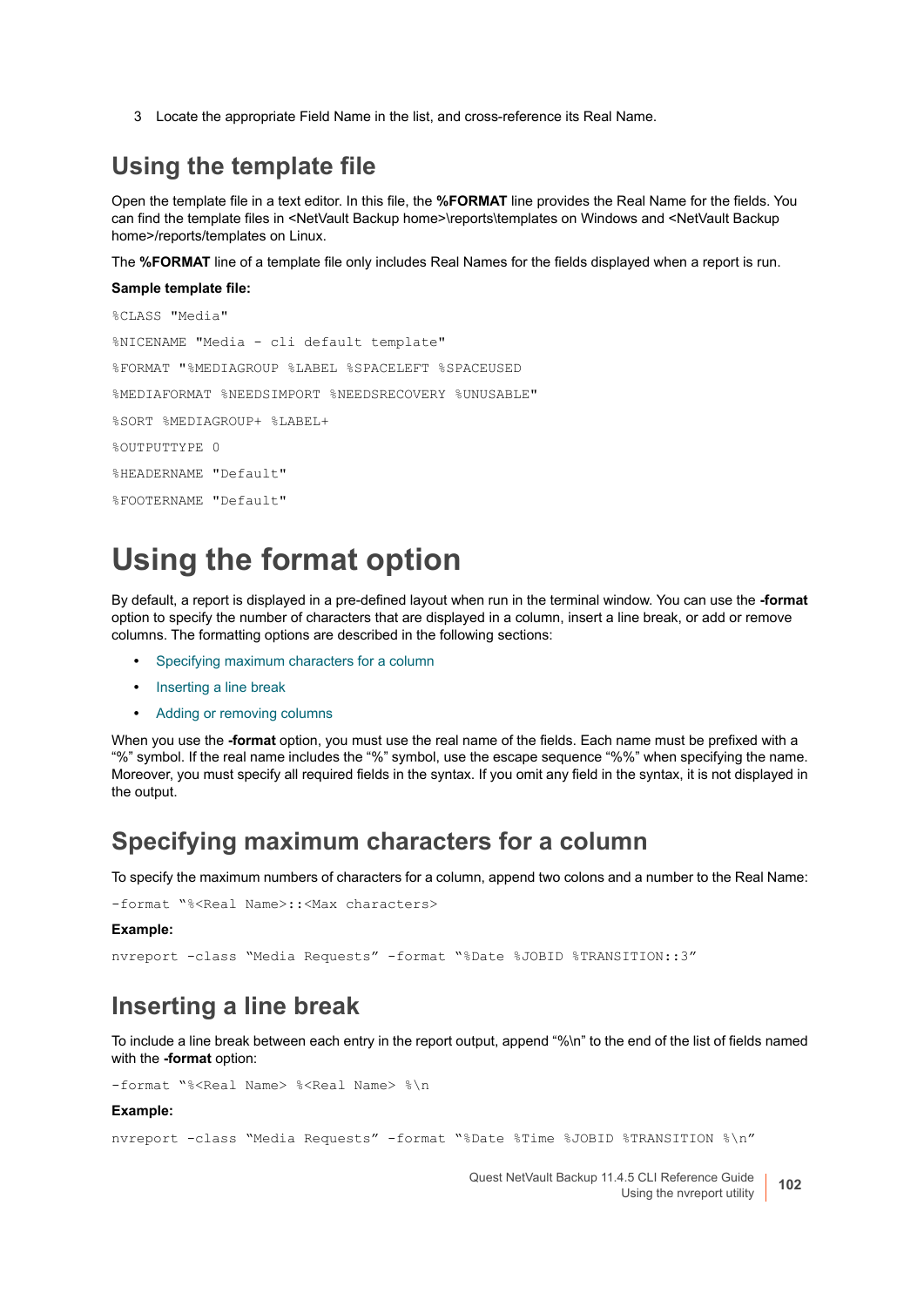### <span id="page-102-0"></span>**Adding or removing columns**

Some template files offer several additional fields that can be included in the output using the **-format** option. To add a column, obtain the full list of the available fields for a template file using the nvreport -help field <class name> command. Review the information offered in the Description column for each field, and include the applicable fields. Verify that you use the real name of the field.

The following example uses the "drives" canned report. It includes all the default fields and additionally displays the number of Write Errors for the drive.

#### **Example:**

```
nvreport -class drives -format "%DriveName %Product %Vendor %Status %DriveMachine 
%DriveDataWritten %DriveDataRead %DriveWriteErrors"
```
## **Using the sort option**

The **-sort** option can be used to sort the entries on a selected field. A sort expression is specified in the following format:

-sort "%[field name][+/-]

- **[field name]:** Field on which the report is sorted.
- **[+/-]**: Use + to sort the output in ascending order of the specified field, or to sort the output in descending order.

A report can be sorted by any field a class offers. Even a Real Name for the field that is not displayed in the output can be used for sorting the output.

When you use the **-sort** option, you must use the real name of the fields. Each name must be prefixed with a "%" symbol. If the real name includes the "%" symbol, use the escape sequence "%%" when specifying the name.

#### **Example:**

```
nvreport -class "Job History" -sort "%TITLE+"
```
You can specify multiple fields with the "-sort" option. The resulting report prioritizes the sort based on the order of the field names in the syntax. When using multiple sort fields, enclose all fields in quotation marks (" ").

#### **Example:**

nvreport -class "Job History" -sort "%TITLE+ %EXITSTATUS

## **Using the include option**

The **-include** option can be used to filter the data for a report. A filter expression is specified in the following format:

-include %[field name][operator][constant]

- **[field name]:** Real Name of the field.
- **[operator]**: The operator can be any of the following:
	- **▪** > (greater than)
	- **▪** >= (greater than or equal to)
	- **▪** < (less than)
	- **▪** <= (less than or equal to)
	- $\bullet$  = (equal to)
	- **▪** != (not equal to)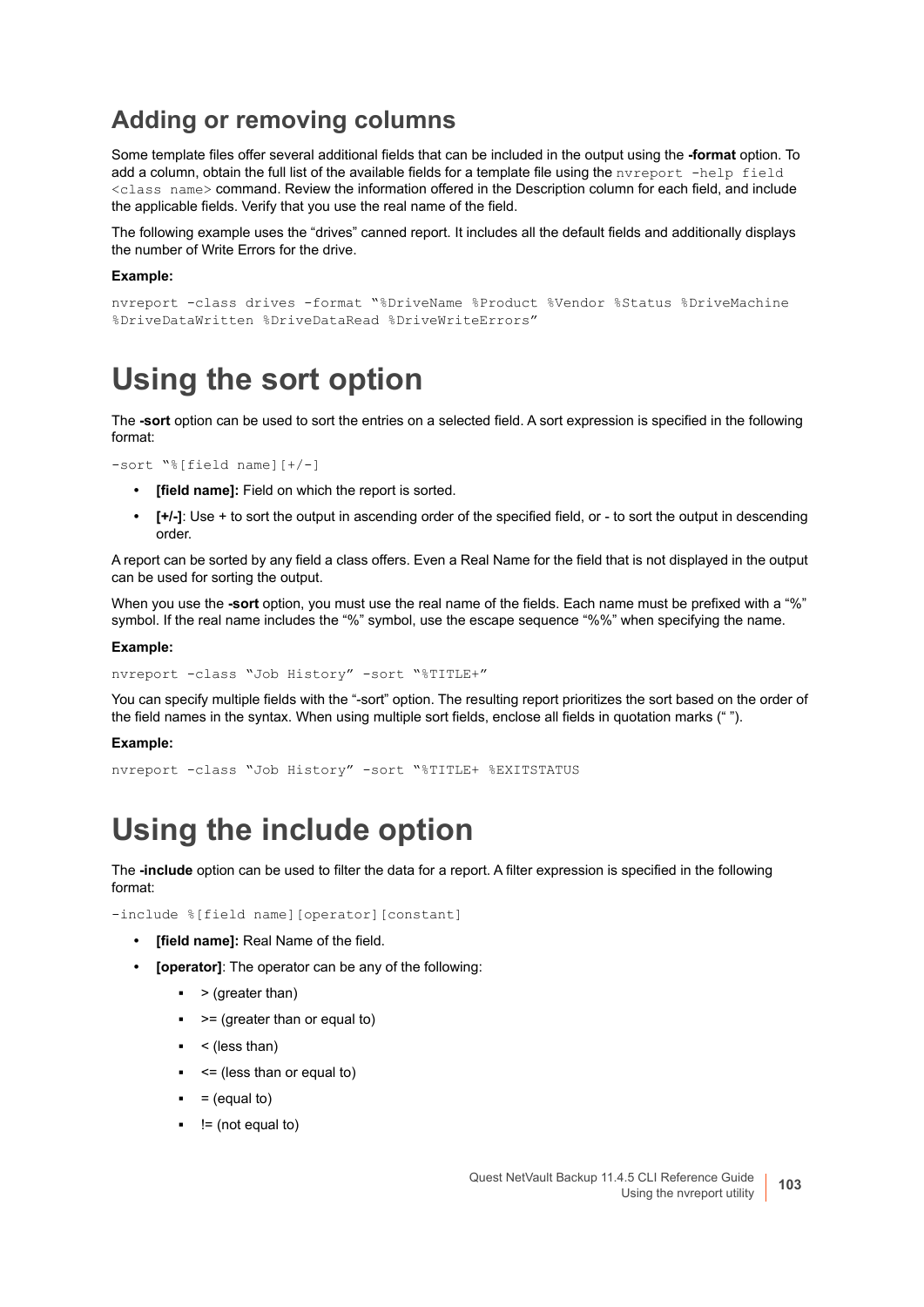**• [constant]:** The value to which the [field name] value is compared. For example, to include only entries that apply to the job assigned the Job ID of "42", you would include "42" as the [constant].

To join multiple filter expressions, use "AND" and "OR". In addition, use parenthesis to indicate the priority of the arguments.

#### **Examples:**

- **•** nvreport -class "Job History" -include "%JOBDEFINITIONID = 42
- **•** nvreport -class "Job History" -include "(%JOBDEFINITIONID > 50 AND %INSTANCEID < 5) OR %TYPE = restore

#### **Constant types**

**Table 90. Constant types**

| <b>Constant type</b> | <b>Description</b>                                                                                                                                                               |
|----------------------|----------------------------------------------------------------------------------------------------------------------------------------------------------------------------------|
| Timepassed           | Use to compare fields that contain time interval values. For example, the<br>amount of time it took to run a backup job. The value can be specified in the<br>following formats: |
|                      | HH:MM:SS<br>$\bullet$                                                                                                                                                            |
|                      | <b>HHMMSS</b><br>$\bullet$                                                                                                                                                       |
| <b>Boolean</b>       | Use to compare fields that contain boolean values. Examples of boolean<br>values:                                                                                                |
|                      | Yes or No<br>$\bullet$                                                                                                                                                           |
|                      | True or False                                                                                                                                                                    |
| Date                 | Use to compare fields that contain date values.                                                                                                                                  |
|                      | Example:                                                                                                                                                                         |
|                      | nvreport -class "job history" -include "%STARTDATE >=<br>[Date]"                                                                                                                 |
|                      | The value can be specified in the following formats:                                                                                                                             |
|                      | YYYY/MM/DD<br>$\bullet$                                                                                                                                                          |
|                      | YYYYMMDD                                                                                                                                                                         |
|                      | now-[number value][time variable ( $YE$ = Year, MO = Month, WE =<br>$\bullet$<br>Week, $DA = Date$ , $HO = Hour$ , $MI = Minute$ , $SE = Second$ )]                              |
|                      | For example, "now-1YE" would be one year ago.                                                                                                                                    |
| Daysinweek           | Use to compare fields that contain a day of the week.                                                                                                                            |
|                      | The value can be specified in the following format:                                                                                                                              |
|                      | Sunday = " $SU$ "<br>$\bullet$                                                                                                                                                   |
|                      | Monday = " $MO$ "<br>٠                                                                                                                                                           |
|                      | Tuesday = " $TU$ "<br>٠                                                                                                                                                          |
|                      | Wednesday = "WE"<br>$\bullet$                                                                                                                                                    |
|                      | Thursday = " $TH$ "<br>٠                                                                                                                                                         |
|                      | Friday = " $FR$ "<br>٠                                                                                                                                                           |
|                      | Saturday = "SA"<br>$\bullet$                                                                                                                                                     |
| Daysinmonth          | Use to compare fields that contain a specific date in the month. For multiple<br>values use a comma separator and enclose all values in quotation marks.                         |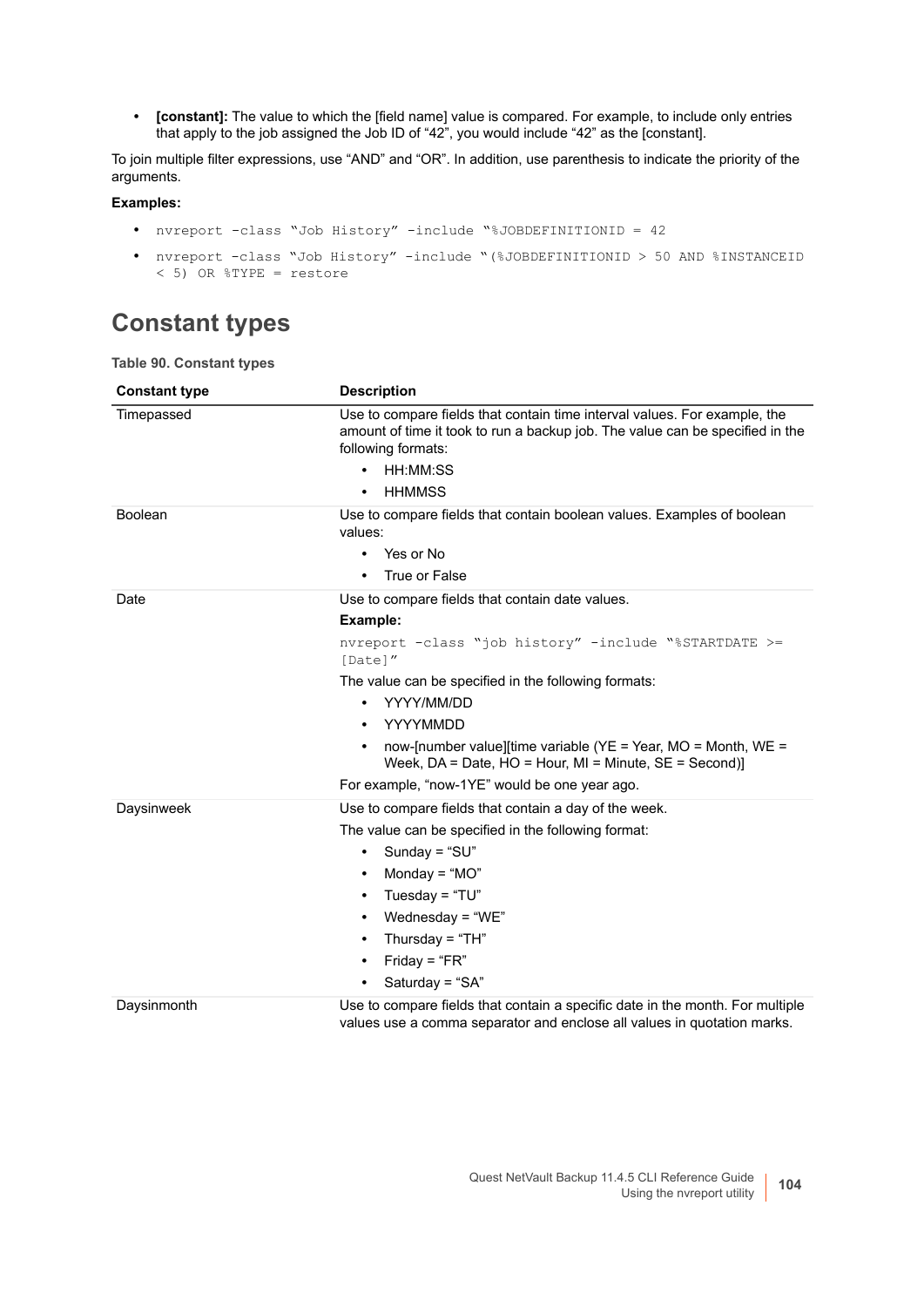#### **Table 90. Constant types**

| <b>Constant type</b>  | <b>Description</b>                                                                                                                                                |
|-----------------------|-------------------------------------------------------------------------------------------------------------------------------------------------------------------|
| hdwmycount            | Use to compare fields that contain the count (total number) of Hours, Days,<br>Weeks, Months and Years.                                                           |
|                       | The value can be specified in the following format:                                                                                                               |
|                       | [#H] [#D] [#W] [#M] [#Y]                                                                                                                                          |
|                       | For example, "12H 2W 10M 18Y" indicates 12 hours, two weeks, 10 months,<br>and 18 years.                                                                          |
|                       | Each time variable can be added or omitted as required.                                                                                                           |
| Integer (large value) | Use to compare fields that contain large integer values (for example,<br>764874497498723497)                                                                      |
| Number                | Use to compare fields that store a numeric value.                                                                                                                 |
|                       | Example:                                                                                                                                                          |
|                       | nvreport -class "job history" -include %INSTANCEID = 2                                                                                                            |
| pluginscreen          | N/A                                                                                                                                                               |
| selectiontree         | N/A                                                                                                                                                               |
| String                | Use to compare fields that contain a string value.                                                                                                                |
|                       | Example:                                                                                                                                                          |
|                       | nvreport -class "job history" -include "%EXITSTATUS<br>!=Failed"                                                                                                  |
|                       | Strings of text with spaces must be enclosed in quotation marks.                                                                                                  |
| Systime               | Use to compare fields that contain system time.                                                                                                                   |
|                       | The value can be specified in the following format:                                                                                                               |
|                       | HH:MM:SS<br>$\bullet$                                                                                                                                             |
|                       | <b>HHMMSS (221011)</b><br>$\bullet$                                                                                                                               |
|                       | Past Time: now-[number value][time variable (YE = Year, MO =<br>$\bullet$<br>Month, WE = Week, DA = Date, HO = Hour, MI = Minute, SE =<br>Second)].               |
|                       | For example, "now-30mi" would be 30 hours ago.                                                                                                                    |
| Time                  | Use to compare fields that contain any time value.                                                                                                                |
|                       | <b>Example</b>                                                                                                                                                    |
|                       | nvreport -class "job history" -include "%STARTTIME >= [Time]"                                                                                                     |
|                       | The value can be specified in the following format:                                                                                                               |
|                       | HH:MM:SS<br>$\bullet$                                                                                                                                             |
|                       | <b>HHMMSS (221011)</b><br>$\bullet$                                                                                                                               |
|                       | Past Time: now-[number value][time variable (YE = Year, MO =<br>$\bullet$<br>Month, $WE = Week$ , $DA = Date$ , $HO = Hour$ , $MI = Minute$ , $SE =$<br>Second)]. |
|                       | For example, "now-12ho" would be 12 hours ago.                                                                                                                    |
| Unique                | N/A                                                                                                                                                               |
| weeksinmonth          | Use to compare fields that store a specific week in the month.                                                                                                    |
|                       | The value can be specified in the following format:                                                                                                               |
|                       | [Week Number]: Required week numbers                                                                                                                              |
|                       | "L" refers to the last week in the month. For example, 134L would include<br>the first, third, fourth, and last week in the month.                                |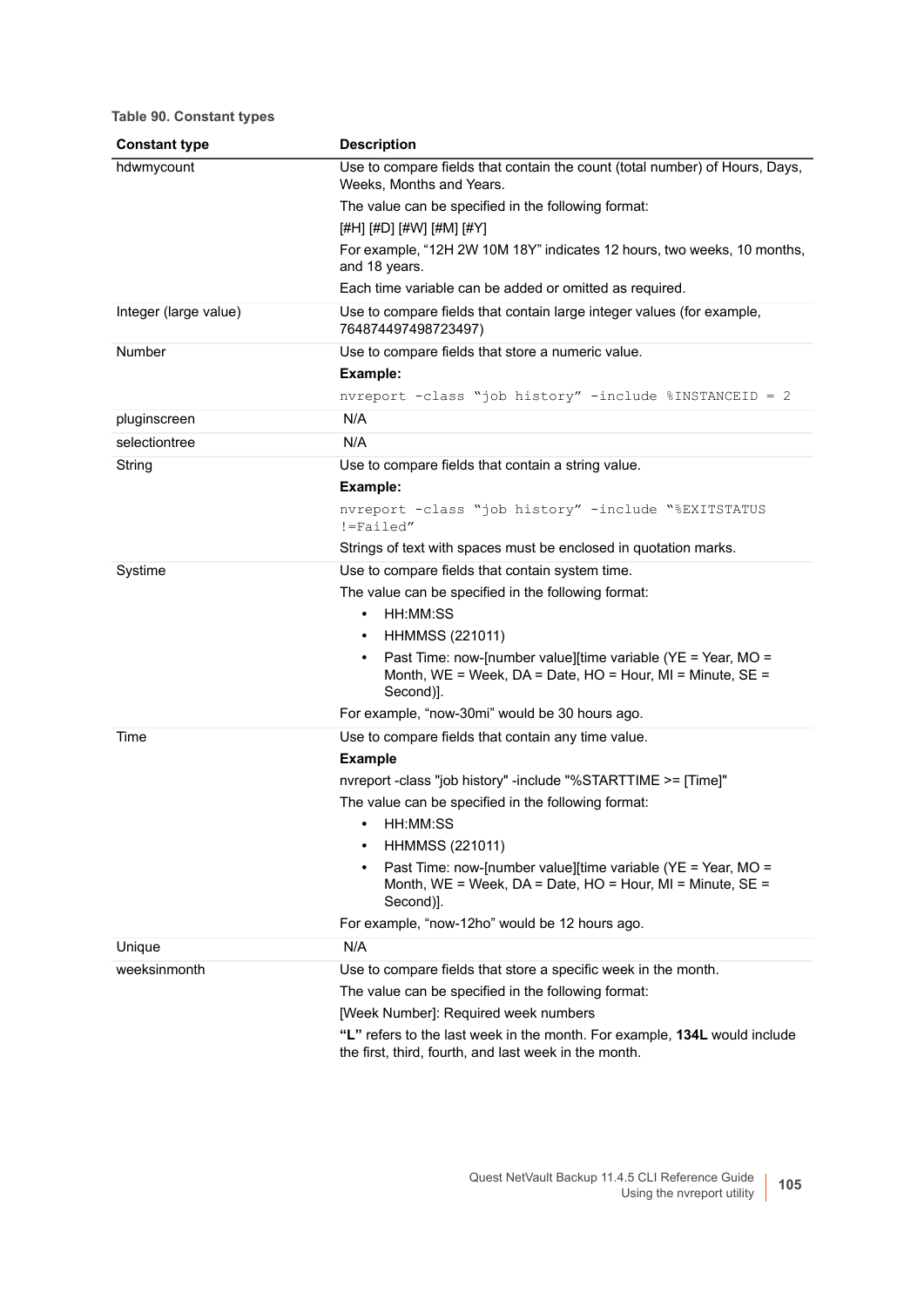## **Using the title option**

When a report is run and viewed from the command line, it is given the default title Report "CLI Report" in the output. The **-title** option can be used to change the report title. The **-title** option is specified in the following format:

-title <NewReport Title>

If a title is to contain any spaces, the entire value must be enclosed in quotation marks. While the "-title" option can be used to label a CLI-output report, it is better suited to label a report that is output to file, and viewed outside of the CLI.

# <span id="page-105-0"></span>**Creating external report files**

The report files generated using the **nvreport** utility can be saved to the **output** subdirectory in the **reports** directory (<NetVault Backup home>\reports\output on Windows and <NetVault Backup home>/reports/output on Linux) and used as required. For example, they can be opened for viewing in a browser or sent as email attachments. The procedure for creating an external report file includes the steps outlined in the following sections:

- **•** [Selecting the template file](#page-105-1)
- **•** [Specifying the outputdir](#page-105-2)
- **•** [Specifying the appendoutput option](#page-107-1)
- **•** [Using the title option](#page-107-2)

## <span id="page-105-1"></span>**Selecting the template file**

There are two types of report template files.

- **HTML template files:** These templates are used to by the NetVault WebUI. You can use them with the -outputdir option to create HTML-based external files. For more information about these templates, see [HTML template files](#page-107-0).
- **Plain text template files:** These templates are used by the CLI utilities to display output in the terminal window. You can use them with the -outputdir option to create plain text external files. The plain-text template files contain the text "clidefault" in their filename or "cli default file" or "textual" in their "Nice Name." For more information about these templates, see [Plain text template files](#page-99-0).

Use the following options to create the report file:

- **-templatename:** Specifies the "nice name" of the template file
- **-templatefile**: Specifies the name of the template file. You must specify the full file path with this option. The report templates are located in the **<NetVault Backup home>\reports\ templates** directory.
- **NOTE:** While it is possible to use the "-class" option to generate a report file for viewing outside the terminal session window, we recommend that you avoid using it. The "-class" option is designed to be used with a default template file and create a report for viewing in the terminal session window. You may not obtain the desired result in an external report with the "-class" option.

## <span id="page-105-2"></span>**Specifying the outputdir**

The output directory is created in <NetVault Backup home>\reports\output on Windows and <NetVault Backup home>/reports/output on Linux.

The syntax for this option is:

```
-outputdir <name for subdirectory>
```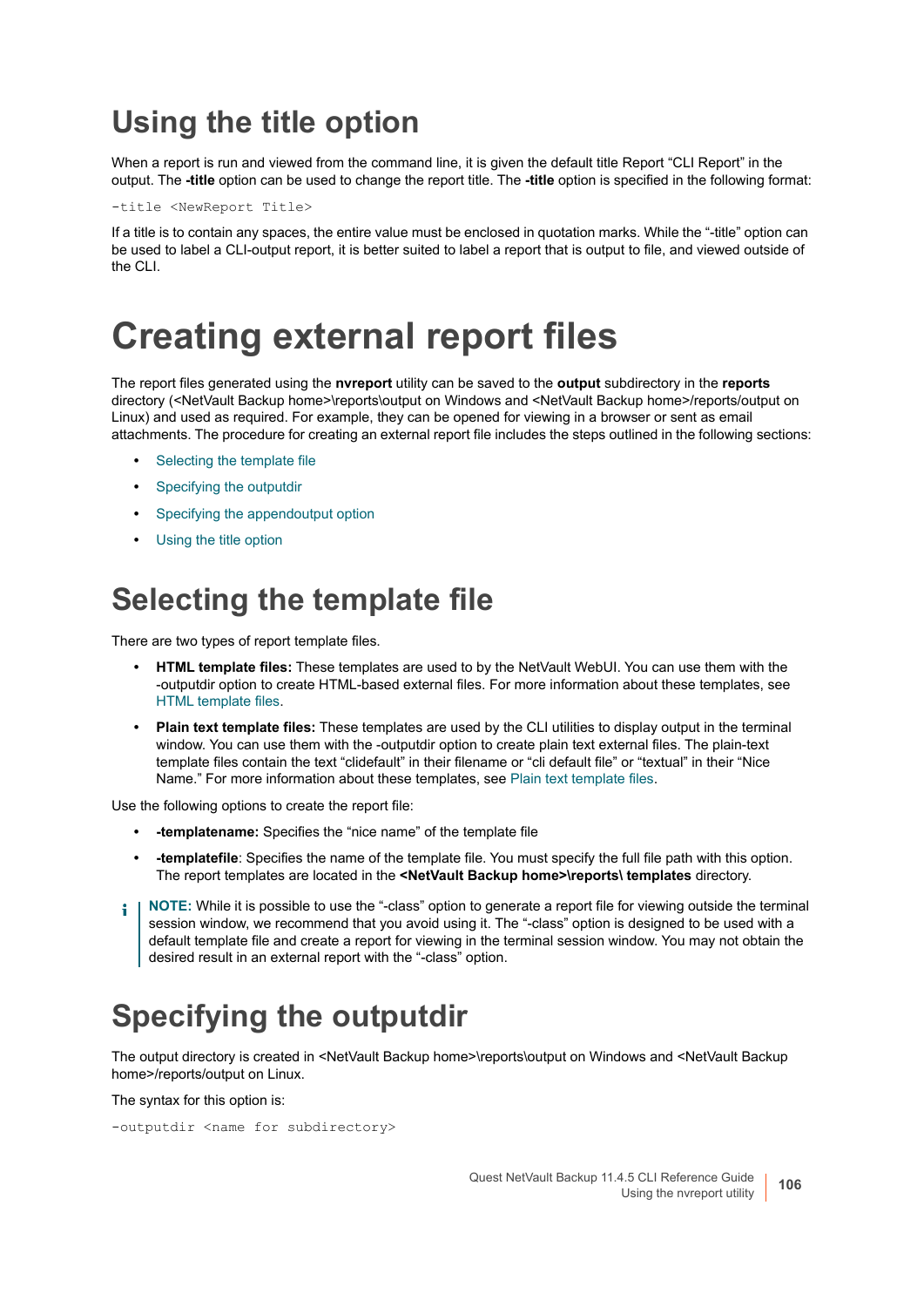#### **Example:**

nvreport -templatename "Executed Job History" -outputdir "Test01"

Note the following:

**•** If an existing subdirectory is specified with the "-outputdir" option, it is overwritten.

The following command creates a subdirectory named "report" and saves the report file "output.html" in this directory:

nvreport -templatename "Client Groups" -outputdir report

When you generate another report, it overwrites the existing "report" subdirectory and the "output.html" file with the new file:

nvreport -templatename "Defined Jobs" -outputdir report

If you do not want to overwrite an existing report file, specify a new directory or use the **-appendoutput** option.

**•** The HTML report templates contain various artwork files in their layout. When you use an HTML template, the artwork files are automatically copied to the new subdirectory.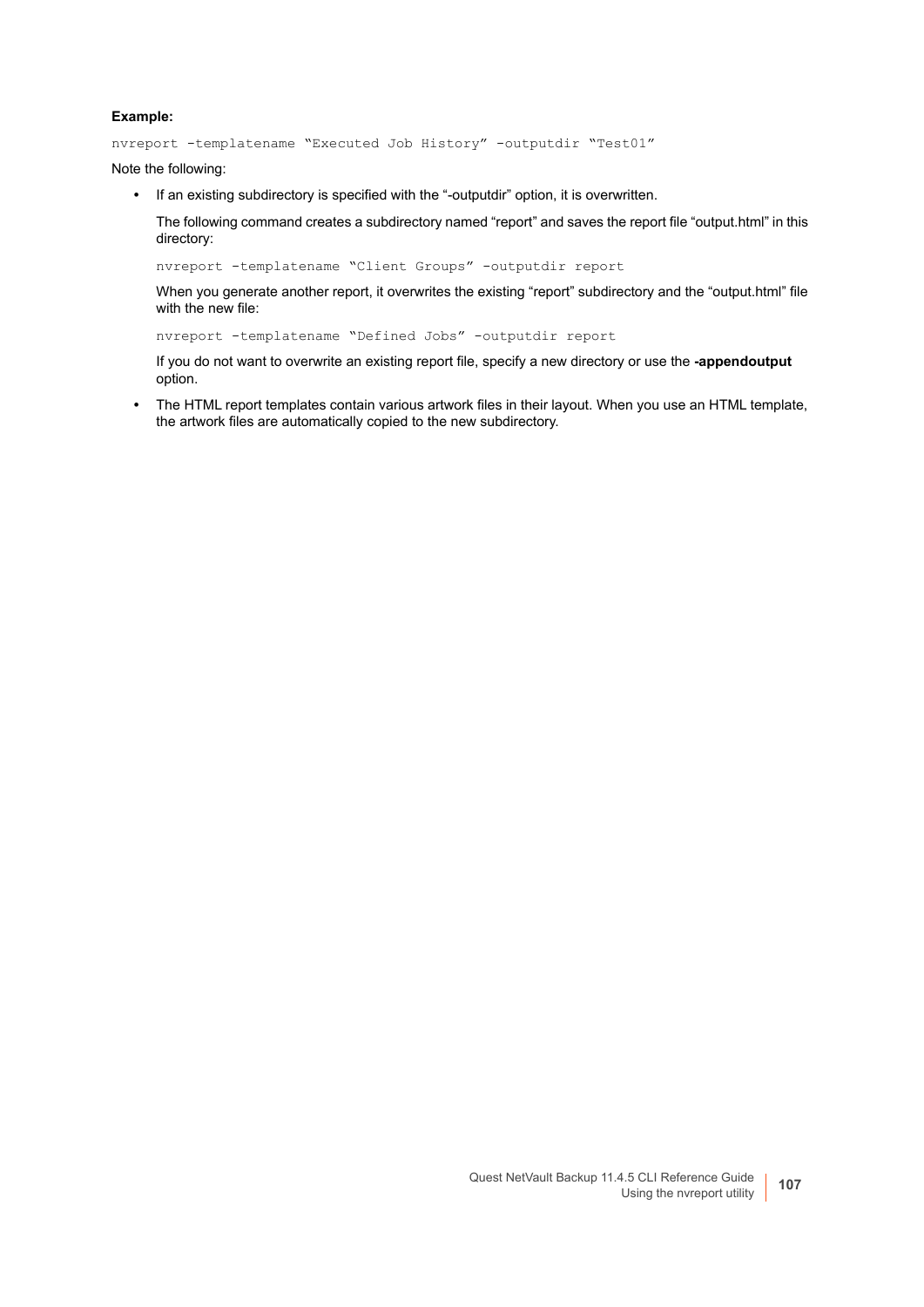## <span id="page-107-1"></span>**Specifying the appendoutput option**

If an existing subdirectory is specified with the **-outputdir** option, it is overwritten when a new report is generated. To retain the contents of an existing report file, use the -appendoutput option. It allows you to append the new report data to the existing report file.

#### **Example:**

```
nvreport -templatename "Restore Summary" -outputdir "Test01" -appendoutput
```
Note the following:

- **•** The **-appendoutput** option must be used with the **-outputdir** option.
- **•** This option allows you to combine two different types of templates.
- **•** This option allows you to combine the HTML and plain text output types.

## <span id="page-107-2"></span>**Using the title option**

The **-title** option can be used with the **-outputdir** option to assign a user-defined to the saved report file. This syntax for using this option is:

-title <NewReport Title>

If a title is to contain any spaces, the entire value must be enclosed in quotation marks.

#### **Example:**

```
nvreport -templatename "Historic Jobs - By Date" -outputdir "Test01" 
-title "Job History - By Date"
```
Note the following:

- **•** This option can be used with the **-outputdir** option to add a title to any format of template (HTML or plain text.
- **•** When used with the **-appendoutput** option, the **-title** option is used as the title of the report that is appended to the existing "output.html" file. The existing report maintains its existing title.

# <span id="page-107-0"></span>**HTML template files**

The following table provides the "nice name" and filename of the HTML template files.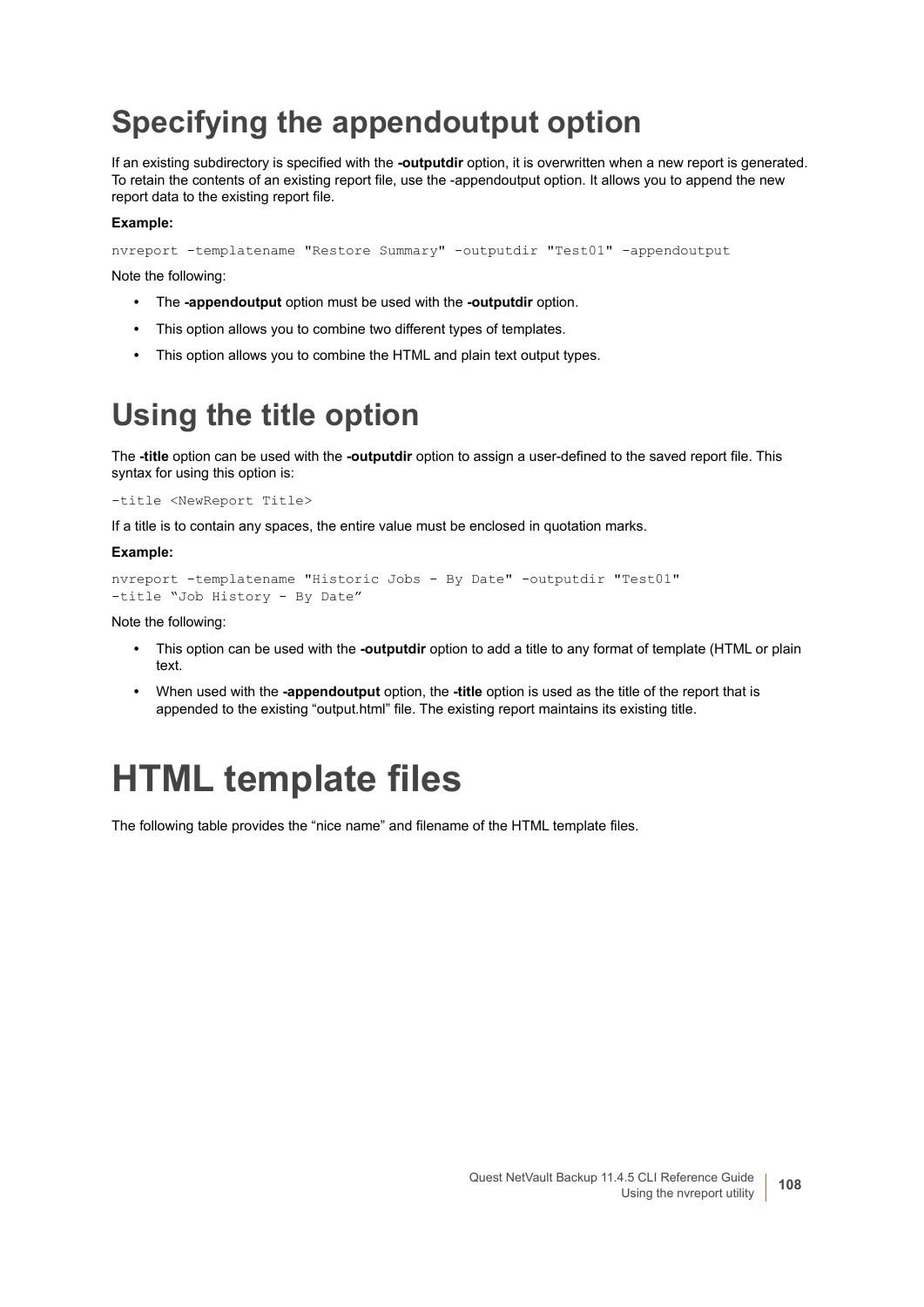| <b>Template filename</b> | Nice name                    | <b>Description</b>                                                                         |
|--------------------------|------------------------------|--------------------------------------------------------------------------------------------|
| activejobs               | <b>Currently Active Jobs</b> | Lists all active jobs. The report includes:                                                |
|                          |                              | Job ID<br>$\bullet$                                                                        |
|                          |                              | Job name<br>$\bullet$                                                                      |
|                          |                              | Client name<br>$\bullet$                                                                   |
|                          |                              | Policy name<br>٠                                                                           |
|                          |                              | Running status (for example, Writing to Media)<br>$\bullet$                                |
| alldrives                | <b>All Drives</b>            | Lists all drives controlled by the NetVault Backup Server.<br>The report includes:         |
|                          |                              | Name of the machine to which the drive is<br>$\bullet$<br>attached                         |
|                          |                              | Drive Name<br>$\bullet$                                                                    |
|                          |                              | Drive status (online or offline)<br>٠                                                      |
|                          |                              | Amount of data read (zero if no jobs are active)<br>٠                                      |
|                          |                              | Amount of data written<br>٠                                                                |
|                          |                              | Number of read errors<br>٠                                                                 |
|                          |                              | Number of write errors<br>$\bullet$                                                        |
|                          |                              | Last write date<br>٠                                                                       |
|                          |                              | Last read date<br>٠                                                                        |
|                          |                              | Last clean date<br>٠                                                                       |
|                          |                              | Amount of data written since it was last cleaned                                           |
|                          |                              | Number of times the drive has been used since it<br>$\bullet$<br>was last cleaned          |
| allfailedpolicyjobs      | <b>Failed Policy Jobs</b>    | Provides a summary of failed policy jobs for the specified<br>period. The report includes: |
|                          |                              | Policy name<br>$\bullet$                                                                   |
|                          |                              | Client name<br>$\bullet$                                                                   |
|                          |                              | Job name<br>٠                                                                              |
|                          |                              | Plug-in name                                                                               |
|                          |                              | Start date<br>٠                                                                            |
|                          |                              | Start time<br>٠                                                                            |
|                          |                              | Run length                                                                                 |
|                          |                              | Exit status<br>٠                                                                           |
| clientgroups             | <b>Client Groups</b>         | Lists all client groups. The report includes:                                              |
|                          |                              | Group name<br>٠                                                                            |
|                          |                              | Group description<br>٠                                                                     |
|                          |                              | All current clients are member of this group ("Yes"<br>or "No")                            |
|                          |                              | Client group members<br>$\bullet$                                                          |
| clientstatuses           | <b>Client Statuses</b>       | Displays the status of added clients. The report includes:                                 |
|                          |                              | Client name<br>$\bullet$                                                                   |
|                          |                              | NetVault Backup version<br>٠                                                               |
|                          |                              | Client accessibility status ("Yes" or "No")<br>٠                                           |
|                          |                              | Client status ("Up" or "Down")<br>٠                                                        |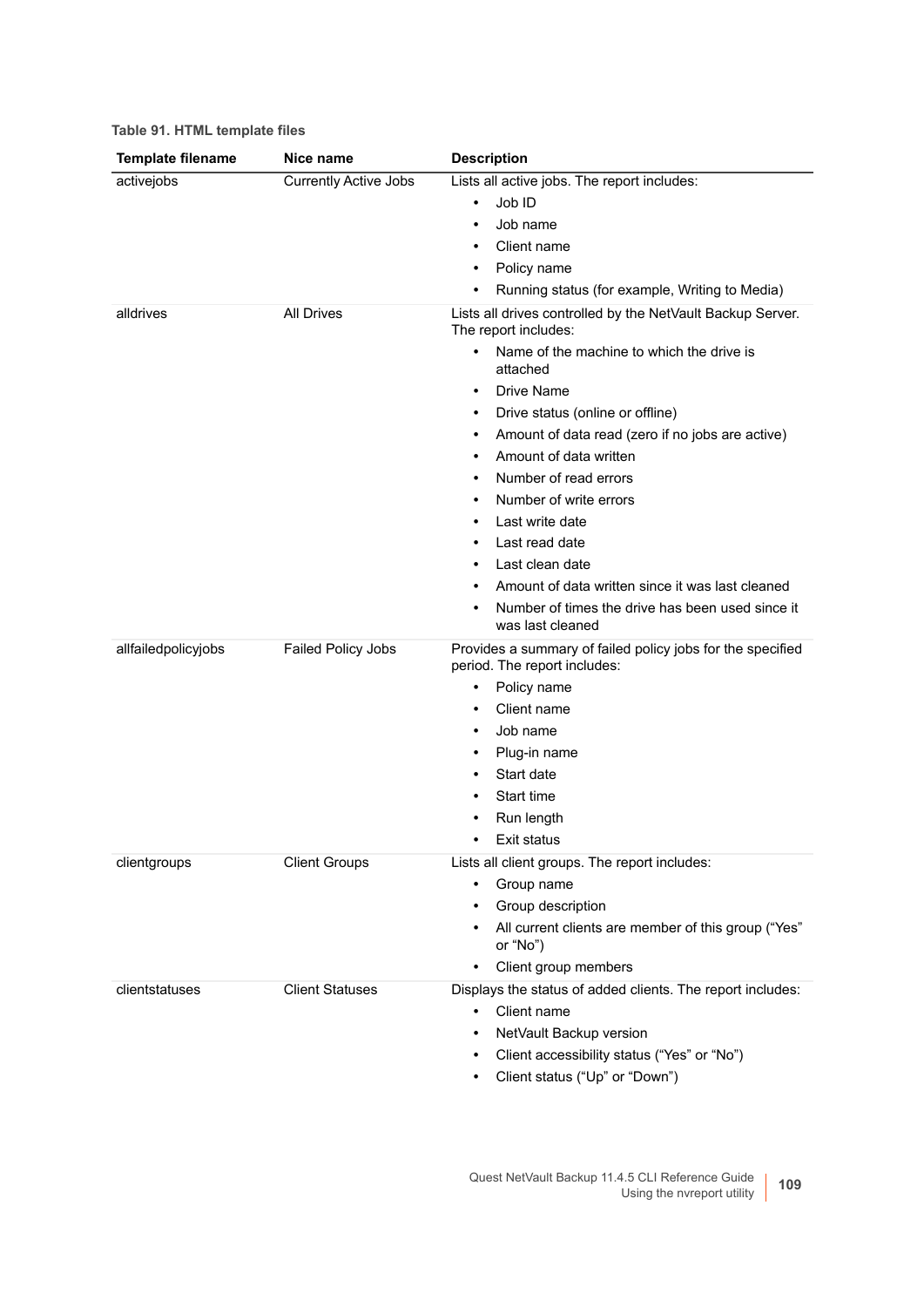| <b>Template filename</b> | Nice name                    | <b>Description</b>                                                                                                                                                 |
|--------------------------|------------------------------|--------------------------------------------------------------------------------------------------------------------------------------------------------------------|
| errorlogs                | <b>Recent Error Logs</b>     | Lists error logs generated during the specified period. The<br>report includes:                                                                                    |
|                          |                              | Date and time<br>$\bullet$                                                                                                                                         |
|                          |                              | Client name<br>$\bullet$                                                                                                                                           |
|                          |                              | Job ID<br>٠                                                                                                                                                        |
|                          |                              | Instance ID                                                                                                                                                        |
|                          |                              | Error message<br>٠                                                                                                                                                 |
|                          |                              | Warning level<br>٠                                                                                                                                                 |
| events                   | NetVault Events              | Lists events raised during the specified period. The report<br>includes:                                                                                           |
|                          |                              | Date and time<br>$\bullet$                                                                                                                                         |
|                          |                              | Event name<br>٠                                                                                                                                                    |
|                          |                              | Event class                                                                                                                                                        |
|                          |                              | Event description<br>٠                                                                                                                                             |
|                          |                              | Event message<br>٠                                                                                                                                                 |
| expiredofflinemedia      | <b>Expired Offline Media</b> | Lists expired offline media. The report includes:                                                                                                                  |
|                          |                              | Media label<br>$\bullet$                                                                                                                                           |
|                          |                              | Media group label<br>٠                                                                                                                                             |
|                          |                              | Barcode<br>٠                                                                                                                                                       |
|                          |                              | Last read or write date                                                                                                                                            |
|                          |                              | Offsite location                                                                                                                                                   |
| failedrequests           | <b>Failed ULA Requests</b>   | Provides a summary of failed user requests for the<br>specified period.                                                                                            |
| fullonlinemedia          | Full Online Media            | Lists online storage devices that are full. The report<br>includes:                                                                                                |
|                          |                              | Media label<br>$\bullet$                                                                                                                                           |
|                          |                              | Media group label                                                                                                                                                  |
|                          |                              | <b>Barcode</b>                                                                                                                                                     |
|                          |                              | Last read or write date                                                                                                                                            |
|                          |                              | Media expiry date                                                                                                                                                  |
|                          |                              | Library name                                                                                                                                                       |
|                          |                              | Slot number                                                                                                                                                        |
|                          |                              | Offsite location                                                                                                                                                   |
|                          |                              | Needs import ("Yes" indicates that the media item<br>is marked as Foreign and it needs to be scanned<br>to read the on-tape indices into the NetVault<br>Database) |
| globalnotifications      | <b>Global Notifications</b>  | Lists events that are included in the global notification<br>profile. The report includes:                                                                         |
|                          |                              | Event class<br>$\bullet$                                                                                                                                           |
|                          |                              | Configured notification environment                                                                                                                                |
|                          |                              | Event<br>$\bullet$                                                                                                                                                 |
|                          |                              | Notification method                                                                                                                                                |
| historicjobs             | Historic Jobs - By Date      | Displays date-wise summary of jobs performed during the<br>specified period. The report includes:                                                                  |
|                          |                              | Start date and time<br>$\bullet$                                                                                                                                   |
|                          |                              | Run length<br>٠                                                                                                                                                    |
|                          |                              | Quest NetVault Backup 11.4.5 CLI Reference Guide<br>110<br>Using the nvreport utility                                                                              |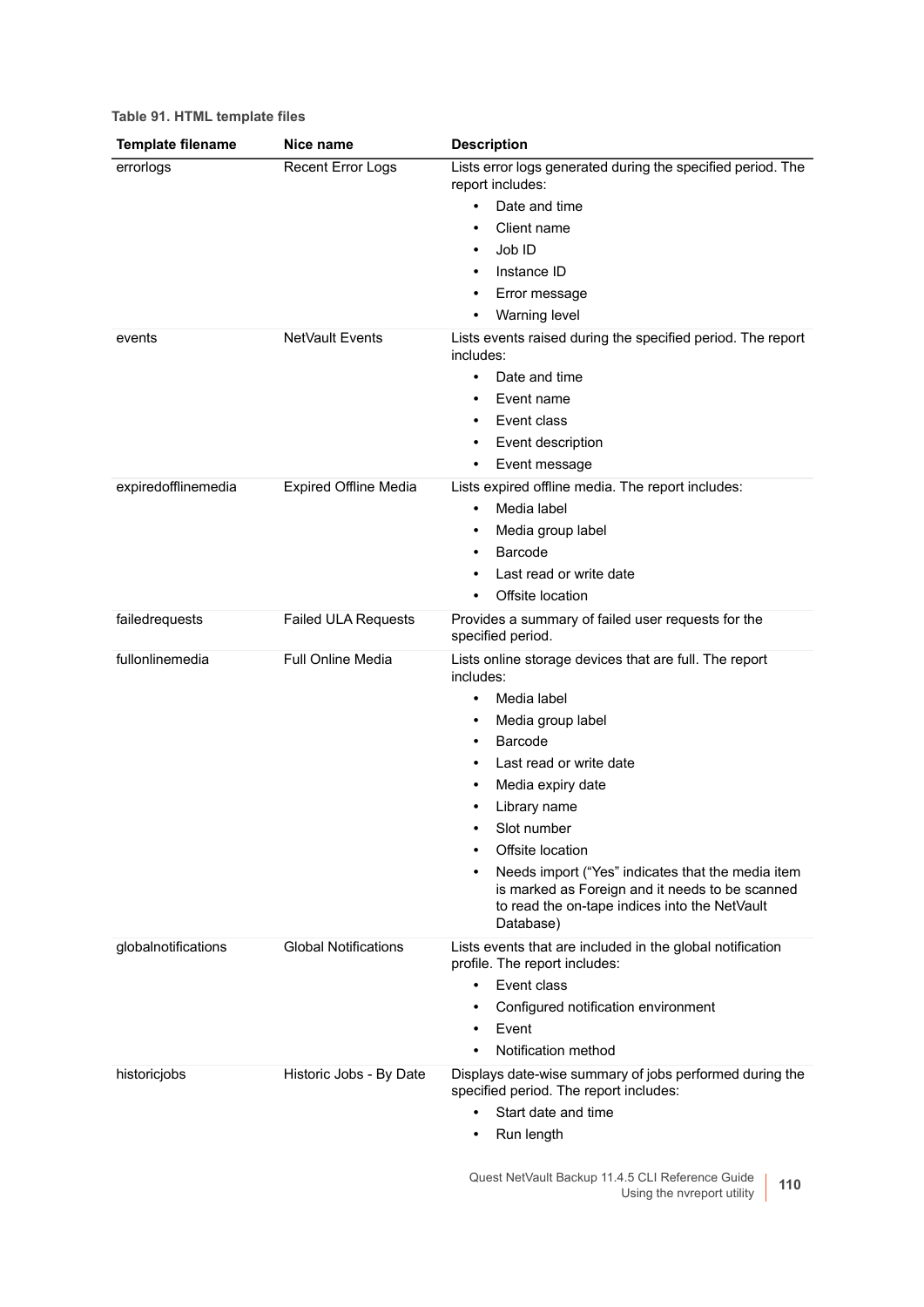| Table 91. FITTIME Template mest |                         |  |
|---------------------------------|-------------------------|--|
| <b>Template filename</b>        | Nice name               |  |
| historiciobsbysize              | Historic Jobs - By Size |  |

| <b>Template filename</b> | Nice name                         | <b>Description</b>                                                                                                                                                                                                                                                                                                                                                                                     |
|--------------------------|-----------------------------------|--------------------------------------------------------------------------------------------------------------------------------------------------------------------------------------------------------------------------------------------------------------------------------------------------------------------------------------------------------------------------------------------------------|
| historicjobsbysize       | Historic Jobs - By Size           | Displays size-wise summary of jobs performed during the<br>specified period. The report includes:<br>Job ID<br>$\bullet$<br>Job name<br>$\bullet$<br>Instance ID<br>$\bullet$<br>NetVault Backup Client name<br>$\bullet$<br>Selection Set name<br>٠<br>Backup size<br>$\bullet$<br>Exit status<br>$\bullet$<br>Start date and time<br>$\bullet$<br>Run length<br>$\bullet$                            |
| jobdefinitions           | Defined Jobs                      | Displays all job definitions. The report includes:<br>Job ID<br>$\bullet$<br>Job name<br>$\bullet$<br>NetVault Backup Client name<br>$\bullet$<br>Policy name (if applicable)<br>$\bullet$<br>Plug-in name<br>$\bullet$<br>Job type (Backup, Restore, or Report)<br>Schedule Set name<br>$\bullet$<br>Selection Set name<br>٠<br>Backup Target Set name<br>$\bullet$<br>Advanced Options Set name<br>٠ |
| jobhistory               | <b>Executed Job History</b>       | Provides a summary of jobs performed during the<br>specified period. The report includes:<br>Start date and time<br>End time<br>$\bullet$<br>Job ID<br>٠<br>Instance ID<br>٠<br>Phase ID<br>$\bullet$<br>Job name<br>Job type (Backup, Restore, or Report)<br>Exit status of the job ("Completed", "Completed<br>with errors" or "Failed")<br>Run length<br>$\bullet$                                  |
| libraryblankcounts       | Blank Media Items In<br>Libraries | Displays the number of blank media items residing in the<br>libraries controlled by the NetVault Backup Server. The<br>report includes:<br>Library name                                                                                                                                                                                                                                                |

**•** Blank media count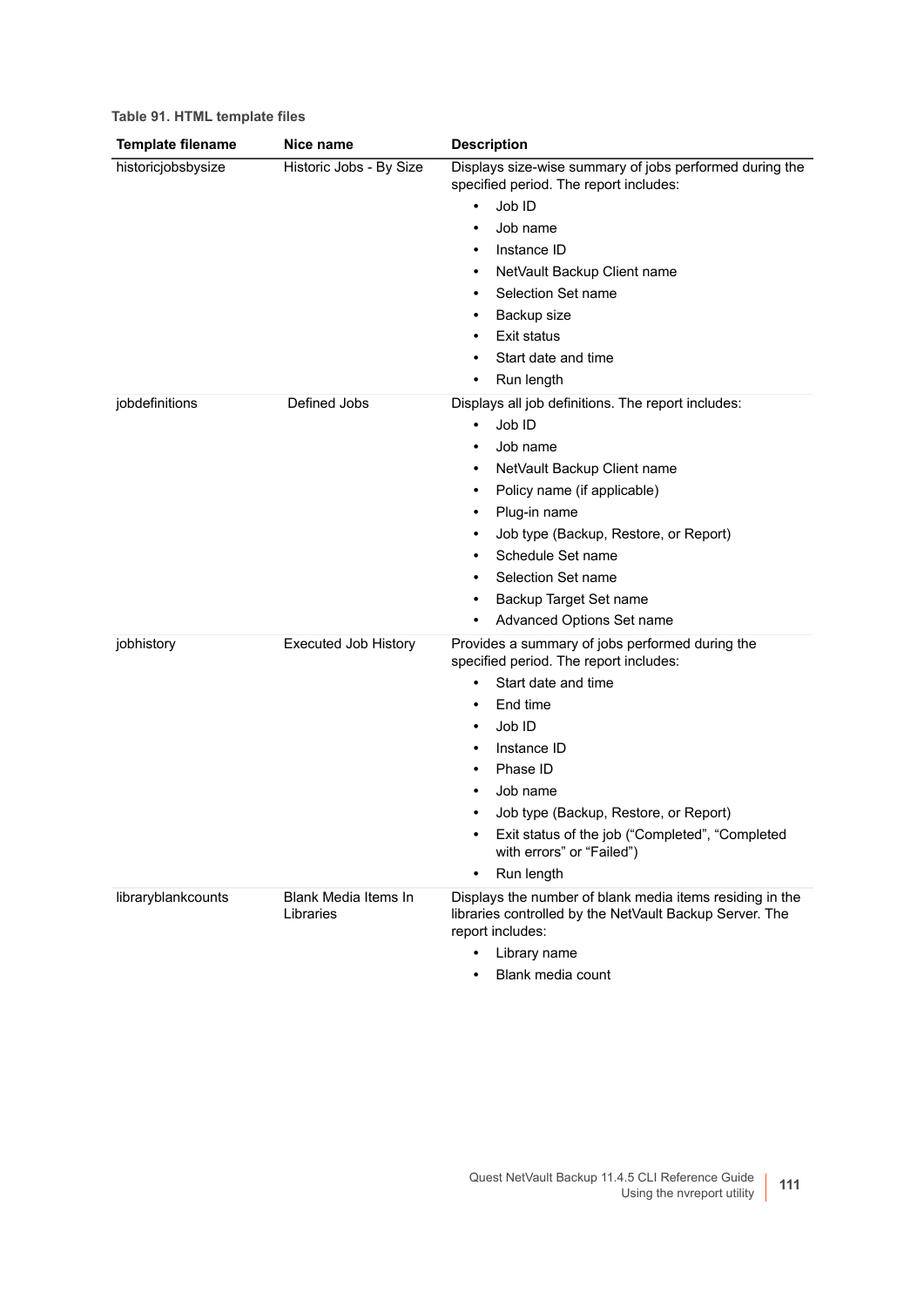| Table 91. HTML template files |  |  |  |
|-------------------------------|--|--|--|
|-------------------------------|--|--|--|

| <b>Template filename</b> | Nice name                   | <b>Description</b>                                                                                           |
|--------------------------|-----------------------------|--------------------------------------------------------------------------------------------------------------|
| librarycontents          |                             | Libraries' Media Contents Provides a summary of currently online media items. The<br>report includes:        |
|                          |                             | Library name<br>٠                                                                                            |
|                          |                             | Drive name<br>$\bullet$                                                                                      |
|                          |                             | Slot number<br>٠                                                                                             |
|                          |                             | Media label                                                                                                  |
|                          |                             | Barcode<br>٠                                                                                                 |
|                          |                             | Media group label<br>٠                                                                                       |
|                          |                             | Amount of space used and left<br>٠                                                                           |
| logs                     | NetVault Logs               | Displays system logs generated during the specified<br>period. The report includes:                          |
|                          |                             | Job ID<br>$\bullet$                                                                                          |
|                          |                             | Log class                                                                                                    |
|                          |                             | Warning level<br>٠                                                                                           |
|                          |                             | Date and time<br>٠                                                                                           |
|                          |                             | Client that generated the log<br>٠                                                                           |
|                          |                             | Log message<br>٠                                                                                             |
| mediacontentsquery       | <b>Media Contents Query</b> | Provides a summary of data stored on individual media<br>items. The report includes:                         |
|                          |                             | Media label<br>$\bullet$                                                                                     |
|                          |                             | Media group label<br>٠                                                                                       |
|                          |                             | Barcode<br>٠                                                                                                 |
|                          |                             | Job name                                                                                                     |
|                          |                             | Client name<br>٠                                                                                             |
|                          |                             | Plug-in name<br>٠                                                                                            |
|                          |                             | Start date and time                                                                                          |
|                          |                             | Backup type<br>٠                                                                                             |
|                          |                             | Backup size<br>٠                                                                                             |
|                          |                             | Media expiry date and time<br>٠                                                                              |
| mediageneral             | Media - General             | Provides a summary of used media items. The report<br>includes:                                              |
|                          |                             | Media label                                                                                                  |
|                          |                             | Barcode<br>٠                                                                                                 |
|                          |                             | Media type (tape or disk file)<br>$\bullet$                                                                  |
|                          |                             | Media format (MTF=Windows or UTF8=Linux/<br>٠<br>UNIX)                                                       |
|                          |                             | Name of the machine to which the drive is<br>$\bullet$<br>attached                                           |
|                          |                             | Amount of space available<br>$\bullet$                                                                       |
|                          |                             | Amount of space used<br>$\bullet$                                                                            |
|                          |                             | Media item is marked unusable (Yes, if marked as<br>$\bullet$<br>unusable; No, if not marked as unusable)    |
|                          |                             | Media item is marked read-only (Yes, if marked as<br>$\bullet$<br>read-only; No, if not marked as read-only) |
|                          |                             |                                                                                                              |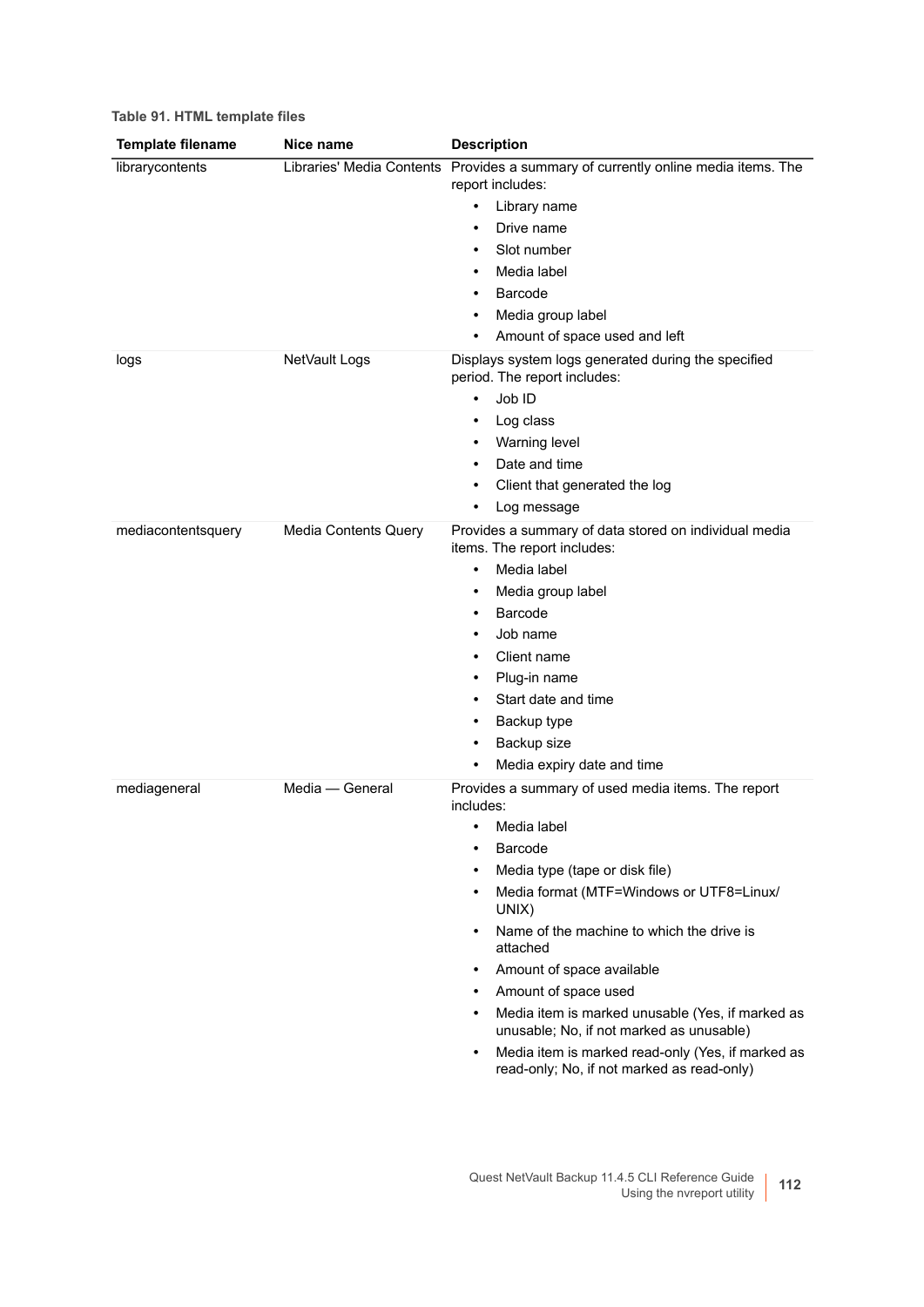| <b>Template filename</b>             | Nice name                                                   | <b>Description</b>                                                                                                                                                                                                                                                           |
|--------------------------------------|-------------------------------------------------------------|------------------------------------------------------------------------------------------------------------------------------------------------------------------------------------------------------------------------------------------------------------------------------|
| mediasegmentcontents<br>query        | <b>Media Segment Contents</b><br>Query                      | Provides a summary of data stored on each segment. The<br>report includes:<br>Media label<br>Barcode<br>٠<br>Job name<br>٠<br>Client name<br>Plug-in name<br>Backup date<br>$\bullet$<br>Backup time<br>$\bullet$<br>Length of the segment (in number of bytes)              |
| mediautilization                     | <b>Media Utilization</b>                                    | Displays the storage utilization statistics for devices<br>controlled by the NetVault Backup Server. The report<br>includes:<br>Media label<br>$\bullet$<br>Barcode<br>٠<br>Media group label<br>$\bullet$<br>Amount of space available<br>Amount of space used<br>$\bullet$ |
| notifications                        | Users' Selected<br>Notifications                            | Lists all events that have been included in any user<br>notification profile. The report includes:<br>Event name<br>$\bullet$<br>Event description                                                                                                                           |
| offlinedevices                       | <b>Offline Devices</b>                                      | Lists devices that are currently offline.                                                                                                                                                                                                                                    |
| outstandingopmsgs                    | <b>Outstanding Operator</b><br>Messages                     | Lists operator messages that have not been<br>acknowledged. The report includes:<br>Date and time<br>$\bullet$<br>Operator message text<br>$\bullet$<br>If all messages have been acknowledged or deleted, this<br>report returns no information                             |
| overnight_jobs_failed                | <b>Failed Overnight Backup</b><br>Jobs                      | Provides a summary of overnight backup jobs that failed.<br>The report includes:<br>Job ID<br>$\bullet$<br>Job name<br>$\bullet$<br>Client name<br>Policy name<br>Exit status                                                                                                |
| overnight_jobs_failed_<br>count      | <b>Count Of Failed</b><br>Overnight Backup Jobs             | Displays the total number of the overnight backup jobs<br>that failed (for example, "0 backup jobs failed").                                                                                                                                                                 |
| overnight_jobs<br>successful_count   | Count Of Successful<br>Overnight Backup Jobs                | Displays the total number of the overnight backup jobs<br>that completed successfully (for example, "12 backup<br>jobs finished successfully").                                                                                                                              |
| overnight_jobs_total_<br>data_stored | Count of Data Stored<br>In Overnight Jobs                   | Displays the total amount of the data stored in overnight<br>jobs (for example, "Approx. 348GB of data was stored").                                                                                                                                                         |
| overnight_jobs_<br>warnings_count    | Count Of Overnight<br>Backup Jobs Finished<br>With Warnings | Displays the total number of the overnight backup jobs<br>that completed with warnings (for example, "1 backup job<br>finished with warnings").                                                                                                                              |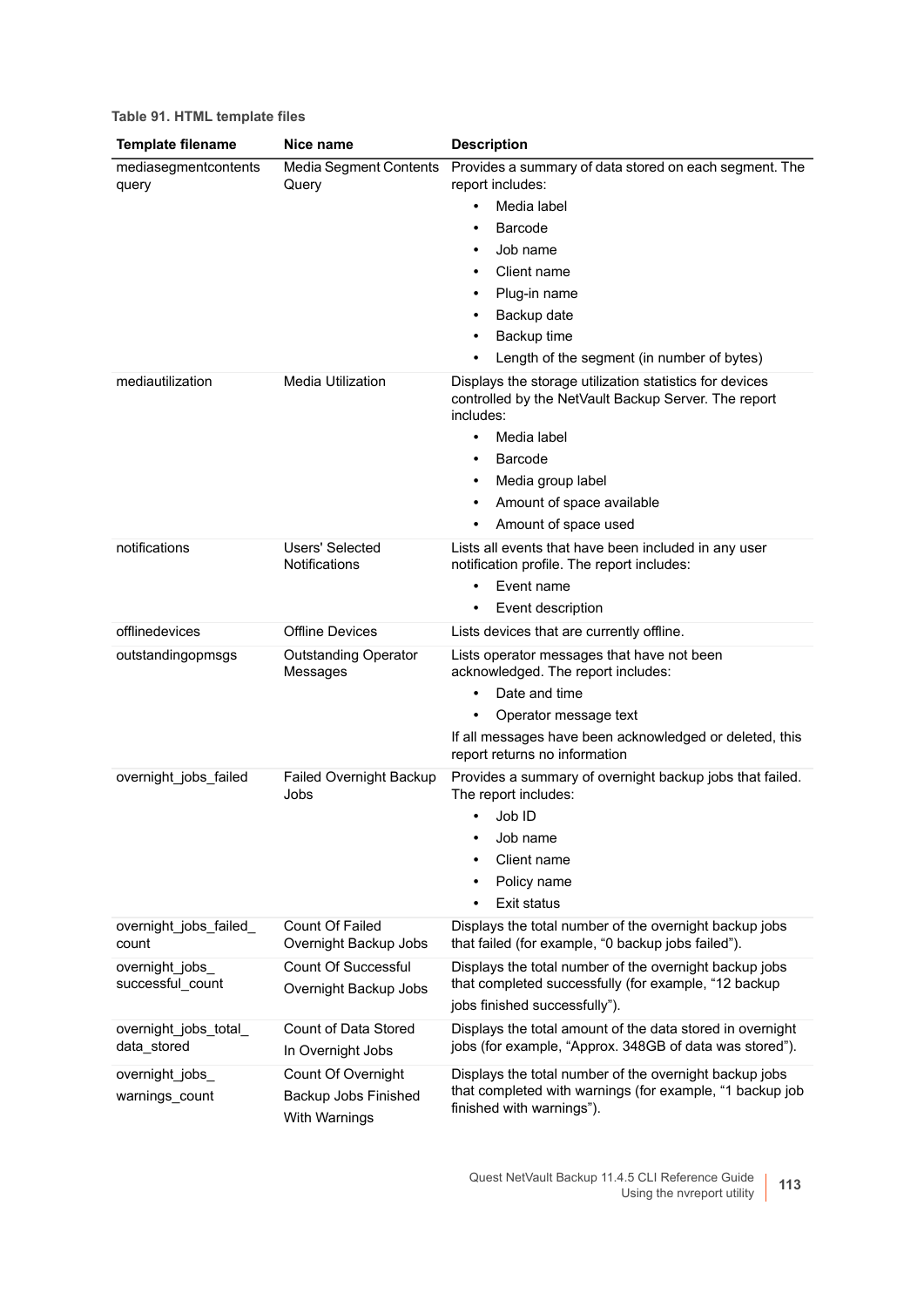| Table 91. HTML template files |  |  |  |
|-------------------------------|--|--|--|
|-------------------------------|--|--|--|

| <b>Template filename</b>  | Nice name                                          | <b>Description</b>                                                                                        |
|---------------------------|----------------------------------------------------|-----------------------------------------------------------------------------------------------------------|
| policiessummary           | <b>Policy Basics</b>                               | Provides a summary of backup policies. The report<br>includes:                                            |
|                           |                                                    | Policy name<br>$\bullet$                                                                                  |
|                           |                                                    | Total number of jobs created within the policy<br>٠                                                       |
|                           |                                                    | Total number of clients added to the policy<br>$\bullet$                                                  |
|                           |                                                    | Policy status:<br>٠                                                                                       |
|                           |                                                    | - OK: All policy jobs have completed successfully                                                         |
|                           |                                                    | - Warnings: One or more policy jobs have<br>completed with warnings                                       |
|                           |                                                    | - Errors: One or more policy jobs have failed                                                             |
|                           |                                                    | List of clients added to the policy<br>$\bullet$                                                          |
|                           |                                                    | Events defined for failed jobs<br>٠                                                                       |
|                           |                                                    | Events defined for jobs completed with warnings<br>٠                                                      |
| restoresummary            | <b>Restore Summary</b>                             | Provides a summary of all restore jobs. The report<br>includes:                                           |
|                           |                                                    | Start date and time<br>$\bullet$                                                                          |
|                           |                                                    | Client name<br>٠                                                                                          |
|                           |                                                    | Job name<br>$\bullet$                                                                                     |
|                           |                                                    | Job ID<br>٠                                                                                               |
|                           |                                                    | Instance ID<br>٠                                                                                          |
|                           |                                                    | Run length<br>٠                                                                                           |
|                           |                                                    | Exit status                                                                                               |
| serverlicensecapabilities | Server License<br><b>Capabilities And Usage</b>    | Displays available and used licenses for NetVault Backup.<br>The report includes:                         |
|                           |                                                    | License description (for example, number of clients<br>٠<br>allowed, number of library units, and others) |
|                           |                                                    | Available licenses<br>$\bullet$                                                                           |
|                           |                                                    | Used licenses                                                                                             |
| serverlicenseflags        | Server License Flags                               | Lists the functionality offered by current Server License<br>type.                                        |
|                           | single job drives events Single Job's Drive Events | Displays the transfer rates for the drives used in a specific<br>job.                                     |
| single_job_logs           | Single Job's Logs                                  | Displays the log entries for a particular job. The report<br>includes:                                    |
|                           |                                                    | Date and time of log entry<br>$\bullet$                                                                   |
|                           |                                                    | Log class<br>$\bullet$                                                                                    |
|                           |                                                    | Warning level<br>$\bullet$                                                                                |
|                           |                                                    | Client that generated the log<br>٠                                                                        |
|                           |                                                    | Log message                                                                                               |
| single job media          | Media Used by Single<br>Backup                     | Displays the media usage details for a particular job. The<br>report includes:                            |
|                           |                                                    | Barcode<br>$\bullet$                                                                                      |
|                           |                                                    | Media label                                                                                               |
|                           |                                                    | Media type (tape or disk file)<br>$\bullet$                                                               |
|                           |                                                    | Offsite location<br>٠                                                                                     |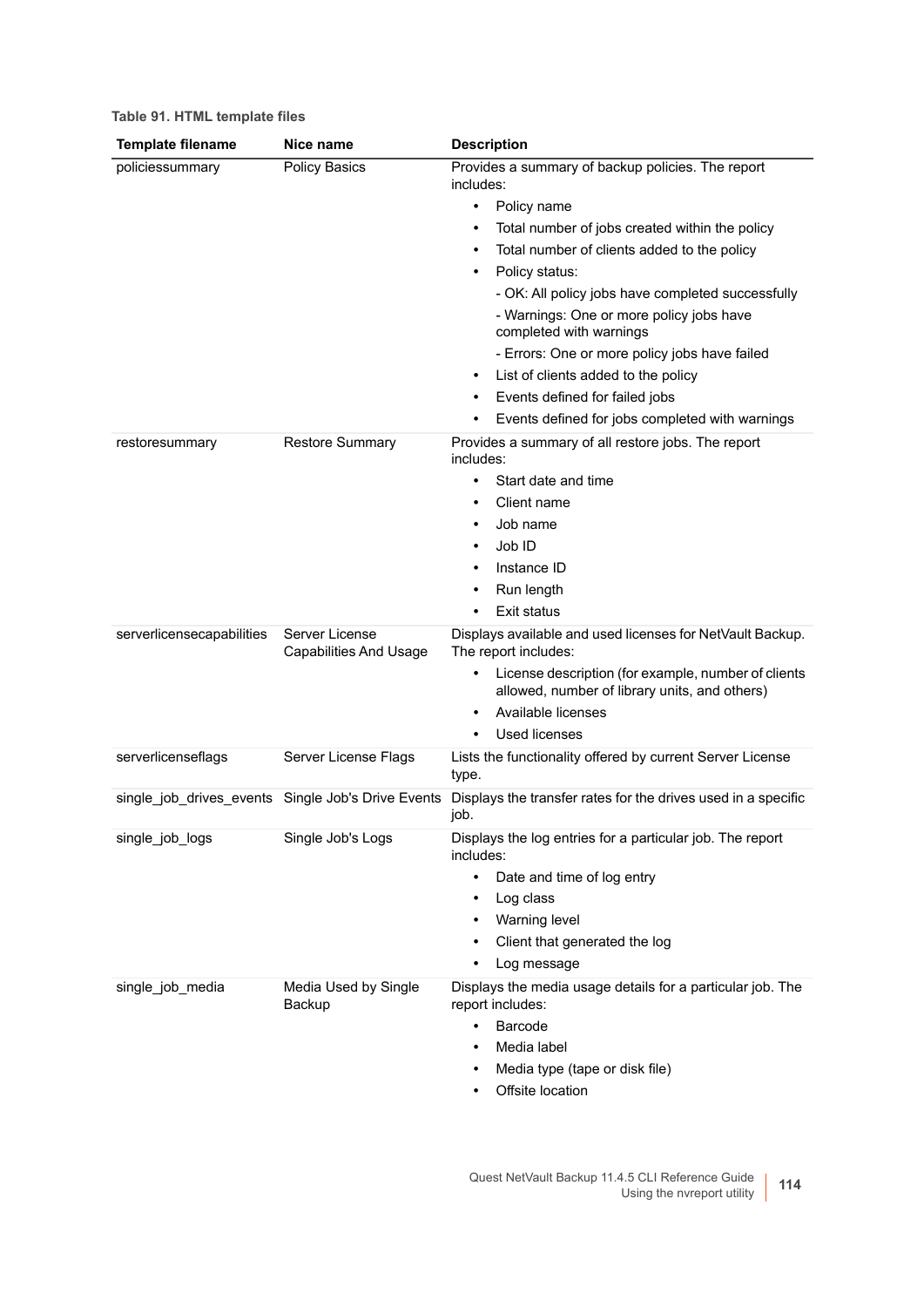| <b>Template filename</b>       | Nice name                       | <b>Description</b>                                                                                                                                                                                                         |
|--------------------------------|---------------------------------|----------------------------------------------------------------------------------------------------------------------------------------------------------------------------------------------------------------------------|
| single_job_media_<br>transfers | Single Job's Media<br>Transfers | Displays the data transfer details for a particular job. The<br>report includes:<br>Date and time the media transfer request was<br>$\bullet$<br>received<br>Date and time the requested media transfer began<br>$\bullet$ |
|                                |                                 | Date and time the requested media transfer<br>completed                                                                                                                                                                    |
|                                |                                 | Type of media transfer (read or write0<br>$\bullet$                                                                                                                                                                        |
|                                |                                 | Amount of data transferred                                                                                                                                                                                                 |
| single_job_summary             | Single Job Main<br>Summary      | Provides a summary of a particular job. The report<br>includes:<br>Job ID<br>$\bullet$<br>Job name<br>٠                                                                                                                    |
|                                |                                 | Job type (backup, restore, or report)<br>Plug-in name<br>٠                                                                                                                                                                 |
|                                |                                 | Instance ID                                                                                                                                                                                                                |
|                                |                                 | Start date and time                                                                                                                                                                                                        |
|                                |                                 | End date and time<br>٠                                                                                                                                                                                                     |
|                                |                                 | Exit status<br>٠                                                                                                                                                                                                           |
|                                |                                 | Size of data transferred                                                                                                                                                                                                   |
|                                |                                 | Transfer rate (applies only to backup jobs)                                                                                                                                                                                |
| single_job_xfer_rates          | Single Job's Data<br>Transfer   | Displays the data transfer rate for a particular job. The<br>report includes:                                                                                                                                              |
|                                | Rate                            | Date and time of event                                                                                                                                                                                                     |
|                                |                                 | Drive name<br>$\bullet$                                                                                                                                                                                                    |
|                                |                                 | Drive events                                                                                                                                                                                                               |
| singlepolicybytecounts         | <b>Policy Totals</b>            | Displays the backup size and transfer rate for a backup<br>policy. The report includes:                                                                                                                                    |
|                                |                                 | Total backup size<br>$\bullet$                                                                                                                                                                                             |
|                                |                                 | Average backup size<br>٠                                                                                                                                                                                                   |
|                                |                                 | Total transfer rate                                                                                                                                                                                                        |
| singlepolicyclients            | <b>Policy Clients</b>           | Average transfer rate<br>Lists all clients included in a policy. The report includes:                                                                                                                                      |
|                                |                                 | Policy name                                                                                                                                                                                                                |
|                                |                                 | Client name                                                                                                                                                                                                                |
|                                |                                 | Policy status:                                                                                                                                                                                                             |
|                                |                                 | - OK: All policy jobs have completed successfully                                                                                                                                                                          |
|                                |                                 | - Warnings: One or more policy jobs have<br>completed with warnings                                                                                                                                                        |
|                                |                                 | - Errors: One or more policy jobs have failed                                                                                                                                                                              |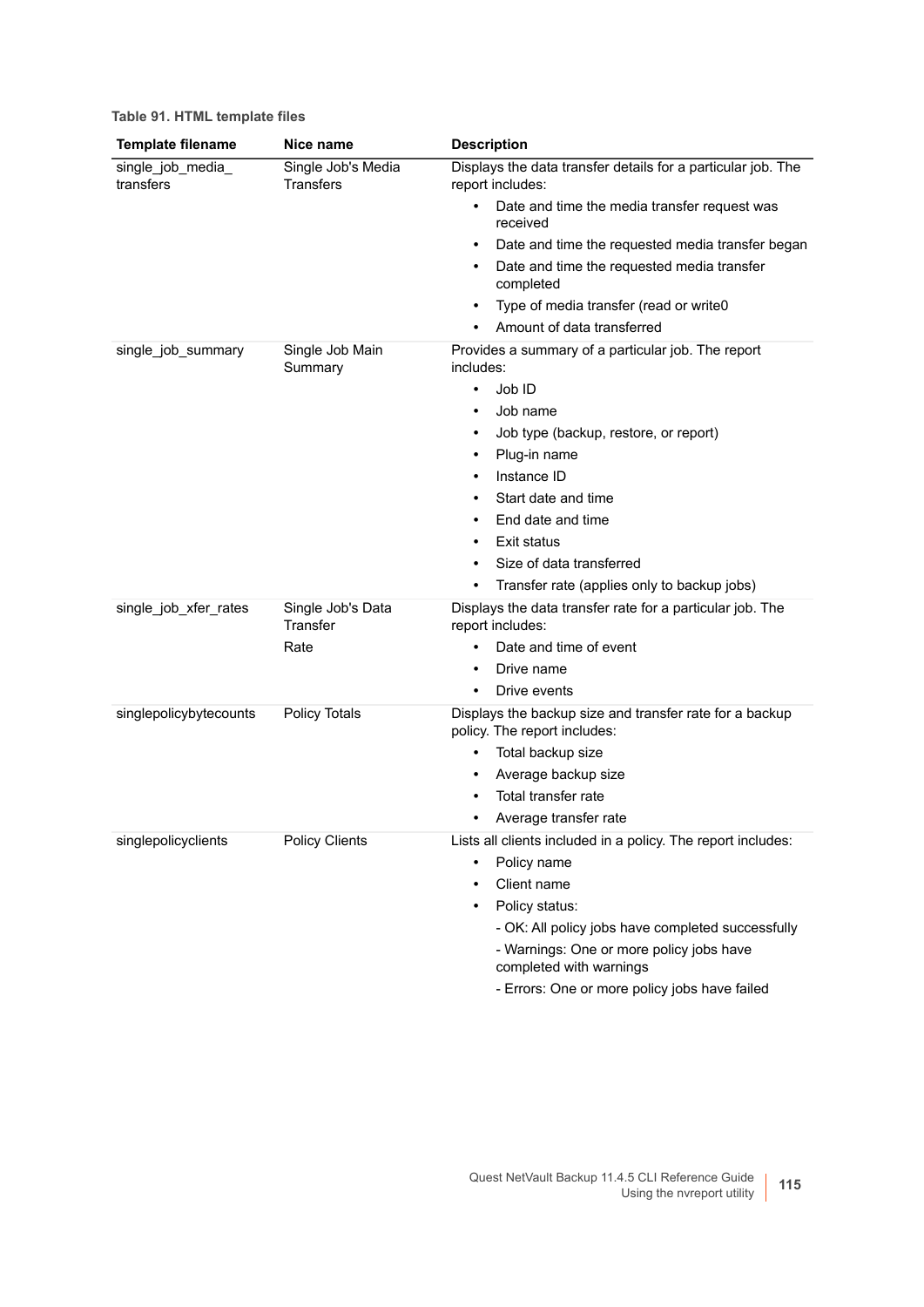| <b>Template filename</b>      | Nice name                                     | <b>Description</b>                                                                                                                                                                                                                                                                                            |
|-------------------------------|-----------------------------------------------|---------------------------------------------------------------------------------------------------------------------------------------------------------------------------------------------------------------------------------------------------------------------------------------------------------------|
| singlepolicyfailedjobs        | Failed Jobs Within Single<br>Policy           | Lists all failed jobs for a backup policy. The report<br>includes:<br>Policy name<br>$\bullet$<br>Client name<br>Job name<br>$\bullet$<br>Plug-in name<br>٠<br>Start date<br>٠<br>Start time<br>٠<br>Run length<br>Exit status<br>٠                                                                           |
| singlepolicyjobs              | Defined Policy Jobs                           | Provides a summary of jobs added to a policy. The report<br>includes:<br>Job name<br>$\bullet$<br>Policy name<br>٠<br>Whether the job is currently active<br>٠<br>Backup Selection Set name<br>Backup Options Set name<br>Schedule Set name<br>$\bullet$<br>Target Set name<br>Advanced Options Set name<br>٠ |
| singlepolicystatus            | Policy Status Information                     | Displays the status of a particular policy. The report<br>includes:<br>Policy name<br>$\bullet$<br>Number of clients added to the policy<br>Number of jobs added to the policy<br>$\bullet$<br>Failed jobs<br>٠<br>Jobs completed with warnings<br>٠<br>Policy status<br>٠                                    |
| singleusersaudittrail         | Single User's Audit Trail                     | Displays auditor logs for the specified user account.                                                                                                                                                                                                                                                         |
| userdefinedeventtypes         | <b>User-Defined Event</b><br><b>Types</b>     | Lists all user-defined events. The report includes:<br>Event class<br>$\bullet$<br>Event<br>Notification method<br>Configured notification environment (if applicable)                                                                                                                                        |
| userdetails<br>userprivileges | <b>User Details</b><br><b>User Privileges</b> | Displays the details of NetVault Backup users. The report<br>includes:<br>Account name<br>$\bullet$<br>Real name<br>Description<br>Location<br>Contact information<br>Last logon date and time<br>Lists privileges granted to individual users.                                                               |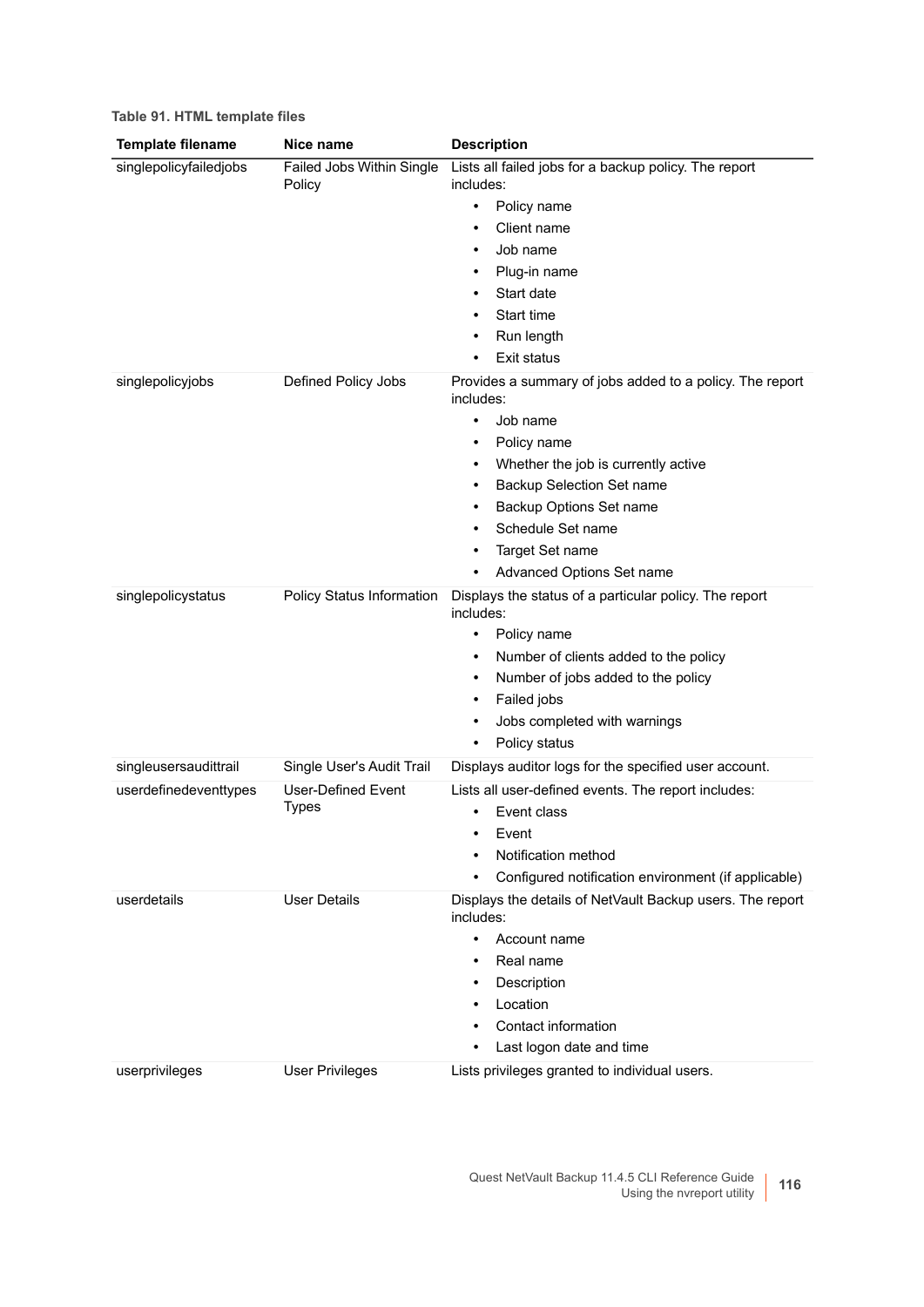| <b>Template filename</b>                               | Nice name                                         | <b>Description</b>                                                                                                                                                                                                                                                                                                                                                                                                                    |
|--------------------------------------------------------|---------------------------------------------------|---------------------------------------------------------------------------------------------------------------------------------------------------------------------------------------------------------------------------------------------------------------------------------------------------------------------------------------------------------------------------------------------------------------------------------------|
| usersmediausage                                        | Quotas And Media<br>Usage                         | Provides a summary of used and assigned media quota<br>for each user account. The report includes:<br>Account name<br>$\bullet$<br>Media quota<br>٠<br>Media used<br>$\bullet$                                                                                                                                                                                                                                                        |
| workstationclientfailed<br>jobs                        | Jobs                                              | Failed Workstation Client Lists all failed backups jobs for Workstation Clients.                                                                                                                                                                                                                                                                                                                                                      |
| workstationclienthistoricjo<br>bsbyclient              | <b>Workstation Client Jobs</b><br>- By Client     | Displays client-wise summary of Workstation client<br>backup jobs.                                                                                                                                                                                                                                                                                                                                                                    |
| workstationclienthistoricjo<br>bsbydate                | <b>Workstation Client Jobs</b><br>— By Date       | Displays date-wise summary of Workstation client backup<br>jobs (latest first).                                                                                                                                                                                                                                                                                                                                                       |
| workstationclientinactivef<br>oraweek                  | <b>Workstation Clients</b><br>Inactive For A Week | Lists Workstation Clients that have not had a backup<br>attempted for more than seven (7) days. This report can<br>be used to determine which Workstation Clients have not<br>connected to the network where the NetVault Backup<br>Server resides long enough for a backup to occur. It helps<br>you to identify the workstation data that may be at risk by<br>not being protected for long-term retention or disaster<br>recovery. |
| workstationclientsuccessf Workstation Client<br>uljobs | Successful Backup Jobs                            | Lists Workstation Client backups that completed<br>successfully.                                                                                                                                                                                                                                                                                                                                                                      |